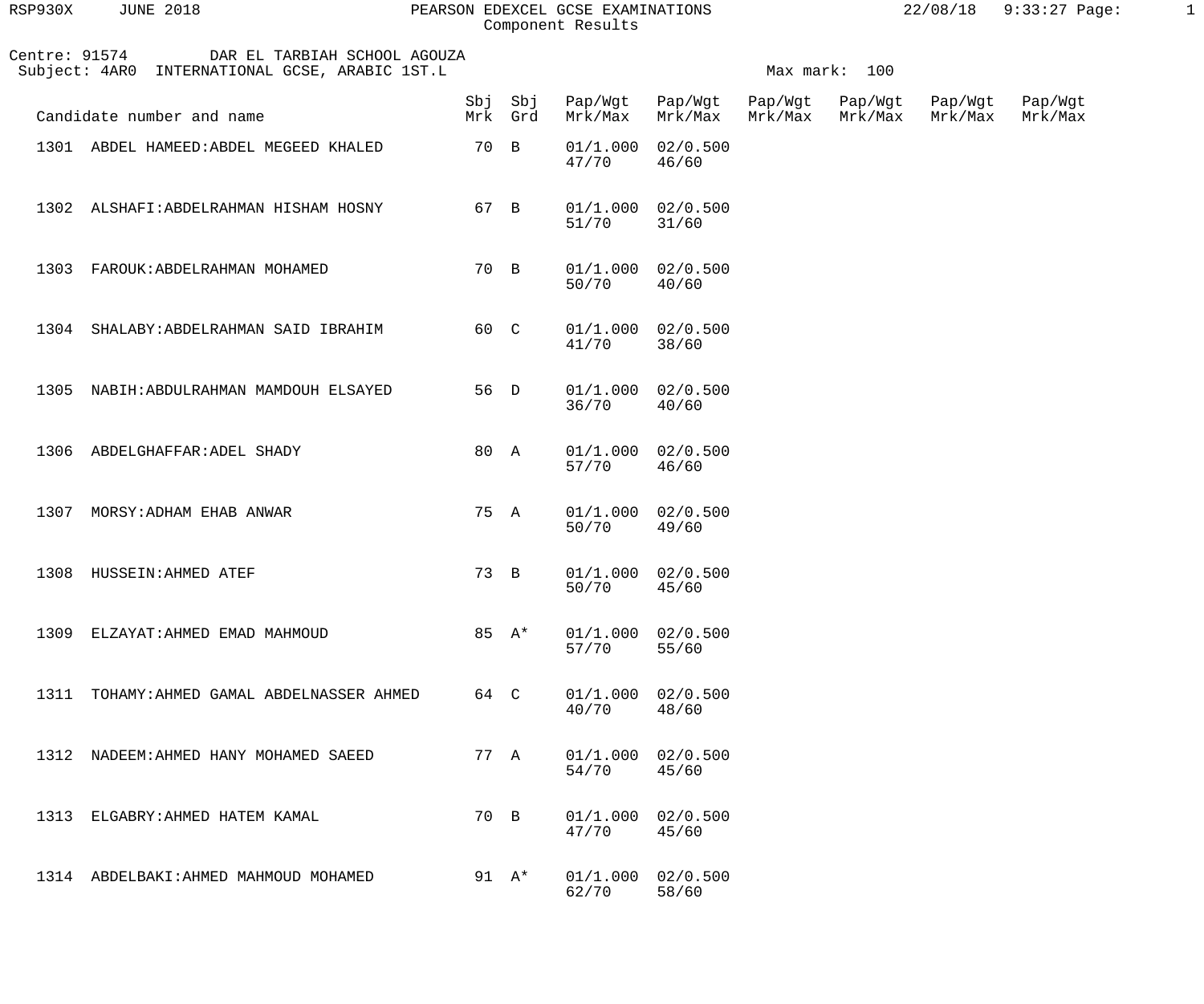| RSP930X | <b>JUNE 2018</b> |  |
|---------|------------------|--|
|         |                  |  |

## PEARSON EDEXCEL GCSE EXAMINATIONS 22/08/18 9:33:27 Page: 2 Component Results

| Centre: 91574 (cont.) DAR EL TARBIAH SCHOOL AGOUZA<br>Subject: 4AR0 INTERNATIONAL GCSE, ARABIC 1ST.L |      |          |                         |                                | Max mark: 100 |                            |                    |                    |  |
|------------------------------------------------------------------------------------------------------|------|----------|-------------------------|--------------------------------|---------------|----------------------------|--------------------|--------------------|--|
| Candidate number and name                                                                            |      | Mrk Grd  | Sbj Sbj Pap/Wgt Pap/Wgt | Mrk/Max Mrk/Max                | Mrk/Max       | Pap/Wgt Pap/Wgt<br>Mrk/Max | Pap/Wgt<br>Mrk/Max | Pap/Wgt<br>Mrk/Max |  |
| 1315 MOHAMED: AHMED MEDHAT ABDELMAKSOUD                                                              |      | 77 A     | 52/70                   | $01/1.000$ $02/0.500$<br>49/60 |               |                            |                    |                    |  |
| 1316 ELSAID: AHMED MOHAMED AHMED                                                                     |      | 69 B     | 46/70 45/60             | $01/1.000$ $02/0.500$          |               |                            |                    |                    |  |
| 1317 KAMAL: AHMED MOHAMED                                                                            |      | 78 A     | 54/70 48/60             | $01/1.000$ $02/0.500$          |               |                            |                    |                    |  |
| 1318 ABO GOLAYL: AHMED MOHAMED KAMEL                                                                 |      | 76 A     | 52/70 47/60             | $01/1.000$ $02/0.500$          |               |                            |                    |                    |  |
| 1319 RASHED: AHMED SAMEH MOHAMED                                                                     |      | 84 $A^*$ | 58/70                   | $01/1.000$ $02/0.500$<br>51/60 |               |                            |                    |                    |  |
| 1320 NASSAR: AHMED TAMER FEKRY                                                                       |      | 78 A     | 55/70                   | $01/1.000$ $02/0.500$<br>45/60 |               |                            |                    |                    |  |
| 1321 ELSIOUFY: AHMED TAREK FATHY                                                                     |      | 82 $A^*$ | 56/70                   | $01/1.000$ $02/0.500$<br>52/60 |               |                            |                    |                    |  |
| 1322 ABU DEIF: AHMED TAREK AHMED                                                                     |      | 86 A*    | 61/70                   | $01/1.000$ $02/0.500$<br>49/60 |               |                            |                    |                    |  |
| 1324 KHALIL: ALBARAA ADEL FAROUK ABDELGHAFFAR                                                        |      | 90 $A^*$ | 01/1.000<br>62/70       | 02/0.500<br>56/60              |               |                            |                    |                    |  |
| 1325<br>ELTANTAWI: ALI MOHAMED MAHMOUD                                                               | 73 B |          | 01/1.000<br>50/70       | 02/0.500<br>46/60              |               |                            |                    |                    |  |
| 1326<br>AHMED: ALI MOHAMED OSSAMA                                                                    | 72 B |          | 01/1.000<br>51/70       | 02/0.500<br>42/60              |               |                            |                    |                    |  |
| FATA: AMAL AHMED MOHAMED KAMAL<br>1328                                                               | 71 B |          | 01/1.000<br>48/70       | 02/0.500<br>46/60              |               |                            |                    |                    |  |
| ELHANAFY: AMINA MOATAZ M. IBRAHIM<br>1329                                                            |      | 86 A*    | 01/1.000<br>61/70       | 02/0.500<br>50/60              |               |                            |                    |                    |  |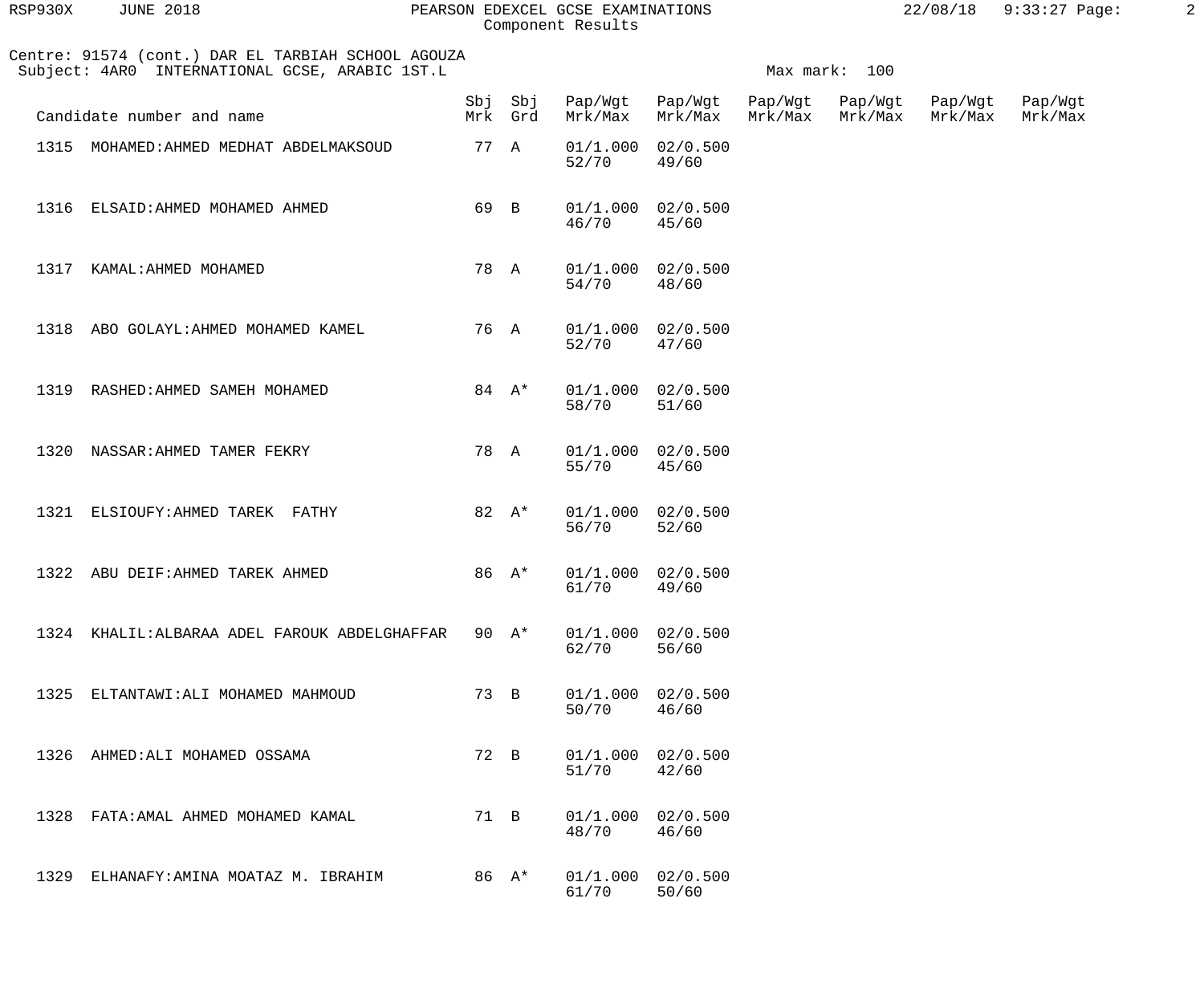| RSP930X | <b>JUNE 2018</b> |  |
|---------|------------------|--|
|         |                  |  |

## PEARSON EDEXCEL GCSE EXAMINATIONS 22/08/18 9:33:27 Page: 3 Component Results

|  | 22/08/18 | $9:33:27$ Page: |  |
|--|----------|-----------------|--|
|  |          |                 |  |

| Centre: 91574 (cont.) DAR EL TARBIAH SCHOOL AGOUZA<br>Subject: 4AR0 INTERNATIONAL GCSE, ARABIC 1ST.L |      |                    |                                |                                            |         | Max mark: 100 |                    |                    |
|------------------------------------------------------------------------------------------------------|------|--------------------|--------------------------------|--------------------------------------------|---------|---------------|--------------------|--------------------|
| Candidate number and name                                                                            |      | Sbj Sbj<br>Mrk Grd | Mrk/Max                        | Pap/Wgt Pap/Wgt Pap/Wgt Pap/Wgt<br>Mrk/Max | Mrk/Max | Mrk/Max       | Pap/Wgt<br>Mrk/Max | Pap/Wgt<br>Mrk/Max |
| 1330 ABDEL MONIEM: AMMAAR WALID                                                                      | 66 C |                    | 01/1.000<br>44/70              | 02/0.500<br>43/60                          |         |               |                    |                    |
| 1331 DORGHAM: AMR MOHSEN                                                                             |      | 80 A               | 01/1.000<br>53/70              | 02/0.500<br>53/60                          |         |               |                    |                    |
| 1333<br>MOHAMED: ANAS FOUAD EZZELDIN                                                                 |      | 74 A               | $01/1.000$ $02/0.500$<br>50/70 | 48/60                                      |         |               |                    |                    |
| 1334 MUHAMED: ARWA DESOKY ALY                                                                        |      | 75 A               | $01/1.000$ $02/0.500$<br>54/70 | 41/60                                      |         |               |                    |                    |
| 1335 AHAB: AYA AHMED MOHAMED                                                                         |      | 82 $A^*$           | 01/1.000<br>56/70              | 02/0.500<br>52/60                          |         |               |                    |                    |
| 1337 ABBAS: BELAL MOHAMED                                                                            |      | 77 A               | 53/70                          | $01/1.000$ $02/0.500$<br>48/60             |         |               |                    |                    |
| 1338<br>GHAMRY: EYAD WALID KAMAL                                                                     |      | 74 A               | 01/1.000<br>51/70              | 02/0.500<br>45/60                          |         |               |                    |                    |
| 1339 ABDELAZIZ: EYAD YEHYA TAHER                                                                     |      | 73 B               | 49/70                          | $01/1.000$ $02/0.500$<br>48/60             |         |               |                    |                    |
| 1340 ALI: FARAH MOATASEM HASSAN                                                                      |      | 85 A*              | 58/70                          | $01/1.000$ $02/0.500$<br>54/60             |         |               |                    |                    |
| 1341 ELESNAWY: FARAH MOHAMED KAMAL                                                                   |      | 64 C               | 41/70                          | $01/1.000$ $02/0.500$<br>46/60             |         |               |                    |                    |
| 1342 IBRAHIM: FARAH WAEL FAWZY                                                                       |      | 86 $A^*$           | 59/70                          | $01/1.000$ $02/0.500$<br>54/60             |         |               |                    |                    |
| 1344 ELKHAYAT: FARIDA MOHAMED ISMAIL                                                                 |      | 71 B               | 51/70                          | $01/1.000$ $02/0.500$<br>40/60             |         |               |                    |                    |
| 1345 HASSAN: GEHAD MOHAMED YEHIA                                                                     |      | 89 A*              | 62/70                          | $01/1.000$ $02/0.500$<br>53/60             |         |               |                    |                    |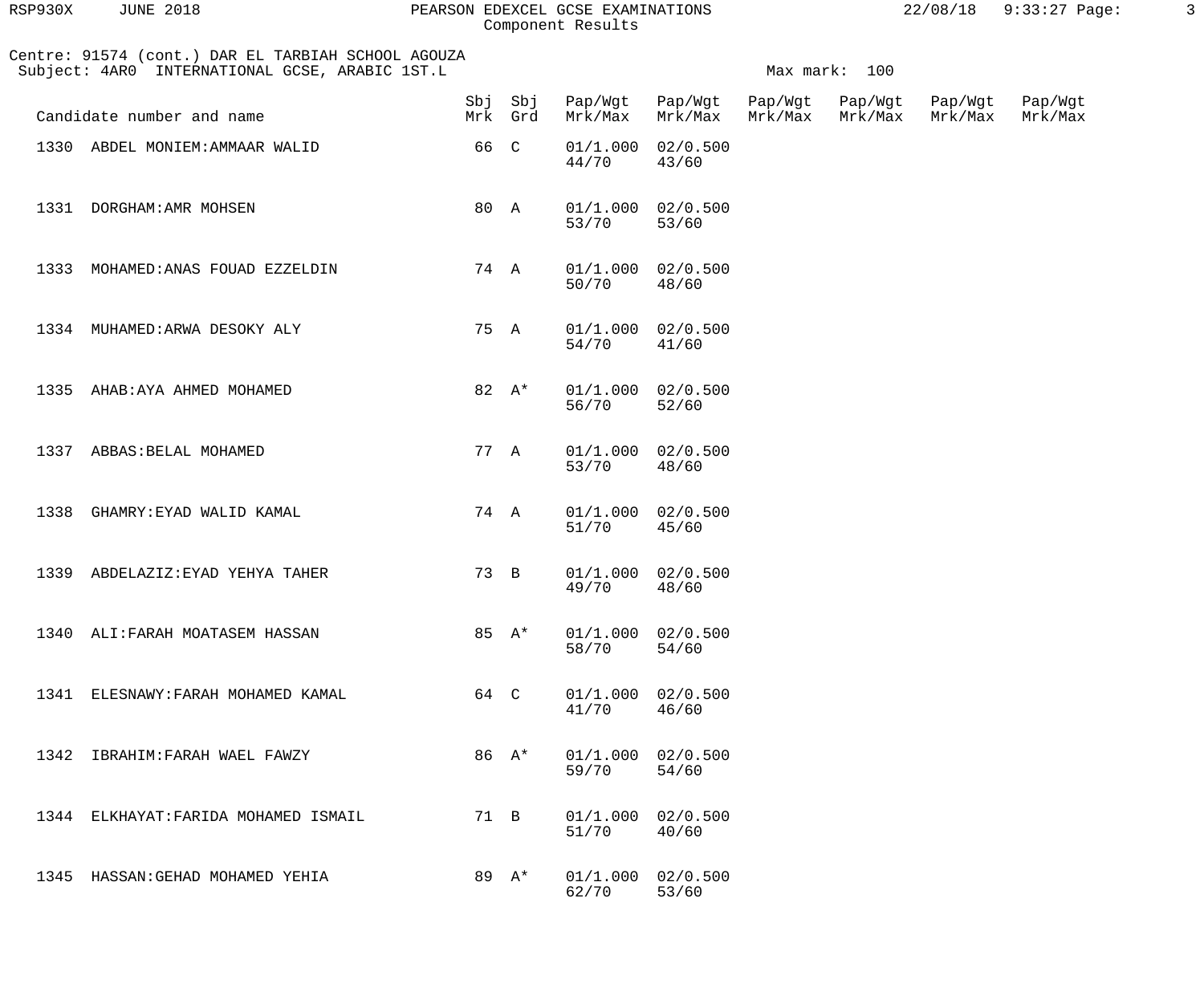| RSP930X | 2018<br>TUNE | PEARSON EDEXCEL GCSE EXAMINATI<br>INATIONS | '18<br>08'<br>24 Z | Page<br>9 : 3<br>. . |  |
|---------|--------------|--------------------------------------------|--------------------|----------------------|--|
|         |              | Component Results                          |                    |                      |  |

| Centre: 91574 (cont.) DAR EL TARBIAH SCHOOL AGOUZA<br>Subject: 4AR0 INTERNATIONAL GCSE, ARABIC 1ST.L |     |                |                                |                            |         | Max mark: 100      |                    |                    |
|------------------------------------------------------------------------------------------------------|-----|----------------|--------------------------------|----------------------------|---------|--------------------|--------------------|--------------------|
| Candidate number and name                                                                            | Sbi | Sbi<br>Mrk Grd | Pap/Wqt<br>Mrk/Max             | Pap/Wgt<br>Mrk/Max Mrk/Max | Pap/Wgt | Pap/Wgt<br>Mrk/Max | Pap/Wqt<br>Mrk/Max | Pap/Wgt<br>Mrk/Max |
| 1346 ABDEL WAHAB: GHADA ABDEL WAHAB MOHAMED                                                          |     | 63 C           | $01/1.000$ $02/0.500$<br>41/70 | 43/60                      |         |                    |                    |                    |

| 1347 ELSAWY: HABIBA AHMED SAMIR AHMED |  |  | 82 A* 01/1.000 02/0.500 |       |
|---------------------------------------|--|--|-------------------------|-------|
|                                       |  |  | 60/70                   | 44/60 |

41/70 43/60

- 1349 MOHAMED:HABIBA TAREK KAMAL 75 A 01/1.000 02/0.500<br>54/70 41/60 54/70 41/60 1351 EL SOUDY:HAJAR YOUSSRY MOHAMED 78 A 01/1.000 02/0.500 53/70 50/60
- 1355 ELHOSSEINY:HANA HESHAM REFAAT 90 A\* 01/1.000 02/0.500<br>65/70 49/60 65/70 49/60
- 1356 ABDELKAREEM:HANA MAGDY ALY 78 A 01/1.000 02/0.500<br>54/70 47/60 54/70 47/60
- 1357 MAHMOUD:HASSAN EMAD ABDELMONIEM 69 B 01/1.000 02/0.500<br>47/70 43/60 47/70 43/60
- 1358 ELBASIOUNY:HOSSAM MAHMOUD MOHAMED SABER 66 C 01/1.000 02/0.500 45/70 41/60
- 1360 MAHMOUD:ISLAM NOUR EL DEEN SALEM 77 A 01/1.000 02/0.500<br>54/70 45/60 54/70 45/60 1363 ABDEL HASSIB:KARIM ADEL MOHAMED TABARAK 60 C 01/1.000 02/0.500 41/70 38/60 1364 SALEH: KARIM AHMED 68 B 01/1.000 02/0.500<br>54/70 28/60 54/70 28/60
- 1365 TAWFIK:KHOLOUD KHALED ABD EL HALIM MOHAM 56 D 01/1.000 02/0.500 37/70 38/60 1366 ABDEL RAHMAN:LAILA KHALED IBRAHEM 73 B 01/1.000 02/0.500 48/70 50/60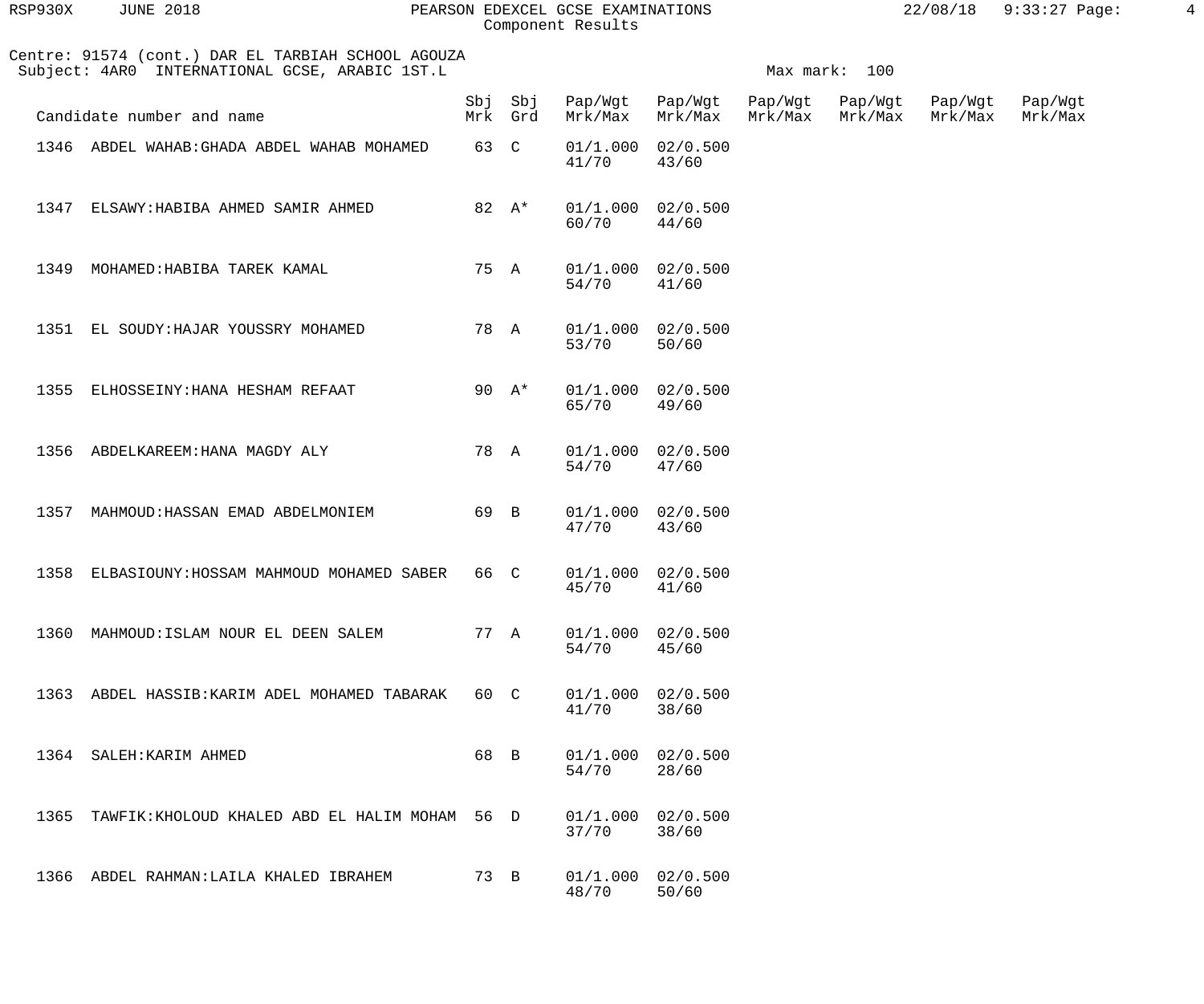| RSP930X | <b>JUNE 2018</b> |  |
|---------|------------------|--|
|         |                  |  |

#### PEARSON EDEXCEL GCSE EXAMINATIONS  $22/08/18$  9:33:27 Page: 5 Component Results

 Centre: 91574 (cont.) DAR EL TARBIAH SCHOOL AGOUZA Subject: 4AR0 INTERNATIONAL GCSE, ARABIC 1ST.L Max mark: 100 Sbj Sbj Pap/Wgt Pap/Wgt Pap/Wgt Pap/Wgt Pap/Wgt Pap/Wgt Candidate number and name Theory Mrk Grd Mrk/Max Mrk/Max Mrk/Max Mrk/Max Mrk/Max Mrk/Max 1367 KHALIFA:LOJAINE IHAB ABDELMAGEED 84 A\* 01/1.000 02/0.500<br>53/60 57/70 57/70 53/60 1370 ABDALLAH:MAI MOHAMED 87 A\* 01/1.000 02/0.500<br>61/70 52/60 61/70 52/60 1371 SABER:MAI NAGI MOHAMED 88 A\* 01/1.000 02/0.500<br>60/70 55/60 60/70 55/60 1372 MEHANNA:MALAK ABDULLAH MOHAMED 82 A\* 01/1.000 02/0.500 54/70 55/60 1373 ABDELAZIZ: MALAK MOHAMED OTHMAN 85 A\* 01/1.000 02/0.500<br>59/70 52/60 59/70 52/60 1374 FAHMY:MALEK ESSAM MAHMOUD 73 B 01/1.000 02/0.500<br>50/70 46/60 50/70 46/60 1375 ABOU DOMA: MALEK MOHAMED OSAMA 60 C 01/1.000 02/0.500<br>42/70 36/60 42/70 36/60 1376 SADEK: MARIAM MAGED KAMEEL 84 A\* 01/1.000 02/0.500<br>58/70 51/60 58/70 51/60 1377 FARRAG:MARIAM MOHAMED FARRAG MOHAMED 76 A 01/1.000 02/0.500 51/70 49/60 1379 FATHALLA:MARWA ASHRAF ABDELFATTAH 82 A\* 01/1.000 02/0.500 57/70 49/60 1380 ELDIFRAWY:MARWAN MOHAMED ABDELMONEM 82 A\* 01/1.000 02/0.500 57/70 49/60 1382 BADAWI:MARYEM MOHAMED A. 81 A\* 01/1.000 02/0.500 56/70 49/60 1385 HAMMOUDA:MENNA TULLAH HESHAM MOHAMED FAT 81 A\* 01/1.000 02/0.500 60/70 42/60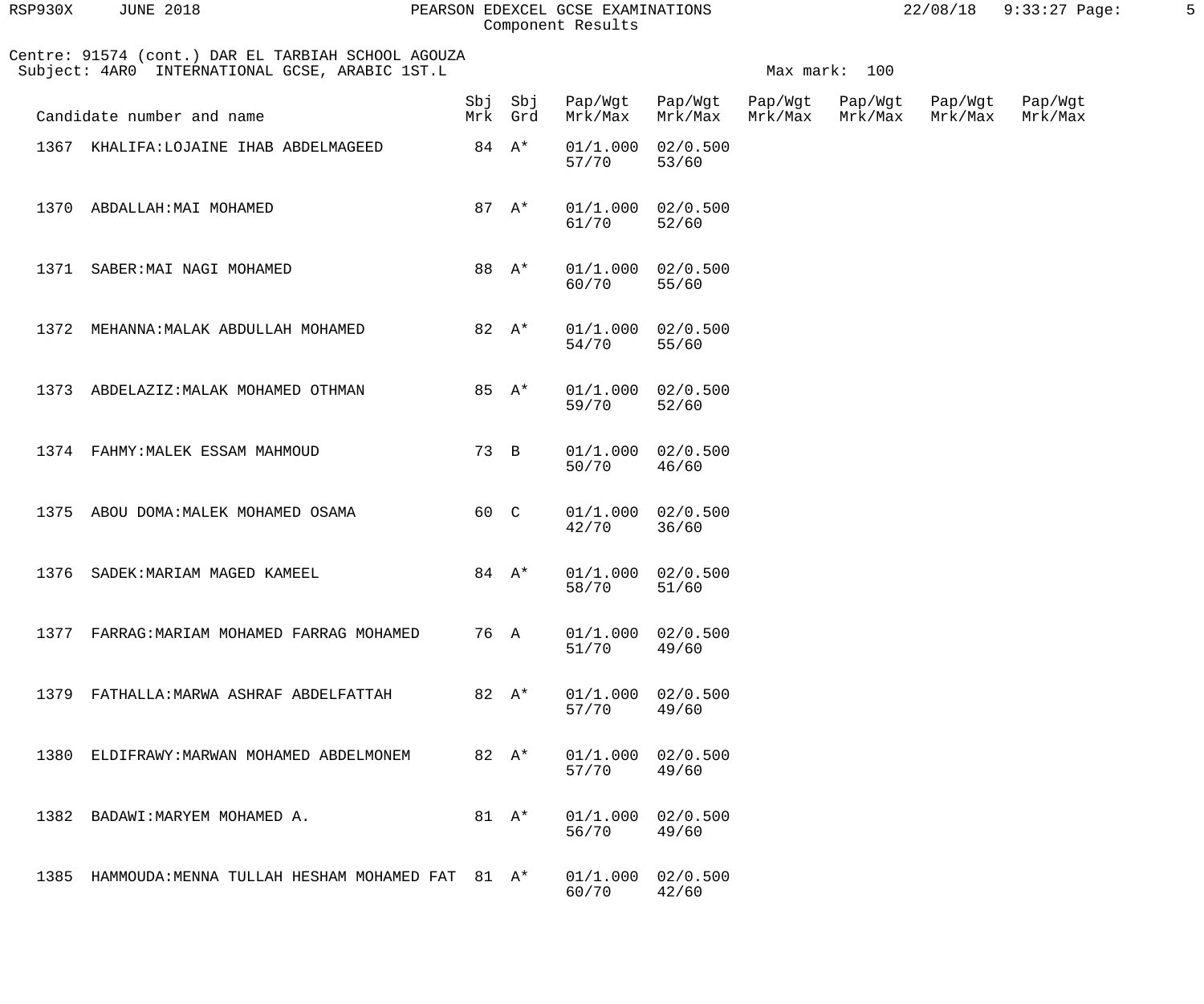| RSP930X | <b>JUNE 2018</b> |  |
|---------|------------------|--|
|         |                  |  |

## RSP930X JUNE 2018 PEARSON EDEXCEL GCSE EXAMINATIONS 22/08/18 9:33:27 Page: 6 Component Results

| Centre: 91574 (cont.) DAR EL TARBIAH SCHOOL AGOUZA<br>Subject: 4AR0 INTERNATIONAL GCSE, ARABIC 1ST.L |      |          |                         |                                | Max mark: 100      |                    |                    |                    |  |  |
|------------------------------------------------------------------------------------------------------|------|----------|-------------------------|--------------------------------|--------------------|--------------------|--------------------|--------------------|--|--|
| Candidate number and name                                                                            |      | Mrk Grd  | Sbj Sbj Pap/Wgt Pap/Wgt | Mrk/Max Mrk/Max                | Pap/Wgt<br>Mrk/Max | Pap/Wgt<br>Mrk/Max | Pap/Wgt<br>Mrk/Max | Pap/Wgt<br>Mrk/Max |  |  |
| 1386 ABDALLAH: MENNATALLAH MOHAMED SAAD ALI                                                          | 71 B |          | 50/70                   | $01/1.000$ $02/0.500$<br>42/60 |                    |                    |                    |                    |  |  |
| 1387 ABDEL MONIEM: MOHAMED AHMED MOHAMED                                                             |      | 82 A*    | 57/70                   | $01/1.000$ $02/0.500$<br>50/60 |                    |                    |                    |                    |  |  |
| 1388 ELSAYED: MOHAMED AHMED SAMEH                                                                    |      | 83 A*    | 56/70                   | $01/1.000$ $02/0.500$<br>53/60 |                    |                    |                    |                    |  |  |
| 1389 EL GAMMAL: MOHAMED AYMAN IBRAHIM                                                                |      | 83 $A^*$ | 56/70                   | $01/1.000$ $02/0.500$<br>53/60 |                    |                    |                    |                    |  |  |
| 1390 IBRAHIM: MOHAMED EMAD                                                                           |      | 84 $A^*$ | 60/70                   | $01/1.000$ $02/0.500$<br>47/60 |                    |                    |                    |                    |  |  |
| 1391 AHMED: MOHAMED EMAM BADIE                                                                       |      | 87 $A^*$ | 64/70                   | $01/1.000$ $02/0.500$<br>46/60 |                    |                    |                    |                    |  |  |
| 1392 AHMED: MOHAMED GAMAL MOHAMED                                                                    | 57 D |          | 39/70                   | $01/1.000$ $02/0.500$<br>36/60 |                    |                    |                    |                    |  |  |
| 1394 HASSAN: MOHAMED KHALED                                                                          | 64 C |          | 50/70                   | $01/1.000$ $02/0.500$<br>27/60 |                    |                    |                    |                    |  |  |
| 1396<br>EL SAYED: MOHAMED RAAFAT HAMED                                                               |      | 91 $A^*$ | 01/1.000<br>63/70       | 02/0.500<br>56/60              |                    |                    |                    |                    |  |  |
| 1397<br>ZAKY: MOHAMED SAMEH MOHAMED HAMED                                                            | 73 B |          | 01/1.000<br>49/70       | 02/0.500<br>47/60              |                    |                    |                    |                    |  |  |
| ALI: MOHAMED WAEL ABD ELAZIZ<br>1398                                                                 | 76 A |          | 01/1.000<br>50/70       | 02/0.500<br>52/60              |                    |                    |                    |                    |  |  |
| 1400<br>ELHELW: MOSTAFA AHMED MAHMOUD                                                                | 59 D |          | 01/1.000<br>41/70       | 02/0.500<br>35/60              |                    |                    |                    |                    |  |  |
| 1401<br>ABDELWAHAB: MOSTAFA ISLAM                                                                    |      | 81 $A^*$ | 01/1.000<br>58/70       | 02/0.500<br>46/60              |                    |                    |                    |                    |  |  |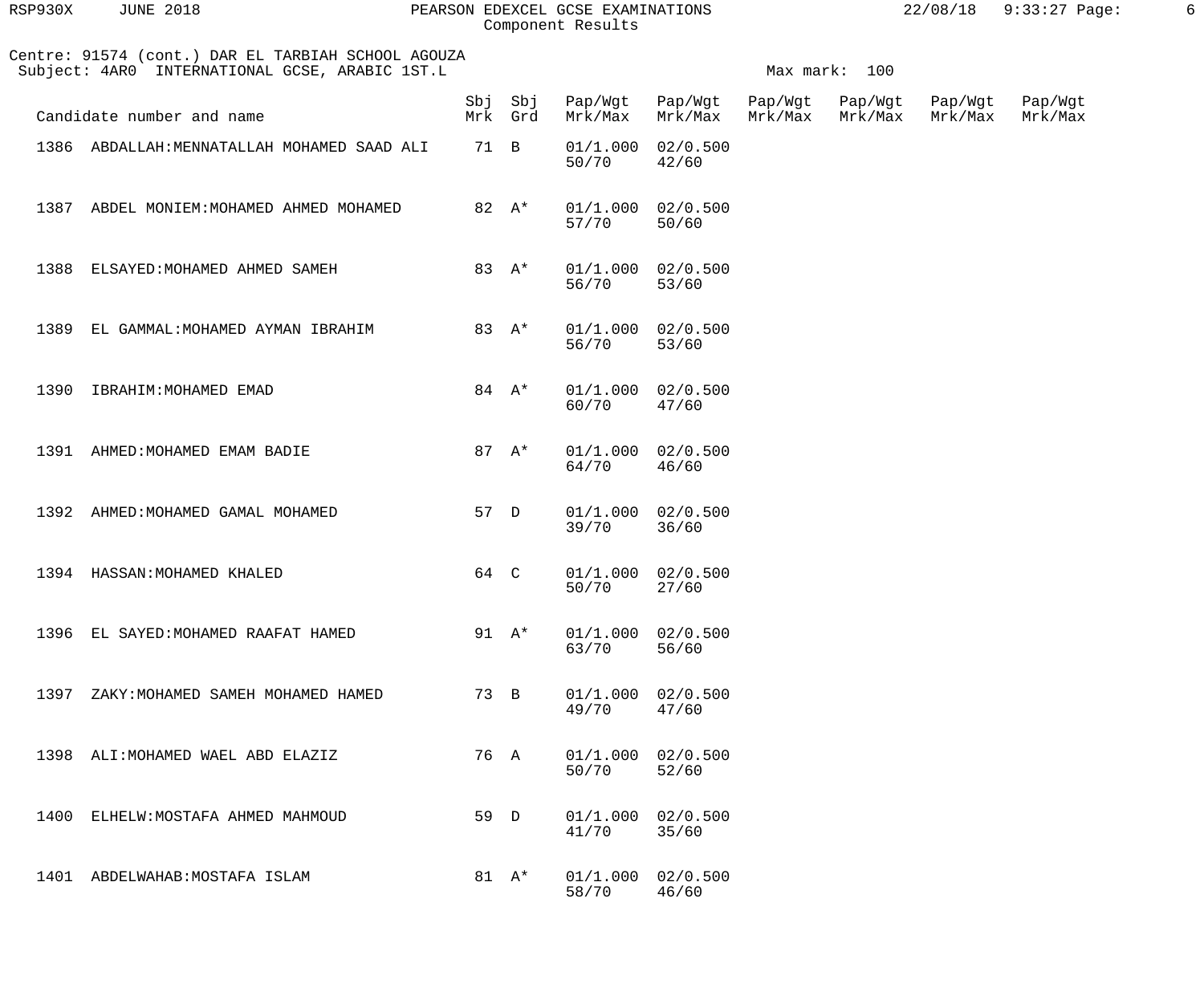| RSP930X | <b>JUNE 2018</b> |  |
|---------|------------------|--|
|         |                  |  |

## PEARSON EDEXCEL GCSE EXAMINATIONS 22/08/18 9:33:27 Page: 7 Component Results

| Centre: 91574 (cont.) DAR EL TARBIAH SCHOOL AGOUZA<br>Subject: 4AR0 INTERNATIONAL GCSE, ARABIC 1ST.L |                                                 |      |                    |                                 |                                 | Max mark: 100 |  |                    |                    |  |  |
|------------------------------------------------------------------------------------------------------|-------------------------------------------------|------|--------------------|---------------------------------|---------------------------------|---------------|--|--------------------|--------------------|--|--|
|                                                                                                      | Candidate number and name                       |      | Sbj Sbj<br>Mrk Grd | Pap/Wgt Pap/Wgt Pap/Wgt Pap/Wgt | Mrk/Max Mrk/Max Mrk/Max Mrk/Max |               |  | Pap/Wgt<br>Mrk/Max | Pap/Wgt<br>Mrk/Max |  |  |
|                                                                                                      | 1402 ASSAD: MOSTAFA MOHAMED                     | 67 B |                    | 01/1.000<br>45/70               | 02/0.500<br>43/60               |               |  |                    |                    |  |  |
|                                                                                                      | 1403 ABDELRAHMAN: MOUSTAFA FAYEZ KASSEM         | 77 A |                    | 53/70                           | $01/1.000$ $02/0.500$<br>47/60  |               |  |                    |                    |  |  |
|                                                                                                      | 1404 MOUSTAFA: MOUSTAFA MOHAMED MAGDY           |      | 74 A               | 55/70                           | $01/1.000$ $02/0.500$<br>37/60  |               |  |                    |                    |  |  |
| 1405                                                                                                 | MARZOUK:MUSTAFA WALID                           | 75 A |                    | 50/70                           | $01/1.000$ $02/0.500$<br>49/60  |               |  |                    |                    |  |  |
| 1406                                                                                                 | MOHAMED: NADA AHMED A.AZIZ                      |      | 82 $A^*$           | 58/70                           | $01/1.000$ $02/0.500$<br>47/60  |               |  |                    |                    |  |  |
| 1407                                                                                                 | SOBEIH: NADEEN ALAA ELDIN ADEL                  |      | 83 A*              | 56/70                           | $01/1.000$ $02/0.500$<br>54/60  |               |  |                    |                    |  |  |
| 1408                                                                                                 | SHAFIK: NATALIE MAGED MOUNIR                    | 68 B |                    | 01/1.000<br>45/70               | 02/0.500<br>45/60               |               |  |                    |                    |  |  |
| 1409                                                                                                 | BADR: NAYERA AHMED MOHAMED                      | 76 A |                    | 55/70                           | $01/1.000$ $02/0.500$<br>42/60  |               |  |                    |                    |  |  |
|                                                                                                      | 1410 ELSHERBINY: NOHA AHMED MOHAMED             |      | 78 A               | 01/1.000<br>55/70               | 02/0.500<br>46/60               |               |  |                    |                    |  |  |
| 1411                                                                                                 | ELSHERBINY: NOUR AHMED MOHAMED                  |      | 88 A*              | 01/1.000<br>64/70               | 02/0.500<br>47/60               |               |  |                    |                    |  |  |
| 1412                                                                                                 | ELKHOLANY: NOURHAN ALAA ELDEEN MOHAMED HA 81 A* |      |                    | 01/1.000<br>54/70               | 02/0.500<br>54/60               |               |  |                    |                    |  |  |
| 1413                                                                                                 | BALBOUL: OMAR AHMED BADR                        | 74 A |                    | 01/1.000<br>$51/70$             | 02/0.500<br>46/60               |               |  |                    |                    |  |  |
|                                                                                                      | 1414 MOSA: OMAR ASHRAF ELSAYED ALI              | 35 E |                    | 01/1.000<br>27/70               | 02/0.500<br>15/60               |               |  |                    |                    |  |  |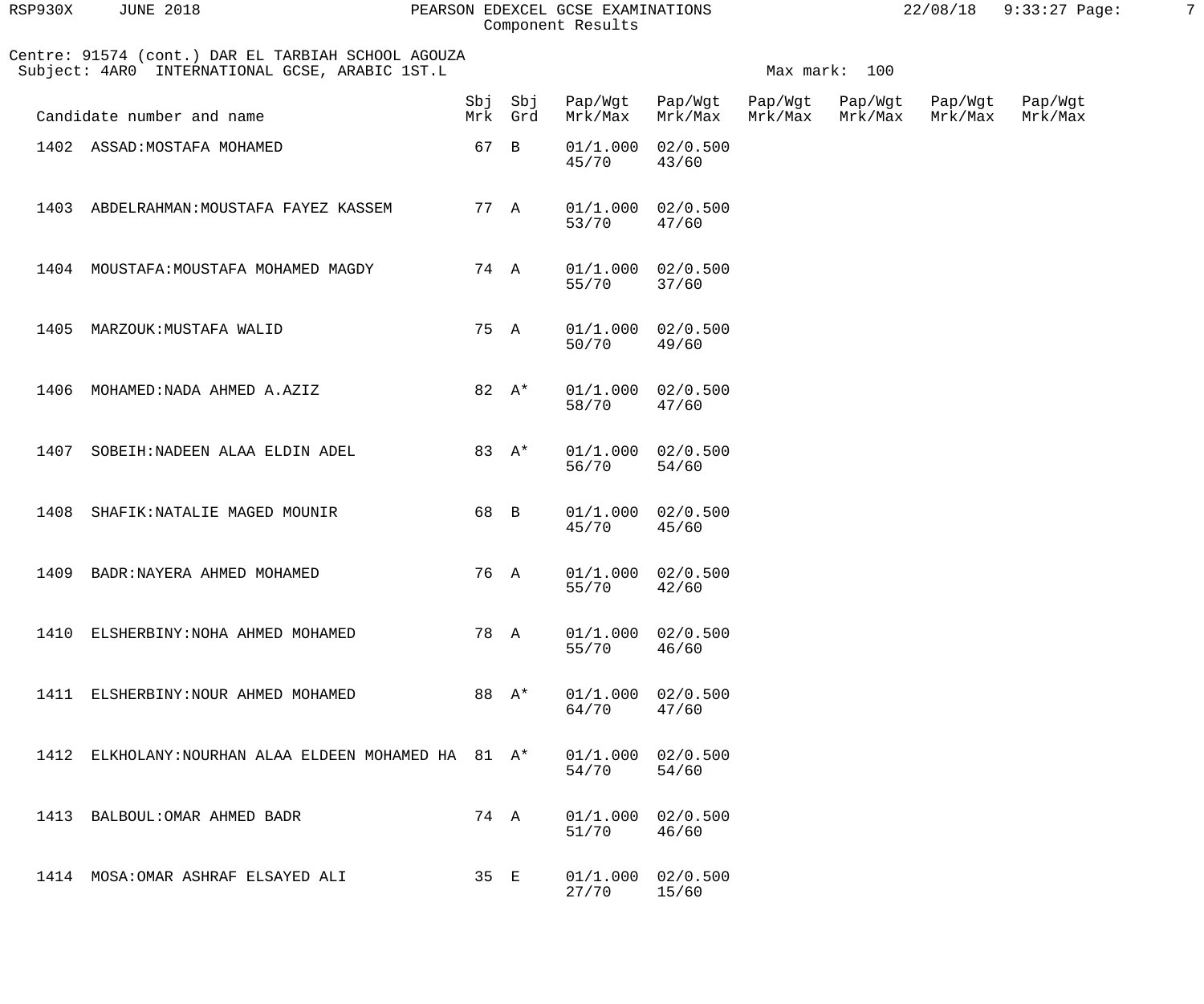| RSP930X | <b>JUNE 2018</b> |  |
|---------|------------------|--|
|         |                  |  |

#### RSP930X JUNE 2018 PEARSON EDEXCEL GCSE EXAMINATIONS 22/08/18 9:33:27 Page: 8 Component Results

| Centre: 91574 (cont.) DAR EL TARBIAH SCHOOL AGOUZA<br>Subject: 4AR0 INTERNATIONAL GCSE, ARABIC 1ST.L |                                     |      |                    |                                 |                                | Max mark: 100 |         |                    |                    |  |
|------------------------------------------------------------------------------------------------------|-------------------------------------|------|--------------------|---------------------------------|--------------------------------|---------------|---------|--------------------|--------------------|--|
|                                                                                                      | Candidate number and name           |      | Sbj Sbj<br>Mrk Grd | Pap/Wgt Pap/Wgt Pap/Wgt Pap/Wgt | Mrk/Max Mrk/Max                | Mrk/Max       | Mrk/Max | Pap/Wgt<br>Mrk/Max | Pap/Wgt<br>Mrk/Max |  |
|                                                                                                      | 1415 SAYED: OMAR AYMAN              | 80 A |                    | 01/1.000<br>56/70               | 02/0.500<br>47/60              |               |         |                    |                    |  |
|                                                                                                      | 1416 KOTB: OMAR KHALED              | 66 C |                    | 01/1.000<br>46/70               | 02/0.500<br>40/60              |               |         |                    |                    |  |
|                                                                                                      | 1417 A. FATTAH: OMAR MOHAMED        |      | 84 $A^*$           | 01/1.000<br>59/70               | 02/0.500<br>50/60              |               |         |                    |                    |  |
|                                                                                                      | 1418 ELSADEK: OMAR MOHAMED ALI      | 76 A |                    | 01/1.000<br>$51/70$             | 02/0.500<br>50/60              |               |         |                    |                    |  |
| 1419                                                                                                 | ABO TALEB: OMAR MOHAMED HAMED SAYED |      | 81 A*              | 01/1.000<br>56/70               | 02/0.500<br>49/60              |               |         |                    |                    |  |
| 1420                                                                                                 | HAMMAD: OMAR OSAMA MAHMOUD HANAFY   | 42 E |                    | 01/1.000<br>28/70               | 02/0.500<br>27/60              |               |         |                    |                    |  |
|                                                                                                      | 1421 NOUR: OMAR SAYED MAHMOUD       |      | 84 $A^*$           | 01/1.000<br>56/70               | 02/0.500<br>56/60              |               |         |                    |                    |  |
| 1422                                                                                                 | MOKHTAR: OMAR TAREK                 | 73 B |                    | 49/70                           | $01/1.000$ $02/0.500$<br>48/60 |               |         |                    |                    |  |
| 1423                                                                                                 | MAHMOUD: RANA ALY SAEED             |      | 84 $A^*$           | 01/1.000<br>59/70               | 02/0.500<br>50/60              |               |         |                    |                    |  |
| 1424                                                                                                 | HAMDY:RAWAN BALIGH                  |      | 84 $A^*$           | 01/1.000<br>57/70               | 02/0.500<br>53/60              |               |         |                    |                    |  |
| 1425                                                                                                 | ABDELKHALEK: REEM MEDHAT RABIE      |      | 86 A*              | 01/1.000<br>61/70               | 02/0.500<br>50/60              |               |         |                    |                    |  |
| 1426                                                                                                 | ELABIAD: RIMAZ KHALED MOHAMED       |      | 82 $A^*$           | 01/1.000<br>55/70               | 02/0.500<br>53/60              |               |         |                    |                    |  |
| 1427                                                                                                 | GAMAL: SAIF ELDIN MOHAMED ZAKI      | 72 B |                    | 01/1.000<br>48/70               | 02/0.500<br>47/60              |               |         |                    |                    |  |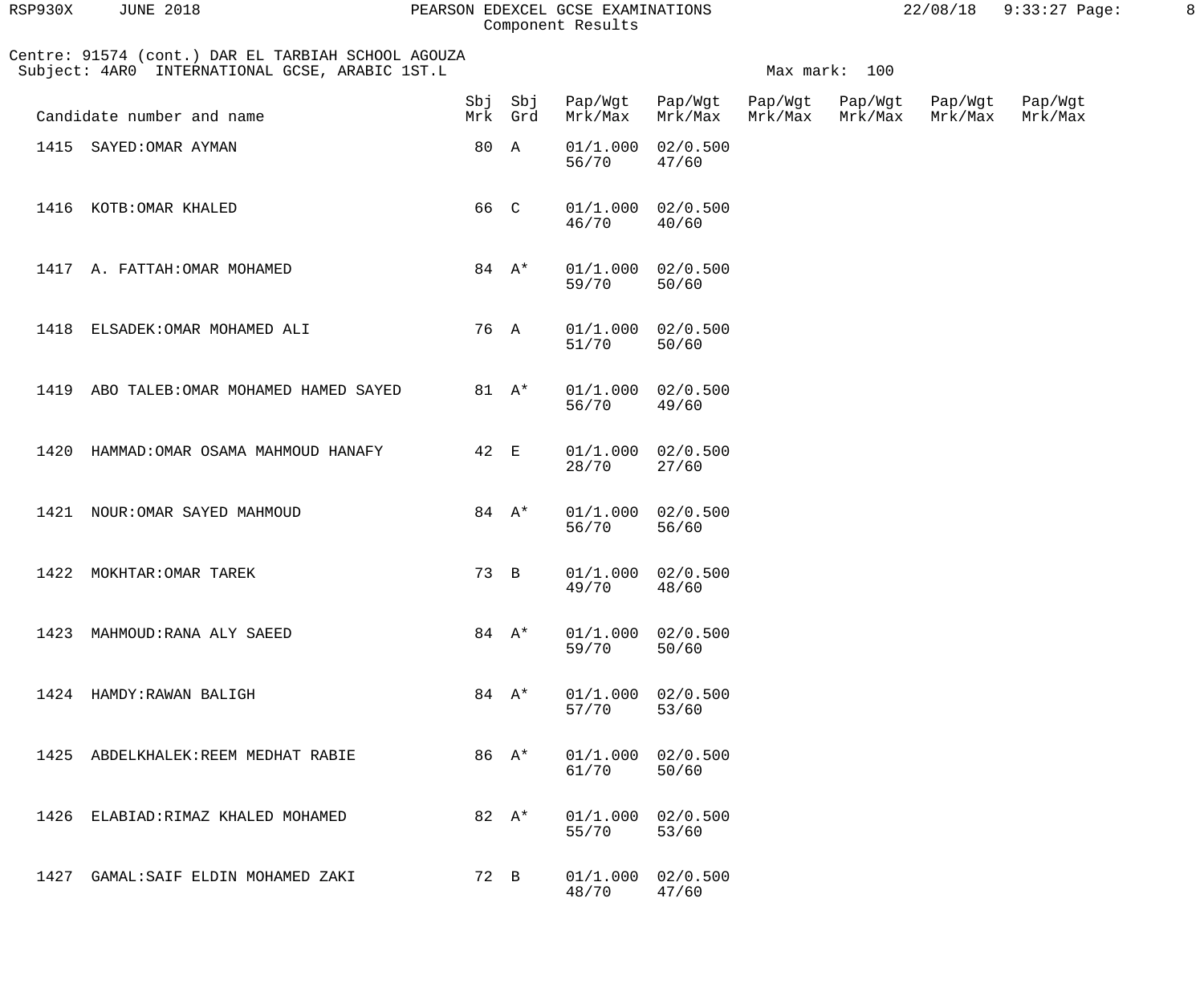| RSP930X | <b>JUNE 2018</b> |  |
|---------|------------------|--|
|         |                  |  |

## PEARSON EDEXCEL GCSE EXAMINATIONS 22/08/18 9:33:27 Page: 9 Component Results

| 22/08/18 | $9:33:27$ Page: |  |
|----------|-----------------|--|
|          |                 |  |

| Centre: 91574 (cont.) DAR EL TARBIAH SCHOOL AGOUZA<br>Subject: 4AR0 INTERNATIONAL GCSE, ARABIC 1ST.L | Max mark: 100 |                    |                                 |                                |  |         |                    |                    |
|------------------------------------------------------------------------------------------------------|---------------|--------------------|---------------------------------|--------------------------------|--|---------|--------------------|--------------------|
| Candidate number and name                                                                            |               | Sbj Sbj<br>Mrk Grd | Pap/Wgt Pap/Wgt Pap/Wgt Pap/Wgt | Mrk/Max Mrk/Max Mrk/Max        |  | Mrk/Max | Pap/Wgt<br>Mrk/Max | Pap/Wgt<br>Mrk/Max |
| 1429 NABIL: SALMA TAMER MOHAMED                                                                      |               | 81 $A^*$           | 01/1.000<br>56/70               | 02/0.500<br>50/60              |  |         |                    |                    |
| 1430<br>AHMED: SAMA NADY MOUHAMED                                                                    |               | 81 $A^*$           | 59/70                           | $01/1.000$ $02/0.500$<br>43/60 |  |         |                    |                    |
| 1431 ASSAAD: SANDY OSAMA                                                                             | 77 A          |                    | $01/1.000$ $02/0.500$<br>54/70  | 45/60                          |  |         |                    |                    |
| 1433 ATTA: SARA ABDELRAHMAN                                                                          | 58 D          |                    | $01/1.000$ $02/0.500$<br>39/70  | 37/60                          |  |         |                    |                    |
| 1434 ORABY: SARA WAEL SALAH ELDIN                                                                    |               | 81 $A^*$           | 55/70                           | $01/1.000$ $02/0.500$<br>51/60 |  |         |                    |                    |
| 1435 AHMED: SEIFELDIN KHALED ZAKARIA                                                                 | 76 A          |                    | 55/70                           | $01/1.000$ $02/0.500$<br>41/60 |  |         |                    |                    |
| 1436 ALASHIRY: SEIFELDIN MAHMOUD                                                                     | 70 B          |                    | 47/70                           | $01/1.000$ $02/0.500$<br>45/60 |  |         |                    |                    |
| 1437 ABDELRAHMAN: SHAHD FAYEZ KASSEM                                                                 | 71 B          |                    | $01/1.000$ $02/0.500$<br>52/70  | 38/60                          |  |         |                    |                    |
| 1438 HASSAN: SOHAILA KHALED MOHYEDDIN                                                                | 78 A          |                    | 01/1.000<br>54/70               | 02/0.500<br>48/60              |  |         |                    |                    |
| 1439<br>KOTB: WALEED TAREK ABDELMENEAM                                                               | 62 C          |                    | 01/1.000<br>37/70               | 02/0.500<br>50/60              |  |         |                    |                    |
| MOHSEN: YASSIN MOHAMED<br>1441                                                                       | 38 E          |                    | 01/1.000<br>26/70               | 02/0.500<br>24/60              |  |         |                    |                    |
| 1442<br>ABDEL NABY: YEHIA TAREK RAGAB                                                                |               | 92 $A^*$           | 01/1.000<br>65/70               | 02/0.500<br>53/60              |  |         |                    |                    |
| 1443<br>ELDESSOUKY: YOUMNA MOHAMED                                                                   |               | 85 A*              | 01/1.000<br>61/70               | 02/0.500<br>48/60              |  |         |                    |                    |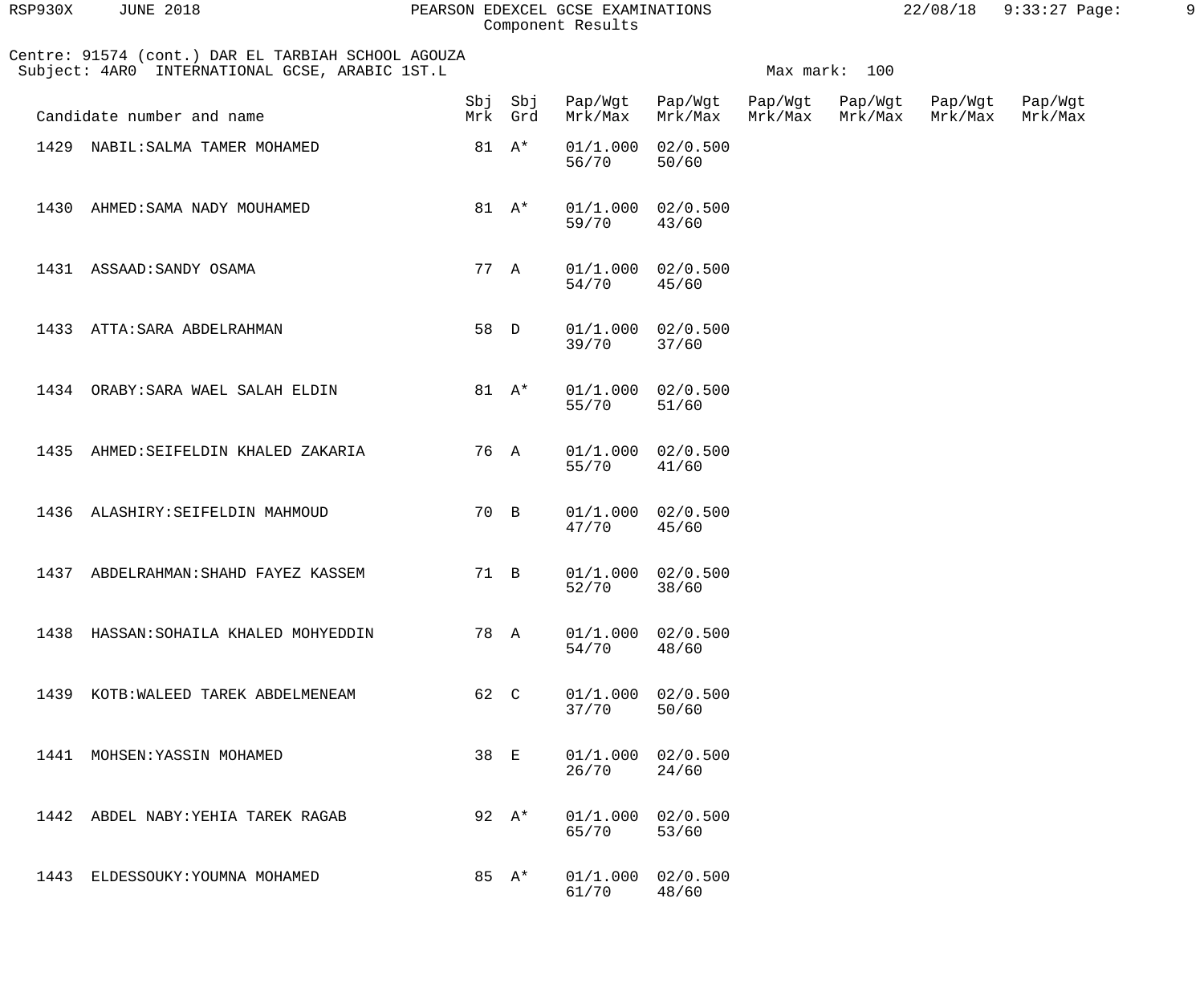| RSP930X | <b>JUNE 2018</b> |  |
|---------|------------------|--|
|         |                  |  |

#### RSP930X JUNE 2018 PEARSON EDEXCEL GCSE EXAMINATIONS 22/08/18 9:33:27 Page: 10 Component Results

| Centre: 91574 (cont.) DAR EL TARBIAH SCHOOL AGOUZA<br>Subject: 4AR0 INTERNATIONAL GCSE, ARABIC 1ST.L |                                      |      |          |                         | Max mark: 100                  |         |                            |                    |                    |  |
|------------------------------------------------------------------------------------------------------|--------------------------------------|------|----------|-------------------------|--------------------------------|---------|----------------------------|--------------------|--------------------|--|
|                                                                                                      | Candidate number and name            |      | Mrk Grd  | Sbj Sbj Pap/Wgt Pap/Wgt | Mrk/Max Mrk/Max                | Mrk/Max | Pap/Wgt Pap/Wgt<br>Mrk/Max | Pap/Wgt<br>Mrk/Max | Pap/Wgt<br>Mrk/Max |  |
|                                                                                                      | 1445 EZZ ELDIN: YOUSSEF AHMED        |      | 70 B     | 46/70                   | $01/1.000$ $02/0.500$<br>47/60 |         |                            |                    |                    |  |
|                                                                                                      | 1446 ABDO: YOUSSEF EMAD SABER        |      | 78 A     | 52/70                   | $01/1.000$ $02/0.500$<br>52/60 |         |                            |                    |                    |  |
|                                                                                                      | 1448 ABDEL SALAM: YUSUF HELAL        |      | 79 A     | 55/70                   | $01/1.000$ $02/0.500$<br>48/60 |         |                            |                    |                    |  |
|                                                                                                      | 1449 BADAWEY: ZEINA AMR MOHAMED      |      | 77 A     | 54/70                   | $01/1.000$ $02/0.500$<br>46/60 |         |                            |                    |                    |  |
| 1450                                                                                                 | AHMED:ZEINAH TAREK NABIL             |      | 78 A     | 51/70                   | $01/1.000$ $02/0.500$<br>53/60 |         |                            |                    |                    |  |
|                                                                                                      | 1451 AZZMY: ZIAD AHMED HASSAN        |      | 81 $A^*$ | 59/70                   | $01/1.000$ $02/0.500$<br>44/60 |         |                            |                    |                    |  |
|                                                                                                      | 1452 REFAI: ZIAD MOHAMED SAYED       | 71 B |          | 49/70                   | $01/1.000$ $02/0.500$<br>43/60 |         |                            |                    |                    |  |
|                                                                                                      | 1453 ABDELFATTAH: ZIAD TAMER MOHAMED |      | 85 $A^*$ | 60/70                   | $01/1.000$ $02/0.500$<br>50/60 |         |                            |                    |                    |  |
|                                                                                                      | 1454 KHAIRALLAH: ZIAD WAEL MAMDOUH   |      | 86 A*    | 62/70                   | $01/1.000$ $02/0.500$<br>47/60 |         |                            |                    |                    |  |
|                                                                                                      | 1455 SAYED: ZIAD WAHID ALY           |      | 77 A     | 53/70                   | $01/1.000$ $02/0.500$<br>48/60 |         |                            |                    |                    |  |
|                                                                                                      | 1461 ABDEL KADER: ADHAM ADEL         |      | 87 $A^*$ | 62/70                   | $01/1.000$ $02/0.500$<br>50/60 |         |                            |                    |                    |  |
|                                                                                                      | 1476 HASSAN: AHMED MOHAMED ASAAD     |      | 78 A     | 53/70                   | $01/1.000$ $02/0.500$<br>49/60 |         |                            |                    |                    |  |
|                                                                                                      | 1485 KHALIL: AMR KHALED MOHAMED      |      | 50 D     | 38/70                   | $01/1.000$ $02/0.500$<br>24/60 |         |                            |                    |                    |  |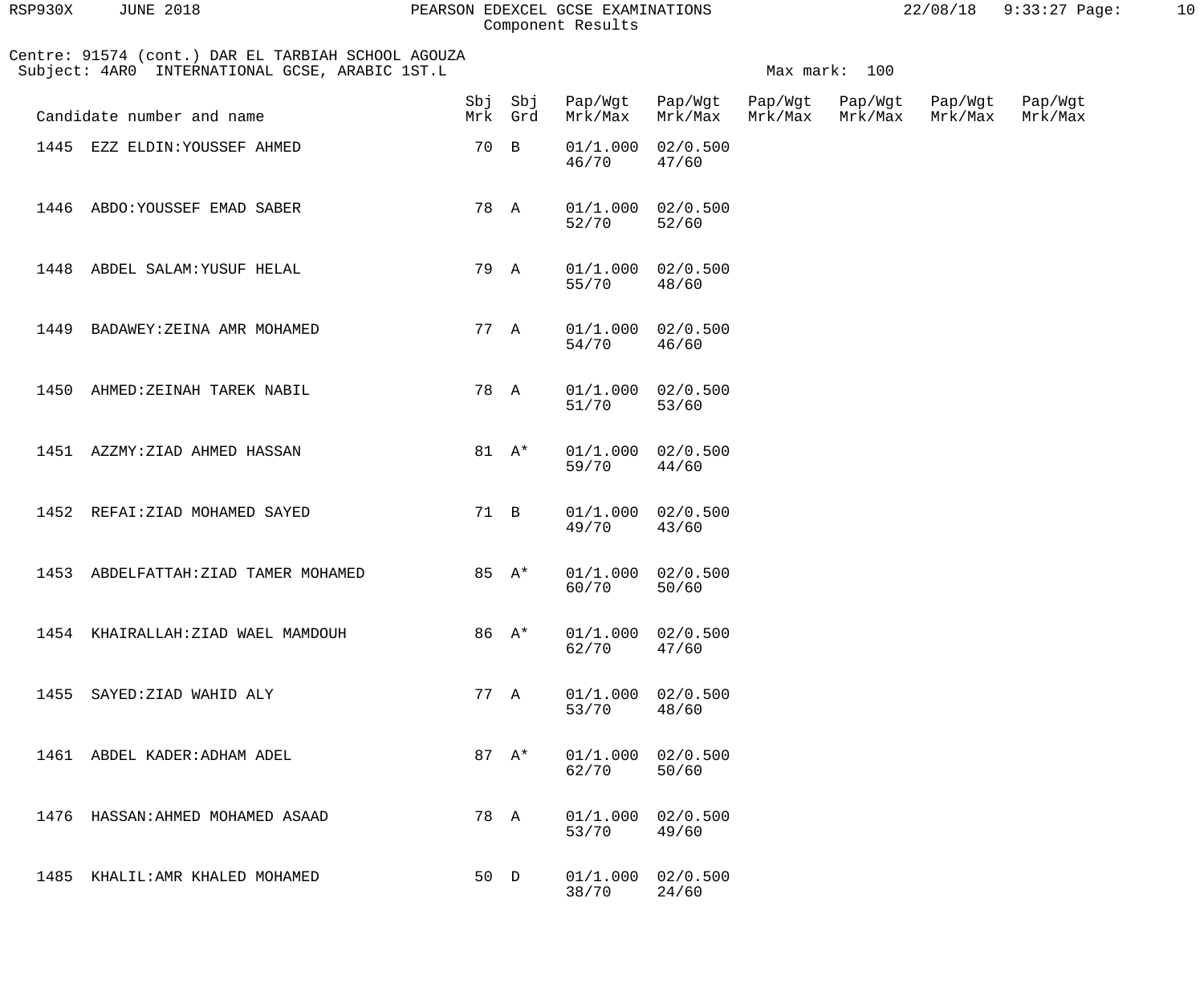| RSP930X | <b>JUNE 2018</b> |  |
|---------|------------------|--|
|         |                  |  |

#### RSP930X JUNE 2018 PEARSON EDEXCEL GCSE EXAMINATIONS 22/08/18 9:33:27 Page: 11 Component Results

| Centre: 91574 (cont.) DAR EL TARBIAH SCHOOL AGOUZA<br>Subject: 4AR0 INTERNATIONAL GCSE, ARABIC 1ST.L |                                                     |      |                    |         | Max mark: 100                  |                    |                    |                    |                    |  |
|------------------------------------------------------------------------------------------------------|-----------------------------------------------------|------|--------------------|---------|--------------------------------|--------------------|--------------------|--------------------|--------------------|--|
|                                                                                                      | Candidate number and name                           |      | Sbj Sbj<br>Mrk Grd | Mrk/Max | Pap/Wgt Pap/Wgt<br>Mrk/Max     | Pap/Wgt<br>Mrk/Max | Pap/Wgt<br>Mrk/Max | Pap/Wgt<br>Mrk/Max | Pap/Wgt<br>Mrk/Max |  |
| 1488                                                                                                 | KHODER:BASEL ABDELHAMID ABDELSALAM                  | 67 B |                    | 44/70   | $01/1.000$ $02/0.500$<br>46/60 |                    |                    |                    |                    |  |
| 1492                                                                                                 | KAMAL: DINA KHALED                                  | 73 B |                    | 45/70   | $01/1.000$ $02/0.500$<br>56/60 |                    |                    |                    |                    |  |
| 1493                                                                                                 | AHMED: DINA MAGDY MOHAMED                           |      | 87 $A^*$           | 61/70   | $01/1.000$ $02/0.500$<br>52/60 |                    |                    |                    |                    |  |
|                                                                                                      | 1505 SOLIMAN: HAZEM KHALED ABDEL SATTAR             | 76 A |                    | 55/70   | 01/1.000 02/0.500<br>41/60     |                    |                    |                    |                    |  |
| 1508                                                                                                 | IBRAHIM: HEIDI HANY MAHMOUD MOHAMED                 | 79 A |                    | 57/70   | $01/1.000$ $02/0.500$<br>43/60 |                    |                    |                    |                    |  |
| 1510                                                                                                 | EL BARBARY: IBRAHIM EZZAT HASSAN                    | 76 A |                    | 52/70   | $01/1.000$ $02/0.500$<br>47/60 |                    |                    |                    |                    |  |
|                                                                                                      | 1514 MOHAMMED: ITEN ABDALFATTAH TAWFIQ ABDALFA 78 A |      |                    | 50/70   | $01/1.000$ $02/0.500$<br>55/60 |                    |                    |                    |                    |  |
|                                                                                                      | 1517 SELIM: LAMIS SAID MOHAMED MORSI                | 72 B |                    | 49/70   | $01/1.000$ $02/0.500$<br>46/60 |                    |                    |                    |                    |  |
|                                                                                                      | 1518 MARYOD: LOBNA WALEED HAMED                     |      | 83 A*              | 56/70   | 01/1.000 02/0.500<br>53/60     |                    |                    |                    |                    |  |
|                                                                                                      | 1522 GABR: MAMDOUH OSAMA MOHAMED                    | 56 D |                    | 39/70   | $01/1.000$ $02/0.500$<br>33/60 |                    |                    |                    |                    |  |
|                                                                                                      | 1535 ABDEL SABRIN: MENNATALLAH MOHAMED              |      | 81 $A^*$           | 53/70   | $01/1.000$ $02/0.500$<br>55/60 |                    |                    |                    |                    |  |
|                                                                                                      | 1558 SOLIMAN: RANEEN SAMY HASSAN                    |      | 87 $A^*$           | 60/70   | $01/1.000$ $02/0.500$<br>54/60 |                    |                    |                    |                    |  |
|                                                                                                      | 1561 HASHEM: RAWAN MOHAMED MAHMOUD                  |      | 89 A*              | 61/70   | 01/1.000 02/0.500<br>56/60     |                    |                    |                    |                    |  |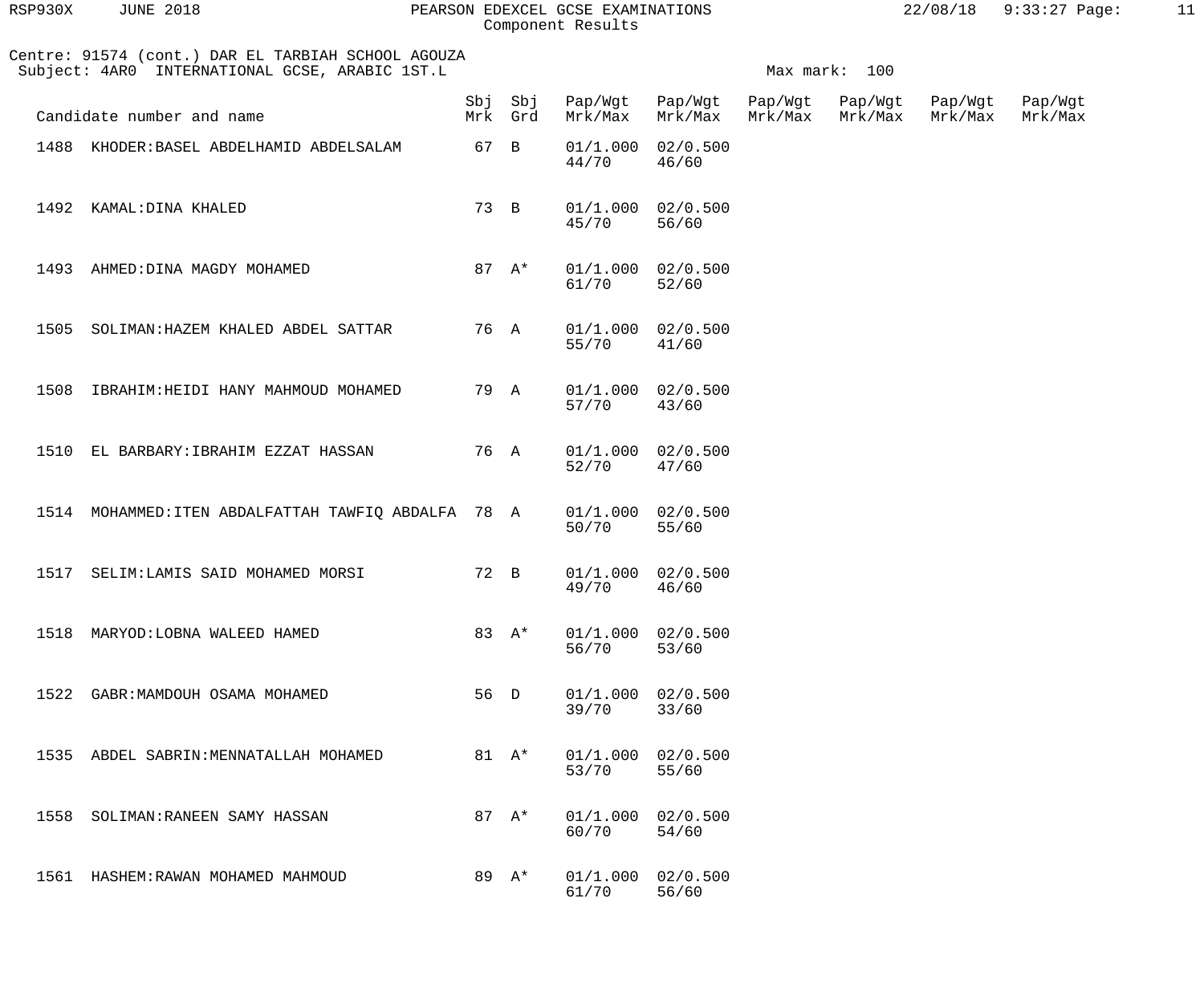| RSP930X | <b>JUNE 2018</b>                                                                                     | PEARSON EDEXCEL GCSE EXAMINATIONS<br>Component Results |               | $22/08/18$ 9:33:27 Page: | 12 |
|---------|------------------------------------------------------------------------------------------------------|--------------------------------------------------------|---------------|--------------------------|----|
|         | Centre: 91574 (cont.) DAR EL TARBIAH SCHOOL AGOUZA<br>Subject: 4AR0 INTERNATIONAL GCSE, ARABIC 1ST.L |                                                        | Max mark: 100 |                          |    |

|      | Candidate number and name                    |      | Sbj Sbj<br>Mrk Grd | Pap/Wgt<br>Mrk/Max  | Pap/Wgt<br>Mrk/Max             | Pap/Wgt<br>Mrk/Max | Pap/Wgt<br>Mrk/Max | Pap/Wgt<br>Mrk/Max | Pap/Wgt<br>Mrk/Max |
|------|----------------------------------------------|------|--------------------|---------------------|--------------------------------|--------------------|--------------------|--------------------|--------------------|
|      | 1574 EL MANADILY: SEIF EL DIN MAGED MOUSTAFA | 65 C |                    | 45/70               | $01/1.000$ $02/0.500$<br>40/60 |                    |                    |                    |                    |
| 1579 | ABDALGHANY: SONDOS OSAMA                     | 75 A |                    | 55/70               | $01/1.000$ $02/0.500$<br>39/60 |                    |                    |                    |                    |
| 1597 | EL SHABORY: AMR MOHAMED SALAH EL MAHDY       | 73 B |                    | 48/70               | $01/1.000$ $02/0.500$<br>49/60 |                    |                    |                    |                    |
| 1599 | ZAKI: YOUSSEF EHAB KAMAL                     | 69 B |                    | 44/70               | $01/1.000$ $02/0.500$<br>49/60 |                    |                    |                    |                    |
| 1611 | ABDEL MOTALEB:AGYAD SAYED SAYED              | 66 C |                    | 46/70               | $01/1.000$ $02/0.500$<br>40/60 |                    |                    |                    |                    |
| 1613 | EL TOUNI: AHMED ASHRAF AHMED                 |      | 89 A*              | 62/70               | $01/1.000$ $02/0.500$<br>53/60 |                    |                    |                    |                    |
| 1626 | MOHAMED: AMR YASSER BAKR                     | 74 A |                    | $53/70$             | $01/1.000$ $02/0.500$<br>42/60 |                    |                    |                    |                    |
| 1632 | BELAL: BELAL OSAMA MOHAMED                   | 72 B |                    | 48/70               | $01/1.000$ $02/0.500$<br>47/60 |                    |                    |                    |                    |
| 1633 | SAMIR: BESHOY MAGED                          | 54 D |                    | 37/70               | $01/1.000$ $02/0.500$<br>34/60 |                    |                    |                    |                    |
|      | 1638 EL NAGGAR: ESRAA ABDEL NASSER MOHAMED   | 73 B |                    | 47/70               | $01/1.000$ $02/0.500$<br>52/60 |                    |                    |                    |                    |
|      | 1644 EBAID: HABIBA MOHAMED                   | 76 A |                    | 01/1.000<br>$51/70$ | 02/0.500<br>49/60              |                    |                    |                    |                    |
| 1646 | FARIED: HAGAR MUHAMMAD MORSY                 |      | 86 A*              | 01/1.000<br>61/70   | 02/0.500<br>50/60              |                    |                    |                    |                    |
| 1647 | IBRAHIM: HALA YAHIA                          |      | 84 $A^*$           | 01/1.000<br>60/70   | 02/0.500<br>47/60              |                    |                    |                    |                    |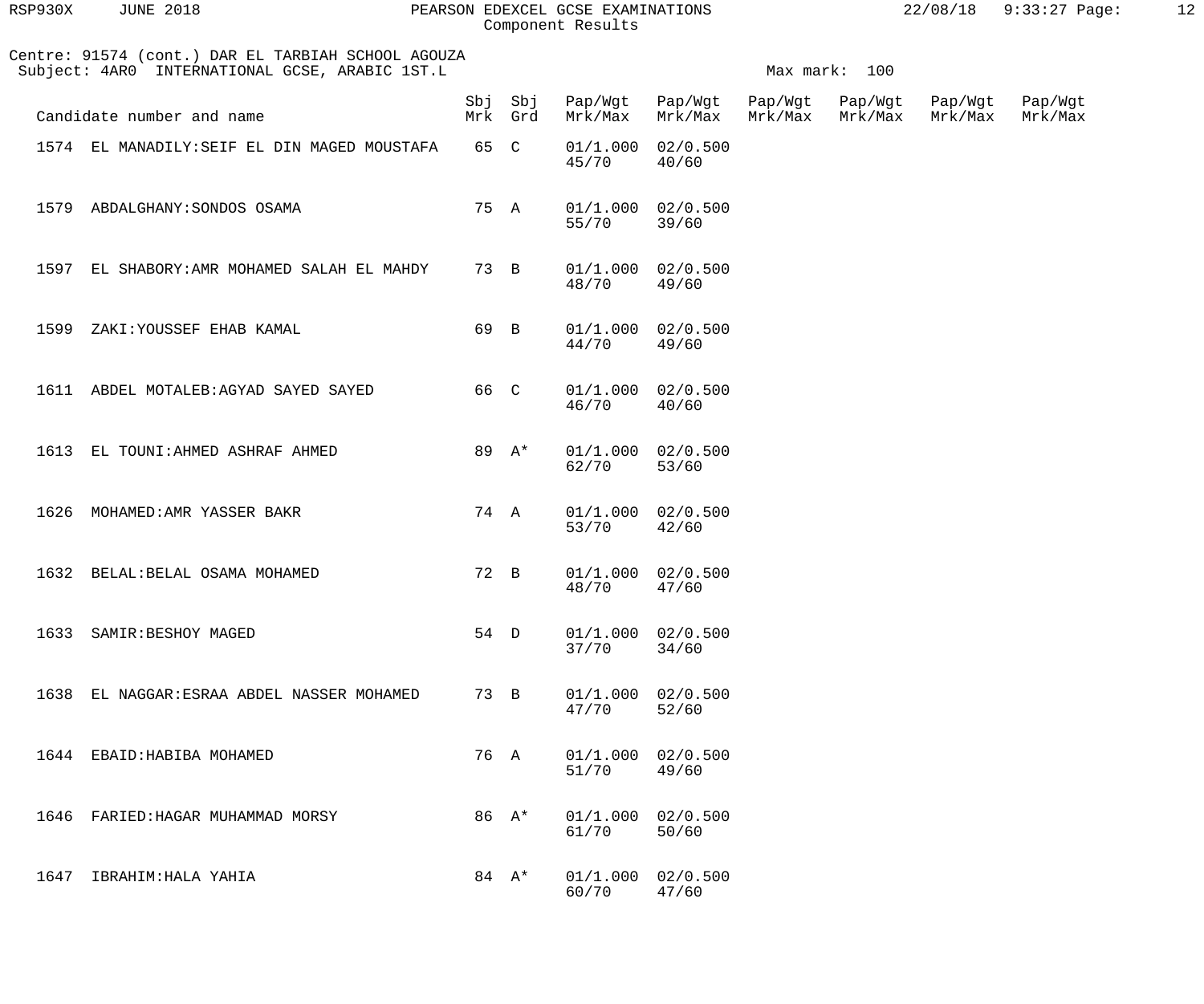| RSP930X | <b>JUNE 2018</b> |  |
|---------|------------------|--|
|         |                  |  |

### RSP930X JUNE 2018 PEARSON EDEXCEL GCSE EXAMINATIONS 22/08/18 9:33:27 Page: 13 Component Results

|      | Centre: 91574 (cont.) DAR EL TARBIAH SCHOOL AGOUZA<br>Subject: 4AR0 INTERNATIONAL GCSE, ARABIC 1ST.L | Max mark: 100 |          |                                |                                |                    |                    |                    |                    |  |
|------|------------------------------------------------------------------------------------------------------|---------------|----------|--------------------------------|--------------------------------|--------------------|--------------------|--------------------|--------------------|--|
|      | Candidate number and name                                                                            |               | Mrk Grd  | Sbj Sbj Pap/Wgt Pap/Wgt        | Mrk/Max Mrk/Max                | Pap/Wgt<br>Mrk/Max | Pap/Wgt<br>Mrk/Max | Pap/Wgt<br>Mrk/Max | Pap/Wgt<br>Mrk/Max |  |
|      | 1649 EL DACKROURY: HANA KHALED SAYED                                                                 | 71 B          |          | 48/70                          | $01/1.000$ $02/0.500$<br>45/60 |                    |                    |                    |                    |  |
|      | 1652 HASSAN: HASSAN ADEL                                                                             | 72 B          |          | 48/70                          | $01/1.000$ $02/0.500$<br>48/60 |                    |                    |                    |                    |  |
|      | 1655 EL-HALAFAWY:HOSSAM HASSANAIN HAMDY HASSA 75 A                                                   |               |          | $01/1.000$ $02/0.500$<br>48/70 | 53/60                          |                    |                    |                    |                    |  |
| 1656 | ZAKY: HOSSAM SAMEH MOHAMED HAMED                                                                     |               | 85 $A^*$ | 61/70                          | $01/1.000$ $02/0.500$<br>48/60 |                    |                    |                    |                    |  |
| 1662 | AHMED: MAHYNOUR HAITHAM                                                                              | 72 B          |          | 48/70                          | $01/1.000$ $02/0.500$<br>47/60 |                    |                    |                    |                    |  |
| 1667 | ELWAN: MARIEM YASSER AHMED                                                                           | 71 B          |          | 46/70                          | $01/1.000$ $02/0.500$<br>49/60 |                    |                    |                    |                    |  |
|      | 1684 ALI: MOHAMED ABD EL REHEM                                                                       | 74 A          |          | $52/70$                        | $01/1.000$ $02/0.500$<br>43/60 |                    |                    |                    |                    |  |
|      | 1685 ALY: MOHAMED ABUBAKR ABDELAZIZ                                                                  | 54 D          |          | 33/70                          | $01/1.000$ $02/0.500$<br>41/60 |                    |                    |                    |                    |  |
|      | 1686 ASHOUR: MOHAMED ADEL MOHAMED                                                                    | 71 B          |          | 53/70                          | 01/1.000 02/0.500<br>36/60     |                    |                    |                    |                    |  |
|      | 1695 MOHAMED: MOHAMED MOATASEM BELLAH                                                                |               | 85 A*    | 61/70                          | $01/1.000$ $02/0.500$<br>48/60 |                    |                    |                    |                    |  |
|      | 1698 AHMED: MOHAMMAD HOSSAM ELDIN                                                                    | 80 A          |          | 51/70                          | $01/1.000$ $02/0.500$<br>57/60 |                    |                    |                    |                    |  |
|      | 1702 AMER: MOUSTAFA ALI MOUSTAFA                                                                     |               | 74 A     | 48/70                          | $01/1.000$ $02/0.500$<br>51/60 |                    |                    |                    |                    |  |
|      | 1707 ABDELKHALEK: NADA MOHAMED SAYED                                                                 |               | 74 A     | 49/70                          | $01/1.000$ $02/0.500$<br>49/60 |                    |                    |                    |                    |  |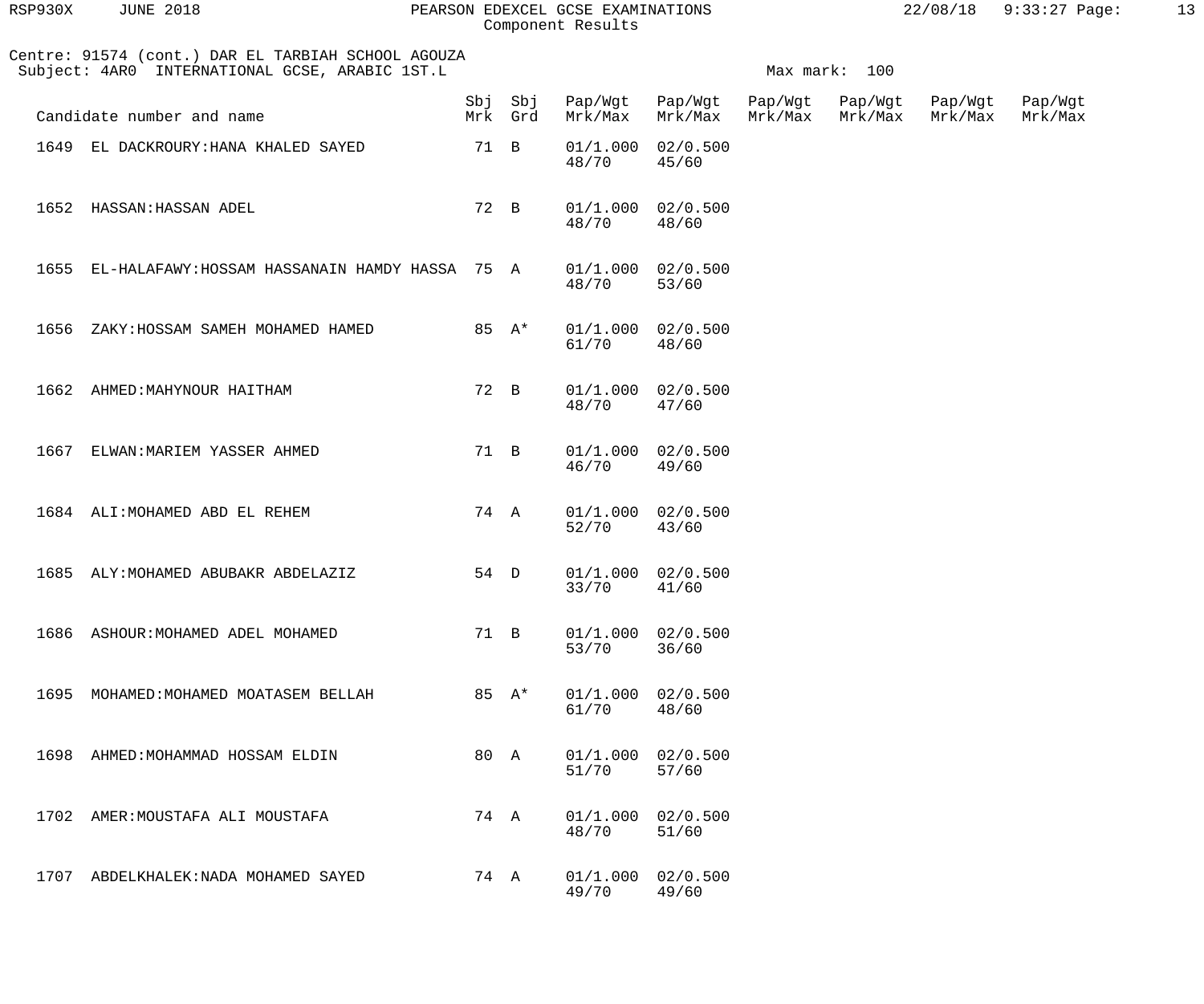| RSP930X | <b>JUNE 2018</b> |  |
|---------|------------------|--|
|         |                  |  |

#### RSP930X JUNE 2018 PEARSON EDEXCEL GCSE EXAMINATIONS 22/08/18 9:33:27 Page: 14 Component Results

| 22/08/18 | $9:33:27$ Page: |  |
|----------|-----------------|--|
|          |                 |  |

|      | Centre: 91574 (cont.) DAR EL TARBIAH SCHOOL AGOUZA<br>Subject: 4AR0 INTERNATIONAL GCSE, ARABIC 1ST.L | Max mark: 100 |                    |         |                                |                    |                    |                    |                    |
|------|------------------------------------------------------------------------------------------------------|---------------|--------------------|---------|--------------------------------|--------------------|--------------------|--------------------|--------------------|
|      | Candidate number and name                                                                            |               | Sbj Sbj<br>Mrk Grd | Mrk/Max | Pap/Wgt Pap/Wgt<br>Mrk/Max     | Pap/Wgt<br>Mrk/Max | Pap/Wgt<br>Mrk/Max | Pap/Wgt<br>Mrk/Max | Pap/Wgt<br>Mrk/Max |
|      | 1709 EL ETR: NOOR TAHER REFAAT                                                                       |               | 81 $A^*$           | 55/70   | 01/1.000 02/0.500<br>52/60     |                    |                    |                    |                    |
|      | 1710 FAYEZ: NOUR EL DEEN KHALED MOHAMED                                                              | 61 C          |                    | 41/70   | 01/1.000 02/0.500<br>40/60     |                    |                    |                    |                    |
|      | 1741 TAHA: SEIF OSAMA                                                                                | 67 B          |                    | 44/70   | $01/1.000$ $02/0.500$<br>45/60 |                    |                    |                    |                    |
| 1742 | ELGAWLY: SHADI ASHRAF                                                                                | 80 A          |                    | 56/70   | $01/1.000$ $02/0.500$<br>47/60 |                    |                    |                    |                    |
| 1746 | MARZOUK: SIMONE SAMIR SOLIMAN                                                                        |               | 84 $A^*$           | 59/70   | $01/1.000$ $02/0.500$<br>50/60 |                    |                    |                    |                    |
| 1760 | EL TAWEL: YUSSUF KHALED ANWAR                                                                        | 72 B          |                    | 47/70   | $01/1.000$ $02/0.500$<br>49/60 |                    |                    |                    |                    |
|      | 1761 HUSSEIN: ZEINA TAREK SALAH ELDIN                                                                | 80 A          |                    | 56/70   | 01/1.000 02/0.500<br>47/60     |                    |                    |                    |                    |
| 1763 | EL MOSHNEB: ZIAD AMR AHMED                                                                           | 70 B          |                    | 47/70   | $01/1.000$ $02/0.500$<br>46/60 |                    |                    |                    |                    |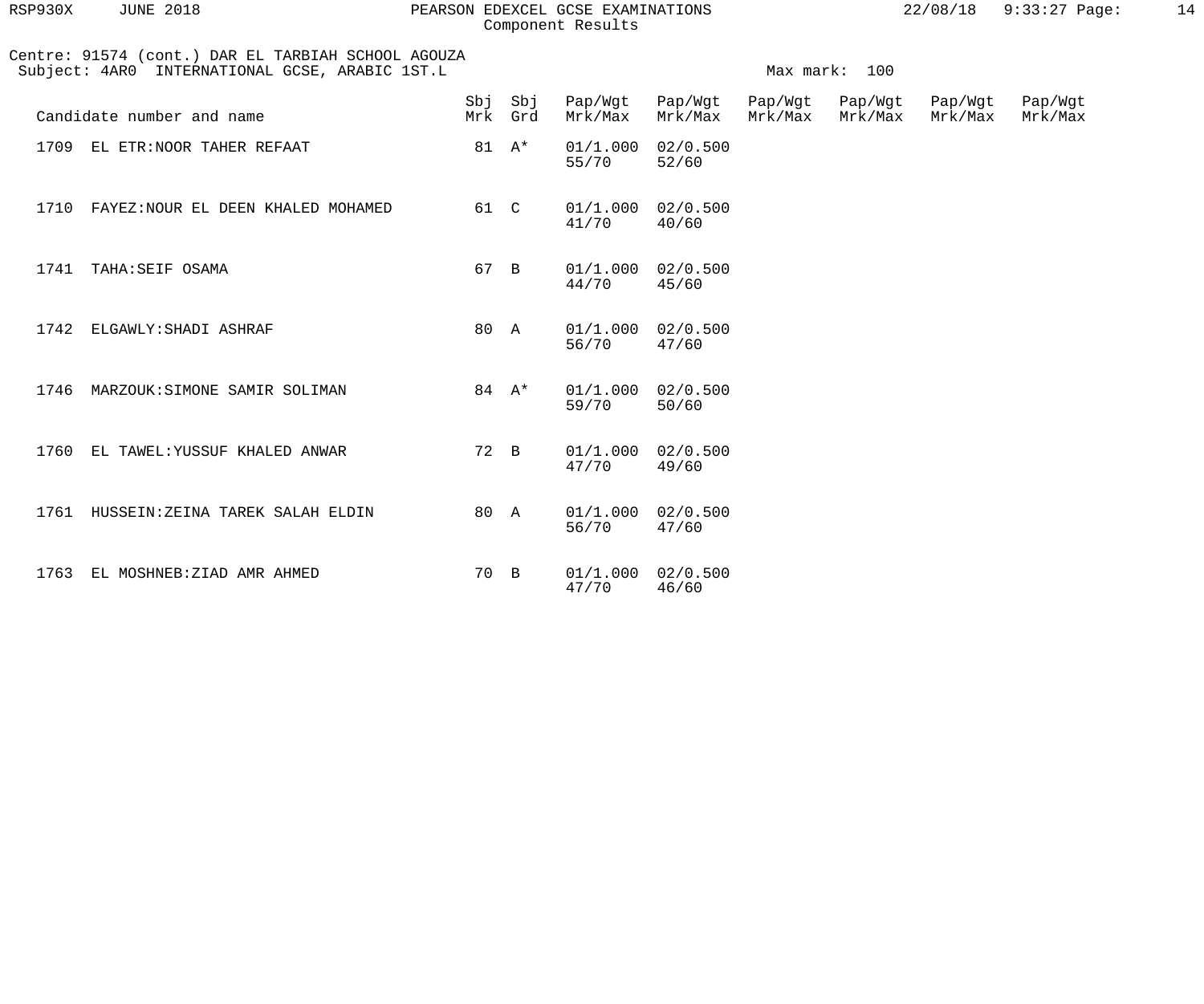| RSP930X                | JUNE 2018                                                                                            | PEARSON EDEXCEL GCSE EXAMINATIONS    | Component Results |                    |    |    |    |    |             |               | 22/08/ |
|------------------------|------------------------------------------------------------------------------------------------------|--------------------------------------|-------------------|--------------------|----|----|----|----|-------------|---------------|--------|
|                        | Centre: 91574 (cont.) DAR EL TARBIAH SCHOOL AGOUZA<br>Subject: 4AR0 INTERNATIONAL GCSE, ARABIC 1ST.L |                                      |                   |                    |    |    |    |    |             | Max mark: 100 |        |
| Subject/Option<br>4AR0 |                                                                                                      | A*<br>Subject mark boundaries: 81 74 | $\mathbf{A}$      | $\mathbf{B}$<br>67 | 60 | 47 | 35 | 23 | C D E F G U |               |        |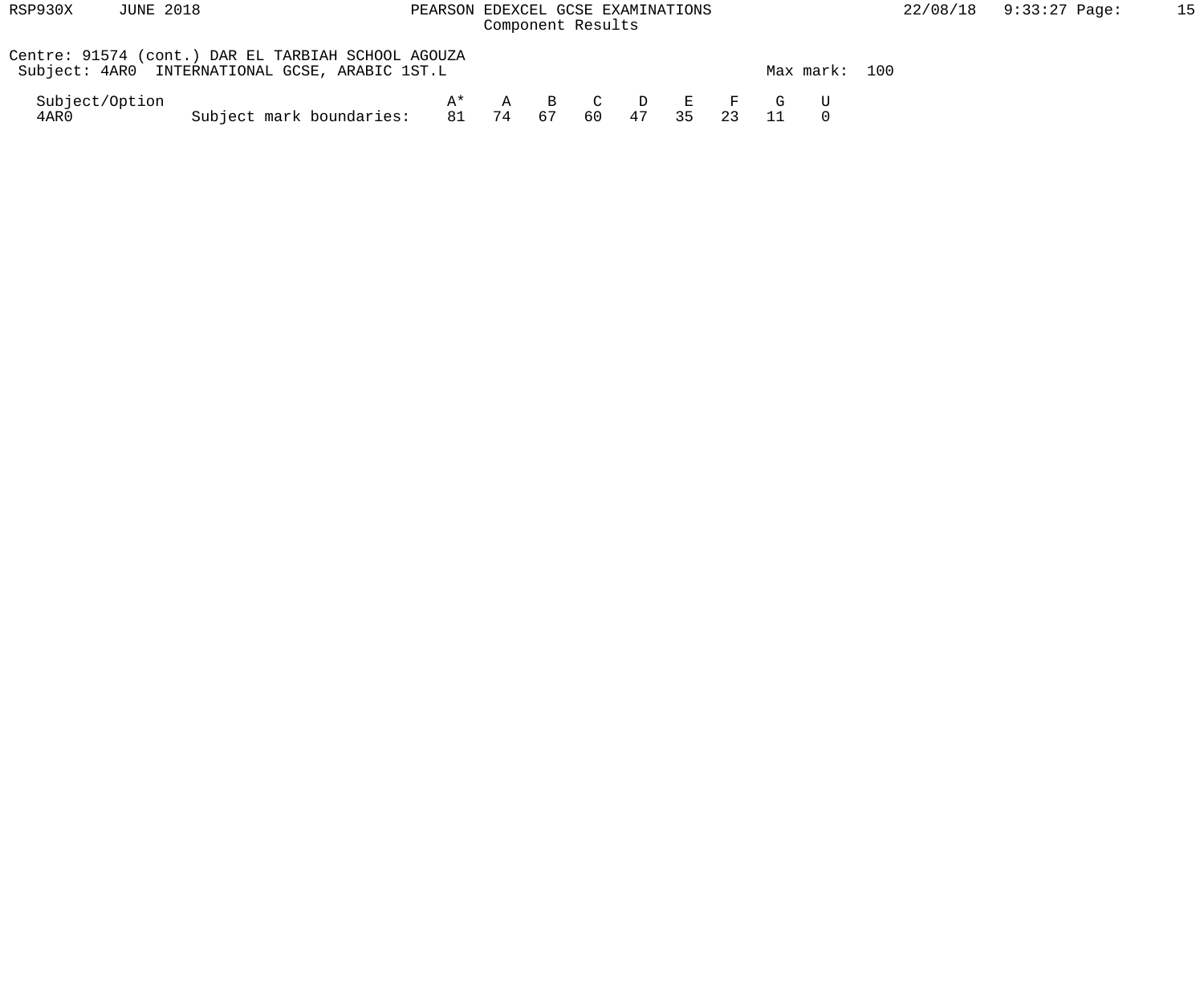| RSP930X | <b>JUNE 2018</b> |  |
|---------|------------------|--|
|         |                  |  |

### RSP930X JUNE 2018 PEARSON EDEXCEL GCSE EXAMINATIONS 22/08/18 9:33:27 Page: 16 Component Results

| Centre: 91574 (cont.) DAR EL TARBIAH SCHOOL AGOUZA<br>Subject: 4BI0 INTERNATIONAL GCSE, BIOLOGY |                                            |                  |                    |                    |                            |                    | Max mark: 180      |                    |                    |  |  |
|-------------------------------------------------------------------------------------------------|--------------------------------------------|------------------|--------------------|--------------------|----------------------------|--------------------|--------------------|--------------------|--------------------|--|--|
|                                                                                                 | Candidate number and name                  |                  | Sbj Sbj<br>Mrk Grd | Mrk/Max            | Pap/Wgt Pap/Wgt<br>Mrk/Max | Pap/Wgt<br>Mrk/Max | Pap/Wgt<br>Mrk/Max | Pap/Wgt<br>Mrk/Max | Pap/Wgt<br>Mrk/Max |  |  |
|                                                                                                 | 1301 ABDEL HAMEED: ABDEL MEGEED KHALED     | 120 A            |                    | 84/120             | 1B/1.000 2B/1.000<br>36/60 |                    |                    |                    |                    |  |  |
| 1302                                                                                            | ALSHAFI:ABDELRAHMAN HISHAM HOSNY           | 120 A            |                    | 81/120             | 1B/1.000 2B/1.000<br>39/60 |                    |                    |                    |                    |  |  |
| 1304                                                                                            | SHALABY:ABDELRAHMAN SAID IBRAHIM           | 121 A            |                    | 85/120             | 1B/1.000 2B/1.000<br>36/60 |                    |                    |                    |                    |  |  |
| 1305                                                                                            | NABIH:ABDULRAHMAN MAMDOUH ELSAYED          | 74 C             |                    | 56/120             | 1B/1.000 2B/1.000<br>18/60 |                    |                    |                    |                    |  |  |
| 1306                                                                                            | ABDELGHAFFAR: ADEL SHADY                   | $135 \text{ A*}$ |                    | 89/120             | 1B/1.000 2B/1.000<br>46/60 |                    |                    |                    |                    |  |  |
| 1307                                                                                            | MORSY: ADHAM EHAB ANWAR                    | 114 A            |                    | 78/120             | 1B/1.000 2B/1.000<br>36/60 |                    |                    |                    |                    |  |  |
| 1308                                                                                            | HUSSEIN: AHMED ATEF                        | $149 \text{ A*}$ |                    | 1B/1.000<br>98/120 | 2B/1.000<br>51/60          |                    |                    |                    |                    |  |  |
| 1309                                                                                            | ELZAYAT:AHMED EMAD MAHMOUD                 | $141$ $A^*$      |                    | 95/120             | 1B/1.000 2B/1.000<br>46/60 |                    |                    |                    |                    |  |  |
|                                                                                                 | 1310 AHMED: AHMED ESMAT GADELKARIM         | $123 \text{ A*}$ |                    | 85/120             | 1B/1.000 2B/1.000<br>38/60 |                    |                    |                    |                    |  |  |
|                                                                                                 | 1311 TOHAMY: AHMED GAMAL ABDELNASSER AHMED | 138 $A^*$        |                    | 93/120             | 1B/1.000 2B/1.000<br>45/60 |                    |                    |                    |                    |  |  |
|                                                                                                 | 1312 NADEEM: AHMED HANY MOHAMED SAEED      | 99 B             |                    | 62/120             | 1B/1.000 2B/1.000<br>37/60 |                    |                    |                    |                    |  |  |
|                                                                                                 | 1313 ELGABRY: AHMED HATEM KAMAL            | 132 $A^*$        |                    | 95/120             | 1B/1.000 2B/1.000<br>37/60 |                    |                    |                    |                    |  |  |
|                                                                                                 | 1314 ABDELBAKI: AHMED MAHMOUD MOHAMED      | 110 A            |                    | 78/120             | 1B/1.000 2B/1.000<br>32/60 |                    |                    |                    |                    |  |  |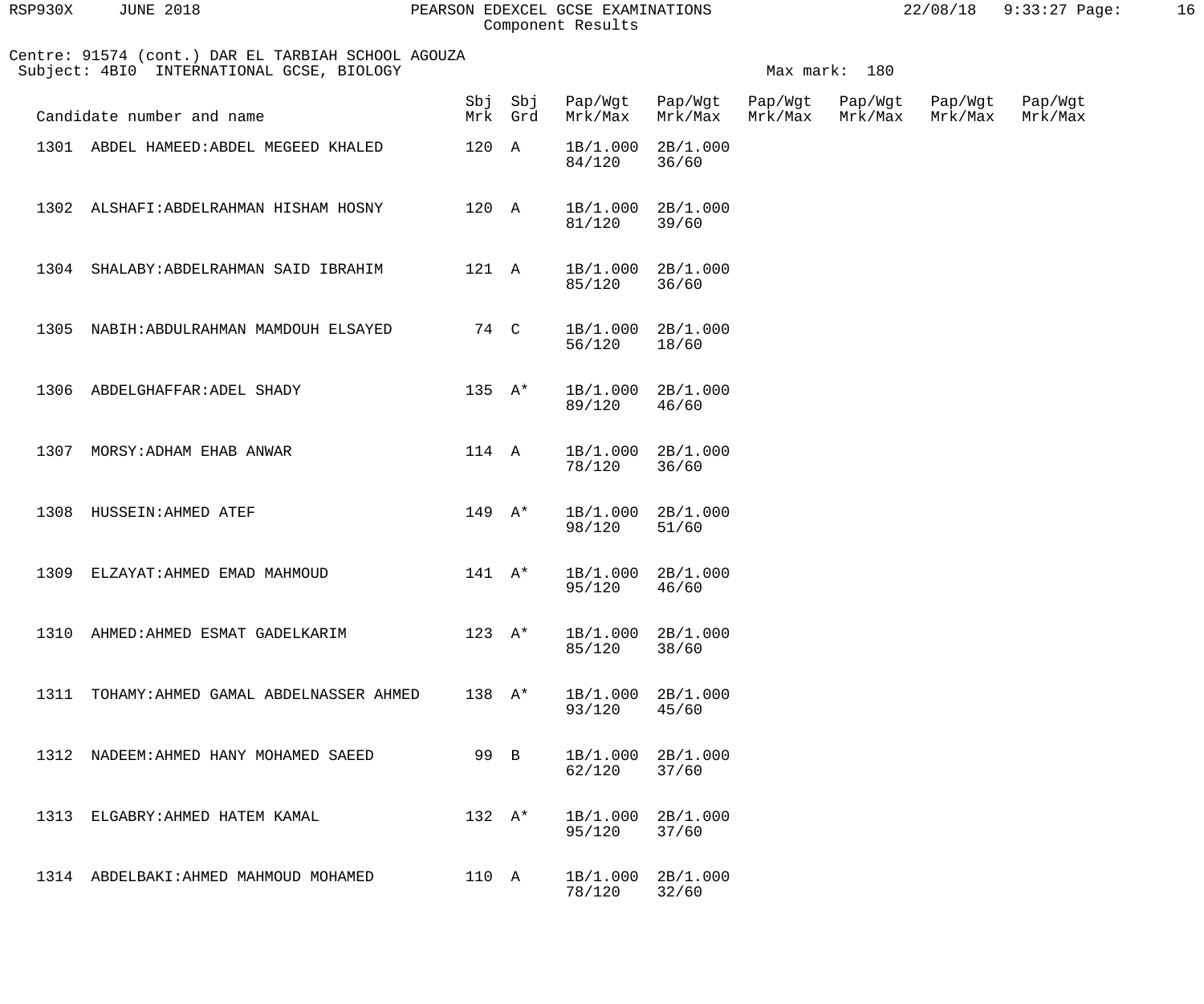| RSP930X | <b>JUNE 2018</b> | PEARSON EDEXCEL GCSE EXAMINATIONS | 22/08/18 9:33:27 Page: |  |
|---------|------------------|-----------------------------------|------------------------|--|
|         |                  | Component Results                 |                        |  |

|      | Centre: 91574 (cont.) DAR EL TARBIAH SCHOOL AGOUZA<br>Subject: 4BI0 INTERNATIONAL GCSE, BIOLOGY | Max mark: 180              |          |                                         |                            |         |         |                            |         |
|------|-------------------------------------------------------------------------------------------------|----------------------------|----------|-----------------------------------------|----------------------------|---------|---------|----------------------------|---------|
|      | Candidate number and name                                                                       |                            | Mrk Grd  | Sbj Sbj Pap/Wgt Pap/Wgt Pap/Wgt Pap/Wgt | Mrk/Max Mrk/Max            | Mrk/Max | Mrk/Max | Pap/Wgt<br>Mrk/Max Mrk/Max | Pap/Wgt |
|      | 1315 MOHAMED: AHMED MEDHAT ABDELMAKSOUD                                                         | $126$ $\mathrm{A}^{\star}$ |          | 82/120                                  | 1B/1.000 2B/1.000<br>44/60 |         |         |                            |         |
|      | 1318 ABO GOLAYL: AHMED MOHAMED KAMEL 62 D                                                       |                            |          | 1B/1.000 2B/1.000<br>43/120 19/60       |                            |         |         |                            |         |
|      | 1319 RASHED: AHMED SAMEH MOHAMED                                                                |                            | 138 A*   | 1B/1.000 2B/1.000<br>88/120             | 50/60                      |         |         |                            |         |
|      | 1320 NASSAR: AHMED TAMER FEKRY                                                                  |                            |          | 115 A 1B/1.000 2B/1.000<br>78/120       | 37/60                      |         |         |                            |         |
|      | 1321 ELSIOUFY: AHMED TAREK FATHY                                                                |                            |          | 113 A 1B/1.000 2B/1.000<br>76/120       | 37/60                      |         |         |                            |         |
|      | 1322 ABU DEIF: AHMED TAREK AHMED                                                                |                            | $128$ A* | 85/120 43/60                            | 1B/1.000 2B/1.000          |         |         |                            |         |
|      | 1323 NOSSEIR: AHMED WAEL ALI                                                                    | 77 C                       |          | 56/120                                  | 1B/1.000 2B/1.000<br>21/60 |         |         |                            |         |
|      | 1324 KHALIL: ALBARAA ADEL FAROUK ABDELGHAFFAR 145 A*                                            |                            |          | 1B/1.000 2B/1.000<br>96/120             | 49/60                      |         |         |                            |         |
| 1325 | ELTANTAWI: ALI MOHAMED MAHMOUD                                                                  | 96 B                       |          | 1B/1.000<br>72/120                      | 2B/1.000<br>24/60          |         |         |                            |         |
| 1327 | MAHMOUD: ALY AHMED MAHMOUD                                                                      | $152 \text{ A*}$           |          | 1B/1.000<br>106/120                     | 2B/1.000<br>46/60          |         |         |                            |         |
| 1328 | FATA: AMAL AHMED MOHAMED KAMAL                                                                  | 133 $A^*$                  |          | 1B/1.000<br>87/120                      | 2B/1.000<br>46/60          |         |         |                            |         |
| 1329 | ELHANAFY:AMINA MOATAZ M. IBRAHIM                                                                | $136 \text{ A*}$           |          | 1B/1.000<br>90/120                      | 2B/1.000<br>46/60          |         |         |                            |         |
| 1330 | ABDEL MONIEM: AMMAAR WALID                                                                      | 119 A                      |          | 1B/1.000<br>80/120                      | 2B/1.000<br>39/60          |         |         |                            |         |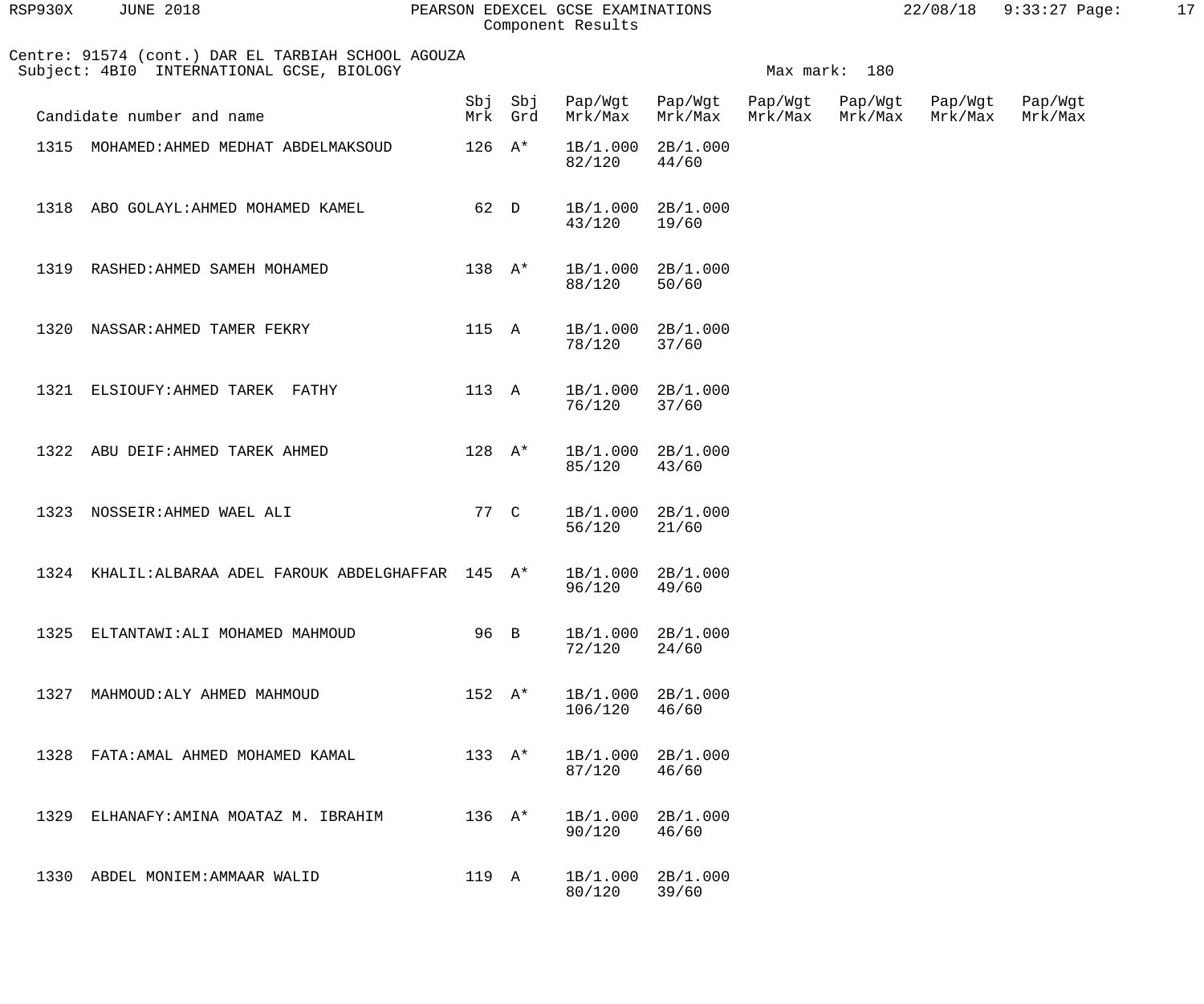| RSP930X | <b>JUNE 2018</b>                                                                                |                  |                    | PEARSON EDEXCEL GCSE EXAMINATIONS<br>Component Results |                    |                    |                    |                    | 22/08/18 9:33:27 Page: | 18 |
|---------|-------------------------------------------------------------------------------------------------|------------------|--------------------|--------------------------------------------------------|--------------------|--------------------|--------------------|--------------------|------------------------|----|
|         | Centre: 91574 (cont.) DAR EL TARBIAH SCHOOL AGOUZA<br>Subject: 4BI0 INTERNATIONAL GCSE, BIOLOGY |                  |                    |                                                        |                    |                    | Max mark: 180      |                    |                        |    |
|         | Candidate number and name                                                                       |                  | Sbj Sbj<br>Mrk Grd | Pap/Wgt<br>Mrk/Max                                     | Pap/Wgt<br>Mrk/Max | Pap/Wgt<br>Mrk/Max | Pap/Wgt<br>Mrk/Max | Pap/Wgt<br>Mrk/Max | Pap/Wgt<br>Mrk/Max     |    |
|         | 1331 DORGHAM: AMR MOHSEN                                                                        | $145$ A*         |                    | 1B/1.000<br>99/120                                     | 2B/1.000<br>46/60  |                    |                    |                    |                        |    |
| 1332    | MOHAMED: ANAN HATEM SHARAFELDIN                                                                 | 135 $A*$         |                    | 1B/1.000<br>93/120                                     | 2B/1.000<br>42/60  |                    |                    |                    |                        |    |
| 1333    | MOHAMED: ANAS FOUAD EZZELDIN                                                                    | $139 \text{ A*}$ |                    | 1B/1.000<br>95/120                                     | 2B/1.000<br>44/60  |                    |                    |                    |                        |    |
| 1334    | MUHAMED: ARWA DESOKY ALY                                                                        | 86 C             |                    | 1B/1.000<br>66/120                                     | 2B/1.000<br>20/60  |                    |                    |                    |                        |    |
| 1335    | AHAB: AYA AHMED MOHAMED                                                                         | $147 \quad A^*$  |                    | 1B/1.000<br>102/120                                    | 2B/1.000<br>45/60  |                    |                    |                    |                        |    |
| 1336    | ABDEL MONEIM: AYA MAGDI                                                                         | $128$ A*         |                    | 1B/1.000<br>86/120                                     | 2B/1.000<br>42/60  |                    |                    |                    |                        |    |
| 1337    | ABBAS: BELAL MOHAMED                                                                            | 106 A            |                    | 1B/1.000<br>72/120                                     | 2B/1.000<br>34/60  |                    |                    |                    |                        |    |
|         | 1338 GHAMRY: EYAD WALID KAMAL                                                                   | $137 A*$         |                    | 1B/1.000 2B/1.000<br>90/120                            | 47/60              |                    |                    |                    |                        |    |
|         | 1339 ABDELAZIZ: EYAD YEHYA TAHER                                                                | 66 D             |                    | 1B/1.000 2B/1.000<br>44/120                            | 22/60              |                    |                    |                    |                        |    |
|         | 1340 ALI: FARAH MOATASEM HASSAN                                                                 | $139 \text{ A*}$ |                    | 1B/1.000 2B/1.000<br>91/120                            | 48/60              |                    |                    |                    |                        |    |
|         | 1341 ELESNAWY: FARAH MOHAMED KAMAL                                                              | 101 B            |                    | 1B/1.000 2B/1.000<br>66/120                            | 35/60              |                    |                    |                    |                        |    |
|         | 1342 IBRAHIM: FARAH WAEL FAWZY                                                                  | $145$ A*         |                    | 1B/1.000 2B/1.000<br>96/120                            | 49/60              |                    |                    |                    |                        |    |

 1343 DARWISH:FARIDA MOHAMED AHMED 122 A\* 1B/1.000 2B/1.000 82/120 40/60

96/120 49/60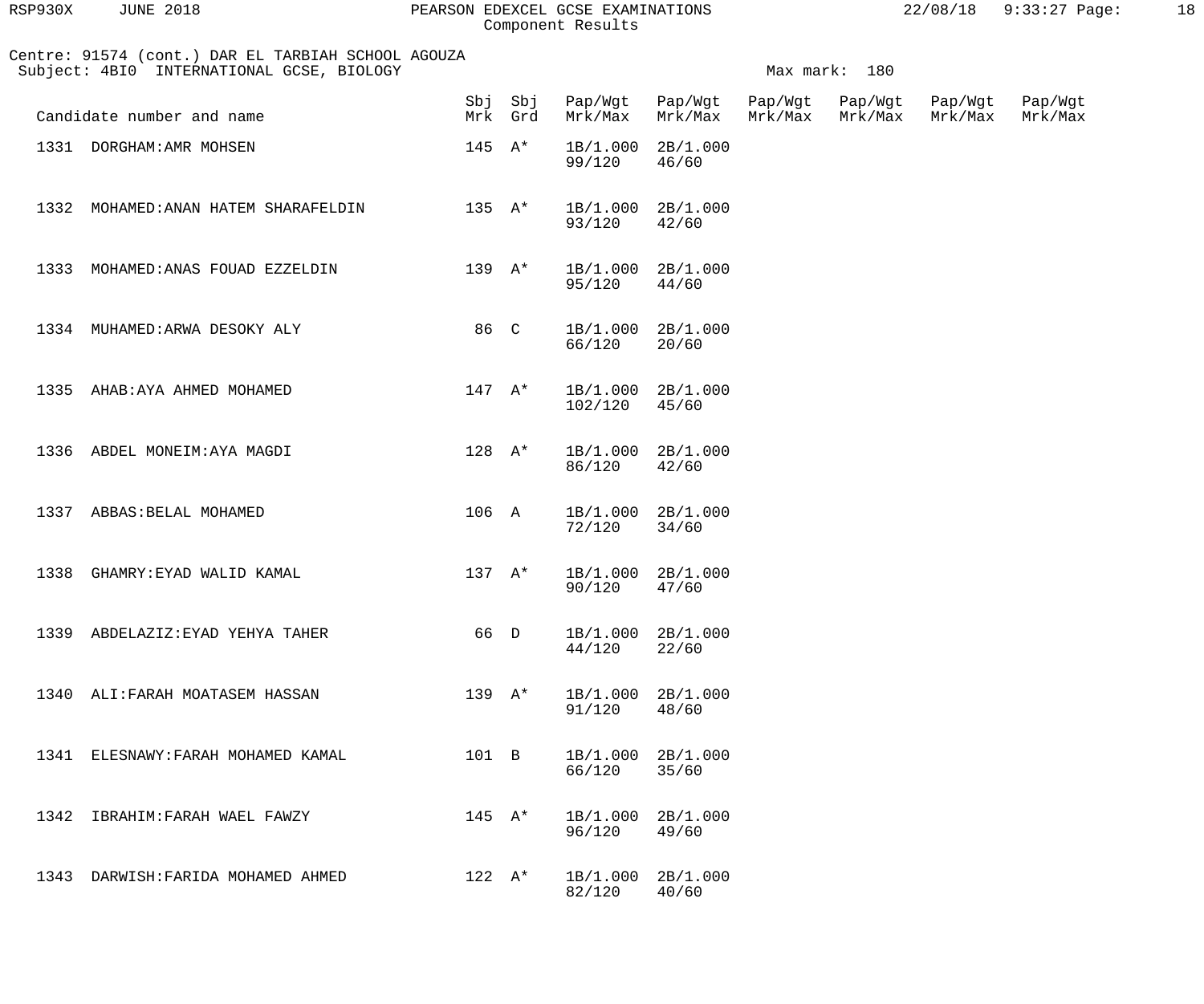| RSP930X | <b>JUNE 2018</b> | PEARSON EDEXCEL GCSE EXAMINATIONS | 22/08/18 | $9:33:27$ Page: |  |
|---------|------------------|-----------------------------------|----------|-----------------|--|
|         |                  | Component Results                 |          |                 |  |

| lSP930X | <b>JUNE 2018</b> |  |
|---------|------------------|--|
|         |                  |  |

Centre: 91574 (cont.) DAR EL TARBIAH SCHOOL AGOUZA

|      | 1344 ELKHAYAT: FARIDA MOHAMED ISMAIL        | 79 C             |             | 1B/1.000<br>64/120           | 2B/1.000<br>15/60 |
|------|---------------------------------------------|------------------|-------------|------------------------------|-------------------|
|      | 1345 HASSAN: GEHAD MOHAMED YEHIA            |                  | 149 A*      | 1B/1.000<br>99/120           | 2B/1.000<br>50/60 |
|      | 1346 ABDEL WAHAB: GHADA ABDEL WAHAB MOHAMED | 47 F             |             | 1B/1.000<br>33/120           | 2B/1.000<br>14/60 |
|      | 1347 ELSAWY: HABIBA AHMED SAMIR AHMED       | $147$ A*         |             | 1B/1.000<br>96/120           | 2B/1.000<br>51/60 |
|      | 1348 ABDELAZIZ: HABIBA HOSSAMULDEEN FATHY   |                  | $153$ $A^*$ | 1B/1.000 2B/1.000<br>103/120 | 50/60             |
|      | 1349 MOHAMED: HABIBA TAREK KAMAL            | 108 A            |             | 1B/1.000 2B/1.000<br>74/120  | 34/60             |
|      | 1350 ALI: HAGAR MOHAMED ANWAR               | 90 B             |             | 1B/1.000 2B/1.000<br>63/120  | 27/60             |
|      | 1351 EL SOUDY: HAJAR YOUSSRY MOHAMED        |                  | 84 C#       | 1B/1.000<br>84/120           | 2B/1.000<br>X/60  |
|      | 1352 ABDEL AZEIM: HALA MOHAMED              | 116 A            |             | 1B/1.000<br>79/120           | 2B/1.000<br>37/60 |
|      | 1353 ANOUS: HANA AHMED MOHAMED KAMEL        | $138 A*$         |             | 1B/1.000<br>96/120           | 2B/1.000<br>42/60 |
|      | 1354 SAID: HANA AHMED                       | $126 \text{ A*}$ |             | 1B/1.000<br>87/120           | 2B/1.000<br>39/60 |
| 1355 | ELHOSSEINY: HANA HESHAM REFAAT              | $154 \text{ A*}$ |             | 1B/1.000<br>103/120          | 2B/1.000<br>51/60 |
| 1356 | ABDELKAREEM: HANA MAGDY ALY                 | 138 $A^*$        |             | 1B/1.000<br>94/120           | 2B/1.000<br>44/60 |

Subject: 4BI0 INTERNATIONAL GCSE, BIOLOGY **Max mark: 180** 

 Sbj Sbj Pap/Wgt Pap/Wgt Pap/Wgt Pap/Wgt Pap/Wgt Pap/Wgt Candidate number and name Mrk Grd Mrk/Max Mrk/Max Mrk/Max Mrk/Max Mrk/Max Mrk/Max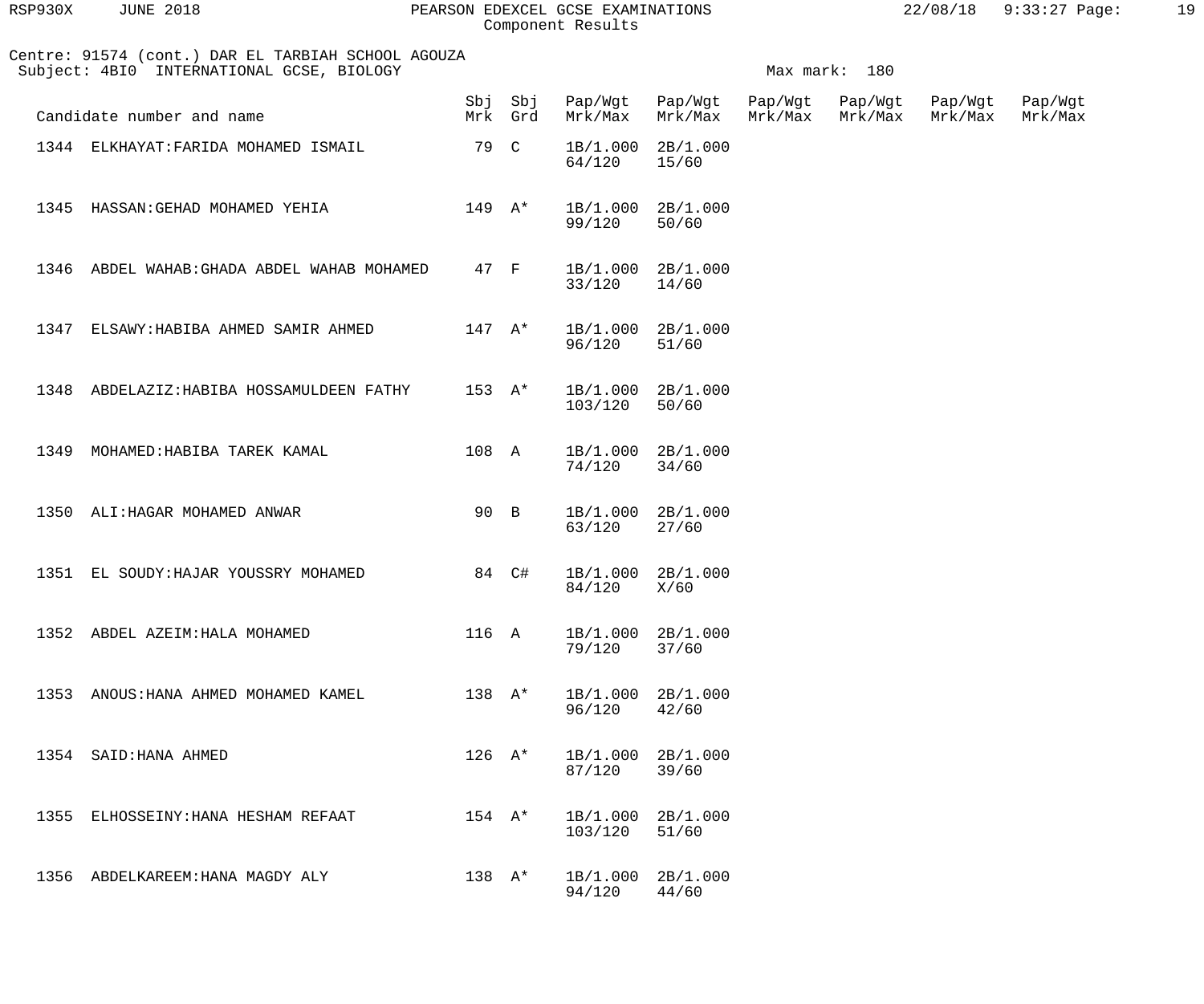| RSP930X | <b>JUNE 2018</b>                                                                                |                    | PEARSON EDEXCEL GCSE EXAMINATIONS<br>Component Results |                            |                    |                    | 22/08/18           | $9:33:27$ Page:    | 20 |
|---------|-------------------------------------------------------------------------------------------------|--------------------|--------------------------------------------------------|----------------------------|--------------------|--------------------|--------------------|--------------------|----|
|         | Centre: 91574 (cont.) DAR EL TARBIAH SCHOOL AGOUZA<br>Subject: 4BI0 INTERNATIONAL GCSE, BIOLOGY |                    |                                                        |                            |                    | Max mark: 180      |                    |                    |    |
|         | Candidate number and name                                                                       | Sbj Sbj<br>Mrk Grd | Pap/Wgt<br>Mrk/Max                                     | Pap/Wgt<br>Mrk/Max         | Pap/Wgt<br>Mrk/Max | Pap/Wgt<br>Mrk/Max | Pap/Wgt<br>Mrk/Max | Pap/Wgt<br>Mrk/Max |    |
| 1357    | MAHMOUD: HASSAN EMAD ABDELMONIEM                                                                | $142 \quad A^*$    | 1B/1.000<br>97/120                                     | 2B/1.000<br>45/60          |                    |                    |                    |                    |    |
| 1358    | ELBASIOUNY: HOSSAM MAHMOUD MOHAMED SABER 115 A                                                  |                    | 1B/1.000<br>81/120                                     | 2B/1.000<br>34/60          |                    |                    |                    |                    |    |
| 1359    | ABDELGHANY: ISLAM KHALED MOHAMED                                                                | 20 U               | 1B/1.000<br>15/120                                     | 2B/1.000<br>$5/60$         |                    |                    |                    |                    |    |
| 1361    | SAMIR: JOUMANA AHMED MOHAMED                                                                    | 119 A              | 84/120                                                 | 1B/1.000 2B/1.000<br>35/60 |                    |                    |                    |                    |    |
| 1362    | ABDOUN: KAREEM AHMED HASSEN                                                                     | 94 B               | 1B/1.000<br>64/120                                     | 2B/1.000<br>30/60          |                    |                    |                    |                    |    |
| 1363    | ABDEL HASSIB: KARIM ADEL MOHAMED TABARAK                                                        | 49 F               | 1B/1.000<br>34/120                                     | 2B/1.000<br>15/60          |                    |                    |                    |                    |    |
| 1364    | SALEH: KARIM AHMED                                                                              | 120 A              | 83/120                                                 | 1B/1.000 2B/1.000<br>37/60 |                    |                    |                    |                    |    |
| 1365    | TAWFIK: KHOLOUD KHALED ABD EL HALIM MOHAM 65 D                                                  |                    | 1B/1.000<br>48/120                                     | 2B/1.000<br>17/60          |                    |                    |                    |                    |    |
| 1366    | ABDEL RAHMAN: LAILA KHALED IBRAHEM                                                              | $123 \text{ A*}$   | 1B/1.000<br>80/120                                     | 2B/1.000<br>43/60          |                    |                    |                    |                    |    |
| 1367    | KHALIFA:LOJAINE IHAB ABDELMAGEED                                                                | $144 \quad A^*$    | 1B/1.000<br>98/120                                     | 2B/1.000<br>46/60          |                    |                    |                    |                    |    |
| 1368    | ALI: MAHMOUD KHALED MOHAMED                                                                     | $132 A*$           | 1B/1.000<br>85/120                                     | 2B/1.000<br>47/60          |                    |                    |                    |                    |    |
| 1369    | ABBASS: MAHMOUD SHERIF                                                                          | $155 \tA*$         | 1B/1.000<br>104/120                                    | 2B/1.000<br>51/60          |                    |                    |                    |                    |    |
| 1370    | ABDALLAH: MAI MOHAMED                                                                           | $147$ A*           | 1B/1.000<br>98/120                                     | 2B/1.000<br>49/60          |                    |                    |                    |                    |    |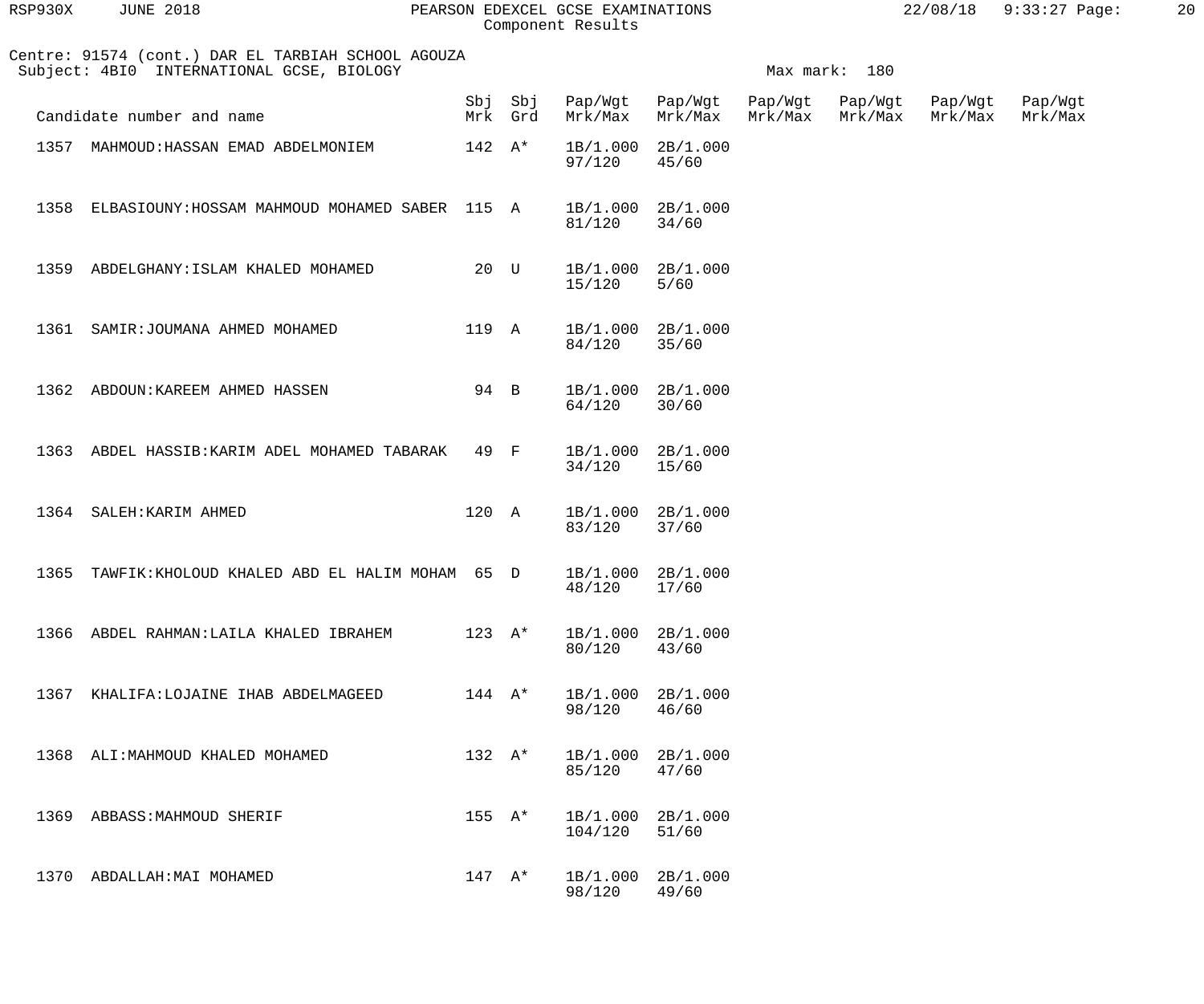| RSP930X | <b>JUNE 2018</b>                                                                                |                  |                    | PEARSON EDEXCEL GCSE EXAMINATIONS<br>Component Results |                    |                    |                    | 22/08/18           | $9:33:27$ Page:    | 21 |
|---------|-------------------------------------------------------------------------------------------------|------------------|--------------------|--------------------------------------------------------|--------------------|--------------------|--------------------|--------------------|--------------------|----|
|         | Centre: 91574 (cont.) DAR EL TARBIAH SCHOOL AGOUZA<br>Subject: 4BI0 INTERNATIONAL GCSE, BIOLOGY |                  |                    |                                                        |                    |                    | Max mark: 180      |                    |                    |    |
|         | Candidate number and name                                                                       |                  | Sbj Sbj<br>Mrk Grd | Pap/Wgt<br>Mrk/Max                                     | Pap/Wgt<br>Mrk/Max | Pap/Wgt<br>Mrk/Max | Pap/Wgt<br>Mrk/Max | Pap/Wgt<br>Mrk/Max | Pap/Wgt<br>Mrk/Max |    |
|         | 1371 SABER: MAI NAGI MOHAMED                                                                    | $154 \quad A^*$  |                    | 1B/1.000<br>103/120                                    | 2B/1.000<br>51/60  |                    |                    |                    |                    |    |
| 1372    | MEHANNA: MALAK ABDULLAH MOHAMED                                                                 | 121 A            |                    | 1B/1.000<br>86/120                                     | 2B/1.000<br>35/60  |                    |                    |                    |                    |    |
|         | 1373 ABDELAZIZ: MALAK MOHAMED OTHMAN                                                            | 98 B             |                    | 1B/1.000<br>67/120                                     | 2B/1.000<br>31/60  |                    |                    |                    |                    |    |
|         | 1374 FAHMY: MALEK ESSAM MAHMOUD                                                                 | $129 \text{ A*}$ |                    | 1B/1.000<br>86/120                                     | 2B/1.000<br>43/60  |                    |                    |                    |                    |    |
| 1375    | ABOU DOMA: MALEK MOHAMED OSAMA                                                                  | 111 A            |                    | 1B/1.000<br>69/120                                     | 2B/1.000<br>42/60  |                    |                    |                    |                    |    |
| 1377    | FARRAG: MARIAM MOHAMED FARRAG MOHAMED                                                           | 121 A            |                    | 1B/1.000<br>82/120                                     | 2B/1.000<br>39/60  |                    |                    |                    |                    |    |
| 1378    | ADEEB: MARK MEDHAT                                                                              | 112 A            |                    | 1B/1.000 2B/1.000<br>77/120                            | 35/60              |                    |                    |                    |                    |    |
| 1379    | FATHALLA: MARWA ASHRAF ABDELFATTAH                                                              | $131 \tA*$       |                    | 1B/1.000<br>88/120                                     | 2B/1.000<br>43/60  |                    |                    |                    |                    |    |
| 1380    | ELDIFRAWY: MARWAN MOHAMED ABDELMONEM                                                            | $146 \text{ A*}$ |                    | 1B/1.000<br>104/120                                    | 2B/1.000<br>42/60  |                    |                    |                    |                    |    |
| 1381    | ELSHAER: MARYAM DIAAELDIN ABDELHAY                                                              | 87 C             |                    | 1B/1.000<br>66/120                                     | 2B/1.000<br>21/60  |                    |                    |                    |                    |    |
| 1382    | BADAWI: MARYEM MOHAMED A.                                                                       | $138 A^*$        |                    | 1B/1.000<br>91/120                                     | 2B/1.000<br>47/60  |                    |                    |                    |                    |    |
| 1383    | MEHANY: MATHEW HANY FAEK                                                                        | $127 \text{ A*}$ |                    | 1B/1.000<br>89/120                                     | 2B/1.000<br>38/60  |                    |                    |                    |                    |    |

1384 ABDELAZIZ: MAYA MAGED MOUNIR 130 A\* 1B/1.000 2B/1.000<br>84/120 46/60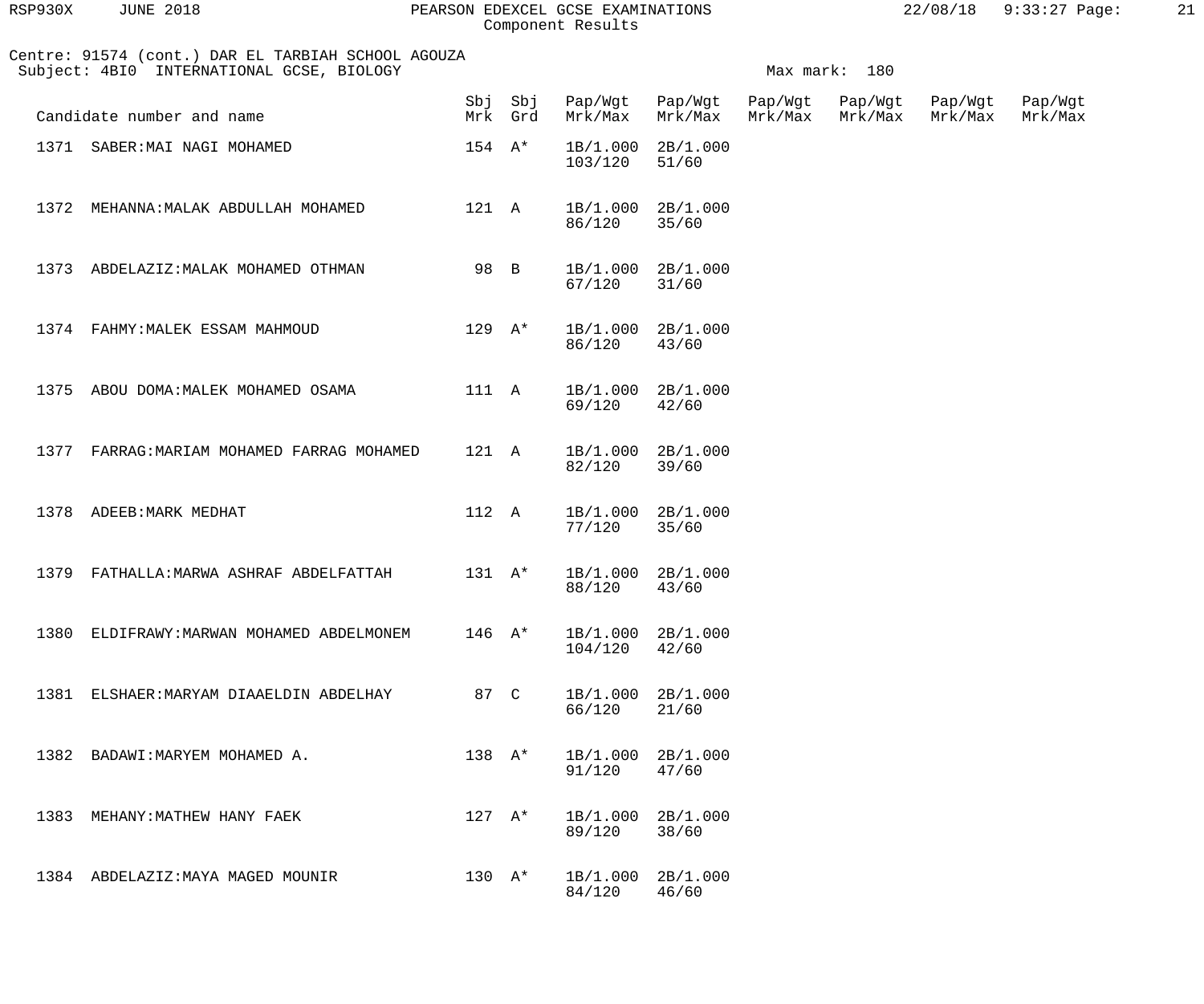| RSP930X | <b>JUNE 2018</b>                                                                                |                 |                    | PEARSON EDEXCEL GCSE EXAMINATIONS<br>Component Results |                    |                            |               | 22/08/18           | 9:33:27 Page:      | 22 |
|---------|-------------------------------------------------------------------------------------------------|-----------------|--------------------|--------------------------------------------------------|--------------------|----------------------------|---------------|--------------------|--------------------|----|
|         | Centre: 91574 (cont.) DAR EL TARBIAH SCHOOL AGOUZA<br>Subject: 4BI0 INTERNATIONAL GCSE, BIOLOGY |                 |                    |                                                        |                    |                            | Max mark: 180 |                    |                    |    |
|         | Candidate number and name                                                                       |                 | Sbj Sbj<br>Mrk Grd | Pap/Wgt<br>Mrk/Max                                     | Pap/Wgt<br>Mrk/Max | Pap/Wgt<br>Mrk/Max Mrk/Max | Pap/Wgt       | Pap/Wgt<br>Mrk/Max | Pap/Wgt<br>Mrk/Max |    |
|         | 1385 HAMMOUDA: MENNA TULLAH HESHAM MOHAMED FAT 157 A*                                           |                 |                    | 1B/1.000<br>110/120                                    | 2B/1.000<br>47/60  |                            |               |                    |                    |    |
|         | 1386 ABDALLAH: MENNATALLAH MOHAMED SAAD ALI                                                     | $141$ $A^*$     |                    | 1B/1.000<br>92/120                                     | 2B/1.000<br>49/60  |                            |               |                    |                    |    |
| 1387    | ABDEL MONIEM: MOHAMED AHMED MOHAMED                                                             | $141$ $A^*$     |                    | 1B/1.000 2B/1.000<br>98/120                            | 43/60              |                            |               |                    |                    |    |
| 1388    | ELSAYED: MOHAMED AHMED SAMEH                                                                    | $124 \quad A^*$ |                    | 1B/1.000 2B/1.000<br>82/120                            | 42/60              |                            |               |                    |                    |    |
|         | 1390 IBRAHIM: MOHAMED EMAD                                                                      | $154$ A*        |                    | 1B/1.000<br>104/120                                    | 2B/1.000<br>50/60  |                            |               |                    |                    |    |
|         | 1391 AHMED: MOHAMED EMAM BADIE                                                                  | $151$ $A^*$     |                    | 1B/1.000<br>102/120                                    | 2B/1.000<br>49/60  |                            |               |                    |                    |    |
|         | 1392 AHMED: MOHAMED GAMAL MOHAMED                                                               | 118 A           |                    | 1B/1.000 2B/1.000<br>74/120                            | 44/60              |                            |               |                    |                    |    |
|         | 1393 SAQR: MOHAMED HOSSAM ALY                                                                   |                 |                    | 133 A* 1B/1.000 2B/1.000<br>86/120                     | 47/60              |                            |               |                    |                    |    |
|         | 1394 HASSAN: MOHAMED KHALED                                                                     | 112 A           |                    | 1B/1.000 2B/1.000<br>75/120                            | 37/60              |                            |               |                    |                    |    |
|         | 1395 MOTAWIE: MOHAMED MOSTAFA                                                                   | 111 A           |                    | 1B/1.000 2B/1.000<br>79/120                            | 32/60              |                            |               |                    |                    |    |
|         | 1396 EL SAYED: MOHAMED RAAFAT HAMED                                                             |                 | $155 \tA*$         | 1B/1.000 2B/1.000<br>105/120                           | 50/60              |                            |               |                    |                    |    |
|         | 1397 ZAKY: MOHAMED SAMEH MOHAMED HAMED                                                          | $122 \quad A^*$ |                    | 1B/1.000 2B/1.000<br>80/120                            | 42/60              |                            |               |                    |                    |    |
|         | 1398 ALI: MOHAMED WAEL ABD ELAZIZ                                                               |                 | 135 $A^*$          | 1B/1.000 2B/1.000<br>89/120                            | 46/60              |                            |               |                    |                    |    |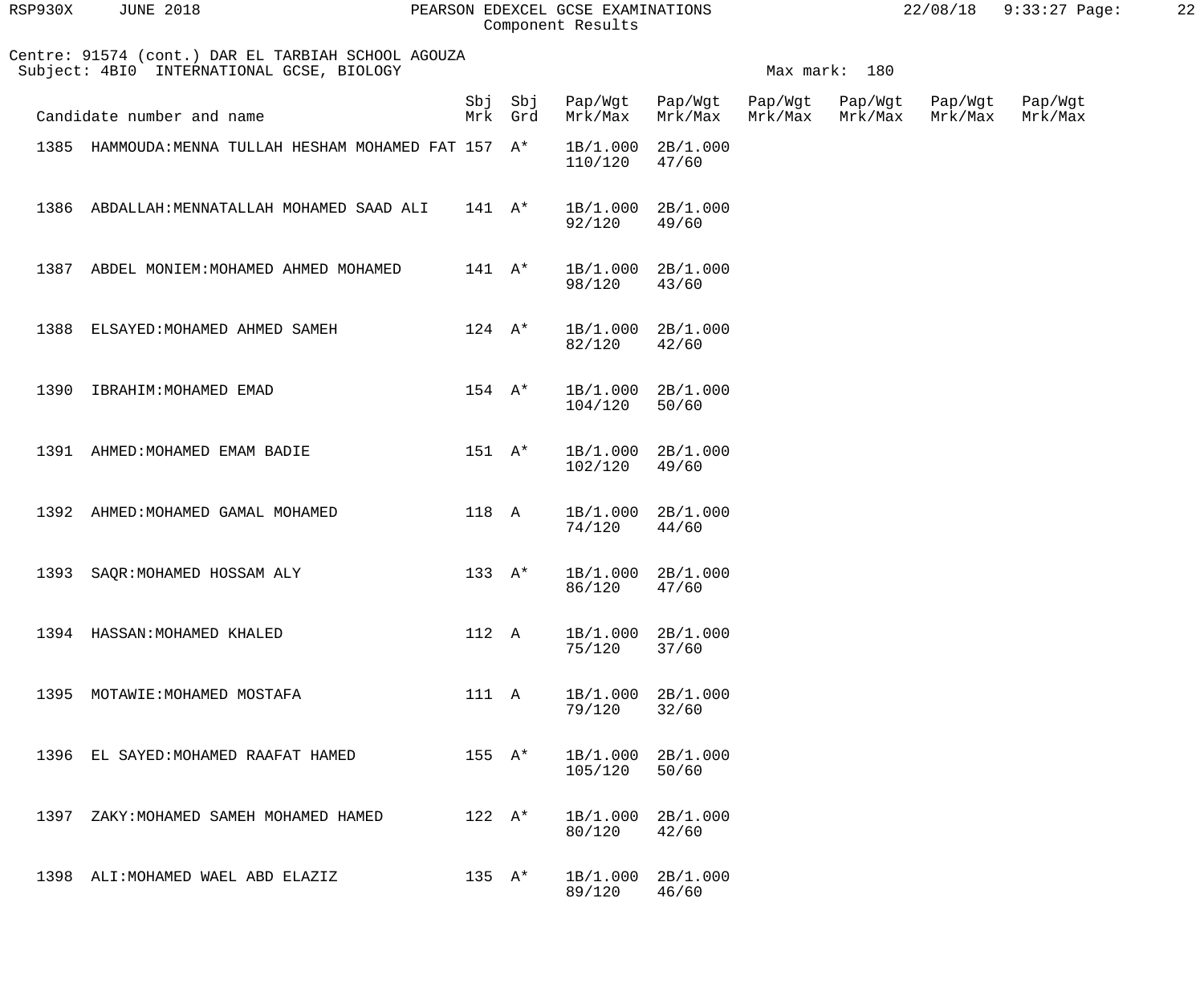| RSP930X | <b>JUNE 2018</b> |  |
|---------|------------------|--|
|         |                  |  |

## RSP930X JUNE 2018 PEARSON EDEXCEL GCSE EXAMINATIONS 22/08/18 9:33:27 Page: 23 Component Results

|      | Centre: 91574 (cont.) DAR EL TARBIAH SCHOOL AGOUZA<br>Subject: 4BI0 INTERNATIONAL GCSE, BIOLOGY |                  | Max mark: 180      |                    |                            |                    |                    |                    |                    |  |
|------|-------------------------------------------------------------------------------------------------|------------------|--------------------|--------------------|----------------------------|--------------------|--------------------|--------------------|--------------------|--|
|      | Candidate number and name                                                                       |                  | Sbj Sbj<br>Mrk Grd | Mrk/Max            | Pap/Wgt Pap/Wgt<br>Mrk/Max | Pap/Wgt<br>Mrk/Max | Pap/Wgt<br>Mrk/Max | Pap/Wgt<br>Mrk/Max | Pap/Wgt<br>Mrk/Max |  |
|      | 1399 HAFEZ: MOHANAD MAGDY MOHAMED RAMADAN                                                       | 113 A            |                    | 1B/1.000<br>71/120 | 2B/1.000<br>42/60          |                    |                    |                    |                    |  |
| 1400 | ELHELW: MOSTAFA AHMED MAHMOUD                                                                   | 102 B            |                    | 64/120             | 1B/1.000 2B/1.000<br>38/60 |                    |                    |                    |                    |  |
| 1401 | ABDELWAHAB: MOSTAFA ISLAM                                                                       | $151$ $A^*$      |                    | 100/120            | 1B/1.000 2B/1.000<br>51/60 |                    |                    |                    |                    |  |
|      | 1402 ASSAD: MOSTAFA MOHAMED                                                                     | 75 C             |                    | 57/120             | 1B/1.000 2B/1.000<br>18/60 |                    |                    |                    |                    |  |
|      | 1403 ABDELRAHMAN: MOUSTAFA FAYEZ KASSEM                                                         | 86 C             |                    | 60/120             | 1B/1.000 2B/1.000<br>26/60 |                    |                    |                    |                    |  |
|      | 1404 MOUSTAFA: MOUSTAFA MOHAMED MAGDY                                                           | $154$ A*         |                    | 105/120            | 1B/1.000 2B/1.000<br>49/60 |                    |                    |                    |                    |  |
| 1405 | MARZOUK:MUSTAFA WALID                                                                           | $130 \text{ A*}$ |                    | 82/120             | 1B/1.000 2B/1.000<br>48/60 |                    |                    |                    |                    |  |
| 1406 | MOHAMED: NADA AHMED A.AZIZ                                                                      | 112 A            |                    | 78/120             | 1B/1.000 2B/1.000<br>34/60 |                    |                    |                    |                    |  |
| 1407 | SOBEIH:NADEEN ALAA ELDIN ADEL                                                                   |                  | 108 A              | 67/120             | 1B/1.000 2B/1.000<br>41/60 |                    |                    |                    |                    |  |
|      | 1408 SHAFIK: NATALIE MAGED MOUNIR                                                               |                  | 83 C               | 60/120             | 1B/1.000 2B/1.000<br>23/60 |                    |                    |                    |                    |  |
|      | 1409 BADR: NAYERA AHMED MOHAMED                                                                 |                  | $122 \quad A^*$    | 81/120             | 1B/1.000 2B/1.000<br>41/60 |                    |                    |                    |                    |  |
|      | 1410 ELSHERBINY: NOHA AHMED MOHAMED                                                             | 102 B            |                    | 73/120             | 1B/1.000 2B/1.000<br>29/60 |                    |                    |                    |                    |  |
|      | 1411 ELSHERBINY: NOUR AHMED MOHAMED                                                             | 119 A            |                    | 85/120             | 1B/1.000 2B/1.000<br>34/60 |                    |                    |                    |                    |  |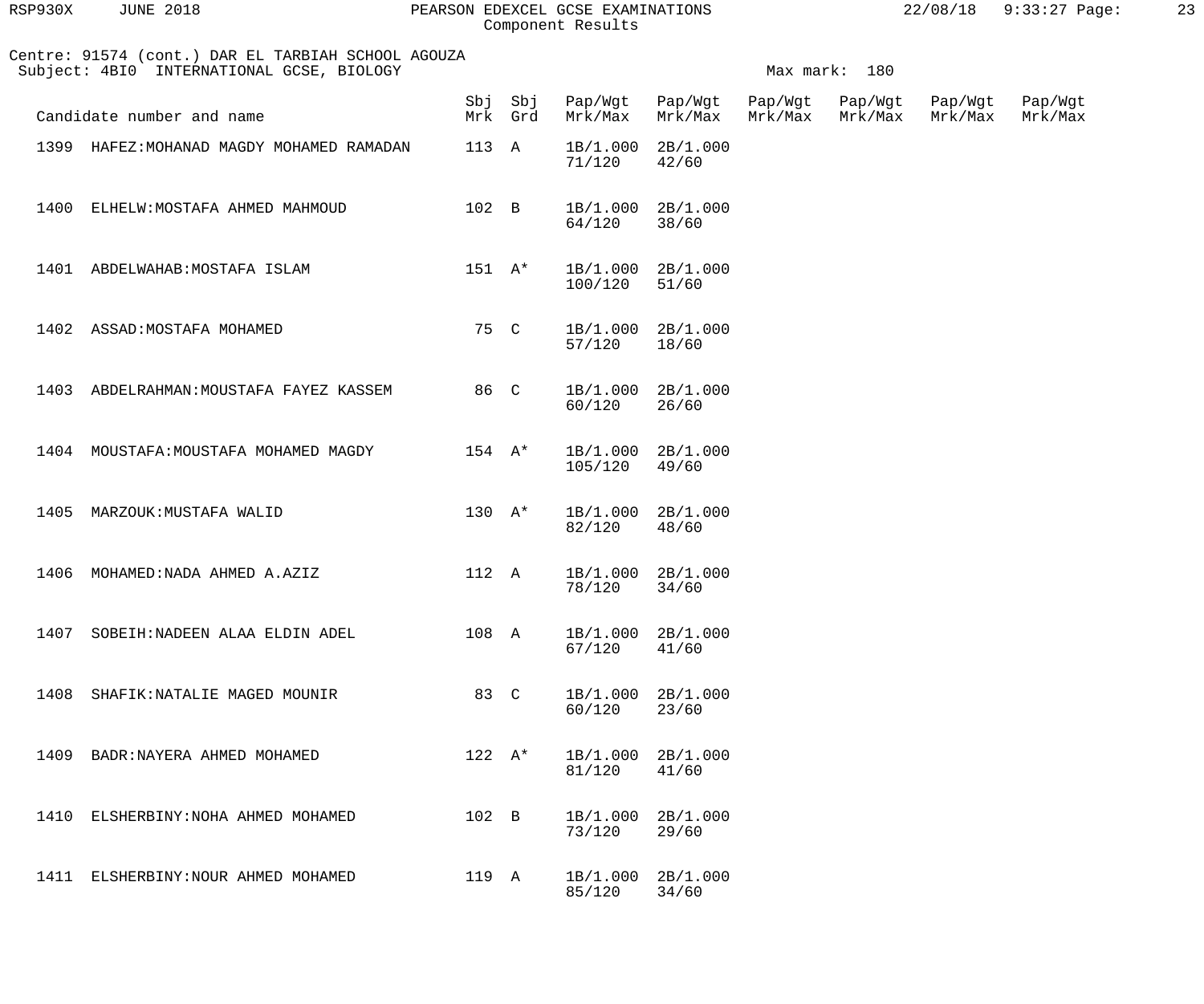| RSP930X | <b>JUNE 2018</b>                                                                                |                 |                    | PEARSON EDEXCEL GCSE EXAMINATIONS<br>Component Results |                            |         |                    |                    | 22/08/18 9:33:27 Page: | 24 |
|---------|-------------------------------------------------------------------------------------------------|-----------------|--------------------|--------------------------------------------------------|----------------------------|---------|--------------------|--------------------|------------------------|----|
|         | Centre: 91574 (cont.) DAR EL TARBIAH SCHOOL AGOUZA<br>Subject: 4BI0 INTERNATIONAL GCSE, BIOLOGY |                 |                    |                                                        |                            |         | Max mark: 180      |                    |                        |    |
|         | Candidate number and name                                                                       |                 | Sbj Sbj<br>Mrk Grd | Pap/Wgt<br>Mrk/Max                                     | Pap/Wgt Pap/Wgt<br>Mrk/Max | Mrk/Max | Pap/Wgt<br>Mrk/Max | Pap/Wgt<br>Mrk/Max | Pap/Wgt<br>Mrk/Max     |    |
|         | 1412 ELKHOLANY: NOURHAN ALAA ELDEEN MOHAMED HA 134 A*                                           |                 |                    | 1B/1.000<br>88/120                                     | 2B/1.000<br>46/60          |         |                    |                    |                        |    |
| 1413    | BALBOUL: OMAR AHMED BADR                                                                        | 100 B           |                    | 67/120                                                 | 1B/1.000 2B/1.000<br>33/60 |         |                    |                    |                        |    |
|         | 1414 MOSA: OMAR ASHRAF ELSAYED ALI                                                              | 11 U            |                    | 1B/1.000<br>10/120                                     | 2B/1.000<br>1/60           |         |                    |                    |                        |    |
| 1415    | SAYED: OMAR AYMAN                                                                               | $137 A*$        |                    | 95/120                                                 | 1B/1.000 2B/1.000<br>42/60 |         |                    |                    |                        |    |
|         | 1416 KOTB: OMAR KHALED                                                                          | 115 A           |                    | 83/120                                                 | 1B/1.000 2B/1.000<br>32/60 |         |                    |                    |                        |    |
|         | 1417 A. FATTAH: OMAR MOHAMED                                                                    | $144$ A*        |                    | 1B/1.000 2B/1.000<br>98/120                            | 46/60                      |         |                    |                    |                        |    |
| 1419    | ABO TALEB: OMAR MOHAMED HAMED SAYED                                                             | 119 A           |                    | 1B/1.000<br>82/120                                     | 2B/1.000<br>37/60          |         |                    |                    |                        |    |
| 1420    | HAMMAD: OMAR OSAMA MAHMOUD HANAFY                                                               | 26 U            |                    | 1B/1.000<br>18/120                                     | 2B/1.000<br>8/60           |         |                    |                    |                        |    |
| 1421    | NOUR: OMAR SAYED MAHMOUD                                                                        | $137 \quad A^*$ |                    | 1B/1.000<br>90/120                                     | 2B/1.000<br>47/60          |         |                    |                    |                        |    |
| 1422    | MOKHTAR: OMAR TAREK                                                                             | $138 A*$        |                    | 1B/1.000<br>93/120                                     | 2B/1.000<br>45/60          |         |                    |                    |                        |    |
| 1423    | MAHMOUD: RANA ALY SAEED                                                                         | 119 A           |                    | 1B/1.000<br>78/120                                     | 2B/1.000<br>41/60          |         |                    |                    |                        |    |
|         | 1424 HAMDY: RAWAN BALIGH                                                                        | $122 \quad A^*$ |                    | 1B/1.000<br>75/120                                     | 2B/1.000<br>47/60          |         |                    |                    |                        |    |
| 1425    | ABDELKHALEK: REEM MEDHAT RABIE                                                                  | 143 $A^*$       |                    | 1B/1.000 2B/1.000                                      |                            |         |                    |                    |                        |    |

93/120 50/60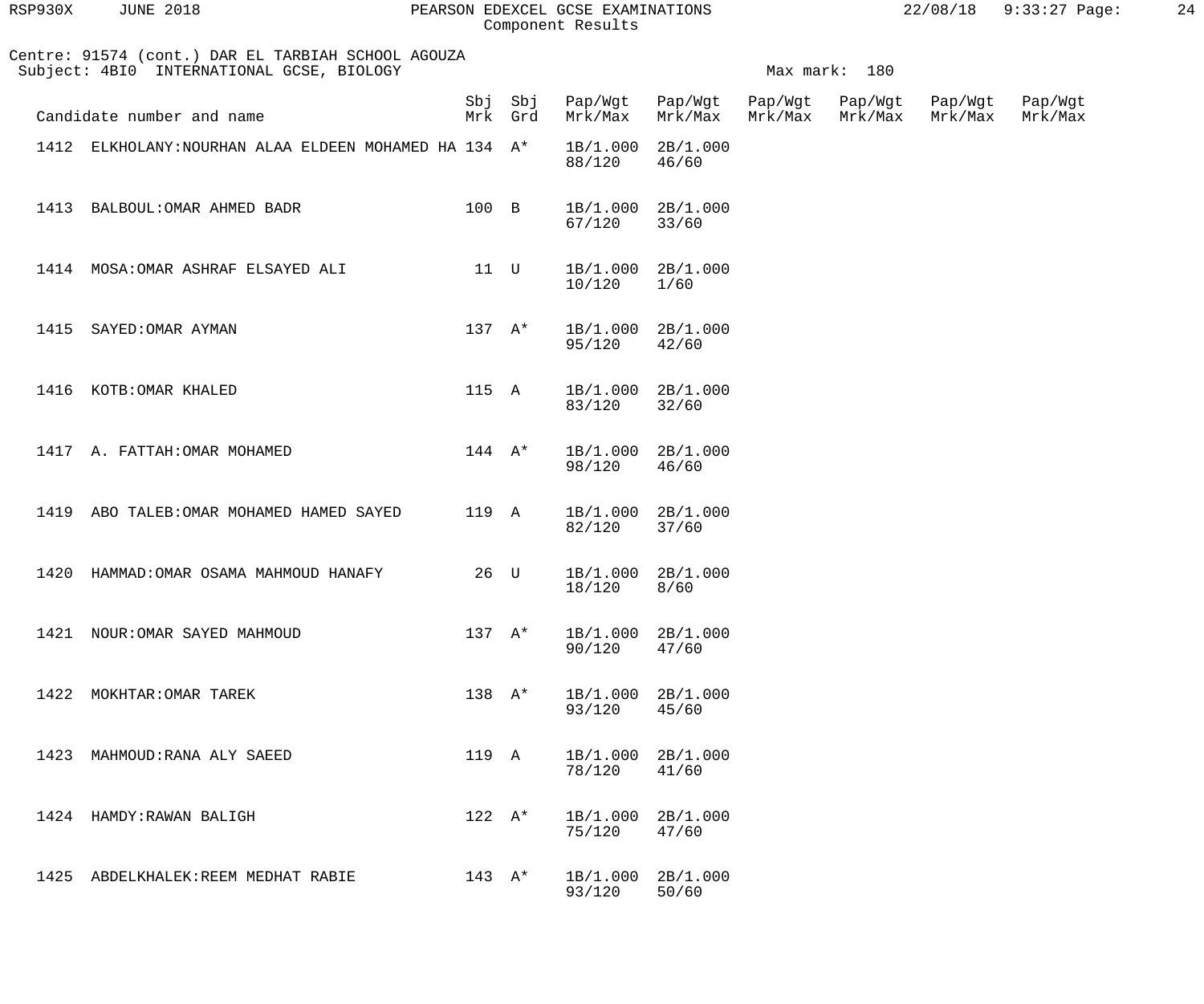| 3P930X | <b>JUNE 2018</b> |  |
|--------|------------------|--|
|        |                  |  |

## RSP930X JUNE 2018 PEARSON EDEXCEL GCSE EXAMINATIONS 22/08/18 9:33:27 Page: 25 Component Results

|      | Centre: 91574 (cont.) DAR EL TARBIAH SCHOOL AGOUZA<br>Subject: 4BI0 INTERNATIONAL GCSE, BIOLOGY | Max mark: 180              |                    |                    |                                    |                    |                    |                    |                    |
|------|-------------------------------------------------------------------------------------------------|----------------------------|--------------------|--------------------|------------------------------------|--------------------|--------------------|--------------------|--------------------|
|      | Candidate number and name                                                                       |                            | Sbj Sbj<br>Mrk Grd |                    | Pap/Wgt Pap/Wgt<br>Mrk/Max Mrk/Max | Pap/Wgt<br>Mrk/Max | Pap/Wgt<br>Mrk/Max | Pap/Wgt<br>Mrk/Max | Pap/Wgt<br>Mrk/Max |
|      | 1426 ELABIAD: RIMAZ KHALED MOHAMED                                                              | 103 B                      |                    | 77/120             | 1B/1.000 2B/1.000<br>26/60         |                    |                    |                    |                    |
|      | 1427 GAMAL: SAIF ELDIN MOHAMED ZAKI                                                             | $149$ $\mathsf{A}^{\star}$ |                    | 104/120            | 1B/1.000 2B/1.000<br>45/60         |                    |                    |                    |                    |
|      | 1429 NABIL: SALMA TAMER MOHAMED                                                                 |                            | $128$ A*           | 87/120             | 1B/1.000 2B/1.000<br>41/60         |                    |                    |                    |                    |
|      | 1430 AHMED: SAMA NADY MOUHAMED                                                                  |                            | 117 A              | 83/120             | 1B/1.000 2B/1.000<br>34/60         |                    |                    |                    |                    |
|      | 1431 ASSAAD: SANDY OSAMA                                                                        |                            | 110 A              | 74/120             | 1B/1.000 2B/1.000<br>36/60         |                    |                    |                    |                    |
|      | 1432 MOSTAFA: SANDY WALEED                                                                      |                            | 118 A              | 84/120             | 1B/1.000 2B/1.000<br>34/60         |                    |                    |                    |                    |
|      | 1433 ATTA: SARA ABDELRAHMAN                                                                     | 110 A                      |                    | 71/120             | 1B/1.000 2B/1.000<br>39/60         |                    |                    |                    |                    |
|      | 1434 ORABY: SARA WAEL SALAH ELDIN                                                               |                            | 129 A*             | 88/120             | 1B/1.000 2B/1.000<br>41/60         |                    |                    |                    |                    |
|      | 1435 AHMED: SEIFELDIN KHALED ZAKARIA                                                            |                            | $130 A*$           | 1B/1.000<br>84/120 | 2B/1.000<br>46/60                  |                    |                    |                    |                    |
|      | 1436 ALASHIRY: SEIFELDIN MAHMOUD                                                                |                            | 77 C               | 1B/1.000<br>59/120 | 2B/1.000<br>18/60                  |                    |                    |                    |                    |
| 1437 | ABDELRAHMAN: SHAHD FAYEZ KASSEM                                                                 | 107 A                      |                    | 1B/1.000<br>74/120 | 2B/1.000<br>33/60                  |                    |                    |                    |                    |
| 1438 | HASSAN: SOHAILA KHALED MOHYEDDIN                                                                | 87 C                       |                    | 1B/1.000<br>58/120 | 2B/1.000<br>29/60                  |                    |                    |                    |                    |
| 1439 | KOTB: WALEED TAREK ABDELMENEAM                                                                  | $126$ A*                   |                    | 1B/1.000<br>84/120 | 2B/1.000<br>42/60                  |                    |                    |                    |                    |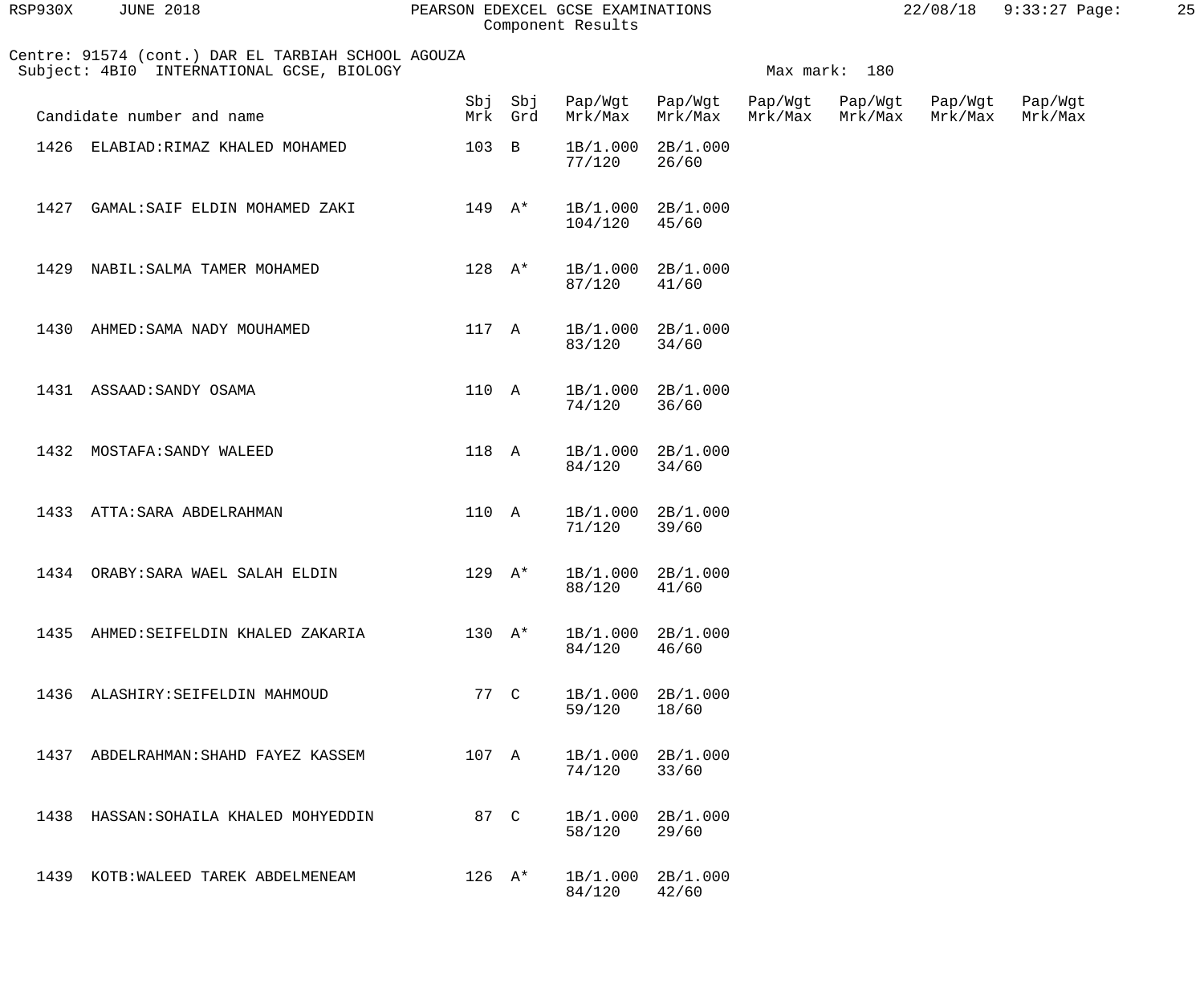| AMINATIONS | $22/08/18$ 9:33:27 Paq |  |
|------------|------------------------|--|
| ts         |                        |  |

| RSP930X | <b>JUNE 2018</b>                                                                                |                 |                | PEARSON EDEXCEL GCSE EXAMINATIONS<br>Component Results |                    |                    |                    | 22/08/18           | $9:33:27$ Page:    | 26 |
|---------|-------------------------------------------------------------------------------------------------|-----------------|----------------|--------------------------------------------------------|--------------------|--------------------|--------------------|--------------------|--------------------|----|
|         | Centre: 91574 (cont.) DAR EL TARBIAH SCHOOL AGOUZA<br>Subject: 4BI0 INTERNATIONAL GCSE, BIOLOGY |                 |                |                                                        |                    |                    | Max mark: 180      |                    |                    |    |
|         | Candidate number and name                                                                       | Mrk             | Sbj Sbj<br>Grd | Pap/Wgt<br>Mrk/Max                                     | Pap/Wgt<br>Mrk/Max | Pap/Wgt<br>Mrk/Max | Pap/Wgt<br>Mrk/Max | Pap/Wgt<br>Mrk/Max | Pap/Wgt<br>Mrk/Max |    |
|         | 1440 ARAFA: YARA KARIM HANY ALY                                                                 | $145$ A*        |                | 1B/1.000<br>100/120                                    | 2B/1.000<br>45/60  |                    |                    |                    |                    |    |
| 1442    | ABDEL NABY: YEHIA TAREK RAGAB                                                                   | $154 \quad A^*$ |                | 1B/1.000<br>104/120                                    | 2B/1.000<br>50/60  |                    |                    |                    |                    |    |
| 1443    | ELDESSOUKY: YOUMNA MOHAMED                                                                      | $144 \quad A^*$ |                | 1B/1.000<br>96/120                                     | 2B/1.000<br>48/60  |                    |                    |                    |                    |    |
| 1444    | ZAHARNA: YOUSEF ABDEL FATAH                                                                     | 106 A           |                | 1B/1.000<br>72/120                                     | 2B/1.000<br>34/60  |                    |                    |                    |                    |    |
| 1445    | EZZ ELDIN: YOUSSEF AHMED                                                                        | $128 A*$        |                | 1B/1.000<br>81/120                                     | 2B/1.000<br>47/60  |                    |                    |                    |                    |    |
| 1446    | ABDO: YOUSSEF EMAD SABER                                                                        | 112 A           |                | 1B/1.000<br>76/120                                     | 2B/1.000<br>36/60  |                    |                    |                    |                    |    |
| 1447    | KAMEL: YOUSSEF MAGDI SALAH ELDIN                                                                | $154 \quad A^*$ |                | 1B/1.000<br>103/120                                    | 2B/1.000<br>51/60  |                    |                    |                    |                    |    |

|  | 1448 ABDEL SALAM: YUSUF HELAL |  | 131 A* 1B/1.000 2B/1.000<br>87/120 44/60 |  |
|--|-------------------------------|--|------------------------------------------|--|
|  |                               |  |                                          |  |

| 1449 | BADAWEY: ZEINA AMR MOHAMED | 147              | $A^{\star}$ | 1B/1.000<br>104/120 | 2B/1.000<br>43/60 |
|------|----------------------------|------------------|-------------|---------------------|-------------------|
| 1450 | AHMED: ZEINAH TAREK NABIL  | $132 \text{ A*}$ |             | 1B/1.000<br>94/120  | 2B/1.000<br>38/60 |
| 1451 | AZZMY:ZIAD AHMED HASSAN    | 118 A            |             | 1B/1.000<br>79/120  | 2B/1.000<br>39/60 |

|      | 1452 REFAI:ZIAD MOHAMED SAYED  |  | 85 C    | 1B/1.000 2B/1.000<br>57/120 | 28/60 |
|------|--------------------------------|--|---------|-----------------------------|-------|
| 1453 | ABDELFATTAH:ZIAD TAMER MOHAMED |  | 142. A* | 1B/1.000 2B/1.000<br>97/120 | 45/60 |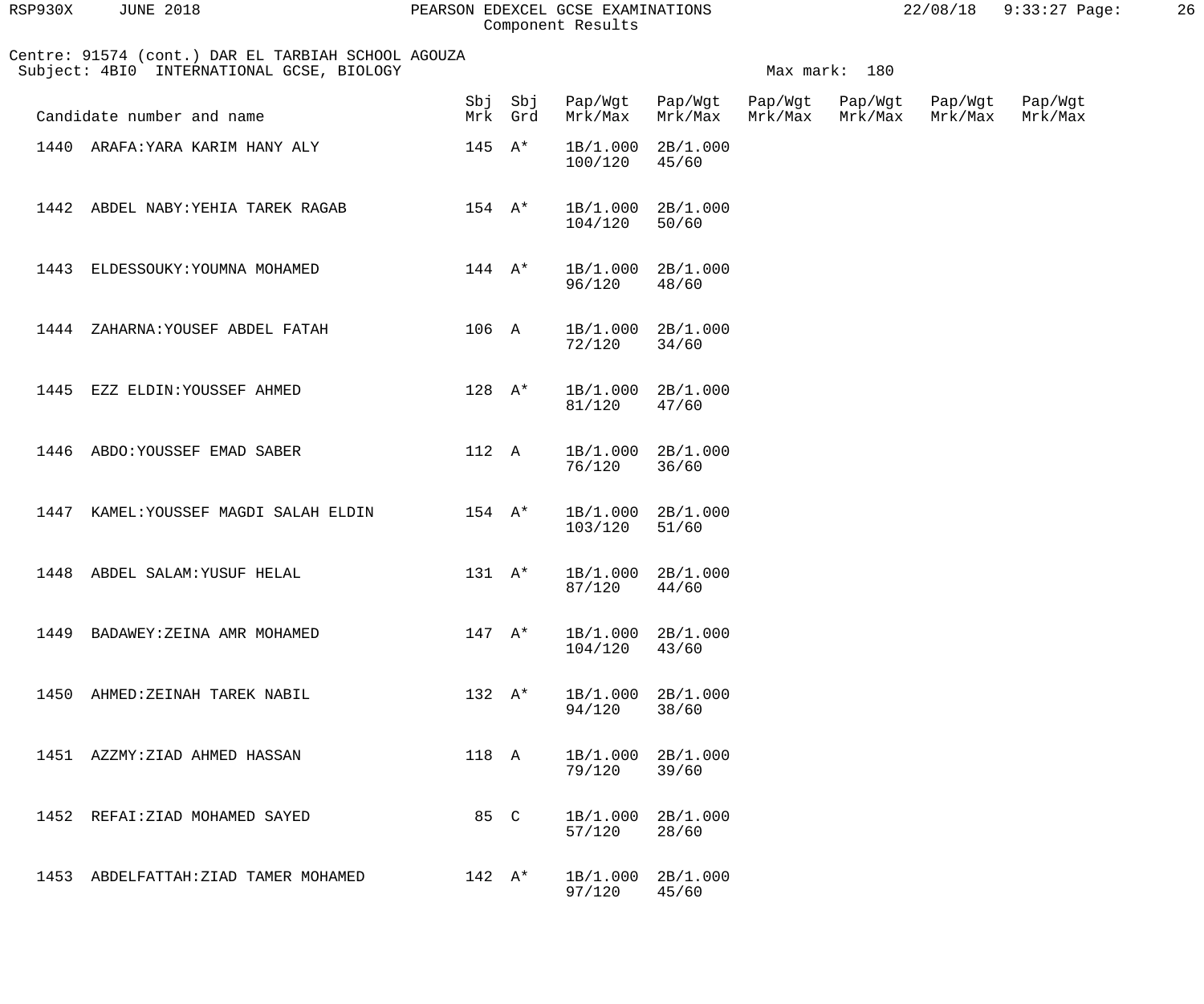| RSP930X | <b>JUNE 2018</b>                                                                                |                 |                    | PEARSON EDEXCEL GCSE EXAMINATIONS<br>Component Results |                            |         |                    |                    | 22/08/18 9:33:27 Page: | 27 |
|---------|-------------------------------------------------------------------------------------------------|-----------------|--------------------|--------------------------------------------------------|----------------------------|---------|--------------------|--------------------|------------------------|----|
|         | Centre: 91574 (cont.) DAR EL TARBIAH SCHOOL AGOUZA<br>Subject: 4BI0 INTERNATIONAL GCSE, BIOLOGY |                 |                    |                                                        |                            |         | Max mark: 180      |                    |                        |    |
|         | Candidate number and name                                                                       |                 | Sbj Sbj<br>Mrk Grd | Pap/Wgt<br>Mrk/Max                                     | Pap/Wgt Pap/Wgt<br>Mrk/Max | Mrk/Max | Pap/Wgt<br>Mrk/Max | Pap/Wgt<br>Mrk/Max | Pap/Wgt<br>Mrk/Max     |    |
|         | 1454 KHAIRALLAH: ZIAD WAEL MAMDOUH                                                              | $124$ A*        |                    | 1B/1.000<br>77/120                                     | 2B/1.000<br>47/60          |         |                    |                    |                        |    |
| 1455    | SAYED:ZIAD WAHID ALY                                                                            | $136$ $A^*$     |                    | 1B/1.000 2B/1.000<br>89/120                            | 47/60                      |         |                    |                    |                        |    |
|         | 1457 KOTB: ABD ELRAHMAN AHMED MOHAMMED                                                          | $140 \quad A^*$ |                    | 1B/1.000 2B/1.000<br>95/120                            | 45/60                      |         |                    |                    |                        |    |
|         | 1461 ABDEL KADER: ADHAM ADEL                                                                    | $145$ A*        |                    | 1B/1.000 2B/1.000<br>100/120                           | 45/60                      |         |                    |                    |                        |    |
|         | 1468 EL KADY: AHMED ASHRAF                                                                      |                 | X X                | 1B/1.000<br>X/120                                      | 2B/1.000<br>X/60           |         |                    |                    |                        |    |
|         | 1471 SHATA: AHMED EHAB                                                                          | 52 F            |                    | 1B/1.000<br>46/120                                     | 2B/1.000<br>6/60           |         |                    |                    |                        |    |
|         | 1476 HASSAN: AHMED MOHAMED ASAAD                                                                | 120 A           |                    | 1B/1.000 2B/1.000<br>82/120                            | 38/60                      |         |                    |                    |                        |    |
| 1479    | MOHAMED: AHMED NASHAAT SALAMA                                                                   | 120 A           |                    | 1B/1.000<br>84/120                                     | 2B/1.000<br>36/60          |         |                    |                    |                        |    |
| 1484    | EL GAZZAR: AMINA MOHAMED ABD ELMOUTY SALE 132 A*                                                |                 |                    | 1B/1.000<br>90/120                                     | 2B/1.000<br>42/60          |         |                    |                    |                        |    |
| 1493    | AHMED: DINA MAGDY MOHAMED                                                                       | $147 \quad A^*$ |                    | 1B/1.000<br>96/120                                     | 2B/1.000<br>51/60          |         |                    |                    |                        |    |
| 1498    | YOUNESS: FARAH MUHAMED AHMED                                                                    | 110 A           |                    | 1B/1.000<br>72/120                                     | 2B/1.000<br>38/60          |         |                    |                    |                        |    |
| 1508    | IBRAHIM: HEIDI HANY MAHMOUD MOHAMED                                                             | 133 $A^*$       |                    | 1B/1.000<br>94/120                                     | 2B/1.000<br>39/60          |         |                    |                    |                        |    |
| 1517    | SELIM: LAMIS SAID MOHAMED MORSI                                                                 | 75 C            |                    | 1B/1.000 2B/1.000                                      |                            |         |                    |                    |                        |    |

50/120 25/60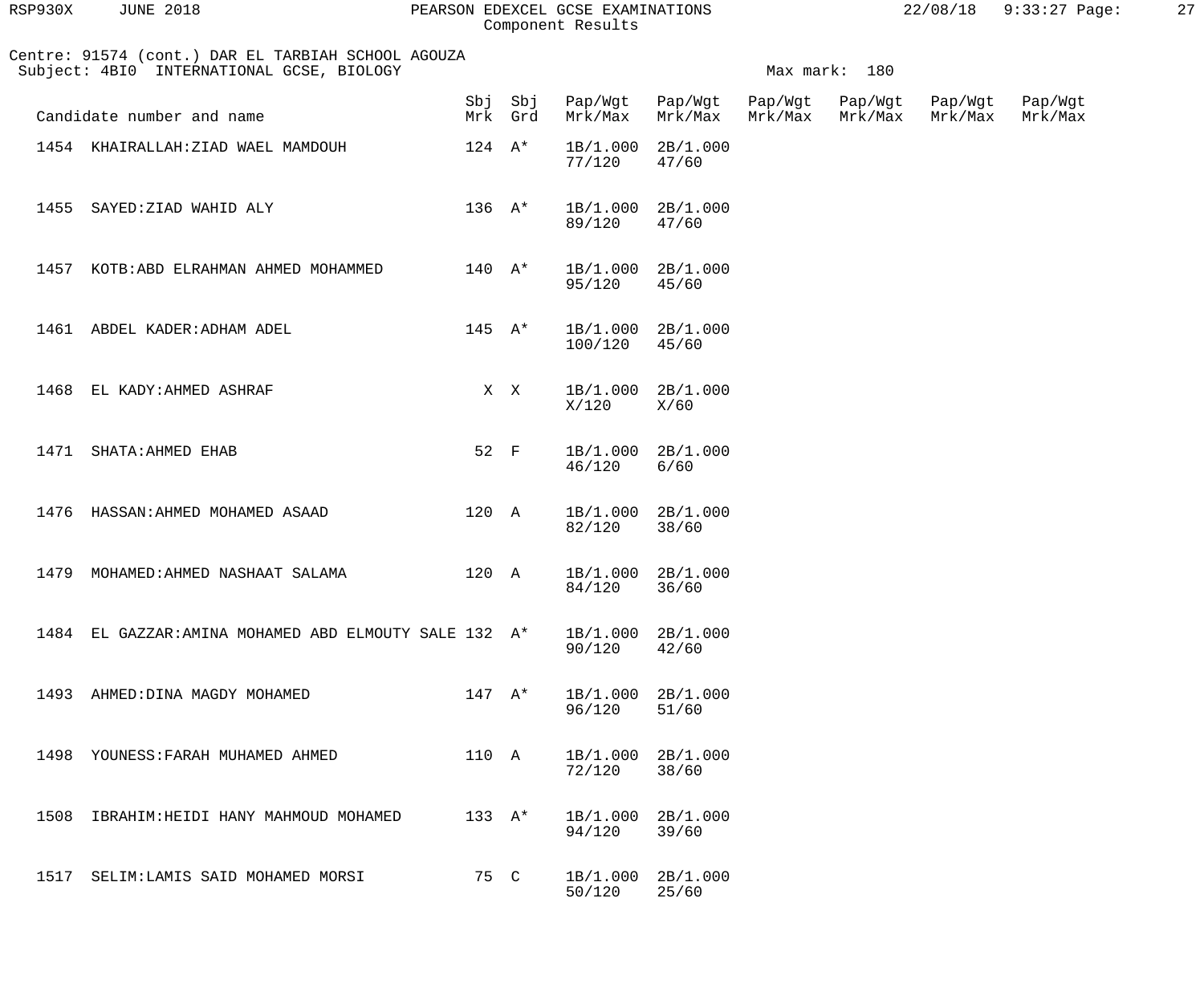| RSP930X | <b>JUNE 2018</b>                                                                                |                            |                    | PEARSON EDEXCEL GCSE EXAMINATIONS<br>Component Results |                                    |         |                    |                    | 22/08/18 9:33:27 Page: | 28 |
|---------|-------------------------------------------------------------------------------------------------|----------------------------|--------------------|--------------------------------------------------------|------------------------------------|---------|--------------------|--------------------|------------------------|----|
|         | Centre: 91574 (cont.) DAR EL TARBIAH SCHOOL AGOUZA<br>Subject: 4BI0 INTERNATIONAL GCSE, BIOLOGY |                            |                    |                                                        |                                    |         | Max mark: 180      |                    |                        |    |
|         | Candidate number and name                                                                       |                            | Sbj Sbj<br>Mrk Grd | Mrk/Max                                                | Pap/Wgt Pap/Wgt Pap/Wgt<br>Mrk/Max | Mrk/Max | Pap/Wgt<br>Mrk/Max | Pap/Wgt<br>Mrk/Max | Pap/Wgt<br>Mrk/Max     |    |
|         | 1518 MARYOD: LOBNA WALEED HAMED                                                                 | $136 \text{ A*}$           |                    | 1B/1.000 2B/1.000<br>89/120                            | 47/60                              |         |                    |                    |                        |    |
|         | 1524 EL DEEB: MARIA SEIF                                                                        | $144 \quad A^*$            |                    | 98/120                                                 | 1B/1.000 2B/1.000<br>46/60         |         |                    |                    |                        |    |
|         | 1539 ABDELWAHAB: MOHAMED HASSAN TAHSIN                                                          | 120 A                      |                    | 83/120                                                 | 1B/1.000 2B/1.000<br>37/60         |         |                    |                    |                        |    |
|         | 1542 MADBOULY: MOHAMED TAREK MOHAMED                                                            | $131 \quad A^*$            |                    | 93/120                                                 | 1B/1.000 2B/1.000<br>38/60         |         |                    |                    |                        |    |
|         | 1544 HASSAN: MOSTAFA AHMED ABDEL HAMID AHMED                                                    | $139 \text{ A*}$           |                    | 97/120                                                 | 1B/1.000 2B/1.000<br>42/60         |         |                    |                    |                        |    |
| 1546    | BAYOUMI: MOSTAFA OMAR MOSTAFA ELSAYED                                                           | $132 A*$                   |                    | 1B/1.000 2B/1.000<br>90/120                            | 42/60                              |         |                    |                    |                        |    |
|         | 1560 YOUSSEF: RAWAN KHALED HASSAN                                                               | $141$ $\mathsf{A}^{\star}$ |                    | 1B/1.000 2B/1.000<br>94/120                            | 47/60                              |         |                    |                    |                        |    |
|         | 1561 HASHEM: RAWAN MOHAMED MAHMOUD                                                              | $152 \quad A^*$            |                    | 1B/1.000<br>101/120                                    | 2B/1.000<br>51/60                  |         |                    |                    |                        |    |
|         | 1566 ELSAYED: SALMA SHERIF                                                                      | $136$ A*                   |                    | 1B/1.000<br>94/120                                     | 2B/1.000<br>42/60                  |         |                    |                    |                        |    |
| 1567    | ELMENSHAWY: SALMA YOUSSRY AHMED                                                                 | $129$ A*                   |                    | 1B/1.000 2B/1.000<br>85/120                            | 44/60                              |         |                    |                    |                        |    |
| 1570    | SAMIR: SARA GEORGE                                                                              | 68 D                       |                    | 1B/1.000 2B/1.000<br>43/120                            | 25/60                              |         |                    |                    |                        |    |
| 1575    | EBRAHIM: SHAHENDA EBRAHIM YOUSSEF                                                               | $124$ A*                   |                    | 1B/1.000<br>81/120                                     | 2B/1.000<br>43/60                  |         |                    |                    |                        |    |

1578 HASSAN: SOHAYLA ESSAM MUHAMMAD 154 A\* 1B/1.000 2B/1.000<br>105/120 49/60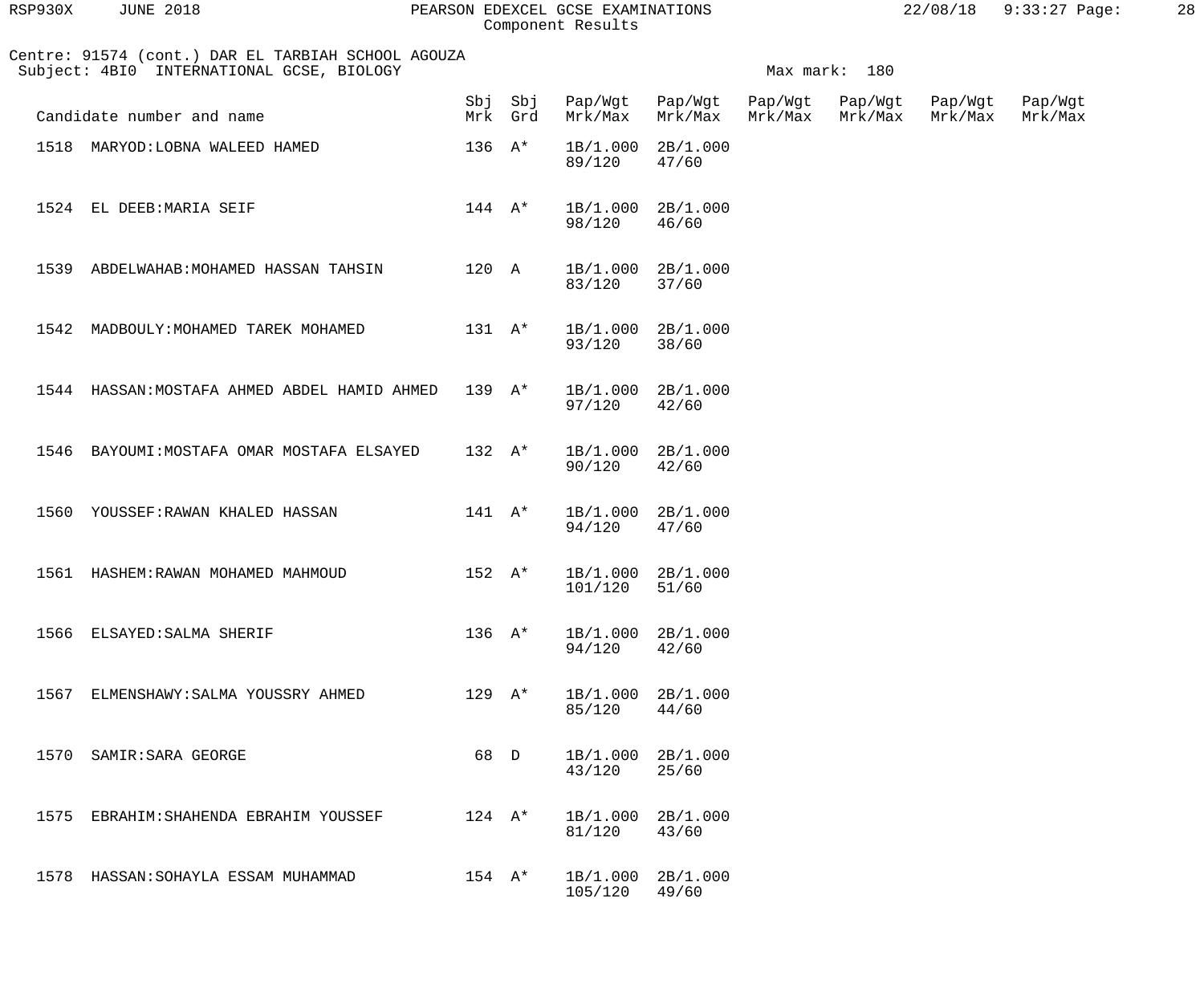| RSP930X | <b>JUNE 2018</b> |  |
|---------|------------------|--|
|         |                  |  |

#### PEARSON EDEXCEL GCSE EXAMINATIONS  $22/08/18$  9:33:27 Page: 29 Component Results

 Centre: 91574 (cont.) DAR EL TARBIAH SCHOOL AGOUZA Subject: 4BI0 INTERNATIONAL GCSE, BIOLOGY Nax mark: 180 Sbj Sbj Pap/Wgt Pap/Wgt Pap/Wgt Pap/Wgt Pap/Wgt Pap/Wgt Candidate number and name Musical Mrk Grd Mrk/Max Mrk/Max Mrk/Max Mrk/Max Mrk/Max Mrk/Max 1579 ABDALGHANY:SONDOS OSAMA<br>  $X$  X  $X$  1B/1.000 2B/1.000<br>  $X/120$   $X/60$  $X/120$   $X/60$ 1598 SABER:SHDW SHERIF 27 U 1B/1.000 2B/1.000<br>21/120 6/60 21/120 6/60 1606 ZAKI:YOUSRA AMR ABDEL HAMID 133 A\* 1B/1.000 2B/1.000 89/120 44/60 1608 ZALAT:ABDEL RAHMAN ADEL HASSAN 102 B 1B/1.000 2B/1.000 71/120 31/60 1620 MAHER:ALI MOHAMED 87 C 1B/1.000 2B/1.000<br>59/120 28/60 59/120 28/60 1622 AZMY: ALIAA EHAB AHMED MAHER 127 A\* 1B/1.000 2B/1.000<br>82/120 45/60 82/120 45/60 1623 ZEYADY:ALIAA HANY GAMIL FOUAD 147 A\* 1B/1.000 2B/1.000 98/120 49/60 1630 HASSAN:BASSANT KHALED MAHMOOD 45 F 1B/1.000 2B/1.000 28/120 17/60 1632 BELAL:BELAL OSAMA MOHAMED 40 G 1B/1.000 2B/1.000<br>30/120 10/60 30/120 10/60 1637 ELDEEB:ESLAM USAMA MOHAMED 88 B 1B/1.000 2B/1.000<br>61/120 27/60 61/120 27/60 1648 ABDEL DAYEM:HAMAD RABIE HAMMAD 130 A\* 1B/1.000 2B/1.000 88/120 42/60 1652 HASSAN:HASSAN ADEL 118 A 1B/1.000 2B/1.000<br>77/120 41/60 77/120 41/60 1655 EL-HALAFAWY:HOSSAM HASSANAIN HAMDY HASSA 61 E 1B/1.000 2B/1.000 43/120 18/60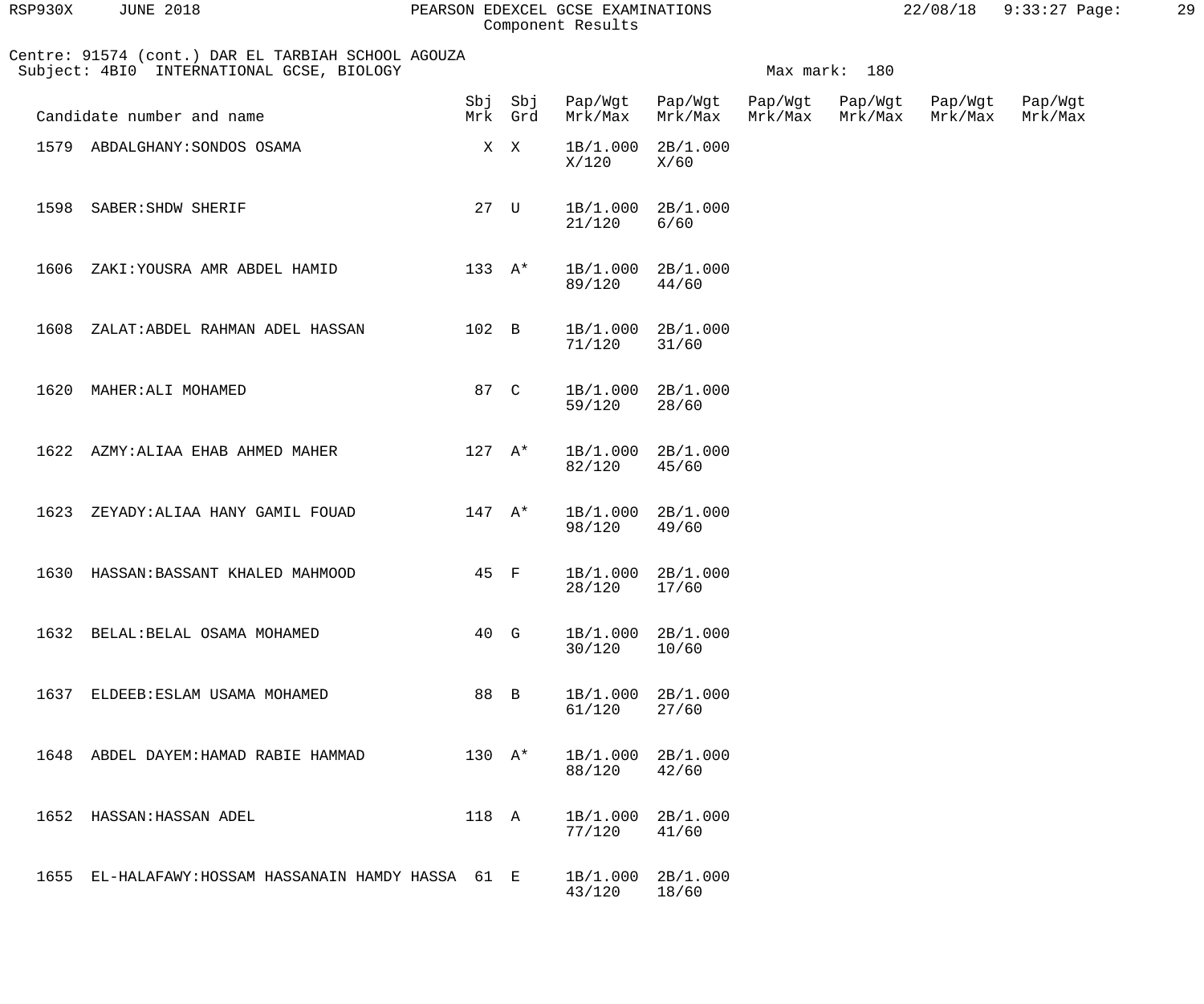| RSP930X | 2018<br>JUNE | PEARSON EDEXCEL GCSE EXAMINATIONS | 22/08/18 | $9:33:27$ Page. | 30 |
|---------|--------------|-----------------------------------|----------|-----------------|----|
|         |              | Component Results                 |          |                 |    |

| 2930X<br><b>JUNE 2018</b> |
|---------------------------|
|---------------------------|

## Component Results

| Centre: 91574 (cont.) DAR EL TARBIAH SCHOOL AGOUZA<br>Subject: 4BI0 INTERNATIONAL GCSE, BIOLOGY |                  |                    |         |                            |                    | Max mark: 180      |                    |                    |
|-------------------------------------------------------------------------------------------------|------------------|--------------------|---------|----------------------------|--------------------|--------------------|--------------------|--------------------|
| Candidate number and name                                                                       |                  | Sbj Sbj<br>Mrk Grd | Mrk/Max | Pap/Wgt Pap/Wgt<br>Mrk/Max | Pap/Wgt<br>Mrk/Max | Pap/Wgt<br>Mrk/Max | Pap/Wgt<br>Mrk/Max | Pap/Wgt<br>Mrk/Max |
| ZAKY: HOSSAM SAMEH MOHAMED HAMED<br>1656                                                        | 119 A            |                    | 82/120  | 1B/1.000 2B/1.000<br>37/60 |                    |                    |                    |                    |
| 1662<br>AHMED: MAHYNOUR HAITHAM                                                                 | 49 F             |                    | 33/120  | 1B/1.000 2B/1.000<br>16/60 |                    |                    |                    |                    |
| 1667<br>ELWAN: MARIEM YASSER AHMED                                                              | $130 A*$         |                    | 85/120  | 1B/1.000 2B/1.000<br>45/60 |                    |                    |                    |                    |
| 1672 GALAL: MAYAR HAITHAM                                                                       | $137 \quad A^*$  |                    | 89/120  | 1B/1.000 2B/1.000<br>48/60 |                    |                    |                    |                    |
| MOHAMED: MENNA ALLAH WAEL<br>1676                                                               | $127 A*$         |                    | 81/120  | 1B/1.000 2B/1.000<br>46/60 |                    |                    |                    |                    |
| 1678<br>EL KHOLY: MENNATALLAH AYMAN AHMED                                                       | $103$ B          |                    | 67/120  | 1B/1.000 2B/1.000<br>36/60 |                    |                    |                    |                    |
| 1680<br>MIKHAIL: MICHEAL MOHEEB                                                                 | 111 A            |                    | 77/120  | 1B/1.000 2B/1.000<br>34/60 |                    |                    |                    |                    |
| 1685<br>ALY: MOHAMED ABUBAKR ABDELAZIZ                                                          | $123 \text{ A*}$ |                    | 78/120  | 1B/1.000 2B/1.000<br>45/60 |                    |                    |                    |                    |
| 1699 ABDELAZEEM: MOKHTAR SAMEH                                                                  | 133 A*           |                    | 91/120  | 1B/1.000 2B/1.000<br>42/60 |                    |                    |                    |                    |
| 1700 HASSAN: MONA MOHSEN MOHAMED                                                                | 135 $A*$         |                    | 85/120  | 1B/1.000 2B/1.000<br>50/60 |                    |                    |                    |                    |
| 1701 KHALIL: MOSTAFA MOHAMED AHMED MOHAMED                                                      | $125 \text{ A*}$ |                    | 85/120  | 1B/1.000 2B/1.000<br>40/60 |                    |                    |                    |                    |
| 1702 AMER: MOUSTAFA ALI MOUSTAFA                                                                | 80 C             |                    | 53/120  | 1B/1.000 2B/1.000<br>27/60 |                    |                    |                    |                    |

1713 ABDUL AZIZ:NOUR TAMER ADEL 137 A\* 1B/1.000 2B/1.000<br>97/120 40/60 97/120

53/120 27/60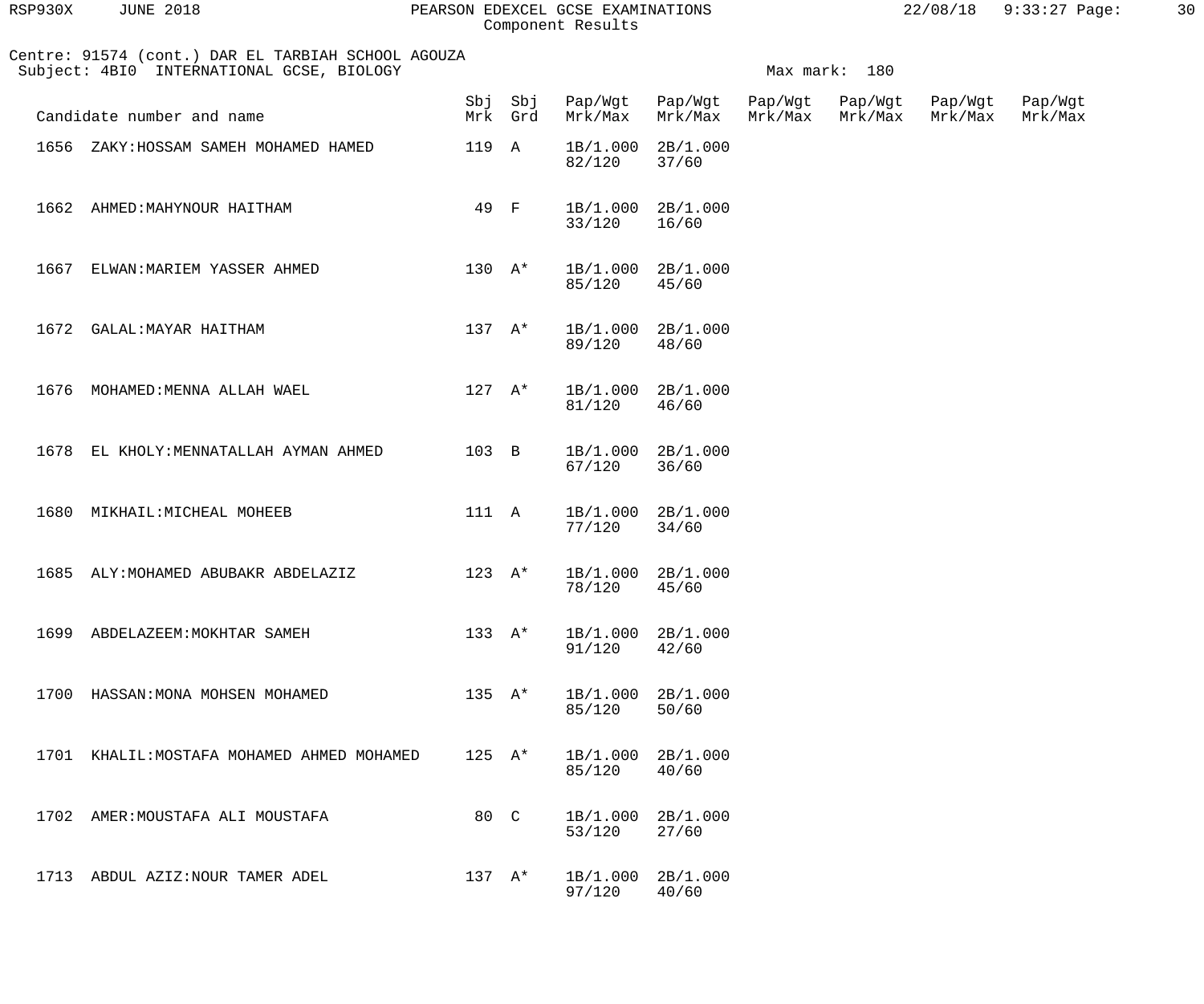| RSP930X       | <b>JUNE 2018</b>                                                                  | PEARSON |                  |                | EDEXCEL GCSE EXAMINATIONS<br>Component Results |                    |                    |                    | 22/08/18           | $9:33:27$ Page:    | 31 |
|---------------|-----------------------------------------------------------------------------------|---------|------------------|----------------|------------------------------------------------|--------------------|--------------------|--------------------|--------------------|--------------------|----|
| Subject: 4BI0 | Centre: 91574 (cont.) DAR EL TARBIAH SCHOOL AGOUZA<br>INTERNATIONAL GCSE, BIOLOGY |         |                  |                |                                                |                    | Max mark:          | 180                |                    |                    |    |
|               | Candidate number and name                                                         |         | Mrk              | Sbj Sbj<br>Grd | Pap/Wgt<br>Mrk/Max                             | Pap/Wgt<br>Mrk/Max | Pap/Wgt<br>Mrk/Max | Pap/Wgt<br>Mrk/Max | Pap/Wgt<br>Mrk/Max | Pap/Wgt<br>Mrk/Max |    |
| 1718          | EL SHISHTAWI: OMAR KHALED SHAFIK                                                  |         | $131 \quad A^*$  |                | 1B/1.000<br>88/120                             | 2B/1.000<br>43/60  |                    |                    |                    |                    |    |
| 1740          | MOHAMED: SEIF ELDIN ADEL                                                          |         | 61               | $\mathbf{E}$   | 1B/1.000<br>30/120                             | 2B/1.000<br>31/60  |                    |                    |                    |                    |    |
| 1743          | SOLIMAN: SHADY AHMED HAMDY ALY                                                    |         | $125 \text{ A*}$ |                | 1B/1.000<br>85/120                             | 2B/1.000<br>40/60  |                    |                    |                    |                    |    |
| 1745          | EL SALAMONY: SHROUK AHMED MOHAMED                                                 |         | 107 A            |                | 1B/1.000                                       | 2B/1.000           |                    |                    |                    |                    |    |

1747 MORSY:WAADALLAH SAID MOHAMED 90 B 1B/1.000 2B/1.000<br>58/120 32/60

1756 HASSAN:YOUSSEF HOSSAM ELDEEN MOHAMED ANW 123 A\* 1B/1.000 2B/1.000

1757 ALI:YOUSSEF MOHAMED 93 B 1B/1.000 2B/1.000<br>56/120 37/60

1761 HUSSEIN:ZEINA TAREK SALAH ELDIN 103 B 1B/1.000 2B/1.000<br>74/120 29/60

1762 ABD ELGABER: ZEYAD NABIL 96 B 1B/1.000 2B/1.000<br>59/120 37/60

1763 EL MOSHNEB:ZIAD AMR AHMED <br>
95 B 1B/1.000 2B/1.000<br>
62/120 33/60

1764 ABDUL-RAHMAN:ZYAD KHALED SALAH EDDIN 113 A 1B/1.000 2B/1.000

58/120 32/60

86/120 37/60

74/120 29/60

59/120 37/60

62/120 33/60

66/120 41/60

56/120

73/120 40/60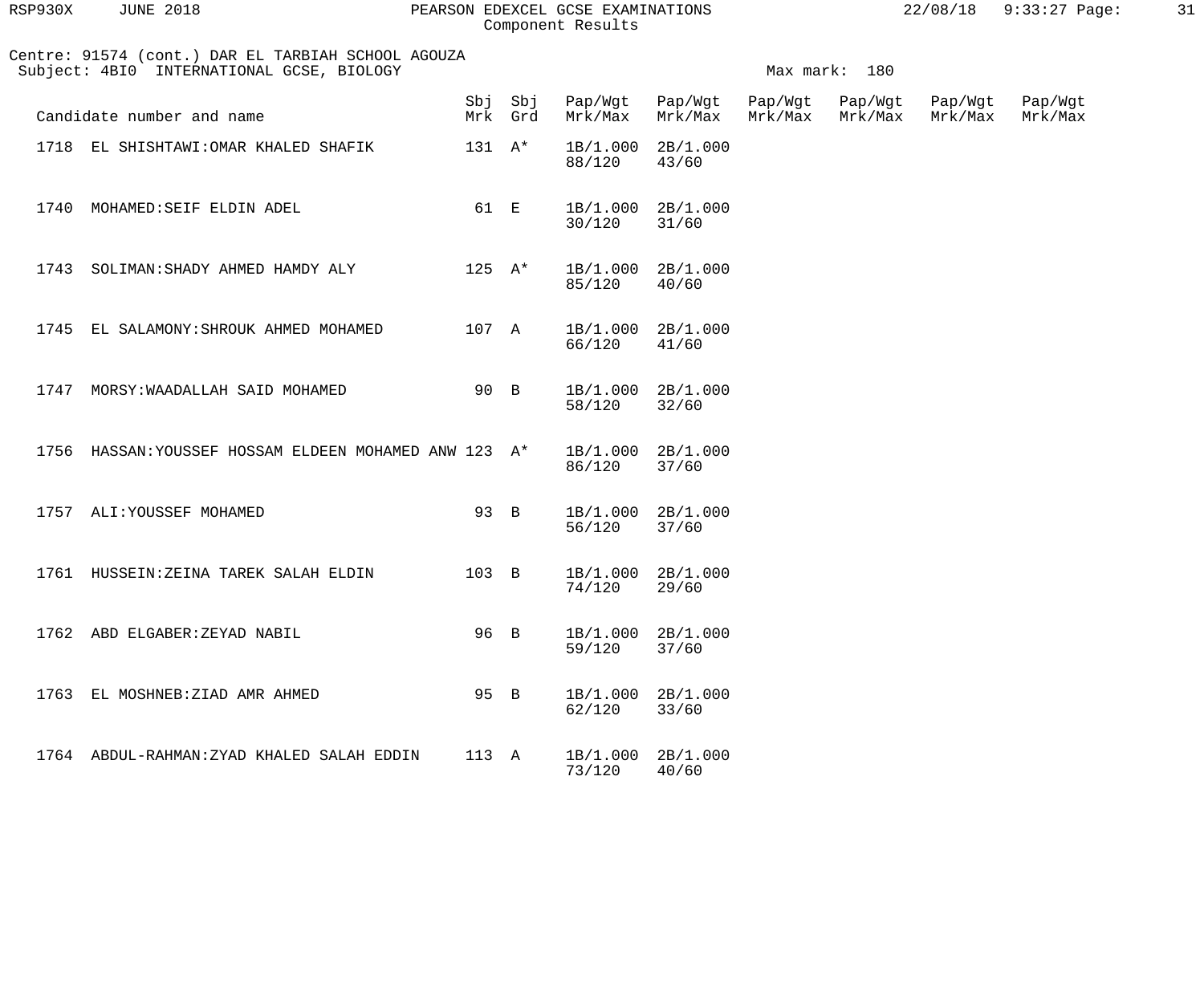# Component Results

| Centre: 91574 (cont.) DAR EL TARBIAH SCHOOL AGOUZA<br>Subject: 4BI0 INTERNATIONAL GCSE, BIOLOGY |                       |  |             |  | Max mark: | 180 |
|-------------------------------------------------------------------------------------------------|-----------------------|--|-------------|--|-----------|-----|
| Subject/Option                                                                                  | $A^*$ A B C D E F G U |  |             |  |           |     |
| Subject mark boundaries: 122 105 88 71<br>4BI0 00001<br>Papers: 1B 2B                           |                       |  | 62 53 45 37 |  |           |     |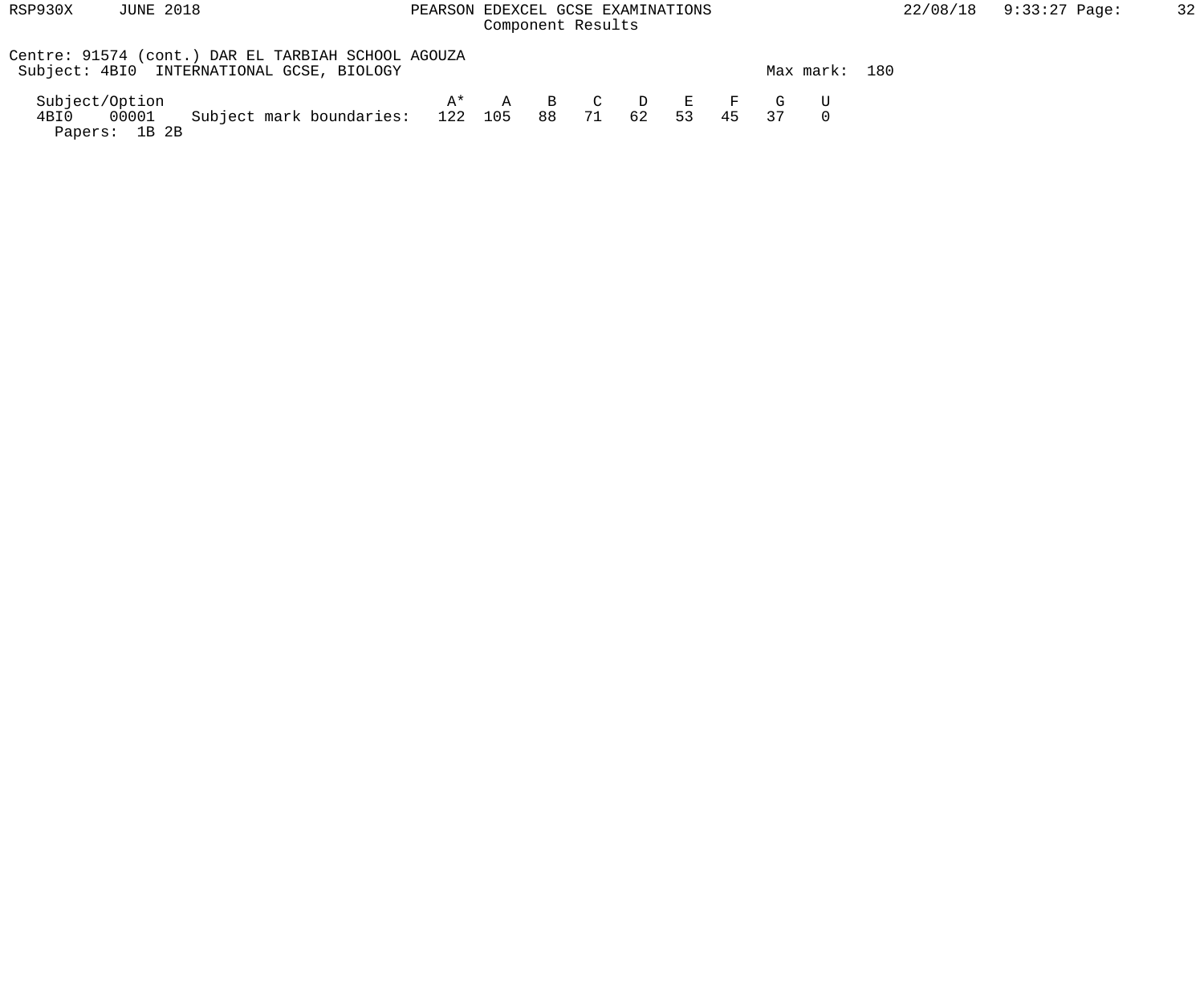| RSP930X | <b>JUNE 2018</b> |  |
|---------|------------------|--|
|         |                  |  |

#### RSP930X JUNE 2018 PEARSON EDEXCEL GCSE EXAMINATIONS 22/08/18 9:33:27 Page: 33 Component Results

| Centre: 91574 (cont.) DAR EL TARBIAH SCHOOL AGOUZA<br>Subject: 4CH0 INTERNATIONAL GCSE, CHEMISTRY |                                            |                            |                    |         |                                | Max mark: 180      |                    |                    |                    |  |  |
|---------------------------------------------------------------------------------------------------|--------------------------------------------|----------------------------|--------------------|---------|--------------------------------|--------------------|--------------------|--------------------|--------------------|--|--|
|                                                                                                   | Candidate number and name                  |                            | Sbj Sbj<br>Mrk Grd | Mrk/Max | Pap/Wgt Pap/Wgt<br>Mrk/Max     | Pap/Wgt<br>Mrk/Max | Pap/Wgt<br>Mrk/Max | Pap/Wgt<br>Mrk/Max | Pap/Wgt<br>Mrk/Max |  |  |
|                                                                                                   | 1301 ABDEL HAMEED: ABDEL MEGEED KHALED     | $135 \text{ A*}$           |                    | 81/120  | $1C/1.000$ $2C/1.000$<br>54/60 |                    |                    |                    |                    |  |  |
| 1302                                                                                              | ALSHAFI:ABDELRAHMAN HISHAM HOSNY           | 124 A                      |                    | 72/120  | $1C/1.000$ $2C/1.000$<br>52/60 |                    |                    |                    |                    |  |  |
| 1303                                                                                              | FAROUK: ABDELRAHMAN MOHAMED                | 15 U                       |                    | 13/120  | $1C/1.000$ $2C/1.000$<br>2/60  |                    |                    |                    |                    |  |  |
|                                                                                                   | 1304 SHALABY: ABDELRAHMAN SAID IBRAHIM     | 90 C                       |                    | 57/120  | $1C/1.000$ $2C/1.000$<br>33/60 |                    |                    |                    |                    |  |  |
|                                                                                                   | 1305 NABIH: ABDULRAHMAN MAMDOUH ELSAYED    | 85 C                       |                    | 58/120  | $1C/1.000$ $2C/1.000$<br>27/60 |                    |                    |                    |                    |  |  |
| 1306                                                                                              | ABDELGHAFFAR: ADEL SHADY                   | $146$ A*                   |                    | 94/120  | $1C/1.000$ $2C/1.000$<br>52/60 |                    |                    |                    |                    |  |  |
| 1307                                                                                              | MORSY: ADHAM EHAB ANWAR                    | 101 B                      |                    | 62/120  | $1C/1.000$ $2C/1.000$<br>39/60 |                    |                    |                    |                    |  |  |
| 1308                                                                                              | HUSSEIN: AHMED ATEF                        | $156$ $A*$                 |                    | 103/120 | $1C/1.000$ $2C/1.000$<br>53/60 |                    |                    |                    |                    |  |  |
|                                                                                                   | 1309 ELZAYAT: AHMED EMAD MAHMOUD           |                            | 152 A*             | 94/120  | $1C/1.000$ $2C/1.000$<br>58/60 |                    |                    |                    |                    |  |  |
|                                                                                                   | 1311 TOHAMY: AHMED GAMAL ABDELNASSER AHMED | $145$ $A^*$                |                    | 94/120  | $1C/1.000$ $2C/1.000$<br>51/60 |                    |                    |                    |                    |  |  |
|                                                                                                   | 1312 NADEEM: AHMED HANY MOHAMED SAEED      | 88 C                       |                    | 54/120  | $1C/1.000$ $2C/1.000$<br>34/60 |                    |                    |                    |                    |  |  |
|                                                                                                   | 1313 ELGABRY: AHMED HATEM KAMAL            | 133 $A^*$                  |                    | 81/120  | $1C/1.000$ $2C/1.000$<br>52/60 |                    |                    |                    |                    |  |  |
|                                                                                                   | 1314 ABDELBAKI: AHMED MAHMOUD MOHAMED      | $129$ $\mathrm{A}^{\star}$ |                    | 80/120  | $1C/1.000$ $2C/1.000$<br>49/60 |                    |                    |                    |                    |  |  |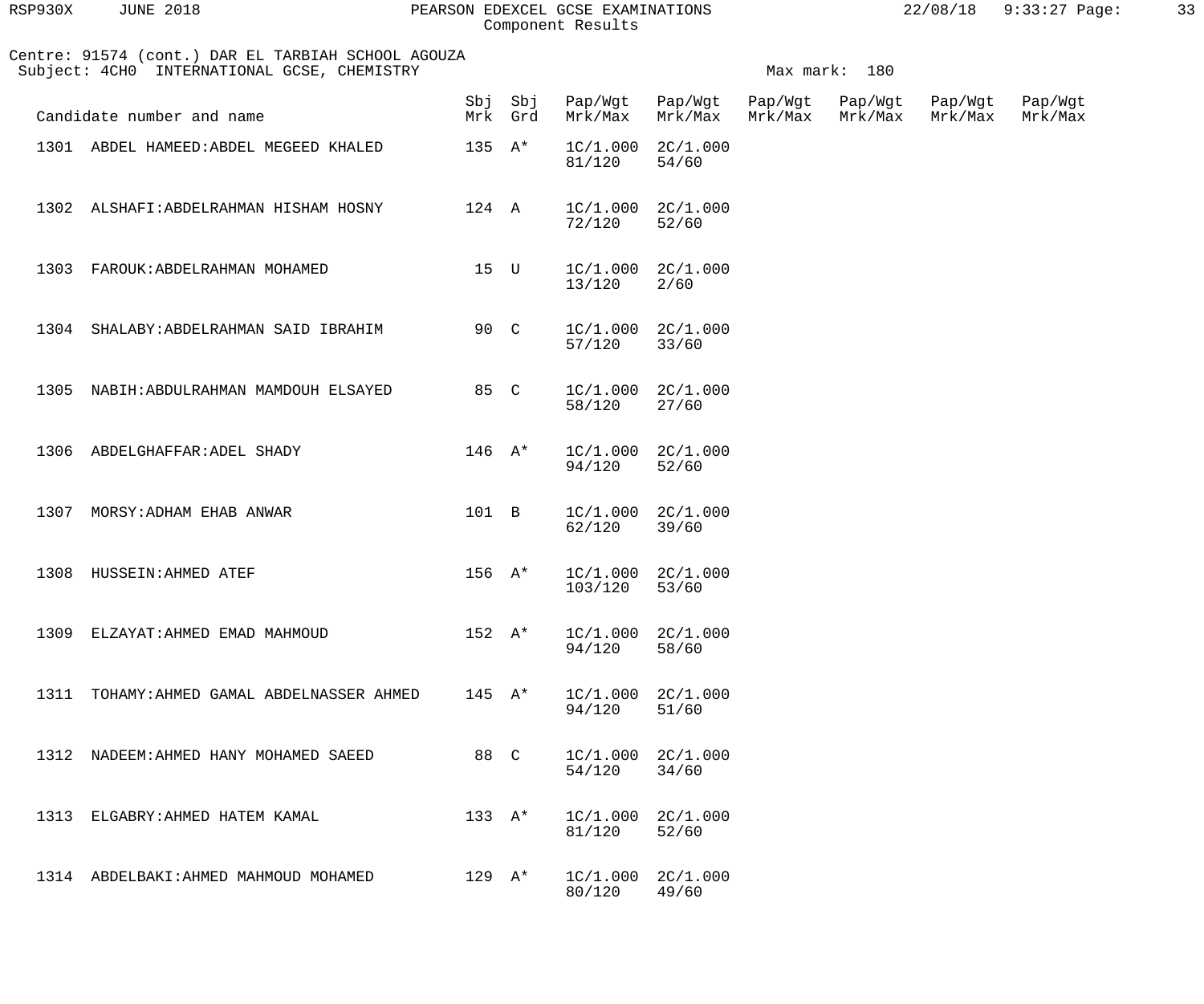| RSP930X | <b>JUNE 2018</b> |  |
|---------|------------------|--|
|         |                  |  |

#### PEARSON EDEXCEL GCSE EXAMINATIONS  $22/08/18$  9:33:27 Page: 34 Component Results

 Centre: 91574 (cont.) DAR EL TARBIAH SCHOOL AGOUZA Subject: 4CH0 INTERNATIONAL GCSE, CHEMISTRY Maximum and the mark: 180 Sbj Sbj Pap/Wgt Pap/Wgt Pap/Wgt Pap/Wgt Pap/Wgt Pap/Wgt Candidate number and name Theory Mrk Grd Mrk/Max Mrk/Max Mrk/Max Mrk/Max Mrk/Max Mrk/Max Mrk/Max 1315 MOHAMED:AHMED MEDHAT ABDELMAKSOUD 119 A 1C/1.000 2C/1.000<br>68/120 51/60 68/120 51/60 1316 ELSAID:AHMED MOHAMED AHMED 112 A 1C/1.000 2C/1.000 64/120 48/60 1317 KAMAL:AHMED MOHAMED 134 A\* 1C/1.000 2C/1.000<br>82/120 52/60 82/120 52/60 1318 ABO GOLAYL:AHMED MOHAMED KAMEL 84 C 1C/1.000 2C/1.000 51/120 33/60 1319 RASHED:AHMED SAMEH MOHAMED 133 A\* 1C/1.000 2C/1.000 76/120 57/60 1320 NASSAR:AHMED TAMER FEKRY 140 A\* 1C/1.000 2C/1.000<br>90/120 50/60 90/120 1321 ELSIOUFY:AHMED TAREK FATHY 130 A\* 1C/1.000 2C/1.000 77/120 53/60 1322 ABU DEIF: AHMED TAREK AHMED 133 A\* 1C/1.000 2C/1.000 80/120 53/60 1323 NOSSEIR:AHMED WAEL ALI 681 C 1C/1.000 2C/1.000 41/120 40/60 1324 KHALIL:ALBARAA ADEL FAROUK ABDELGHAFFAR 164 A\* 1C/1.000 2C/1.000 104/120 60/60 1325 ELTANTAWI:ALI MOHAMED MAHMOUD 88 C 1C/1.000 2C/1.000<br>54/120 34/60 54/120 34/60 1326 AHMED:ALI MOHAMED OSSAMA 100 B 1C/1.000 2C/1.000<br>63/120 37/60 63/120 37/60 1327 MAHMOUD:ALY AHMED MAHMOUD 138 A\* 1C/1.000 2C/1.000 86/120 52/60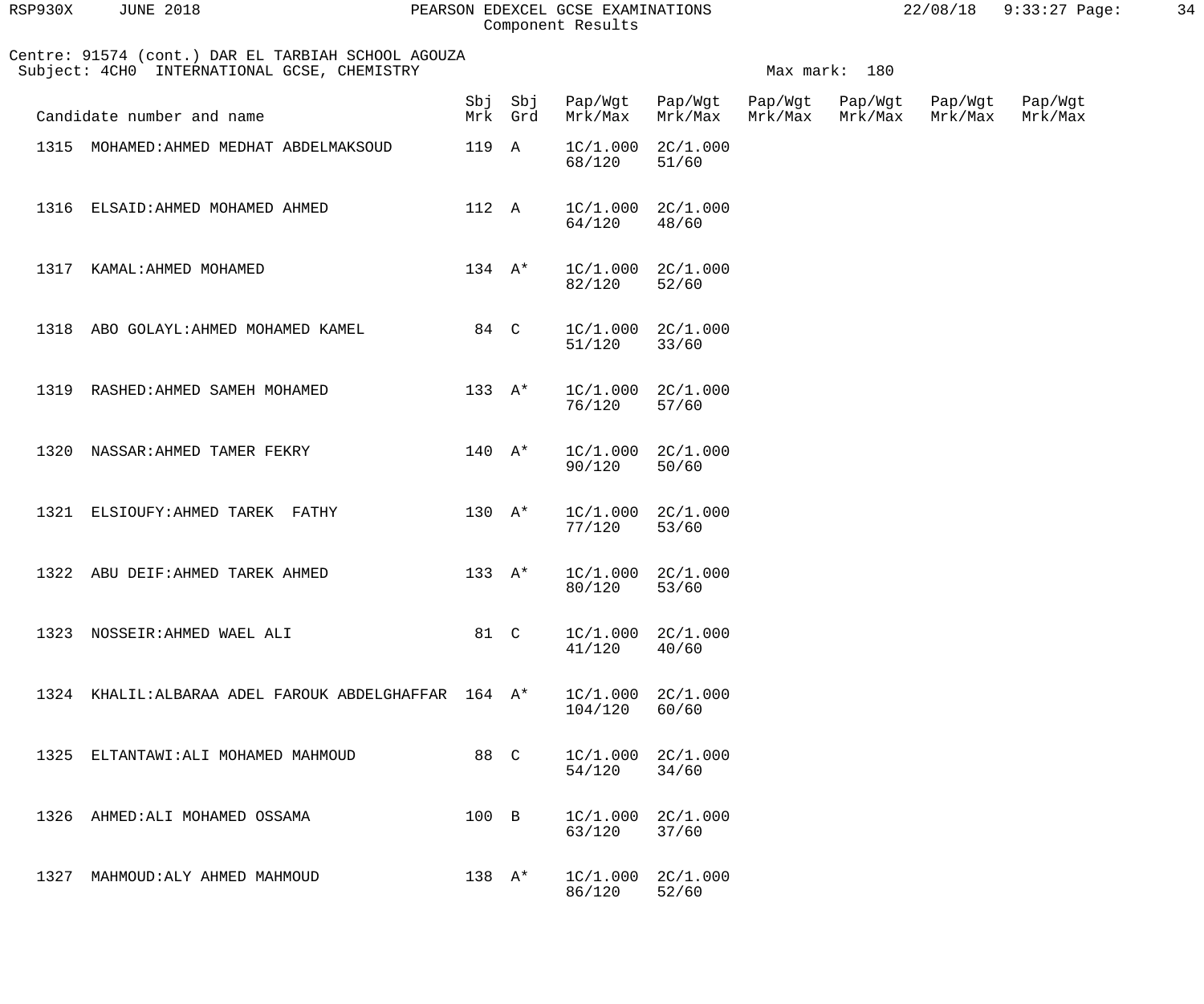| RSP930X | 2018<br>JUNE | PEARSON EDEXCEL GCSE EXAMINATIONS | 22/08/18 | $9:33:27$ Page: |  |
|---------|--------------|-----------------------------------|----------|-----------------|--|
|         |              |                                   |          |                 |  |

| Centre: 91574 (cont.) DAR EL TARBIAH SCHOOL AGOUZA<br>Subject: 4CH0 INTERNATIONAL GCSE, CHEMISTRY | Max mark: 180    |                   |                    |                                            |         |                            |                    |                    |
|---------------------------------------------------------------------------------------------------|------------------|-------------------|--------------------|--------------------------------------------|---------|----------------------------|--------------------|--------------------|
| Candidate number and name                                                                         |                  | Mrk Grd           |                    | Sbj Sbj Pap/Wgt Pap/Wgt<br>Mrk/Max Mrk/Max | Mrk/Max | Pap/Wgt Pap/Wgt<br>Mrk/Max | Pap/Wgt<br>Mrk/Max | Pap/Wgt<br>Mrk/Max |
| 1328 FATA: AMAL AHMED MOHAMED KAMAL                                                               | $135 \text{ A*}$ |                   | 88/120             | $1C/1.000$ $2C/1.000$<br>47/60             |         |                            |                    |                    |
| 1329 ELHANAFY: AMINA MOATAZ M. IBRAHIM                                                            |                  | $136$ $A^*$       | 80/120             | $1C/1.000$ $2C/1.000$<br>56/60             |         |                            |                    |                    |
| 1330 ABDEL MONIEM: AMMAAR WALID                                                                   |                  | 101 B             | 67/120 34/60       | $1C/1.000$ $2C/1.000$                      |         |                            |                    |                    |
| 1331 DORGHAM: AMR MOHSEN                                                                          |                  | $157$ A*          | 101/120            | $1C/1.000$ $2C/1.000$<br>56/60             |         |                            |                    |                    |
| $141$ $A^*$<br>1332 MOHAMED: ANAN HATEM SHARAFELDIN                                               |                  |                   | 85/120             | $1C/1.000$ $2C/1.000$<br>56/60             |         |                            |                    |                    |
| 1333 MOHAMED: ANAS FOUAD EZZELDIN                                                                 |                  | $153$ $A^*$       | 101/120            | $1C/1.000$ $2C/1.000$<br>52/60             |         |                            |                    |                    |
| 1334 MUHAMED: ARWA DESOKY ALY                                                                     | 93 B             |                   | 58/120             | $1C/1.000$ $2C/1.000$<br>35/60             |         |                            |                    |                    |
| 1335 AHAB: AYA AHMED MOHAMED                                                                      |                  | $162$ $\lambda^*$ | 104/120            | $1C/1.000$ $2C/1.000$<br>58/60             |         |                            |                    |                    |
| 1336 ABDEL MONEIM: AYA MAGDI                                                                      |                  | $135 \text{ A*}$  | 82/120             | $1C/1.000$ $2C/1.000$<br>53/60             |         |                            |                    |                    |
| 1337<br>ABBAS:BELAL MOHAMED                                                                       | 108 B            |                   | 66/120             | $1C/1.000$ $2C/1.000$<br>42/60             |         |                            |                    |                    |
| 1338<br>GHAMRY:EYAD WALID KAMAL                                                                   | 127 A            |                   | 75/120             | $1C/1.000$ $2C/1.000$<br>52/60             |         |                            |                    |                    |
| ABDELAZIZ: EYAD YEHYA TAHER<br>1339                                                               | 79 C             |                   | 1C/1.000<br>47/120 | 2C/1.000<br>32/60                          |         |                            |                    |                    |
| 1340 ALI: FARAH MOATASEM HASSAN                                                                   | $155 \tA*$       |                   | 1C/1.000<br>96/120 | 2C/1.000<br>59/60                          |         |                            |                    |                    |
|                                                                                                   |                  |                   |                    |                                            |         |                            |                    |                    |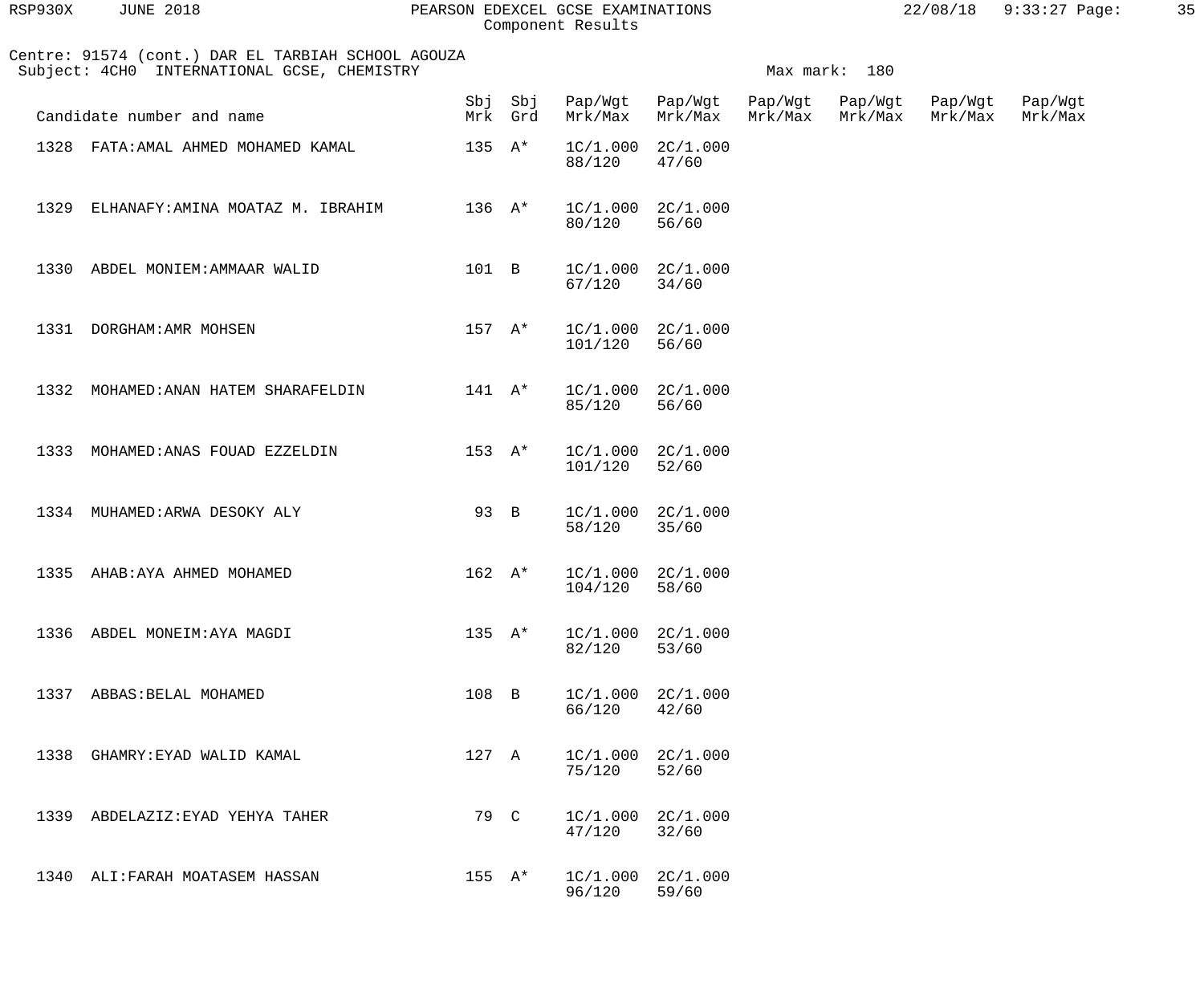| RSP930X | <b>JUNE 2018</b> | PEARSON EDEXCEL GCSE EXAMINATIONS | 22/08/18 9:33:27 Page: | 36 |
|---------|------------------|-----------------------------------|------------------------|----|
|         |                  | Component Results                 |                        |    |

| Centre: 91574 (cont.) DAR EL TARBIAH SCHOOL AGOUZA<br>Subject: 4CH0 INTERNATIONAL GCSE, CHEMISTRY |                                           |                 |                   |                                         |                                | Max mark: 180 |         |                    |                    |  |
|---------------------------------------------------------------------------------------------------|-------------------------------------------|-----------------|-------------------|-----------------------------------------|--------------------------------|---------------|---------|--------------------|--------------------|--|
|                                                                                                   | Candidate number and name                 |                 | Mrk Grd           | Sbj Sbj Pap/Wgt Pap/Wgt Pap/Wgt Pap/Wgt | Mrk/Max Mrk/Max                | Mrk/Max       | Mrk/Max | Pap/Wgt<br>Mrk/Max | Pap/Wgt<br>Mrk/Max |  |
|                                                                                                   | 1341 ELESNAWY: FARAH MOHAMED KAMAL        | 91 C            |                   | 53/120                                  | $1C/1.000$ $2C/1.000$<br>38/60 |               |         |                    |                    |  |
|                                                                                                   | 1342 IBRAHIM: FARAH WAEL FAWZY            |                 | 155 A*            | 97/120                                  | $1C/1.000$ $2C/1.000$<br>58/60 |               |         |                    |                    |  |
|                                                                                                   | 1343 DARWISH: FARIDA MOHAMED AHMED        |                 | $136$ $A^*$       | 83/120                                  | $1C/1.000$ $2C/1.000$<br>53/60 |               |         |                    |                    |  |
|                                                                                                   | 1344 ELKHAYAT: FARIDA MOHAMED ISMAIL      | 81 C            |                   | 52/120                                  | $1C/1.000$ $2C/1.000$<br>29/60 |               |         |                    |                    |  |
|                                                                                                   | 1345 HASSAN: GEHAD MOHAMED YEHIA          |                 | 162 A*            | 103/120                                 | $1C/1.000$ $2C/1.000$<br>59/60 |               |         |                    |                    |  |
|                                                                                                   | 1347 ELSAWY: HABIBA AHMED SAMIR AHMED     |                 | $134$ $\lambda^*$ | 86/120                                  | $1C/1.000$ $2C/1.000$<br>48/60 |               |         |                    |                    |  |
|                                                                                                   | 1348 ABDELAZIZ: HABIBA HOSSAMULDEEN FATHY |                 | $157$ A*          | 100/120                                 | $1C/1.000$ $2C/1.000$<br>57/60 |               |         |                    |                    |  |
|                                                                                                   | 1349 MOHAMED: HABIBA TAREK KAMAL          |                 | $130 \quad A^*$   | 83/120                                  | $1C/1.000$ $2C/1.000$<br>47/60 |               |         |                    |                    |  |
|                                                                                                   | 1350 ALI: HAGAR MOHAMED ANWAR             | 115 A           |                   | 70/120                                  | $1C/1.000$ $2C/1.000$<br>45/60 |               |         |                    |                    |  |
|                                                                                                   | 1351 EL SOUDY: HAJAR YOUSSRY MOHAMED      | $136$ A*        |                   | 83/120                                  | $1C/1.000$ $2C/1.000$<br>53/60 |               |         |                    |                    |  |
|                                                                                                   | 1352 ABDEL AZEIM: HALA MOHAMED            | 103 B           |                   | 64/120                                  | $1C/1.000$ $2C/1.000$<br>39/60 |               |         |                    |                    |  |
|                                                                                                   | 1353 ANOUS: HANA AHMED MOHAMED KAMEL      | $142 \quad A^*$ |                   | 93/120                                  | $1C/1.000$ $2C/1.000$<br>49/60 |               |         |                    |                    |  |
|                                                                                                   | 1354 SAID: HANA AHMED                     | $141 \quad A^*$ |                   | 88/120                                  | $1C/1.000$ $2C/1.000$<br>53/60 |               |         |                    |                    |  |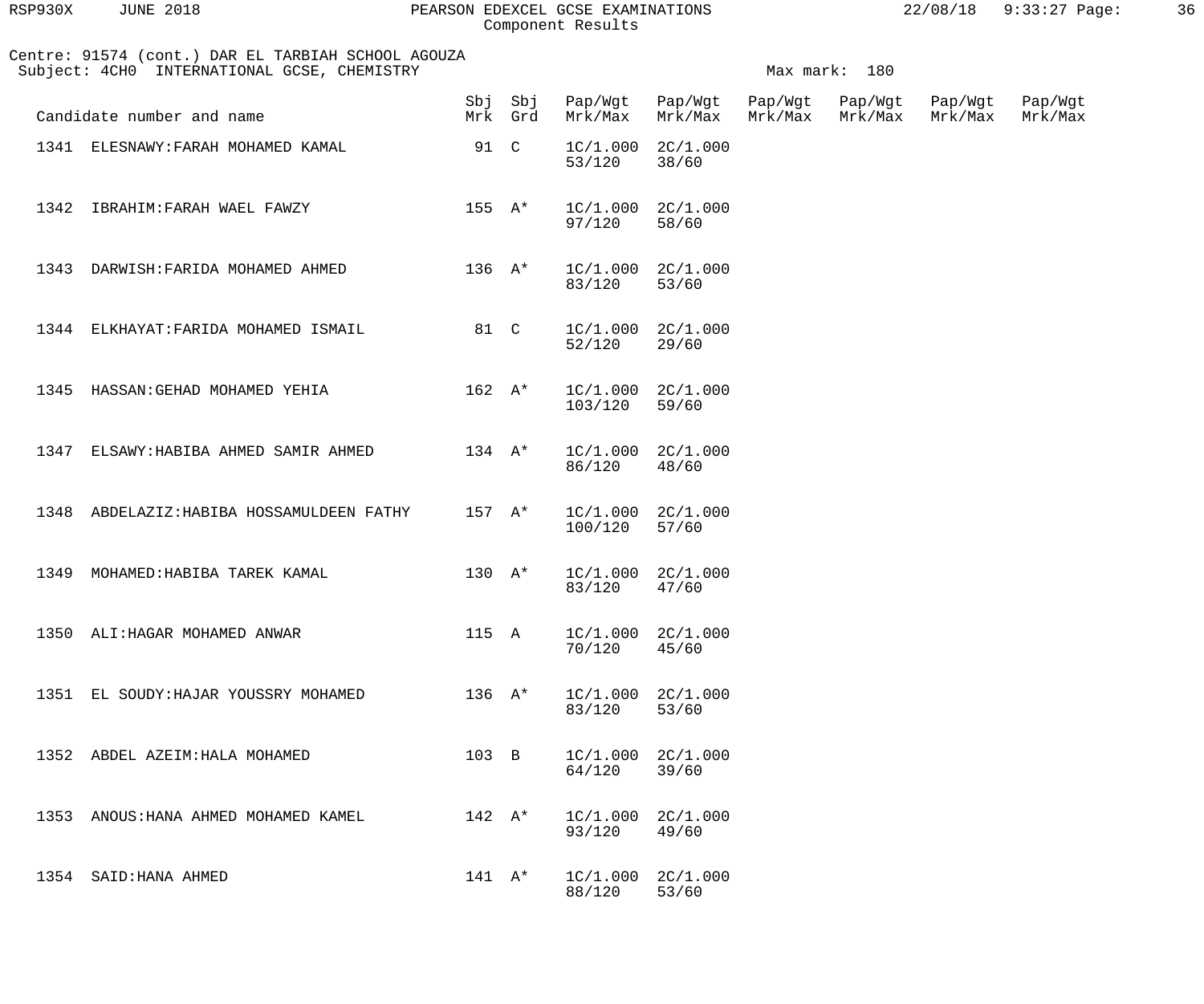| RSP930X | JUNE 2018 |  |
|---------|-----------|--|
|         |           |  |

#### RSP930X JUNE 2018 PEARSON EDEXCEL GCSE EXAMINATIONS 22/08/18 9:33:27 Page: 37 Component Results

|      | Centre: 91574 (cont.) DAR EL TARBIAH SCHOOL AGOUZA<br>Subject: 4CH0 INTERNATIONAL GCSE, CHEMISTRY |                   |                    |         |                                |                    | Max mark: 180      |                    |                    |
|------|---------------------------------------------------------------------------------------------------|-------------------|--------------------|---------|--------------------------------|--------------------|--------------------|--------------------|--------------------|
|      | Candidate number and name                                                                         |                   | Sbj Sbj<br>Mrk Grd | Mrk/Max | Pap/Wgt Pap/Wgt<br>Mrk/Max     | Pap/Wgt<br>Mrk/Max | Pap/Wgt<br>Mrk/Max | Pap/Wgt<br>Mrk/Max | Pap/Wgt<br>Mrk/Max |
| 1355 | ELHOSSEINY: HANA HESHAM REFAAT                                                                    | $160$ A*          |                    | 100/120 | $1C/1.000$ $2C/1.000$<br>60/60 |                    |                    |                    |                    |
| 1356 | ABDELKAREEM: HANA MAGDY ALY                                                                       | $148$ $\lambda^*$ |                    | 91/120  | $1C/1.000$ $2C/1.000$<br>57/60 |                    |                    |                    |                    |
| 1357 | MAHMOUD: HASSAN EMAD ABDELMONIEM                                                                  | $152 A*$          |                    | 95/120  | $1C/1.000$ $2C/1.000$<br>57/60 |                    |                    |                    |                    |
| 1358 | ELBASIOUNY: HOSSAM MAHMOUD MOHAMED SABER                                                          | 79 C              |                    | 39/120  | $1C/1.000$ $2C/1.000$<br>40/60 |                    |                    |                    |                    |
| 1359 | ABDELGHANY: ISLAM KHALED MOHAMED                                                                  | 39 G              |                    | 25/120  | $1C/1.000$ $2C/1.000$<br>14/60 |                    |                    |                    |                    |
| 1360 | MAHMOUD: ISLAM NOUR EL DEEN SALEM                                                                 | $153 \text{ A*}$  |                    | 96/120  | $1C/1.000$ $2C/1.000$<br>57/60 |                    |                    |                    |                    |
| 1361 | SAMIR: JOUMANA AHMED MOHAMED                                                                      | 139 $A^*$         |                    | 85/120  | $1C/1.000$ $2C/1.000$<br>54/60 |                    |                    |                    |                    |
| 1362 | ABDOUN: KAREEM AHMED HASSEN                                                                       | 83 C              |                    | 57/120  | $1C/1.000$ $2C/1.000$<br>26/60 |                    |                    |                    |                    |
|      | 1363 ABDEL HASSIB: KARIM ADEL MOHAMED TABARAK                                                     | 61 E              |                    | 36/120  | $1C/1.000$ $2C/1.000$<br>25/60 |                    |                    |                    |                    |
|      | 1364 SALEH: KARIM AHMED                                                                           | 118 A             |                    | 75/120  | $1C/1.000$ $2C/1.000$<br>43/60 |                    |                    |                    |                    |
| 1365 | TAWFIK:KHOLOUD KHALED ABD EL HALIM MOHAM 66 D                                                     |                   |                    | 44/120  | $1C/1.000$ $2C/1.000$<br>22/60 |                    |                    |                    |                    |
|      | 1366 ABDEL RAHMAN: LAILA KHALED IBRAHEM                                                           | 126 A             |                    | 81/120  | $1C/1.000$ $2C/1.000$<br>45/60 |                    |                    |                    |                    |
|      | 1367 KHALIFA:LOJAINE IHAB ABDELMAGEED                                                             | $153 \text{ A*}$  |                    | 98/120  | $1C/1.000$ $2C/1.000$<br>55/60 |                    |                    |                    |                    |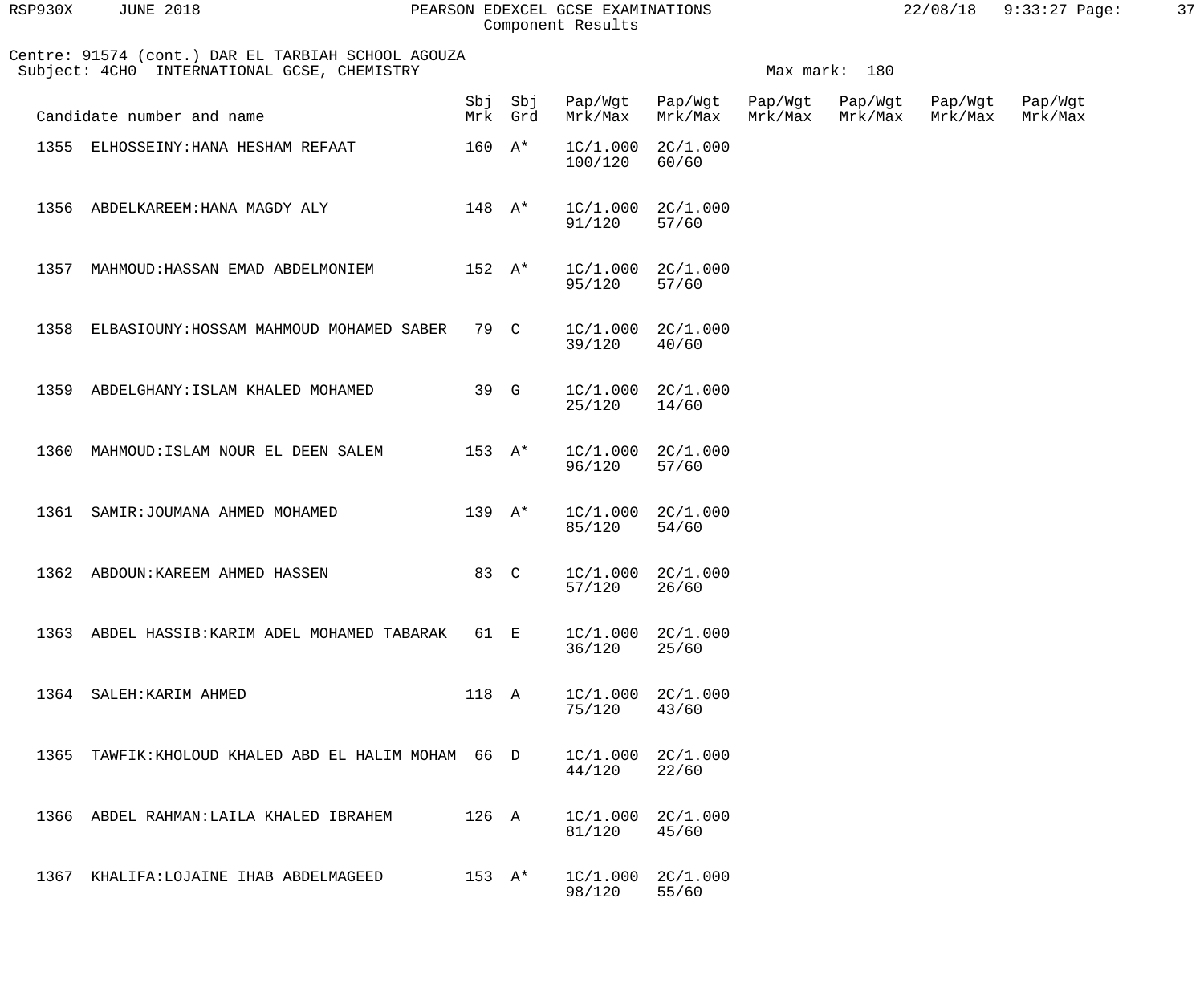| <b>JUNE 2018</b> | 3P930X |  |  |  |  |
|------------------|--------|--|--|--|--|
|------------------|--------|--|--|--|--|

## RSP930X JUNE 2018 PEARSON EDEXCEL GCSE EXAMINATIONS 22/08/18 9:33:27 Page: 38 Component Results

|      | Centre: 91574 (cont.) DAR EL TARBIAH SCHOOL AGOUZA<br>Subject: 4CH0 INTERNATIONAL GCSE, CHEMISTRY |                  |                    |         |                                |                    | Max mark: 180      |                    |                    |
|------|---------------------------------------------------------------------------------------------------|------------------|--------------------|---------|--------------------------------|--------------------|--------------------|--------------------|--------------------|
|      | Candidate number and name                                                                         |                  | Sbj Sbj<br>Mrk Grd | Mrk/Max | Pap/Wgt Pap/Wgt<br>Mrk/Max     | Pap/Wgt<br>Mrk/Max | Pap/Wgt<br>Mrk/Max | Pap/Wgt<br>Mrk/Max | Pap/Wgt<br>Mrk/Max |
|      | 1368 ALI: MAHMOUD KHALED MOHAMED                                                                  | $133 \text{ A*}$ |                    | 84/120  | $1C/1.000$ $2C/1.000$<br>49/60 |                    |                    |                    |                    |
| 1369 | ABBASS: MAHMOUD SHERIF                                                                            | $165 \text{ A*}$ |                    | 109/120 | $1C/1.000$ $2C/1.000$<br>56/60 |                    |                    |                    |                    |
| 1370 | ABDALLAH: MAI MOHAMED                                                                             | $162 \text{ A*}$ |                    | 103/120 | $1C/1.000$ $2C/1.000$<br>59/60 |                    |                    |                    |                    |
| 1371 | SABER: MAI NAGI MOHAMED                                                                           | $163 \text{ A*}$ |                    | 106/120 | $1C/1.000$ $2C/1.000$<br>57/60 |                    |                    |                    |                    |
|      | 1372 MEHANNA: MALAK ABDULLAH MOHAMED                                                              | $132 A^*$        |                    | 79/120  | $1C/1.000$ $2C/1.000$<br>53/60 |                    |                    |                    |                    |
| 1373 | ABDELAZIZ: MALAK MOHAMED OTHMAN                                                                   | 119 A            |                    | 76/120  | $1C/1.000$ $2C/1.000$<br>43/60 |                    |                    |                    |                    |
|      | 1374 FAHMY: MALEK ESSAM MAHMOUD                                                                   | $146$ A*         |                    | 89/120  | $1C/1.000$ $2C/1.000$<br>57/60 |                    |                    |                    |                    |
|      | 1375 ABOU DOMA: MALEK MOHAMED OSAMA                                                               | 67 D             |                    | 45/120  | $1C/1.000$ $2C/1.000$<br>22/60 |                    |                    |                    |                    |
|      | 1376 SADEK: MARIAM MAGED KAMEEL                                                                   | $159 \text{ A*}$ |                    | 101/120 | $1C/1.000$ $2C/1.000$<br>58/60 |                    |                    |                    |                    |
|      | 1377 FARRAG: MARIAM MOHAMED FARRAG MOHAMED                                                        | 125 A            |                    | 78/120  | $1C/1.000$ $2C/1.000$<br>47/60 |                    |                    |                    |                    |
|      | 1378 ADEEB: MARK MEDHAT                                                                           | $140 A*$         |                    | 87/120  | $1C/1.000$ $2C/1.000$<br>53/60 |                    |                    |                    |                    |
|      | 1379 FATHALLA: MARWA ASHRAF ABDELFATTAH                                                           | $145$ A*         |                    | 90/120  | $1C/1.000$ $2C/1.000$<br>55/60 |                    |                    |                    |                    |
|      | 1380 ELDIFRAWY: MARWAN MOHAMED ABDELMONEM                                                         | $149 \text{ A*}$ |                    | 97/120  | $1C/1.000$ $2C/1.000$<br>52/60 |                    |                    |                    |                    |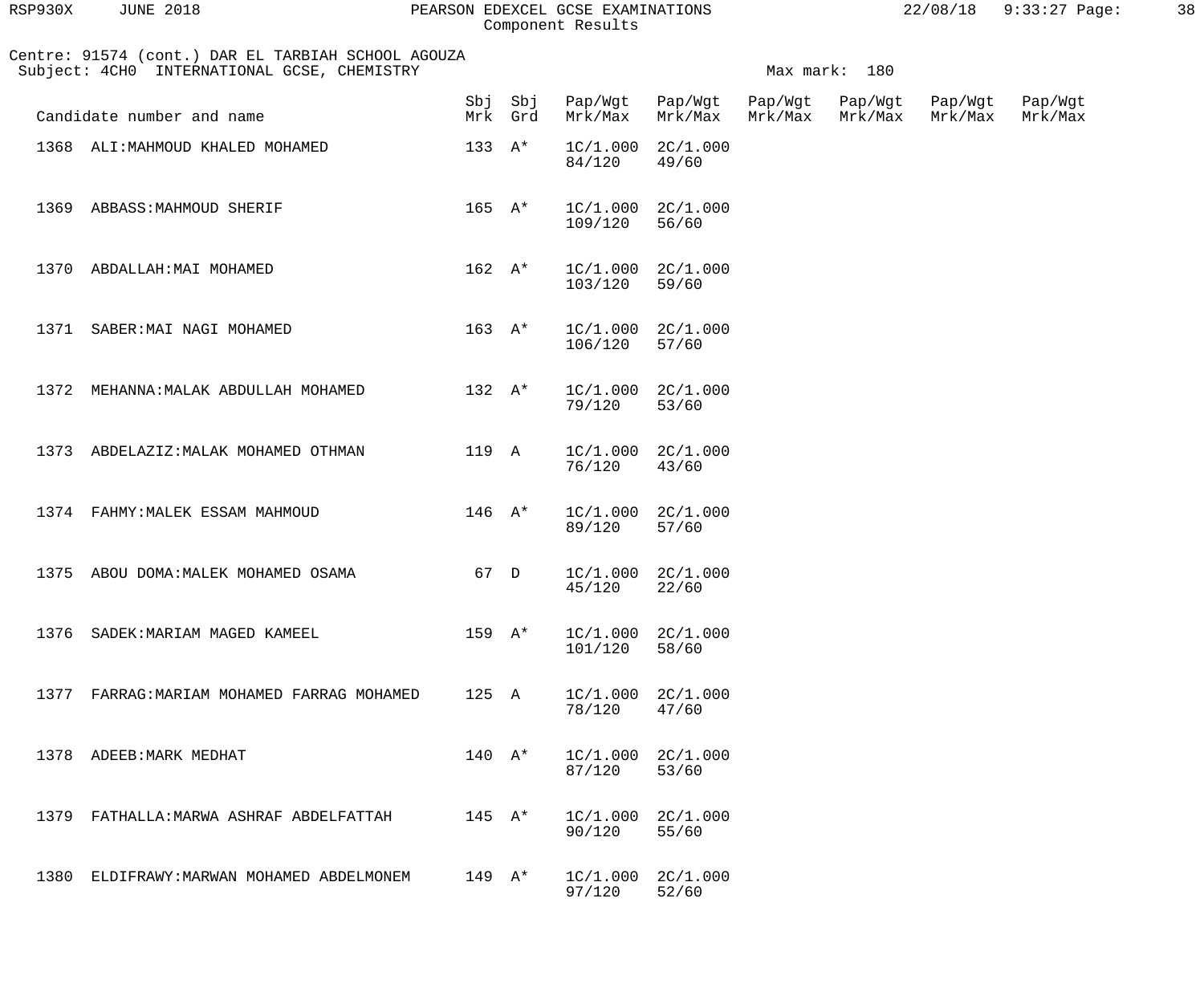| RSP930X | <b>JUNE 2018</b> |  |
|---------|------------------|--|
|         |                  |  |

## PEARSON EDEXCEL GCSE EXAMINATIONS 22/08/18 9:33:27 Page: 39 Component Results

|      | Centre: 91574 (cont.) DAR EL TARBIAH SCHOOL AGOUZA<br>Subject: 4CH0 INTERNATIONAL GCSE, CHEMISTRY |                   |                    |                                  |                            |                    | Max mark: 180      |                    |                    |
|------|---------------------------------------------------------------------------------------------------|-------------------|--------------------|----------------------------------|----------------------------|--------------------|--------------------|--------------------|--------------------|
|      | Candidate number and name                                                                         |                   | Sbj Sbj<br>Mrk Grd | Mrk/Max                          | Pap/Wgt Pap/Wgt<br>Mrk/Max | Pap/Wgt<br>Mrk/Max | Pap/Wgt<br>Mrk/Max | Pap/Wgt<br>Mrk/Max | Pap/Wgt<br>Mrk/Max |
|      | 1381 ELSHAER: MARYAM DIAAELDIN ABDELHAY                                                           | 65 D              |                    | $1C/1.000$ $2C/1.000$<br>46/120  | 19/60                      |                    |                    |                    |                    |
|      | 1382 BADAWI: MARYEM MOHAMED A.                                                                    | $140 A*$          |                    | $1C/1.000$ $2C/1.000$<br>86/120  | 54/60                      |                    |                    |                    |                    |
| 1383 | MEHANY:MATHEW HANY FAEK                                                                           | $136$ A*          |                    | $1C/1.000$ $2C/1.000$<br>85/120  | 51/60                      |                    |                    |                    |                    |
|      | 1384 ABDELAZIZ: MAYA MAGED MOUNIR                                                                 | $151$ $A^*$       |                    | $1C/1.000$ $2C/1.000$<br>97/120  | 54/60                      |                    |                    |                    |                    |
|      | 1385 HAMMOUDA: MENNA TULLAH HESHAM MOHAMED FAT 165 A*                                             |                   |                    | $1C/1.000$ $2C/1.000$<br>106/120 | 59/60                      |                    |                    |                    |                    |
|      | 1386 ABDALLAH: MENNATALLAH MOHAMED SAAD ALI                                                       | 115 A             |                    | $1C/1.000$ $2C/1.000$<br>65/120  | 50/60                      |                    |                    |                    |                    |
| 1387 | ABDEL MONIEM: MOHAMED AHMED MOHAMED                                                               | $163$ A*          |                    | $1C/1.000$ $2C/1.000$<br>104/120 | 59/60                      |                    |                    |                    |                    |
| 1388 | ELSAYED: MOHAMED AHMED SAMEH                                                                      | $146$ $\lambda^*$ |                    | $1C/1.000$ $2C/1.000$<br>93/120  | 53/60                      |                    |                    |                    |                    |
| 1389 | EL GAMMAL: MOHAMED AYMAN IBRAHIM                                                                  | 166 A*            |                    | $1C/1.000$ $2C/1.000$<br>108/120 | 58/60                      |                    |                    |                    |                    |
| 1390 | IBRAHIM: MOHAMED EMAD                                                                             | $163$ A*          |                    | $1C/1.000$ $2C/1.000$<br>105/120 | 58/60                      |                    |                    |                    |                    |
|      | 1391 AHMED: MOHAMED EMAM BADIE                                                                    | $162 \text{ A*}$  |                    | $1C/1.000$ $2C/1.000$<br>102/120 | 60/60                      |                    |                    |                    |                    |
| 1392 | AHMED: MOHAMED GAMAL MOHAMED                                                                      | 114 A             |                    | $1C/1.000$ $2C/1.000$<br>74/120  | 40/60                      |                    |                    |                    |                    |
| 1393 | SAQR:MOHAMED HOSSAM ALY                                                                           | 103 B             |                    | $1C/1.000$ $2C/1.000$<br>66/120  | 37/60                      |                    |                    |                    |                    |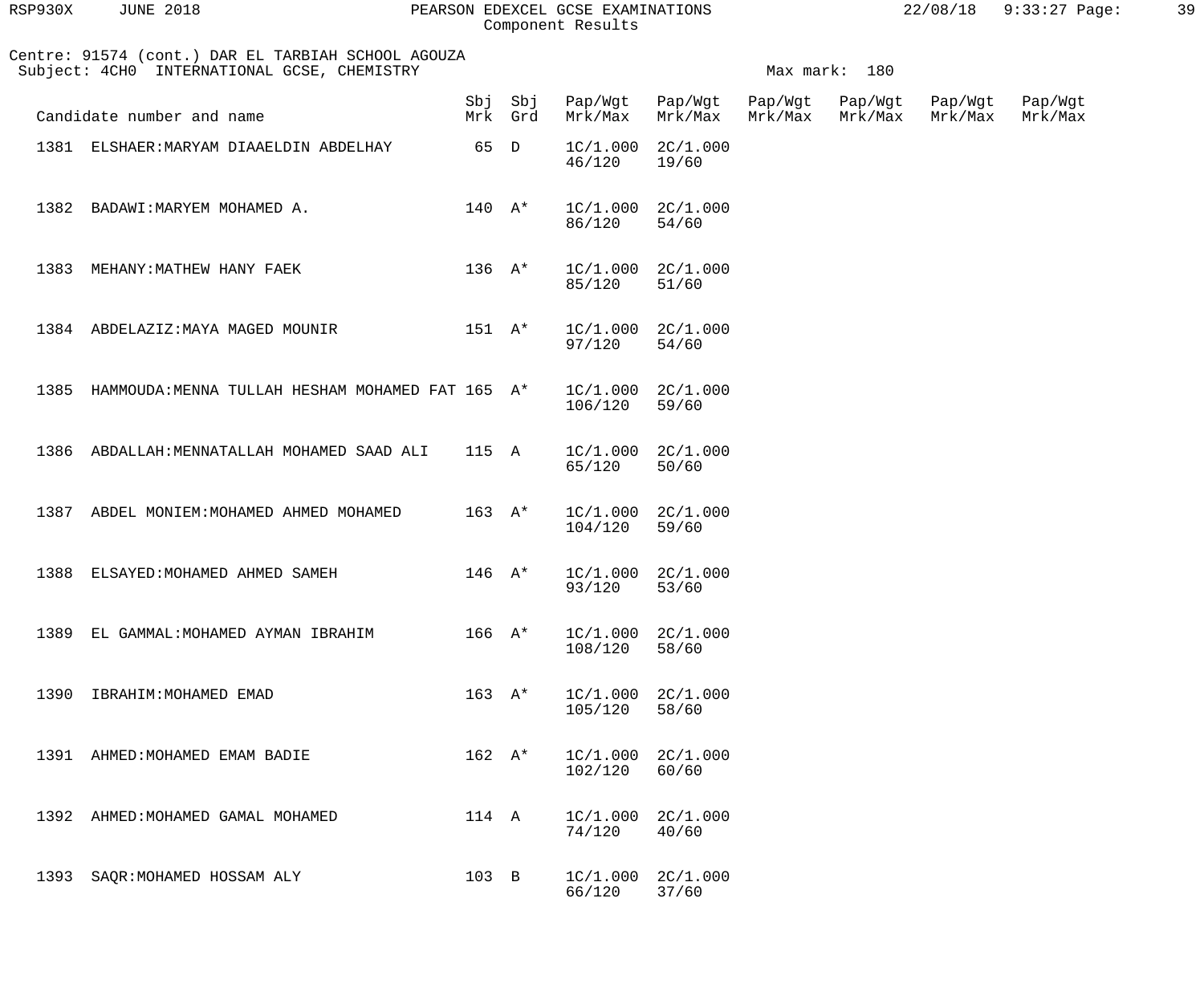| RSP930X | 2018<br>JUNE | PEARSON EDEXCEL GCSE EXAMINATIONS | 22/08/18 | 9:33:27 Page: | 40 |  |
|---------|--------------|-----------------------------------|----------|---------------|----|--|
|         |              | Component Results                 |          |               |    |  |

| lSP930X | JUNE 2018 |  |
|---------|-----------|--|
|         |           |  |

# Component Results

|      | Centre: 91574 (cont.) DAR EL TARBIAH SCHOOL AGOUZA<br>Subject: 4CH0 INTERNATIONAL GCSE, CHEMISTRY |                            |                  |                                    |                                |         | Max mark: 180              |                    |                    |
|------|---------------------------------------------------------------------------------------------------|----------------------------|------------------|------------------------------------|--------------------------------|---------|----------------------------|--------------------|--------------------|
|      | Candidate number and name                                                                         |                            | Mrk Grd          | Sbj Sbj Pap/Wgt Pap/Wgt<br>Mrk/Max | Mrk/Max                        | Mrk/Max | Pap/Wgt Pap/Wgt<br>Mrk/Max | Pap/Wgt<br>Mrk/Max | Pap/Wgt<br>Mrk/Max |
|      | 1394 HASSAN: MOHAMED KHALED                                                                       |                            | 116 A            | 76/120                             | $1C/1.000$ $2C/1.000$<br>40/60 |         |                            |                    |                    |
|      | 1395 MOTAWIE: MOHAMED MOSTAFA                                                                     |                            | $128$ $A^*$      | 79/120                             | $1C/1.000$ $2C/1.000$<br>49/60 |         |                            |                    |                    |
|      | 1396 EL SAYED: MOHAMED RAAFAT HAMED                                                               |                            | 159 A*           | 100/120                            | $1C/1.000$ $2C/1.000$<br>59/60 |         |                            |                    |                    |
| 1397 | ZAKY: MOHAMED SAMEH MOHAMED HAMED                                                                 | 126 A                      |                  | 74/120                             | $1C/1.000$ $2C/1.000$<br>52/60 |         |                            |                    |                    |
|      | 1398 ALI: MOHAMED WAEL ABD ELAZIZ                                                                 |                            | 149 A*           | 93/120                             | $1C/1.000$ $2C/1.000$<br>56/60 |         |                            |                    |                    |
|      | 1399 HAFEZ: MOHANAD MAGDY MOHAMED RAMADAN                                                         |                            | $133 \text{ A*}$ | 79/120                             | $1C/1.000$ $2C/1.000$<br>54/60 |         |                            |                    |                    |
| 1400 | ELHELW: MOSTAFA AHMED MAHMOUD                                                                     |                            | 78 C             | 48/120                             | $1C/1.000$ $2C/1.000$<br>30/60 |         |                            |                    |                    |
|      | 1401 ABDELWAHAB: MOSTAFA ISLAM                                                                    | $166$ $\mathrm{A}^{\star}$ |                  | 108/120                            | $1C/1.000$ $2C/1.000$<br>58/60 |         |                            |                    |                    |
|      | 1402 ASSAD: MOSTAFA MOHAMED                                                                       |                            | 95 B             | 57/120                             | $1C/1.000$ $2C/1.000$<br>38/60 |         |                            |                    |                    |
| 1403 | ABDELRAHMAN: MOUSTAFA FAYEZ KASSEM                                                                | 87 C                       |                  | 49/120                             | $1C/1.000$ $2C/1.000$<br>38/60 |         |                            |                    |                    |
|      | 1404 MOUSTAFA: MOUSTAFA MOHAMED MAGDY                                                             | $159$ $A*$                 |                  | 100/120                            | $1C/1.000$ $2C/1.000$<br>59/60 |         |                            |                    |                    |
| 1405 | MARZOUK: MUSTAFA WALID                                                                            | 122 A                      |                  | 74/120                             | $1C/1.000$ $2C/1.000$<br>48/60 |         |                            |                    |                    |
| 1406 | MOHAMED: NADA AHMED A.AZIZ                                                                        | 127 A                      |                  | 80/120                             | $1C/1.000$ $2C/1.000$<br>47/60 |         |                            |                    |                    |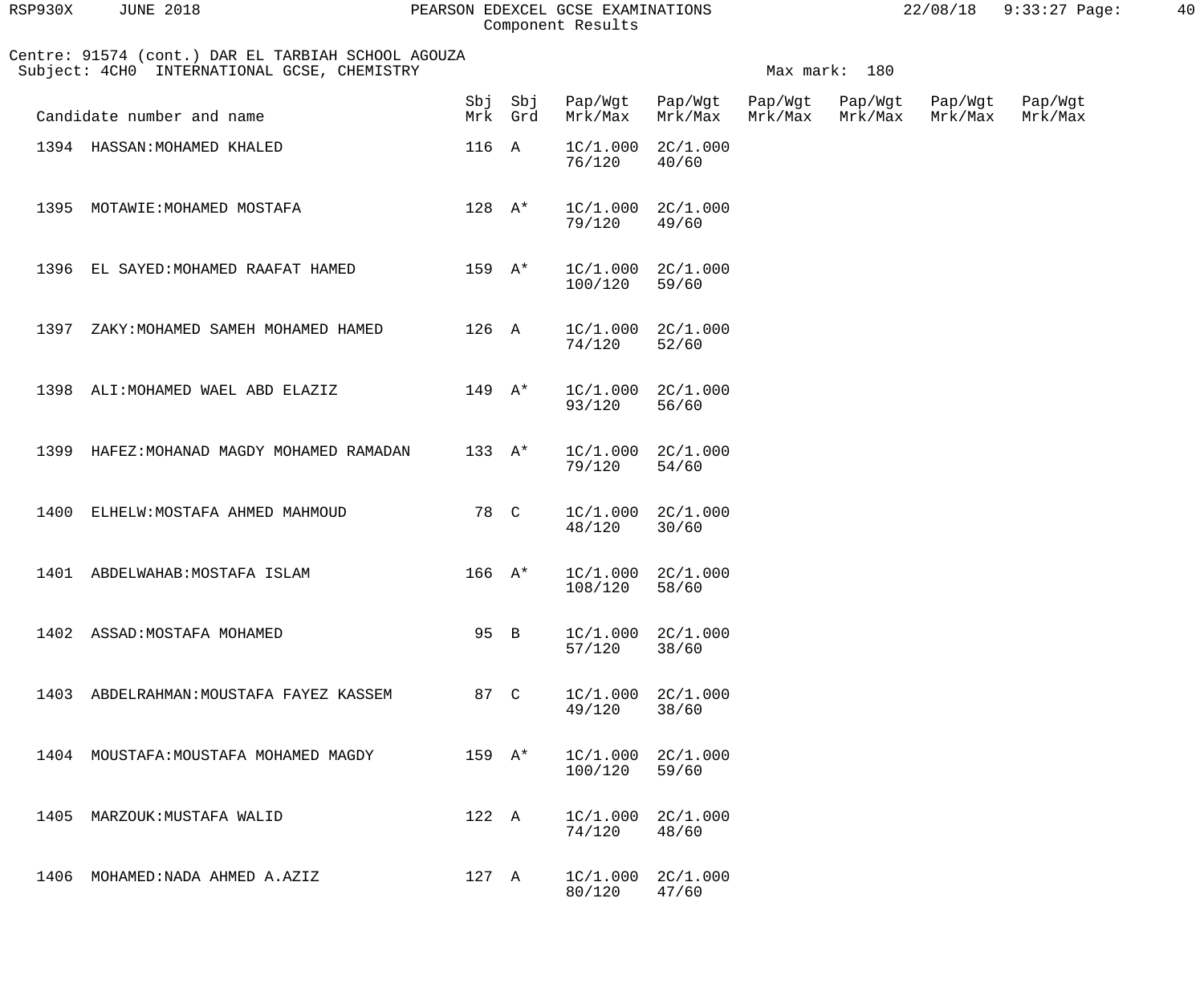| RSP930X | <b>JUNE 2018</b> |  |
|---------|------------------|--|
|         |                  |  |

## PEARSON EDEXCEL GCSE EXAMINATIONS  $22/08/18$  9:33:27 Page: 41 Component Results

| Centre: 91574 (cont.) DAR EL TARBIAH SCHOOL AGOUZA<br>Subject: 4CH0 INTERNATIONAL GCSE, CHEMISTRY |                                                  |                  | Max mark: 180 |                                    |                                |         |                            |                    |                    |
|---------------------------------------------------------------------------------------------------|--------------------------------------------------|------------------|---------------|------------------------------------|--------------------------------|---------|----------------------------|--------------------|--------------------|
|                                                                                                   | Candidate number and name                        |                  | Mrk Grd       | Sbj Sbj Pap/Wgt Pap/Wgt<br>Mrk/Max | Mrk/Max                        | Mrk/Max | Pap/Wgt Pap/Wgt<br>Mrk/Max | Pap/Wgt<br>Mrk/Max | Pap/Wgt<br>Mrk/Max |
|                                                                                                   | 1407 SOBEIH: NADEEN ALAA ELDIN ADEL              | 122 A            |               | 77/120                             | $1C/1.000$ $2C/1.000$<br>45/60 |         |                            |                    |                    |
| 1408                                                                                              | SHAFIK: NATALIE MAGED MOUNIR                     | 88 C             |               | 47/120                             | $1C/1.000$ $2C/1.000$<br>41/60 |         |                            |                    |                    |
| 1409                                                                                              | BADR: NAYERA AHMED MOHAMED                       | 121 A            |               | $1C/1.000$ $2C/1.000$<br>71/120    | 50/60                          |         |                            |                    |                    |
| 1410                                                                                              | ELSHERBINY: NOHA AHMED MOHAMED                   | 119 A            |               | $1C/1.000$ $2C/1.000$<br>71/120    | 48/60                          |         |                            |                    |                    |
| 1411                                                                                              | ELSHERBINY: NOUR AHMED MOHAMED                   | 127 A            |               | 80/120                             | $1C/1.000$ $2C/1.000$<br>47/60 |         |                            |                    |                    |
| 1412                                                                                              | ELKHOLANY: NOURHAN ALAA ELDEEN MOHAMED HA 148 A* |                  |               | 88/120                             | $1C/1.000$ $2C/1.000$<br>60/60 |         |                            |                    |                    |
| 1413                                                                                              | BALBOUL: OMAR AHMED BADR                         | $142 \quad A^*$  |               | 89/120                             | $1C/1.000$ $2C/1.000$<br>53/60 |         |                            |                    |                    |
|                                                                                                   | 1414 MOSA: OMAR ASHRAF ELSAYED ALI               | 26 U             |               | 16/120                             | $1C/1.000$ $2C/1.000$<br>10/60 |         |                            |                    |                    |
|                                                                                                   | 1415 SAYED: OMAR AYMAN                           | $136 \text{ A*}$ |               | 87/120                             | $1C/1.000$ $2C/1.000$<br>49/60 |         |                            |                    |                    |
|                                                                                                   | 1416 KOTB: OMAR KHALED                           | 126 A            |               | 80/120                             | $1C/1.000$ $2C/1.000$<br>46/60 |         |                            |                    |                    |
|                                                                                                   | 1417 A. FATTAH: OMAR MOHAMED                     | $149 \text{ A*}$ |               | 92/120                             | $1C/1.000$ $2C/1.000$<br>57/60 |         |                            |                    |                    |
|                                                                                                   | 1418 ELSADEK: OMAR MOHAMED ALI                   | $151 A*$         |               | 93/120                             | $1C/1.000$ $2C/1.000$<br>58/60 |         |                            |                    |                    |
|                                                                                                   | 1419 ABO TALEB: OMAR MOHAMED HAMED SAYED         | 126 A            |               | 80/120                             | $1C/1.000$ $2C/1.000$<br>46/60 |         |                            |                    |                    |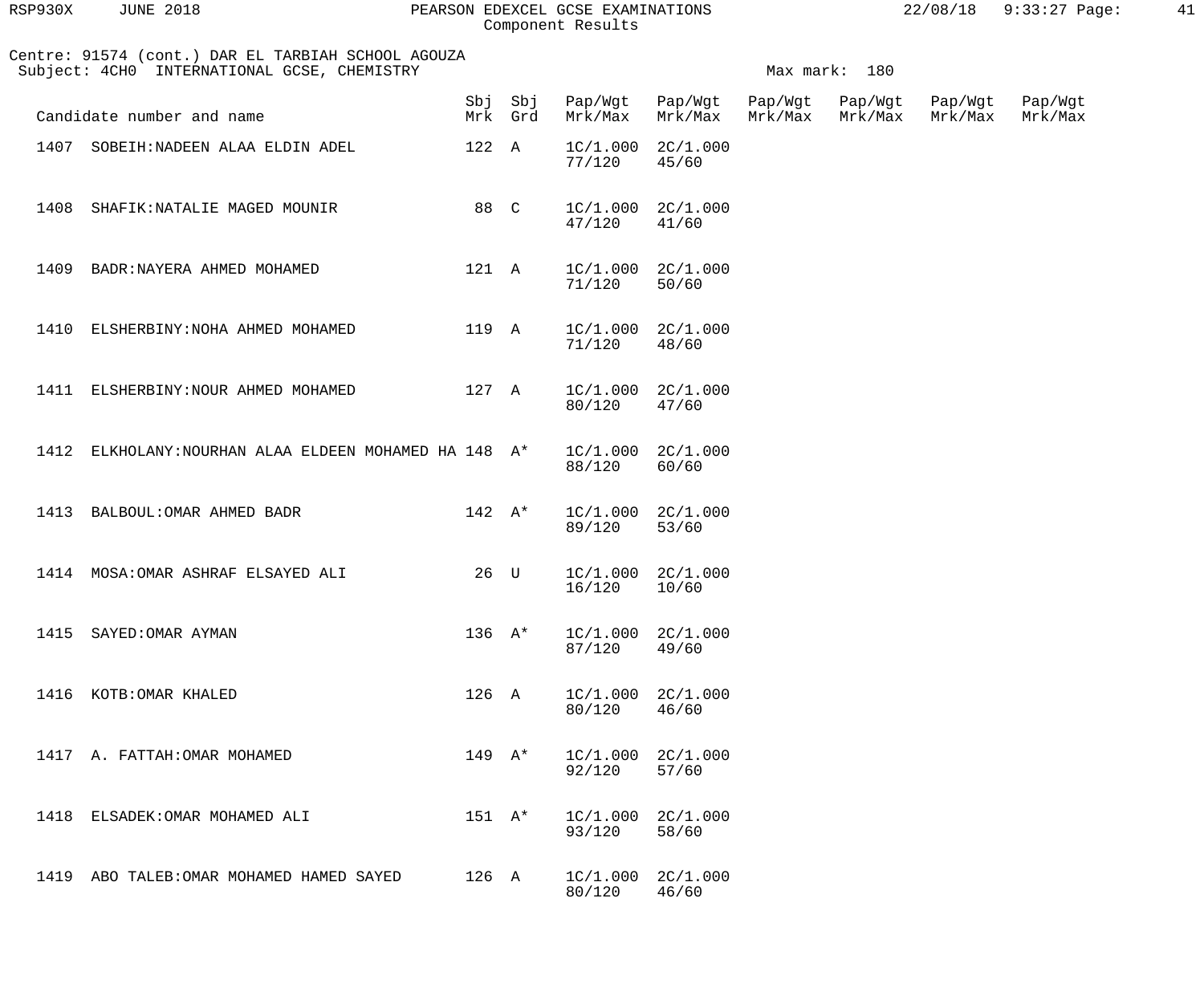| RSP930X | JUNE 2018 |  |
|---------|-----------|--|
|         |           |  |

## RSP930X JUNE 2018 PEARSON EDEXCEL GCSE EXAMINATIONS 22/08/18 9:33:27 Page: 42 Component Results

 Centre: 91574 (cont.) DAR EL TARBIAH SCHOOL AGOUZA Subject: 4CH0 INTERNATIONAL GCSE, CHEMISTRY Maximum and the mark: 180 Sbj Sbj Pap/Wgt Pap/Wgt Pap/Wgt Pap/Wgt Pap/Wgt Pap/Wgt Pap/Wgt<br>Mrk Grd Mrk/Max Mrk/Max Mrk/Max Mrk/Max Mrk/Max Mrk/Max Mrk/Max Mrk/Max Mrk/Max Candidate number and name measures and name measures with the measures of the measures of the measures of the m<br>Mrk Grd Mrk/Max Mrk/Max Mrk/Max Mrk/Max Mrk/Max Mrk/Max 1421 NOUR: OMAR SAYED MAHMOUD 149 A\* 1C/1.000 2C/1.000<br>93/120 56/60 93/120 56/60 1422 MOKHTAR: OMAR TAREK 156 A\* 1C/1.000 2C/1.000 97/120 59/60 1423 MAHMOUD:RANA ALY SAEED 130 A\* 1C/1.000 2C/1.000<br>80/120 50/60 80/120 50/60 1424 HAMDY:RAWAN BALIGH 116 A 1C/1.000 2C/1.000 71/120 45/60 1425 ABDELKHALEK:REEM MEDHAT RABIE 128 A\* 1C/1.000 2C/1.000<br>75/120 53/60 75/120 53/60 1426 ELABIAD:RIMAZ KHALED MOHAMED 120 A 1C/1.000 2C/1.000 76/120 44/60 1427 GAMAL: SAIF ELDIN MOHAMED ZAKI 144 A\* 1C/1.000 2C/1.000 91/120 53/60 1428 MAHDY:SALMA AHMED 82 C 1C/1.000 2C/1.000<br>49/120 33/60 49/120 33/60 1429 NABIL:SALMA TAMER MOHAMED 142 A\* 1C/1.000 2C/1.000 83/120 59/60 1430 AHMED:SAMA NADY MOUHAMED 129 A\* 1C/1.000 2C/1.000<br>76/120 53/60 76/120 53/60 1431 ASSAAD:SANDY OSAMA 103 B 1C/1.000 2C/1.000 65/120 38/60 1432 MOSTAFA:SANDY WALEED 128 A\* 1C/1.000 2C/1.000 78/120 50/60 1433 ATTA:SARA ABDELRAHMAN 122 A 1C/1.000 2C/1.000 71/120 51/60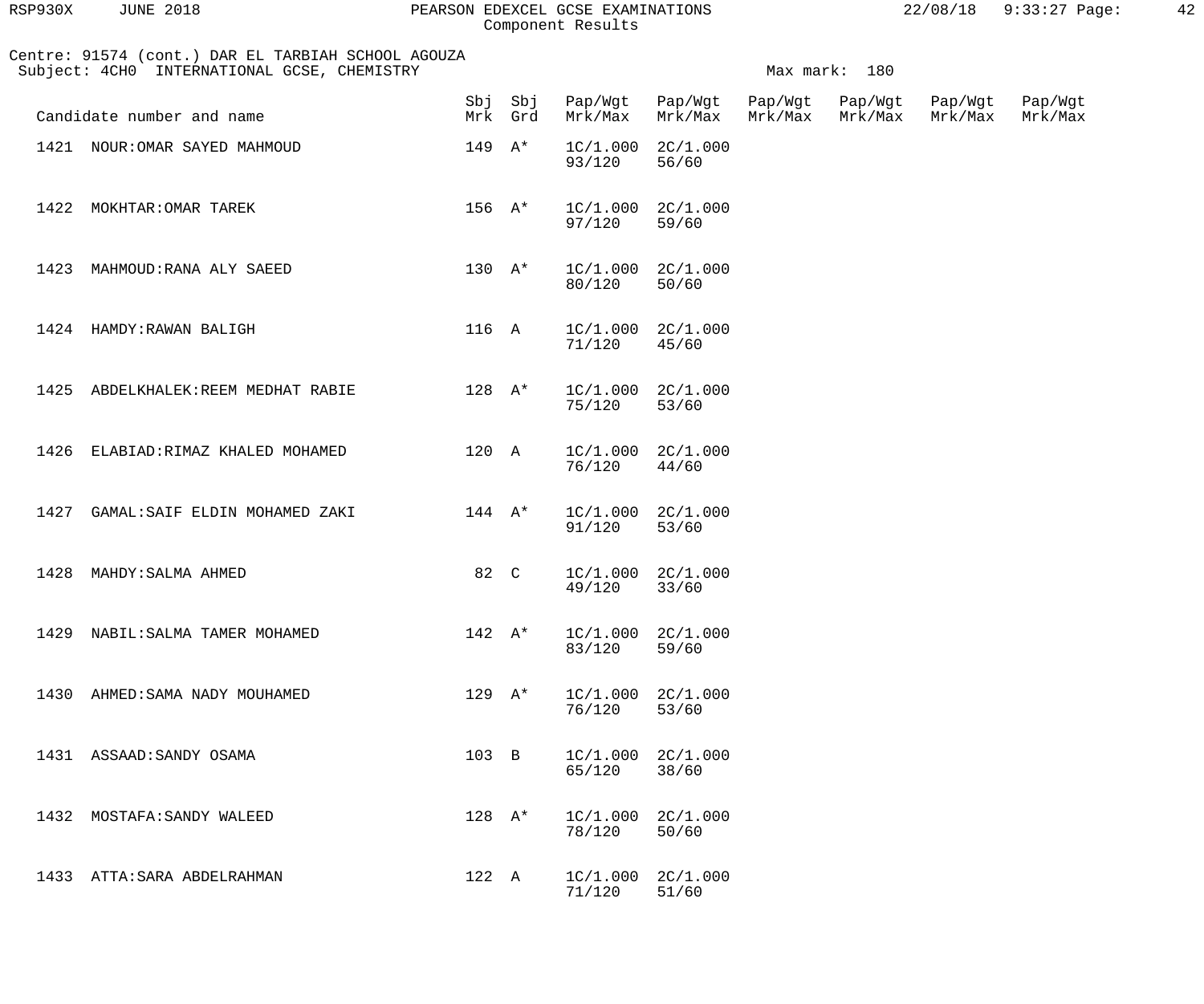| RSP930X | <b>JUNE 2018</b> |  |
|---------|------------------|--|
|         |                  |  |

#### RSP930X JUNE 2018 PEARSON EDEXCEL GCSE EXAMINATIONS 22/08/18 9:33:27 Page: 43 Component Results

|      | Centre: 91574 (cont.) DAR EL TARBIAH SCHOOL AGOUZA<br>Subject: 4CH0 INTERNATIONAL GCSE, CHEMISTRY |                  |                    |         |                                |                    | Max mark: 180      |                    |                    |
|------|---------------------------------------------------------------------------------------------------|------------------|--------------------|---------|--------------------------------|--------------------|--------------------|--------------------|--------------------|
|      | Candidate number and name                                                                         |                  | Sbj Sbj<br>Mrk Grd | Mrk/Max | Pap/Wgt Pap/Wgt<br>Mrk/Max     | Pap/Wgt<br>Mrk/Max | Pap/Wgt<br>Mrk/Max | Pap/Wgt<br>Mrk/Max | Pap/Wgt<br>Mrk/Max |
|      | 1434 ORABY: SARA WAEL SALAH ELDIN                                                                 | 133 $A^*$        |                    | 77/120  | $1C/1.000$ $2C/1.000$<br>56/60 |                    |                    |                    |                    |
| 1435 | AHMED: SEIFELDIN KHALED ZAKARIA                                                                   | $135 \text{ A*}$ |                    | 84/120  | $1C/1.000$ $2C/1.000$<br>51/60 |                    |                    |                    |                    |
|      | 1436 ALASHIRY: SEIFELDIN MAHMOUD                                                                  | 92 B             |                    | 51/120  | $1C/1.000$ $2C/1.000$<br>41/60 |                    |                    |                    |                    |
| 1437 | ABDELRAHMAN: SHAHD FAYEZ KASSEM                                                                   | 98 B             |                    | 55/120  | $1C/1.000$ $2C/1.000$<br>43/60 |                    |                    |                    |                    |
|      | 1438 HASSAN: SOHAILA KHALED MOHYEDDIN                                                             | 96 B             |                    | 58/120  | $1C/1.000$ $2C/1.000$<br>38/60 |                    |                    |                    |                    |
|      | 1439 KOTB: WALEED TAREK ABDELMENEAM                                                               | $139 \text{ A*}$ |                    | 90/120  | $1C/1.000$ $2C/1.000$<br>49/60 |                    |                    |                    |                    |
| 1440 | ARAFA: YARA KARIM HANY ALY                                                                        | $150 A*$         |                    | 93/120  | $1C/1.000$ $2C/1.000$<br>57/60 |                    |                    |                    |                    |
|      | 1441 MOHSEN: YASSIN MOHAMED                                                                       | 35 U             |                    | 28/120  | $1C/1.000$ $2C/1.000$<br>7/60  |                    |                    |                    |                    |
|      | 1442 ABDEL NABY:YEHIA TAREK RAGAB                                                                 |                  | $164$ $\lambda^*$  | 104/120 | $1C/1.000$ $2C/1.000$<br>60/60 |                    |                    |                    |                    |
|      | 1443 ELDESSOUKY: YOUMNA MOHAMED                                                                   | $152 A*$         |                    | 94/120  | $1C/1.000$ $2C/1.000$<br>58/60 |                    |                    |                    |                    |
|      | 1445 EZZ ELDIN: YOUSSEF AHMED                                                                     | 119 A            |                    | 73/120  | $1C/1.000$ $2C/1.000$<br>46/60 |                    |                    |                    |                    |
|      | 1446 ABDO:YOUSSEF EMAD SABER                                                                      | $129 \text{ A*}$ |                    | 80/120  | $1C/1.000$ $2C/1.000$<br>49/60 |                    |                    |                    |                    |
|      | 1447 KAMEL: YOUSSEF MAGDI SALAH ELDIN                                                             | $167$ A*         |                    | 107/120 | $1C/1.000$ $2C/1.000$<br>60/60 |                    |                    |                    |                    |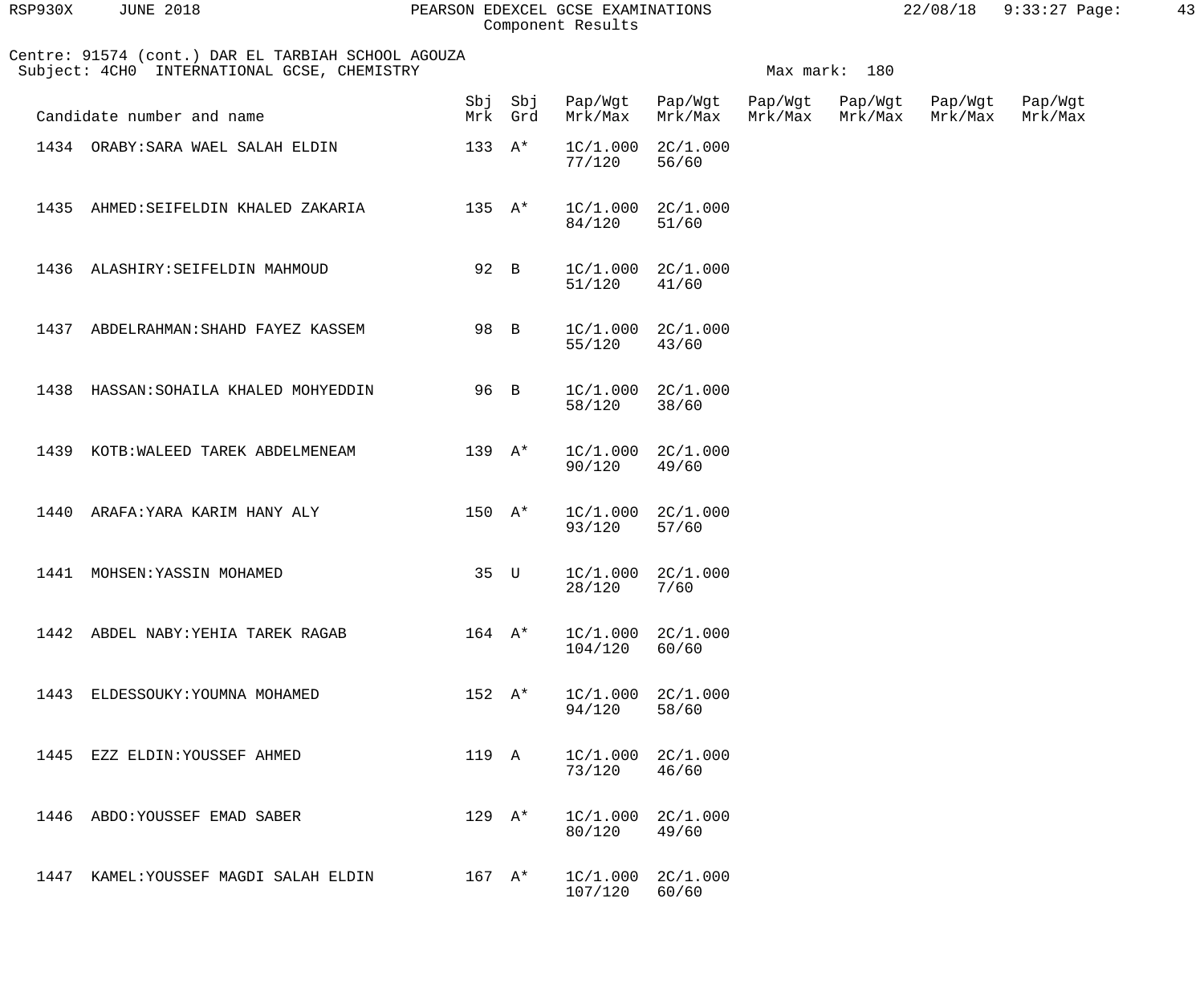| RSP930X | <b>JUNE 2018</b> |  |
|---------|------------------|--|
|         |                  |  |

#### RSP930X JUNE 2018 PEARSON EDEXCEL GCSE EXAMINATIONS 22/08/18 9:33:28 Page: 44 Component Results

| Centre: 91574 (cont.) DAR EL TARBIAH SCHOOL AGOUZA<br>Subject: 4CH0 INTERNATIONAL GCSE, CHEMISTRY |                   |         |                                 |                                |                    | Max mark: 180      |                    |                    |
|---------------------------------------------------------------------------------------------------|-------------------|---------|---------------------------------|--------------------------------|--------------------|--------------------|--------------------|--------------------|
| Candidate number and name                                                                         |                   | Mrk Grd | Sbj Sbj Pap/Wgt Pap/Wgt         | Mrk/Max Mrk/Max                | Pap/Wgt<br>Mrk/Max | Pap/Wgt<br>Mrk/Max | Pap/Wgt<br>Mrk/Max | Pap/Wgt<br>Mrk/Max |
| 1448 ABDEL SALAM: YUSUF HELAL                                                                     | $137 \text{ A*}$  |         | 84/120                          | $1C/1.000$ $2C/1.000$<br>53/60 |                    |                    |                    |                    |
| 1449 BADAWEY: ZEINA AMR MOHAMED                                                                   | $152 \quad A^*$   |         | 98/120                          | $1C/1.000$ $2C/1.000$<br>54/60 |                    |                    |                    |                    |
| 1450 AHMED: ZEINAH TAREK NABIL                                                                    | $137 \text{ A*}$  |         | 79/120                          | $1C/1.000$ $2C/1.000$<br>58/60 |                    |                    |                    |                    |
| 1451 AZZMY: ZIAD AHMED HASSAN                                                                     |                   | 123 A   | $1C/1.000$ $2C/1.000$<br>75/120 | 48/60                          |                    |                    |                    |                    |
| 1452 REFAI: ZIAD MOHAMED SAYED                                                                    | 99 B              |         | 60/120                          | $1C/1.000$ $2C/1.000$<br>39/60 |                    |                    |                    |                    |
| 1453 ABDELFATTAH: ZIAD TAMER MOHAMED                                                              | $145$ $\lambda^*$ |         | 93/120                          | $1C/1.000$ $2C/1.000$<br>52/60 |                    |                    |                    |                    |
| 1454 KHAIRALLAH: ZIAD WAEL MAMDOUH                                                                | $145$ A*          |         | 91/120                          | $1C/1.000$ $2C/1.000$<br>54/60 |                    |                    |                    |                    |
| 1455 SAYED: ZIAD WAHID ALY                                                                        | $154$ $\lambda^*$ |         | 103/120                         | $1C/1.000$ $2C/1.000$<br>51/60 |                    |                    |                    |                    |
| 1461<br>ABDEL KADER:ADHAM ADEL                                                                    | $159 \text{ A*}$  |         | 1C/1.000<br>101/120             | 2C/1.000<br>58/60              |                    |                    |                    |                    |
| 1469<br>ABDALLAH:AHMED ASHRAF KAMAL AHMED                                                         | 126 A             |         | 1C/1.000<br>78/120              | 2C/1.000<br>48/60              |                    |                    |                    |                    |
| 1470<br>MOHAMED: AHMED DIAA HUSSIEN                                                               | 83 C              |         | 1C/1.000<br>49/120              | 2C/1.000<br>34/60              |                    |                    |                    |                    |
| 1471<br>SHATA: AHMED EHAB                                                                         | 64 E              |         | 1C/1.000<br>42/120              | 2C/1.000<br>22/60              |                    |                    |                    |                    |
| 1476<br>HASSAN: AHMED MOHAMED ASAAD                                                               | 113 A             |         | 1C/1.000<br>75/120              | 2C/1.000<br>38/60              |                    |                    |                    |                    |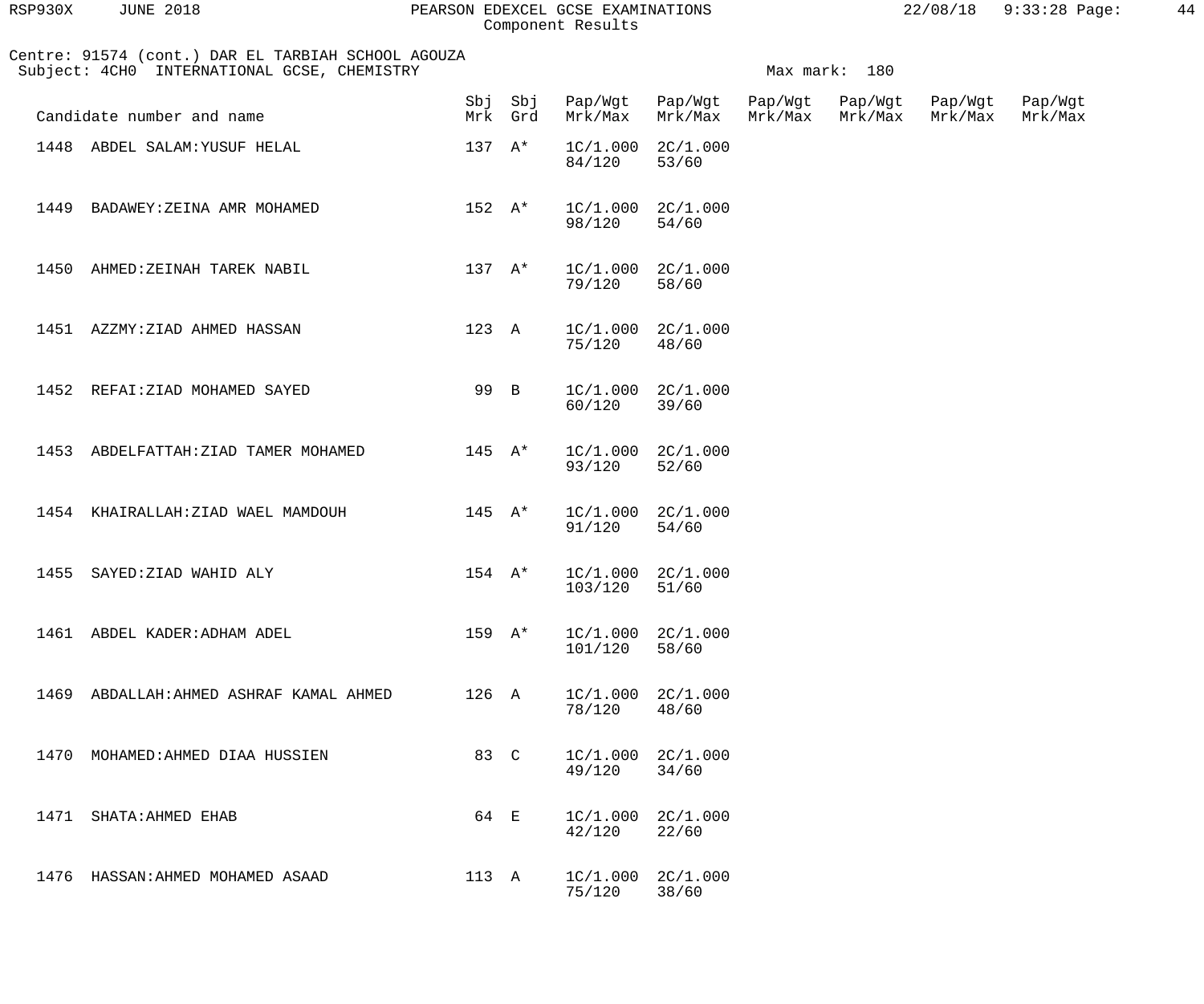| RSP930X | JUNE 2018 |  |
|---------|-----------|--|
|         |           |  |

## PEARSON EDEXCEL GCSE EXAMINATIONS  $22/08/18$  9:33:28 Page: 45 Component Results

|      | Centre: 91574 (cont.) DAR EL TARBIAH SCHOOL AGOUZA<br>Subject: 4CH0 INTERNATIONAL GCSE, CHEMISTRY |                            |                |                                    |                                |                    | Max mark: 180      |                    |                    |
|------|---------------------------------------------------------------------------------------------------|----------------------------|----------------|------------------------------------|--------------------------------|--------------------|--------------------|--------------------|--------------------|
|      | Candidate number and name                                                                         |                            | Mrk Grd        | Sbj Sbj Pap/Wgt Pap/Wgt<br>Mrk/Max | Mrk/Max                        | Pap/Wgt<br>Mrk/Max | Pap/Wgt<br>Mrk/Max | Pap/Wgt<br>Mrk/Max | Pap/Wgt<br>Mrk/Max |
|      | 1482 ABBASS: AMAL ASHRAF ABDEL KHALEK                                                             | $144 \quad A^*$            |                | 87/120                             | $1C/1.000$ $2C/1.000$<br>57/60 |                    |                    |                    |                    |
|      | 1493 AHMED: DINA MAGDY MOHAMED                                                                    | $154 \quad A^*$            |                | 96/120                             | $1C/1.000$ $2C/1.000$<br>58/60 |                    |                    |                    |                    |
|      | 1494 RAMADAN: ESRAA ASHRAF FAYEZ                                                                  | $136$ $A^*$                |                | 81/120                             | $1C/1.000$ $2C/1.000$<br>55/60 |                    |                    |                    |                    |
|      | 1496 KHALIL: FARAH HOSSAM GEHAD MOWAFAK                                                           | $142$ $\mathsf{A}^{\star}$ |                | 94/120                             | $1C/1.000$ $2C/1.000$<br>48/60 |                    |                    |                    |                    |
|      | 1515 YEHIA: KARIM SHERIF MOHAMED                                                                  | $142 \quad A^*$            |                | 90/120                             | $1C/1.000$ $2C/1.000$<br>52/60 |                    |                    |                    |                    |
|      | 1517 SELIM: LAMIS SAID MOHAMED MORSI                                                              | 68 D                       |                | 42/120                             | $1C/1.000$ $2C/1.000$<br>26/60 |                    |                    |                    |                    |
|      | 1518 MARYOD: LOBNA WALEED HAMED                                                                   | 124 A                      |                | 76/120                             | $1C/1.000$ $2C/1.000$<br>48/60 |                    |                    |                    |                    |
|      | 1519 SOLIMAN: MAHMOUD NOURELDIN SAYED TAHA                                                        |                            | 133 A*         | 85/120                             | $1C/1.000$ $2C/1.000$<br>48/60 |                    |                    |                    |                    |
| 1521 | FOAD: MALAK WAHEED AHMED                                                                          | 78                         | $\overline{C}$ | 1C/1.000<br>52/120                 | 2C/1.000<br>26/60              |                    |                    |                    |                    |
| 1526 | FARGHALY: MARIAM HATEM MOHAMED                                                                    | $136 \text{ A*}$           |                | 1C/1.000<br>88/120                 | 2C/1.000<br>48/60              |                    |                    |                    |                    |
| 1528 | SWELAM: MARIAM SALAH ABO SEREA                                                                    | $128 A^*$                  |                | 1C/1.000<br>78/120                 | 2C/1.000<br>50/60              |                    |                    |                    |                    |
| 1529 | MOHAMED: MARIAM SHEHAB ELDIN ABDELRAHMAN                                                          | 138 $A^*$                  |                | 1C/1.000<br>87/120                 | 2C/1.000<br>51/60              |                    |                    |                    |                    |
| 1536 | ISMAIL: MENNATALLAH TAREK MOHAMED                                                                 | 120 A                      |                | 1C/1.000<br>77/120                 | 2C/1.000<br>43/60              |                    |                    |                    |                    |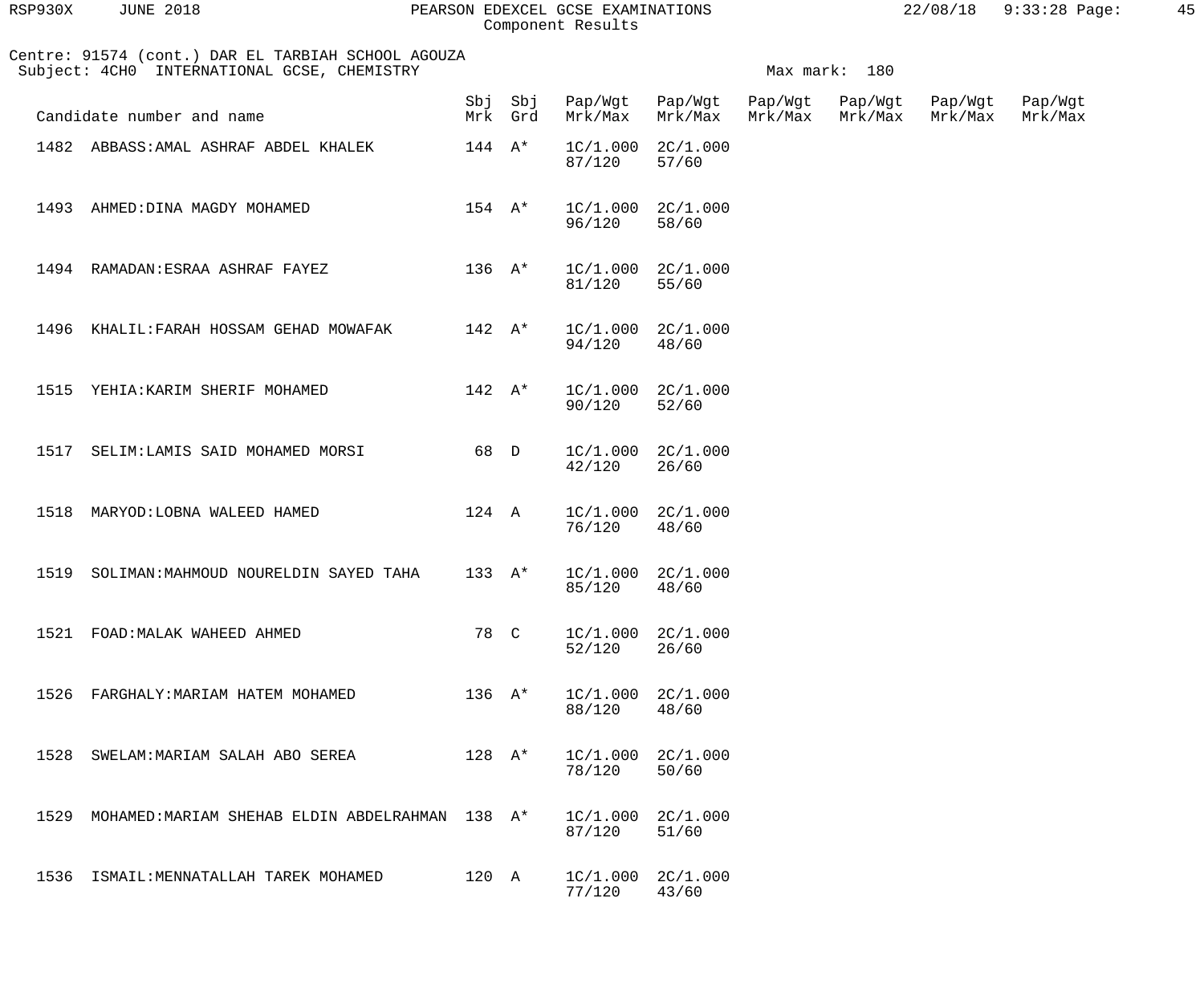| CSE EXAMINATIONS | 22/08/18 9:33:28 |  |
|------------------|------------------|--|
| . Results.       |                  |  |

| RSP930X | <b>JUNE 2018</b>                                                                                                      |            |            | PEARSON EDEXCEL GCSE EXAMINATIONS<br>Component Results |                    |                    |                    | 22/08/18           | $9:33:28$ Page:    | 46 |
|---------|-----------------------------------------------------------------------------------------------------------------------|------------|------------|--------------------------------------------------------|--------------------|--------------------|--------------------|--------------------|--------------------|----|
|         | Centre: 91574 (cont.) DAR EL TARBIAH SCHOOL AGOUZA<br>Subject: 4CH0 INTERNATIONAL GCSE, CHEMISTRY<br>Max mark:<br>180 |            |            |                                                        |                    |                    |                    |                    |                    |    |
|         | Candidate number and name                                                                                             | Sbj<br>Mrk | Sbj<br>Grd | Pap/Wgt<br>Mrk/Max                                     | Pap/Wgt<br>Mrk/Max | Pap/Wgt<br>Mrk/Max | Pap/Wgt<br>Mrk/Max | Pap/Wgt<br>Mrk/Max | Pap/Wgt<br>Mrk/Max |    |
| 1542    | MADBOULY: MOHAMED TAREK MOHAMED                                                                                       | 108 B      |            | 1C/1.000<br>66/120                                     | 2C/1.000<br>42/60  |                    |                    |                    |                    |    |
| 1548    | YOUSSEF: NAJIB TOUFIK NAJIB                                                                                           | 104 B      |            | 1C/1.000<br>63/120                                     | 2C/1.000<br>41/60  |                    |                    |                    |                    |    |
| 1552    | AL SHARKAWY: OMAR ABDALLAH ABDEL HALIM                                                                                | 106 B      |            | 1C/1.000<br>61/120                                     | 2C/1.000<br>45/60  |                    |                    |                    |                    |    |
| 1553    | ZAKI: OMAR ESLAM ABDEL HAMID                                                                                          | 89 C       |            | 1C/1.000<br>51/120                                     | 2C/1.000<br>38/60  |                    |                    |                    |                    |    |
| 1560    | YOUSSEF: RAWAN KHALED HASSAN                                                                                          | 120 A      |            | 1C/1.000<br>71/120                                     | 2C/1.000<br>49/60  |                    |                    |                    |                    |    |

|  | 1561 HASHEM:RAWAN MOHAMED MAHMOUD        | 167 A*                       | $1C/1.000$ $2C/1.000$<br>108/120 | 59/60 |
|--|------------------------------------------|------------------------------|----------------------------------|-------|
|  | 1571 ELSERSEI:SARA MOHAMED AHMED HUSSIEN | $143 \quad \text{A}^{\star}$ | $1C/1.000$ $2C/1.000$<br>92/120  | 51/60 |

| 1575 | EBRAHIM:SHAHENDA EBRAHIM YOUSSEF  | 106 B | $1C/1.000$ $2C/1.000$<br>59/120 | 47/60 |
|------|-----------------------------------|-------|---------------------------------|-------|
| 1576 | SHAMS ELDIN:SOHAILA AHMED MOHAMED | 61 E  | $1C/1.000$ $2C/1.000$<br>40/120 | 21/60 |

| 1577 | ABDELALEEM: SOHAILA HESHAM            | 87  | $\overline{C}$ | 1C/1.000<br>53/120 | 2C/1.000<br>34/60 |
|------|---------------------------------------|-----|----------------|--------------------|-------------------|
| 1580 | IBRAHIM:TASSNIM KHALED MOHAMED HASSAN | 137 | $A^*$          | 1C/1.000<br>88/120 | 2C/1.000<br>49/60 |
| 1586 | ABOTABL: YASMINE ADEL EISA MOHAMED    | 83  | $\overline{C}$ | 1C/1.000<br>50/120 | 2C/1.000<br>33/60 |
| 1593 | AHMED: ABDELRAHMAN SHERIF MAHROUS     | 35  | U              | 1C/1.000<br>24/120 | 2C/1.000<br>11/60 |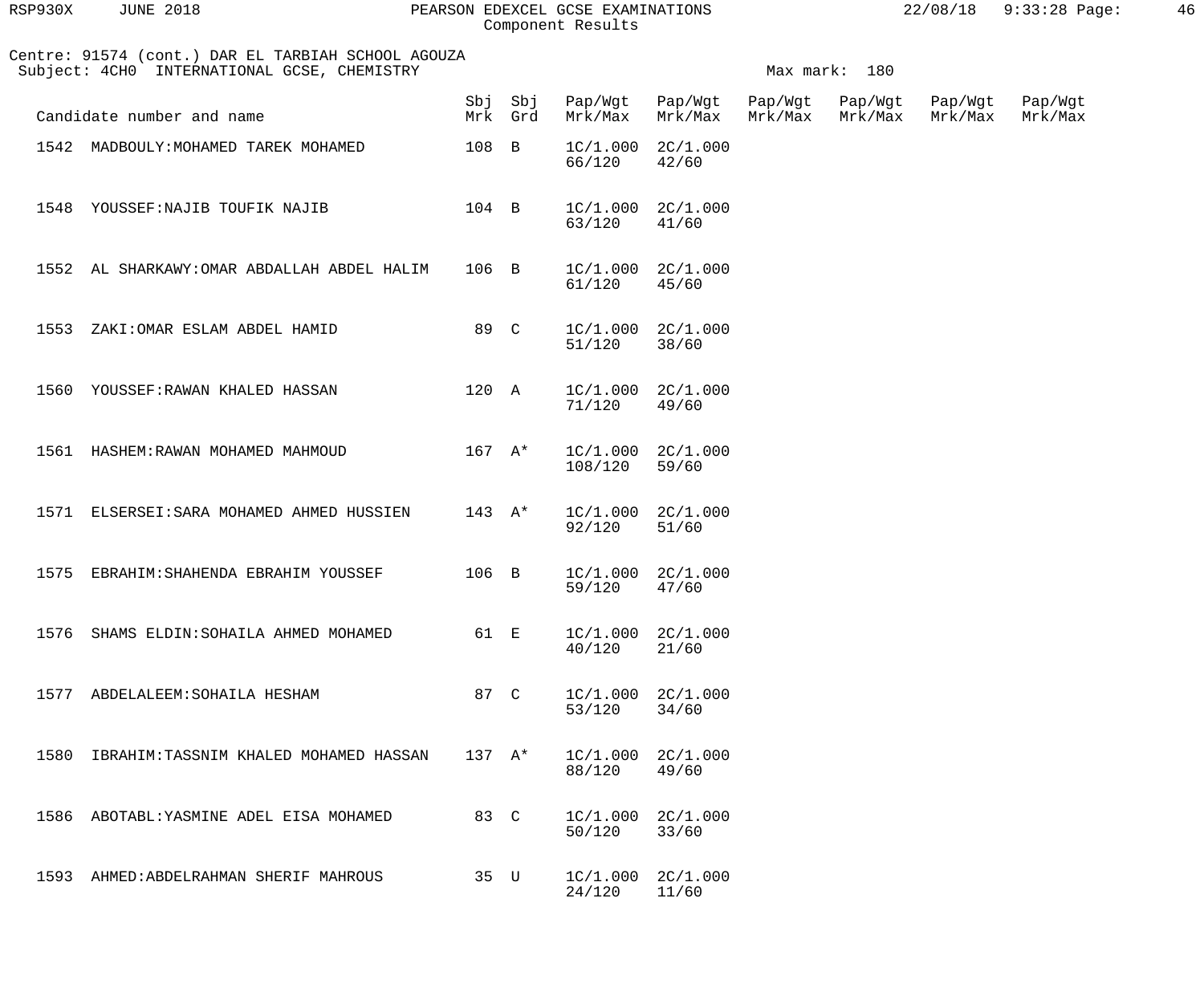| RSP930X | <b>JUNE 2018</b> |  |
|---------|------------------|--|
|         |                  |  |

#### PEARSON EDEXCEL GCSE EXAMINATIONS  $22/08/18$  9:33:28 Page: 47 Component Results

 Centre: 91574 (cont.) DAR EL TARBIAH SCHOOL AGOUZA Subject: 4CH0 INTERNATIONAL GCSE, CHEMISTRY Maximum and the mark: 180 Sbj Sbj Pap/Wgt Pap/Wgt Pap/Wgt Pap/Wgt Pap/Wgt Pap/Wgt Pap/Wgt<br>Mrk Grd Mrk/Max Mrk/Max Mrk/Max Mrk/Max Mrk/Max Mrk/Max Mrk/Max Mrk/Max Candidate number and name Mrk Grd Mrk/Max Mrk/Max Mrk/Max Mrk/Max Mrk/Max Mrk/Max 1596 MOHAMED:ALYAA AMR ABD EL AZIZ  $1596$   $1C/1.000$   $2C/1.000$ <br> $44/120$   $28/60$  44/120 28/60 1598 SABER:SHDW SHERIF 45 G 1C/1.000 2C/1.000 31/120 14/60 1614 IBRAHIM:AHMED HESHAM 120 A 1C/1.000 2C/1.000 74/120 46/60 1626 MOHAMED:AMR YASSER BAKR 135 A\* 1C/1.000 2C/1.000 85/120 50/60 1630 HASSAN:BASSANT KHALED MAHMOOD 43 G 1C/1.000 2C/1.000 25/120 18/60 1632 BELAL:BELAL OSAMA MOHAMED 40 G 1C/1.000 2C/1.000 26/120 14/60 1633 SAMIR:BESHOY MAGED 68 D 1C/1.000 2C/1.000<br>43/120 25/60 43/120 25/60 1637 ELDEEB:ESLAM USAMA MOHAMED 66 D 1C/1.000 2C/1.000 38/120 28/60 1656 ZAKY:HOSSAM SAMEH MOHAMED HAMED 123 A 1C/1.000 2C/1.000 74/120 49/60 1667 ELWAN: MARIEM YASSER AHMED 125 A 1C/1.000 2C/1.000<br>74/120 51/60 74/120 51/60 1670 ABDEL KHALEK: MARWAN MOHAMED ZAKARIA  $\begin{array}{cccc} 73 & D & 1 \text{ C} / 1.000 & 2 \text{ C} / 1.000 \\ 48 / 120 & 25 / 60 \end{array}$  48/120 25/60 1674 TARRAD: MAZEN EYAD AHMED 131 A\* 1C/1.000 2C/1.000<br>79/120 52/60 79/120 52/60 1679 ALAAELDIN:MERVAT 64 E  $1C/1.000$   $2C/1.000$ <br> $40/120$   $24/60$ 40/120 24/60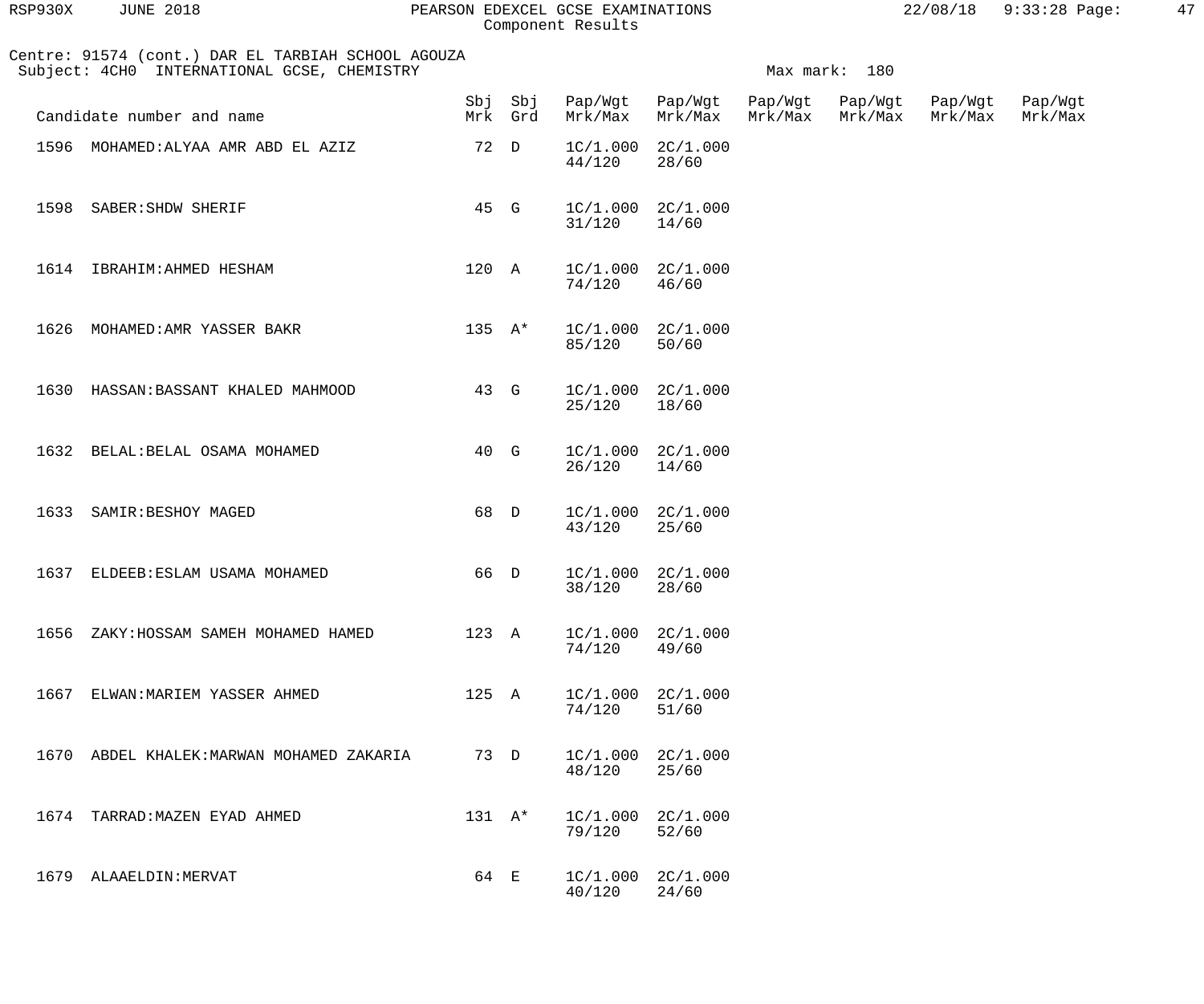| RSP930X | <b>JUNE 2018</b> |  |
|---------|------------------|--|
|         |                  |  |

#### RSP930X JUNE 2018 PEARSON EDEXCEL GCSE EXAMINATIONS 22/08/18 9:33:28 Page: 48 Component Results

|      | Centre: 91574 (cont.) DAR EL TARBIAH SCHOOL AGOUZA<br>Subject: 4CH0 INTERNATIONAL GCSE, CHEMISTRY |                 | Max mark: 180      |         |                                |         |                            |                    |                    |
|------|---------------------------------------------------------------------------------------------------|-----------------|--------------------|---------|--------------------------------|---------|----------------------------|--------------------|--------------------|
|      | Candidate number and name                                                                         |                 | Sbj Sbj<br>Mrk Grd | Mrk/Max | Pap/Wgt Pap/Wgt<br>Mrk/Max     | Mrk/Max | Pap/Wgt Pap/Wgt<br>Mrk/Max | Pap/Wgt<br>Mrk/Max | Pap/Wgt<br>Mrk/Max |
|      | 1685 ALY: MOHAMED ABUBAKR ABDELAZIZ                                                               | 120 A           |                    | 73/120  | $1C/1.000$ $2C/1.000$<br>47/60 |         |                            |                    |                    |
|      | 1691 SHABAKA: MOHAMED HESHAM                                                                      | 84 C            |                    | 55/120  | $1C/1.000$ $2C/1.000$<br>29/60 |         |                            |                    |                    |
|      | 1692 OMAR: MOHAMED HISHAM MOHAMED                                                                 | 101 B           |                    | 63/120  | $1C/1.000$ $2C/1.000$<br>38/60 |         |                            |                    |                    |
|      | 1694 SAMIR: MOHAMED KHALED                                                                        | $147 A^*$       |                    | 95/120  | $1C/1.000$ $2C/1.000$<br>52/60 |         |                            |                    |                    |
|      | 1695 MOHAMED: MOHAMED MOATASEM BELLAH                                                             | $147$ A*        |                    | 89/120  | $1C/1.000$ $2C/1.000$<br>58/60 |         |                            |                    |                    |
|      | 1696 ALI: MOHAMED OSAMA                                                                           | 115 A           |                    | 70/120  | $1C/1.000$ $2C/1.000$<br>45/60 |         |                            |                    |                    |
|      | 1702 AMER: MOUSTAFA ALI MOUSTAFA                                                                  | 87 C            |                    | 44/120  | $1C/1.000$ $2C/1.000$<br>43/60 |         |                            |                    |                    |
|      | 1703 AHMED: MUSTAFA HESHAM                                                                        | 55 F            |                    | 36/120  | $1C/1.000$ $2C/1.000$<br>19/60 |         |                            |                    |                    |
|      | 1708 MOHAMED: NANEES ESSAM FAHMY                                                                  | 121 A           |                    | 71/120  | $1C/1.000$ $2C/1.000$<br>50/60 |         |                            |                    |                    |
|      | 1710 FAYEZ: NOUR EL DEEN KHALED MOHAMED                                                           | 66 D            |                    | 46/120  | $1C/1.000$ $2C/1.000$<br>20/60 |         |                            |                    |                    |
|      | 1711 HAMED: NOUR SAYED                                                                            | $134 \quad A^*$ |                    | 80/120  | $1C/1.000$ $2C/1.000$<br>54/60 |         |                            |                    |                    |
| 1717 | ZIEDAN:OMAR KHALED MAHMOUD                                                                        | 90 C            |                    | 51/120  | $1C/1.000$ $2C/1.000$<br>39/60 |         |                            |                    |                    |
|      | 1736 MARZOUK: SAMUEL SAMIR SOLIMAN                                                                | 70 D            |                    | 44/120  | $1C/1.000$ $2C/1.000$<br>26/60 |         |                            |                    |                    |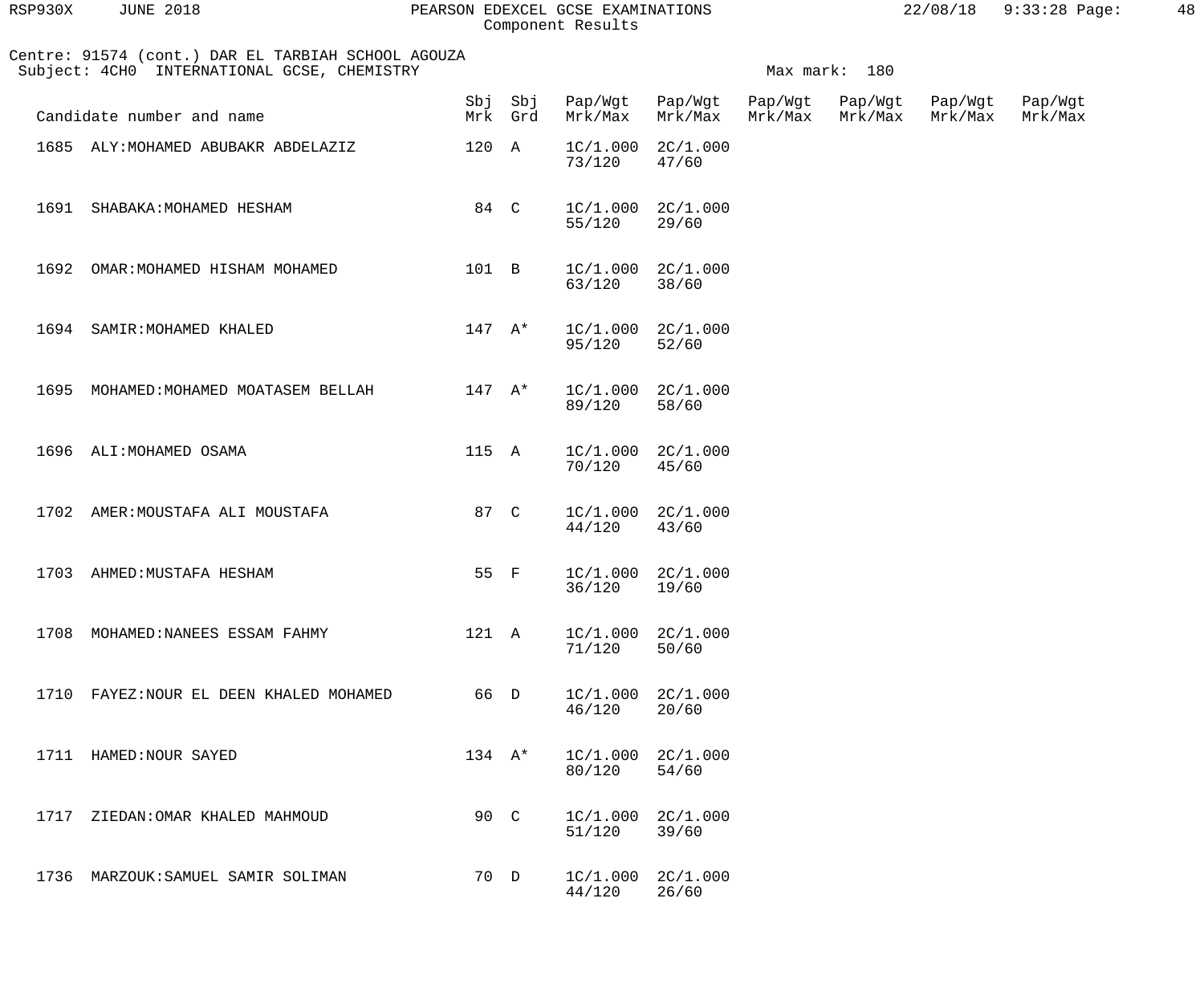| RSP930X | <b>JUNE 2018</b> |  |
|---------|------------------|--|
|         |                  |  |

#### RSP930X JUNE 2018 PEARSON EDEXCEL GCSE EXAMINATIONS 22/08/18 9:33:28 Page: 49 Component Results

|      | Centre: 91574 (cont.) DAR EL TARBIAH SCHOOL AGOUZA<br>Subject: 4CH0 INTERNATIONAL GCSE, CHEMISTRY | Max mark: 180 |                    |                                 |                            |                    |                    |                    |                    |
|------|---------------------------------------------------------------------------------------------------|---------------|--------------------|---------------------------------|----------------------------|--------------------|--------------------|--------------------|--------------------|
|      | Candidate number and name                                                                         |               | Sbj Sbj<br>Mrk Grd | Mrk/Max                         | Pap/Wgt Pap/Wgt<br>Mrk/Max | Pap/Wgt<br>Mrk/Max | Pap/Wgt<br>Mrk/Max | Pap/Wgt<br>Mrk/Max | Pap/Wgt<br>Mrk/Max |
|      | 1737 MEDAWARA: SARA AHMED MUHAMMED                                                                | 115 A         |                    | $1C/1.000$ $2C/1.000$<br>70/120 | 45/60                      |                    |                    |                    |                    |
| 1741 | TAHA:SEIF OSAMA                                                                                   | 123 A         |                    | $1C/1.000$ $2C/1.000$<br>72/120 | 51/60                      |                    |                    |                    |                    |
|      | 1747 MORSY: WAADALLAH SAID MOHAMED                                                                | 85 C          |                    | $1C/1.000$ $2C/1.000$<br>47/120 | 38/60                      |                    |                    |                    |                    |
|      | 1756 HASSAN: YOUSSEF HOSSAM ELDEEN MOHAMED ANW 113 A                                              |               |                    | $1C/1.000$ $2C/1.000$<br>72/120 | 41/60                      |                    |                    |                    |                    |
|      | 1757 ALI: YOUSSEF MOHAMED                                                                         | 88 C          |                    | $1C/1.000$ $2C/1.000$<br>53/120 | 35/60                      |                    |                    |                    |                    |
|      | 1761 HUSSEIN: ZEINA TAREK SALAH ELDIN                                                             | 112 A         |                    | $1C/1.000$ $2C/1.000$<br>63/120 | 49/60                      |                    |                    |                    |                    |
| 1762 | ABD ELGABER: ZEYAD NABIL                                                                          | 88 C          |                    | $1C/1.000$ $2C/1.000$<br>51/120 | 37/60                      |                    |                    |                    |                    |
| 1768 | AMER: NADINE HAZEM SAMY                                                                           | 111 A         |                    | $1C/1.000$ $2C/1.000$<br>67/120 | 44/60                      |                    |                    |                    |                    |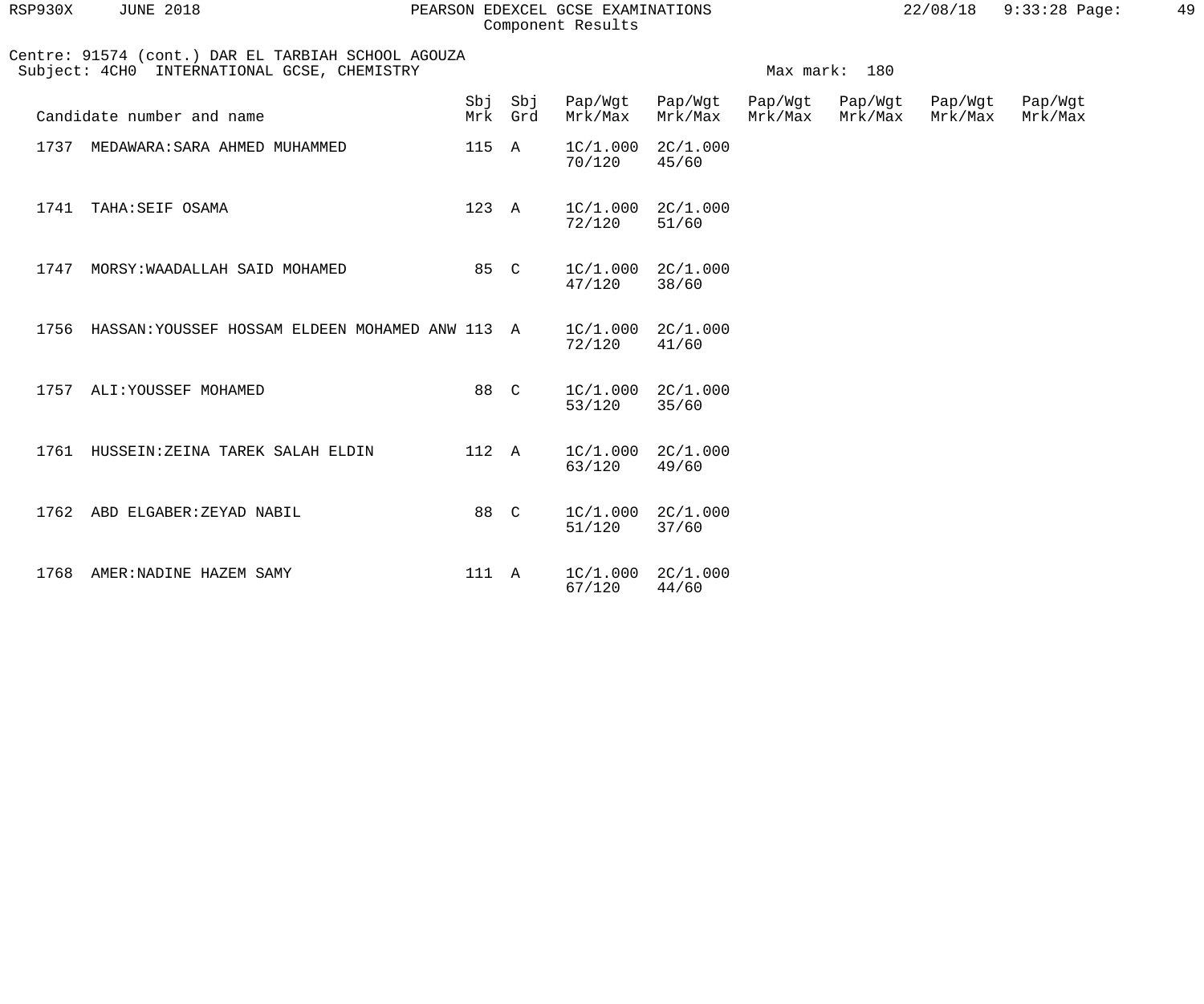## RSP930X JUNE 2018 PEARSON EDEXCEL GCSE EXAMINATIONS 22/08/18 9:33:28 Page: 50 Component Results

| Centre: 91574 (cont.) DAR EL TARBIAH SCHOOL AGOUZA<br>Subject: 4CH0 INTERNATIONAL GCSE, CHEMISTRY |                       |  |    |       |     | Max mark: | 180 |
|---------------------------------------------------------------------------------------------------|-----------------------|--|----|-------|-----|-----------|-----|
| Subject/Option                                                                                    | $A^*$ A B C D E F G U |  |    |       |     |           |     |
| Subject mark boundaries: 128 110 92 74<br>4CH0 00001<br>Papers: 1C 2C                             |                       |  | 65 | 56 47 | 3.R |           |     |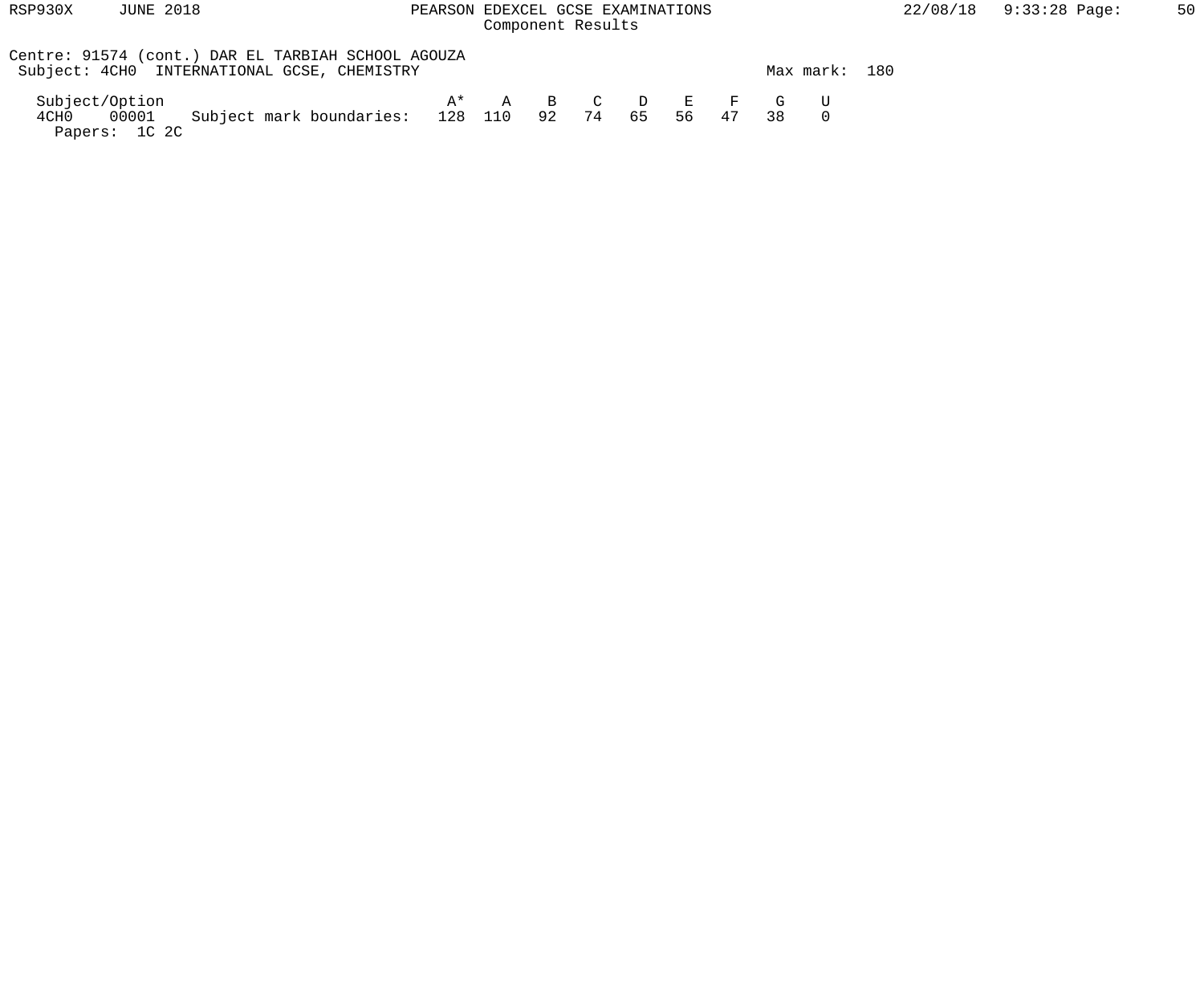| RSP930X | <b>JUNE 2018</b> |  |
|---------|------------------|--|
|         |                  |  |

#### RSP930X JUNE 2018 PEARSON EDEXCEL GCSE EXAMINATIONS 22/08/18 9:33:28 Page: 51 Component Results

| Centre: 91574 (cont.) DAR EL TARBIAH SCHOOL AGOUZA<br>Subject: 4ES0 INTERNATIONAL GCSE, ESL<br>Max mark: 100 |                                            |      |         |                         |                                 |                    |                    |                    |                    |
|--------------------------------------------------------------------------------------------------------------|--------------------------------------------|------|---------|-------------------------|---------------------------------|--------------------|--------------------|--------------------|--------------------|
|                                                                                                              | Candidate number and name                  |      | Mrk Grd | Sbj Sbj Pap/Wgt Pap/Wgt | Mrk/Max Mrk/Max                 | Pap/Wgt<br>Mrk/Max | Pap/Wgt<br>Mrk/Max | Pap/Wgt<br>Mrk/Max | Pap/Wgt<br>Mrk/Max |
|                                                                                                              | 1304 SHALABY: ABDELRAHMAN SAID IBRAHIM     |      | 58 C    | 52/100                  | $01/0.667$ $02/1.111$<br>21/30  |                    |                    |                    |                    |
|                                                                                                              | 1307 MORSY: ADHAM EHAB ANWAR               | 32 G |         | 39/100                  | $01/0.667$ $02/1.111$<br>$5/30$ |                    |                    |                    |                    |
|                                                                                                              | 1310 AHMED: AHMED ESMAT GADELKARIM         |      | 70 B    | 69/100                  | $01/0.667$ $02/1.111$<br>22/30  |                    |                    |                    |                    |
|                                                                                                              | 1311 TOHAMY: AHMED GAMAL ABDELNASSER AHMED |      | 87 A*   | 87/100                  | $01/0.667$ $02/1.111$<br>26/30  |                    |                    |                    |                    |
|                                                                                                              | 1313 ELGABRY: AHMED HATEM KAMAL            |      | 78 A    | 78/100                  | $01/0.667$ $02/1.111$<br>23/30  |                    |                    |                    |                    |
|                                                                                                              | 1314 ABDELBAKI: AHMED MAHMOUD MOHAMED      | 69 B |         | 69/100                  | $01/0.667$ $02/1.111$<br>21/30  |                    |                    |                    |                    |
|                                                                                                              | 1315 MOHAMED: AHMED MEDHAT ABDELMAKSOUD    | 63 C |         | 65/100                  | $01/0.667$ $02/1.111$<br>18/30  |                    |                    |                    |                    |
|                                                                                                              | 1316 ELSAID: AHMED MOHAMED AHMED           | 62 C |         | 55/100                  | $01/0.667$ $02/1.111$<br>23/30  |                    |                    |                    |                    |
| 1317                                                                                                         | KAMAL: AHMED MOHAMED                       | 70 B |         | 72/100                  | $01/0.667$ $02/1.111$<br>20/30  |                    |                    |                    |                    |
| 1318                                                                                                         | ABO GOLAYL: AHMED MOHAMED KAMEL            | 76 A |         | 75/100                  | $01/0.667$ $02/1.111$<br>23/30  |                    |                    |                    |                    |
| 1320                                                                                                         | NASSAR: AHMED TAMER FEKRY                  | 56 C |         | 54/100                  | $01/0.667$ $02/1.111$<br>18/30  |                    |                    |                    |                    |
| 1321                                                                                                         | ELSIOUFY: AHMED TAREK FATHY                | 62 C |         | 01/0.667<br>68/100      | 02/1.111<br>15/30               |                    |                    |                    |                    |
| 1323                                                                                                         | NOSSEIR: AHMED WAEL ALI                    | 58 C |         | 01/0.667<br>58/100      | 02/1.111<br>17/30               |                    |                    |                    |                    |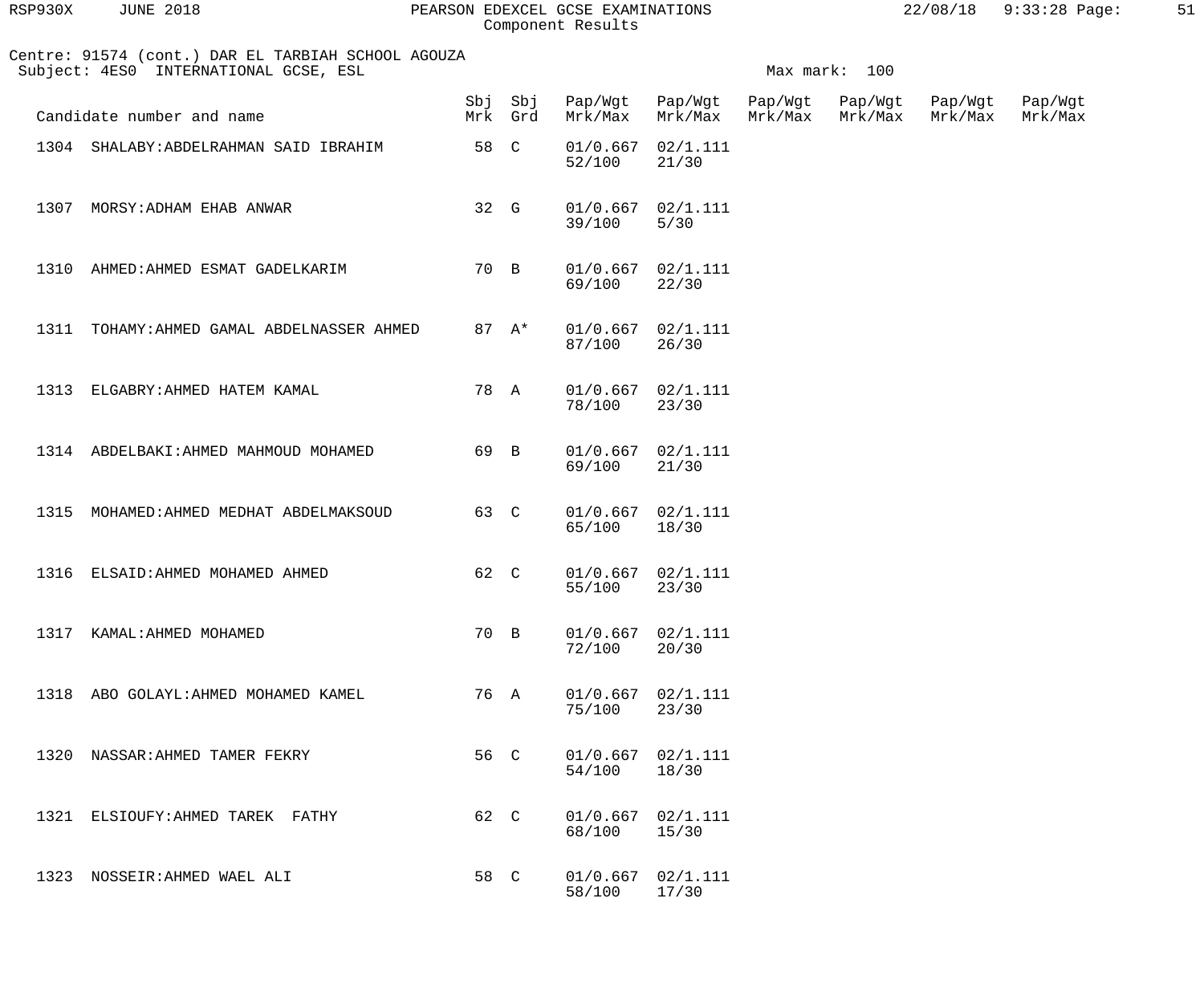| RSP930X | <b>JUNE 2018</b>                                                                            |      |                    | PEARSON EDEXCEL GCSE EXAMINATIONS<br>Component Results |                                 |                         |                    | 22/08/18 9:33:28 Page: | 52 |
|---------|---------------------------------------------------------------------------------------------|------|--------------------|--------------------------------------------------------|---------------------------------|-------------------------|--------------------|------------------------|----|
|         | Centre: 91574 (cont.) DAR EL TARBIAH SCHOOL AGOUZA<br>Subject: 4ES0 INTERNATIONAL GCSE, ESL |      |                    |                                                        |                                 | Max mark: 100           |                    |                        |    |
|         | Candidate number and name                                                                   |      | Sbj Sbj<br>Mrk Grd | Mrk/Max                                                | Pap/Wgt Pap/Wgt Pap/Wgt Pap/Wgt | Mrk/Max Mrk/Max Mrk/Max | Pap/Wgt<br>Mrk/Max | Pap/Wgt<br>Mrk/Max     |    |
|         | 1324 KHALIL: ALBARAA ADEL FAROUK ABDELGHAFFAR                                               | 75 A |                    | $01/0.667$ $02/1.111$<br>76/100                        | 22/30                           |                         |                    |                        |    |
| 1325    | ELTANTAWI: ALI MOHAMED MAHMOUD                                                              | 52 D |                    | $01/0.667$ $02/1.111$<br>51/100                        | 16/30                           |                         |                    |                        |    |
| 1326    | AHMED: ALI MOHAMED OSSAMA                                                                   | 42 E |                    | $01/0.667$ $02/1.111$<br>48/100                        | 9/30                            |                         |                    |                        |    |
|         | 1331 DORGHAM: AMR MOHSEN                                                                    | 68 B |                    | $01/0.667$ $02/1.111$<br>61/100                        | 25/30                           |                         |                    |                        |    |
| 1333    | MOHAMED: ANAS FOUAD EZZELDIN                                                                | 74 A |                    | $01/0.667$ $02/1.111$<br>78/100                        | 20/30                           |                         |                    |                        |    |
|         | 1334 MUHAMED: ARWA DESOKY ALY                                                               | 51 D |                    | $01/0.667$ $02/1.111$<br>60/100                        | 10/30                           |                         |                    |                        |    |
|         | 1337 ABBAS: BELAL MOHAMED                                                                   |      | 85 $A^*$           | $01/0.667$ $02/1.111$<br>87/100                        | 24/30                           |                         |                    |                        |    |
|         | 1338 GHAMRY: EYAD WALID KAMAL                                                               |      | 71 B               | $01/0.667$ $02/1.111$<br>80/100                        | 16/30                           |                         |                    |                        |    |
|         | 1340 ALI: FARAH MOATASEM HASSAN                                                             | 79 A |                    | 01/0.667<br>84/100                                     | 02/1.111<br>21/30               |                         |                    |                        |    |
|         | 1342 IBRAHIM: FARAH WAEL FAWZY                                                              |      | 85 A*              | 01/0.667<br>82/100                                     | 02/1.111<br>27/30               |                         |                    |                        |    |
| 1343    | DARWISH: FARIDA MOHAMED AHMED                                                               | 51 D |                    | 01/0.667<br>55/100                                     | 02/1.111<br>13/30               |                         |                    |                        |    |
|         | 1348 ABDELAZIZ: HABIBA HOSSAMULDEEN FATHY                                                   | 83 A |                    | 01/0.667<br>81/100                                     | 02/1.111<br>26/30               |                         |                    |                        |    |
| 1349    | MOHAMED: HABIBA TAREK KAMAL                                                                 | 49 D |                    | 01/0.667                                               | 02/1.111                        |                         |                    |                        |    |

53/100 12/30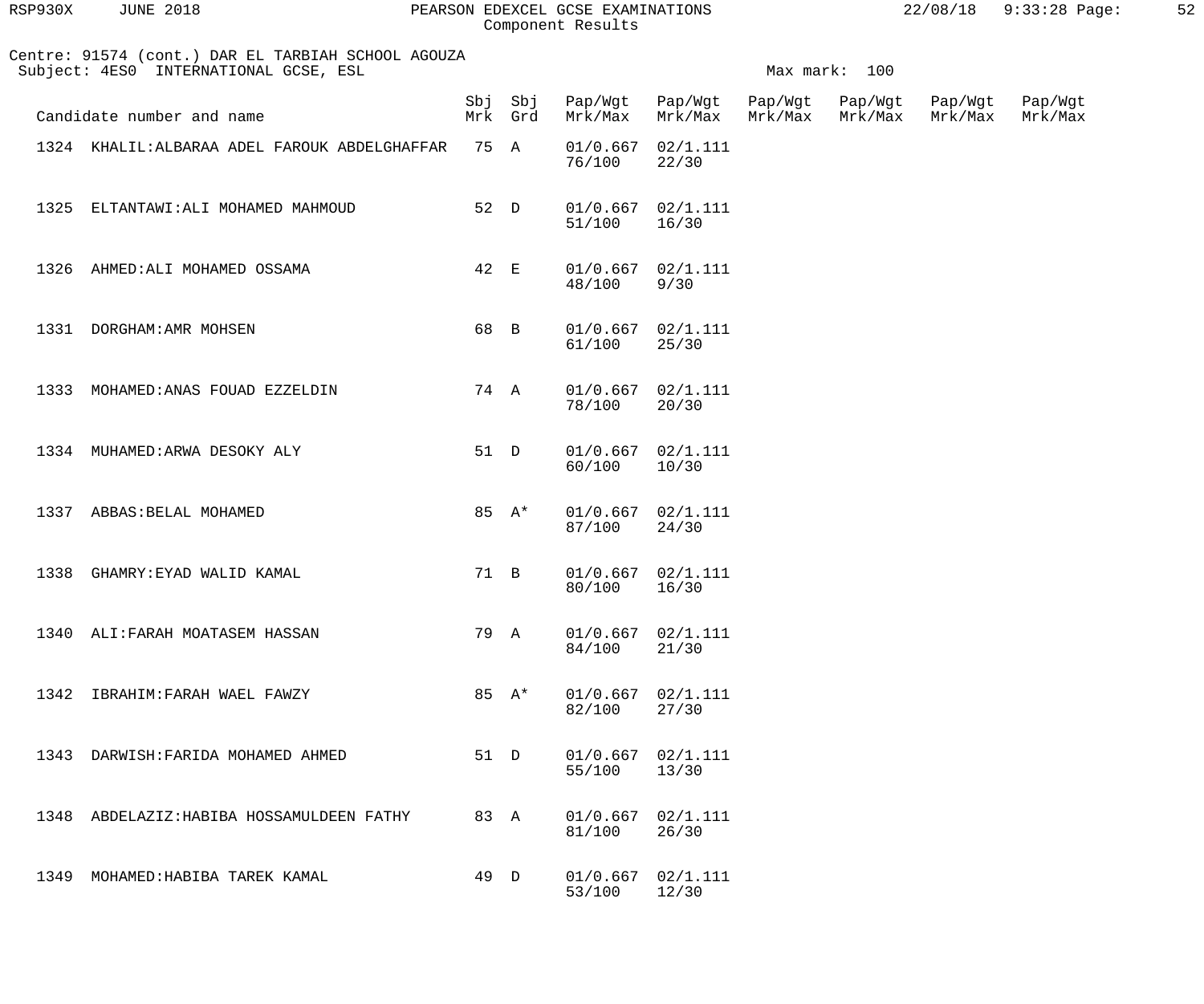| RSP930X | <b>JUNE 2018</b> | PEARSON EDEXCEL GCSE EXAMINATIONS | 22/08/18 9:33:28 Page: |  |
|---------|------------------|-----------------------------------|------------------------|--|
|         |                  | Component Results                 |                        |  |

| RSP930X | JUNE 2018 |  |
|---------|-----------|--|
|         |           |  |

|  |  |  | e: 91574 (cont.) DAR EL TARBIAH SCHOOL AGOUZA |  |  |
|--|--|--|-----------------------------------------------|--|--|
|  |  |  | ACT: 1FSA INTERNATIONAL.COSF FSL              |  |  |

|      | Centre: 91574 (cont.) DAR EL TARBIAH SCHOOL AGOUZA<br>Subject: 4ES0 INTERNATIONAL GCSE, ESL |      |         |                         |                                |         | Max mark: 100              |                    |                    |
|------|---------------------------------------------------------------------------------------------|------|---------|-------------------------|--------------------------------|---------|----------------------------|--------------------|--------------------|
|      | Candidate number and name                                                                   |      | Mrk Grd | Sbj Sbj Pap/Wgt Pap/Wgt | Mrk/Max Mrk/Max                | Mrk/Max | Pap/Wgt Pap/Wgt<br>Mrk/Max | Pap/Wgt<br>Mrk/Max | Pap/Wgt<br>Mrk/Max |
|      | 1353 ANOUS: HANA AHMED MOHAMED KAMEL                                                        | 70 B |         | 75/100                  | $01/0.667$ $02/1.111$<br>18/30 |         |                            |                    |                    |
|      | 1355 ELHOSSEINY: HANA HESHAM REFAAT                                                         | 76 A |         | 78/100                  | $01/0.667$ $02/1.111$<br>22/30 |         |                            |                    |                    |
|      | 1357 MAHMOUD: HASSAN EMAD ABDELMONIEM                                                       | 71 B |         | 71/100                  | $01/0.667$ $02/1.111$<br>21/30 |         |                            |                    |                    |
|      | 1358 ELBASIOUNY: HOSSAM MAHMOUD MOHAMED SABER                                               | 46 E |         | 48/100 13/30            | $01/0.667$ $02/1.111$          |         |                            |                    |                    |
|      | 1360 MAHMOUD: ISLAM NOUR EL DEEN SALEM                                                      | 75 A |         | 74/100                  | $01/0.667$ $02/1.111$<br>23/30 |         |                            |                    |                    |
|      | 1361 SAMIR: JOUMANA AHMED MOHAMED                                                           | 62 C |         | 63/100 18/30            | $01/0.667$ $02/1.111$          |         |                            |                    |                    |
|      | 1362 ABDOUN: KAREEM AHMED HASSEN                                                            | 64 B |         | 70/100 16/30            | $01/0.667$ $02/1.111$          |         |                            |                    |                    |
|      | 1364 SALEH: KARIM AHMED                                                                     | 65 B |         | 57/100                  | $01/0.667$ $02/1.111$<br>24/30 |         |                            |                    |                    |
|      | 1365 TAWFIK: KHOLOUD KHALED ABD EL HALIM MOHAM 40 F                                         |      |         | 01/0.667<br>40/100      | 02/1.111<br>12/30              |         |                            |                    |                    |
| 1367 | KHALIFA:LOJAINE IHAB ABDELMAGEED                                                            | 54 C |         | 01/0.667<br>48/100      | 02/1.111<br>20/30              |         |                            |                    |                    |
| 1370 | ABDALLAH: MAI MOHAMED                                                                       | 67 B |         | 01/0.667<br>64/100      | 02/1.111<br>22/30              |         |                            |                    |                    |
|      | 1372 MEHANNA: MALAK ABDULLAH MOHAMED                                                        | 72 B |         | 01/0.667<br>74/100      | 02/1.111<br>20/30              |         |                            |                    |                    |
|      | 1375 ABOU DOMA: MALEK MOHAMED OSAMA                                                         | 62 C |         | 01/0.667<br>60/100      | 02/1.111<br>20/30              |         |                            |                    |                    |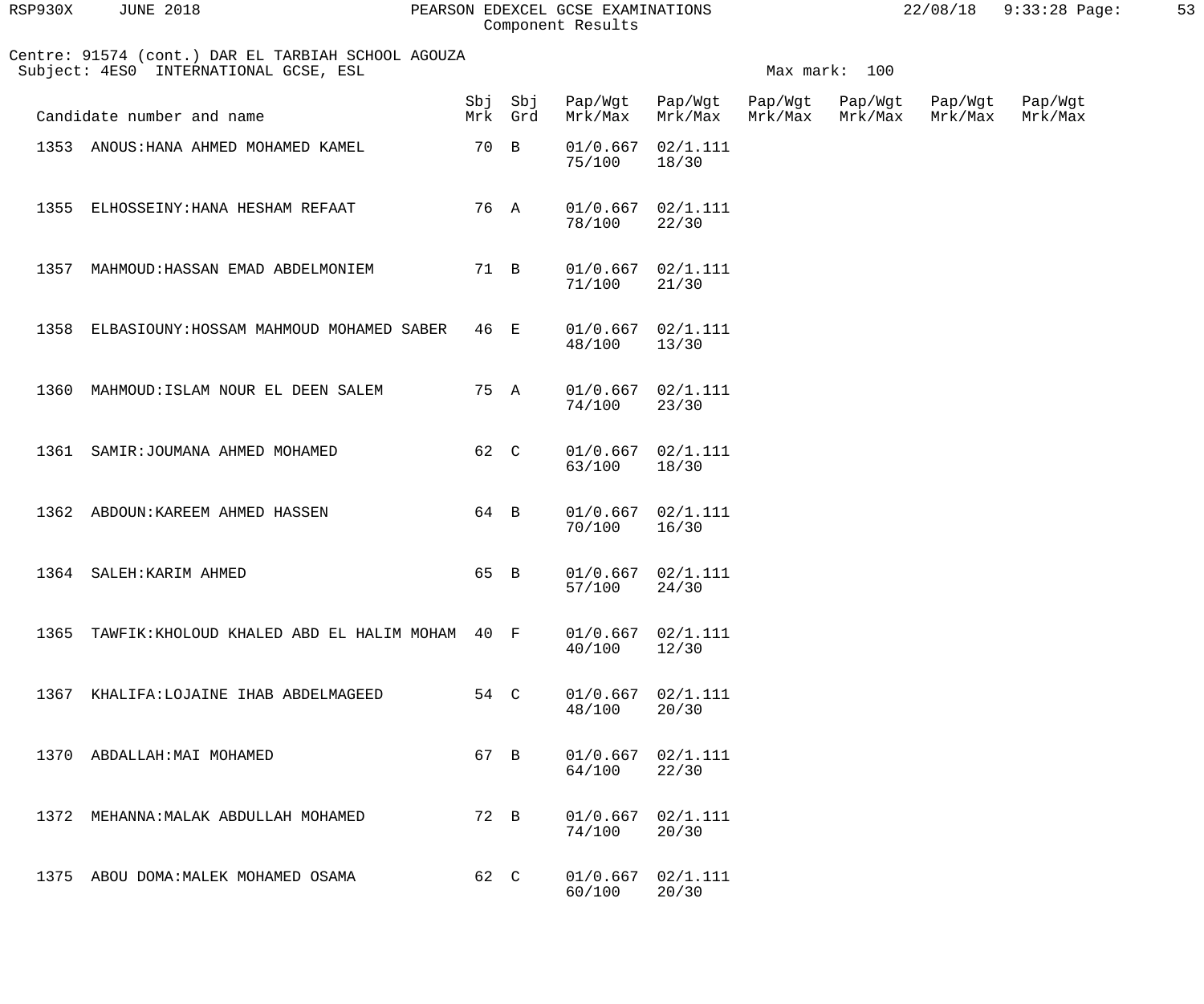| RSP930X | <b>JUNE 2018</b>                                                                            |      |                    | PEARSON EDEXCEL GCSE EXAMINATIONS<br>Component Results |                    |                    |                    | 22/08/18           | $9:33:28$ Page:    | 54 |
|---------|---------------------------------------------------------------------------------------------|------|--------------------|--------------------------------------------------------|--------------------|--------------------|--------------------|--------------------|--------------------|----|
|         | Centre: 91574 (cont.) DAR EL TARBIAH SCHOOL AGOUZA<br>Subject: 4ES0 INTERNATIONAL GCSE, ESL |      |                    |                                                        |                    |                    | Max mark: 100      |                    |                    |    |
|         | Candidate number and name                                                                   |      | Sbj Sbj<br>Mrk Grd | Pap/Wgt<br>Mrk/Max                                     | Pap/Wgt<br>Mrk/Max | Pap/Wgt<br>Mrk/Max | Pap/Wgt<br>Mrk/Max | Pap/Wgt<br>Mrk/Max | Pap/Wgt<br>Mrk/Max |    |
| 1376    | SADEK: MARIAM MAGED KAMEEL                                                                  | 72 B |                    | 01/0.667<br>72/100                                     | 02/1.111<br>22/30  |                    |                    |                    |                    |    |
| 1377    | FARRAG: MARIAM MOHAMED FARRAG MOHAMED                                                       | 50 D |                    | 01/0.667<br>47/100                                     | 02/1.111<br>17/30  |                    |                    |                    |                    |    |
| 1380    | ELDIFRAWY: MARWAN MOHAMED ABDELMONEM                                                        |      | 86 A*              | 01/0.667<br>80/100                                     | 02/1.111<br>29/30  |                    |                    |                    |                    |    |
|         | 1384 ABDELAZIZ: MAYA MAGED MOUNIR                                                           | 81 A |                    | 01/0.667<br>78/100                                     | 02/1.111<br>26/30  |                    |                    |                    |                    |    |
| 1386    | ABDALLAH: MENNATALLAH MOHAMED SAAD ALI                                                      |      | X X                | 01/0.667<br>X/100                                      | 02/1.111<br>X/30   |                    |                    |                    |                    |    |
| 1387    | ABDEL MONIEM: MOHAMED AHMED MOHAMED                                                         |      | 76 A               | 01/0.667<br>76/100                                     | 02/1.111<br>23/30  |                    |                    |                    |                    |    |
| 1389    | EL GAMMAL: MOHAMED AYMAN IBRAHIM                                                            | 77 A |                    | 01/0.667<br>76/100                                     | 02/1.111<br>24/30  |                    |                    |                    |                    |    |
| 1390    | IBRAHIM: MOHAMED EMAD                                                                       |      | 74 A               | 01/0.667<br>73/100                                     | 02/1.111<br>23/30  |                    |                    |                    |                    |    |
| 1391    | AHMED: MOHAMED EMAM BADIE                                                                   | 58 C |                    | 01/0.667<br>63/100                                     | 02/1.111<br>14/30  |                    |                    |                    |                    |    |
| 1392    | AHMED: MOHAMED GAMAL MOHAMED                                                                | 52 D |                    | 01/0.667<br>52/100                                     | 02/1.111<br>16/30  |                    |                    |                    |                    |    |
| 1394    | HASSAN: MOHAMED KHALED                                                                      | 46 E |                    | 01/0.667<br>41/100                                     | 02/1.111<br>17/30  |                    |                    |                    |                    |    |

1396 EL SAYED:MOHAMED RAAFAT HAMED 84 A\* 01/0.667 02/1.111<br>87/100 23/30 87/100 23/30

1398 ALI:MOHAMED WAEL ABD ELAZIZ 66 B 01/0.667 02/1.111<br>59/100 24/30 59/100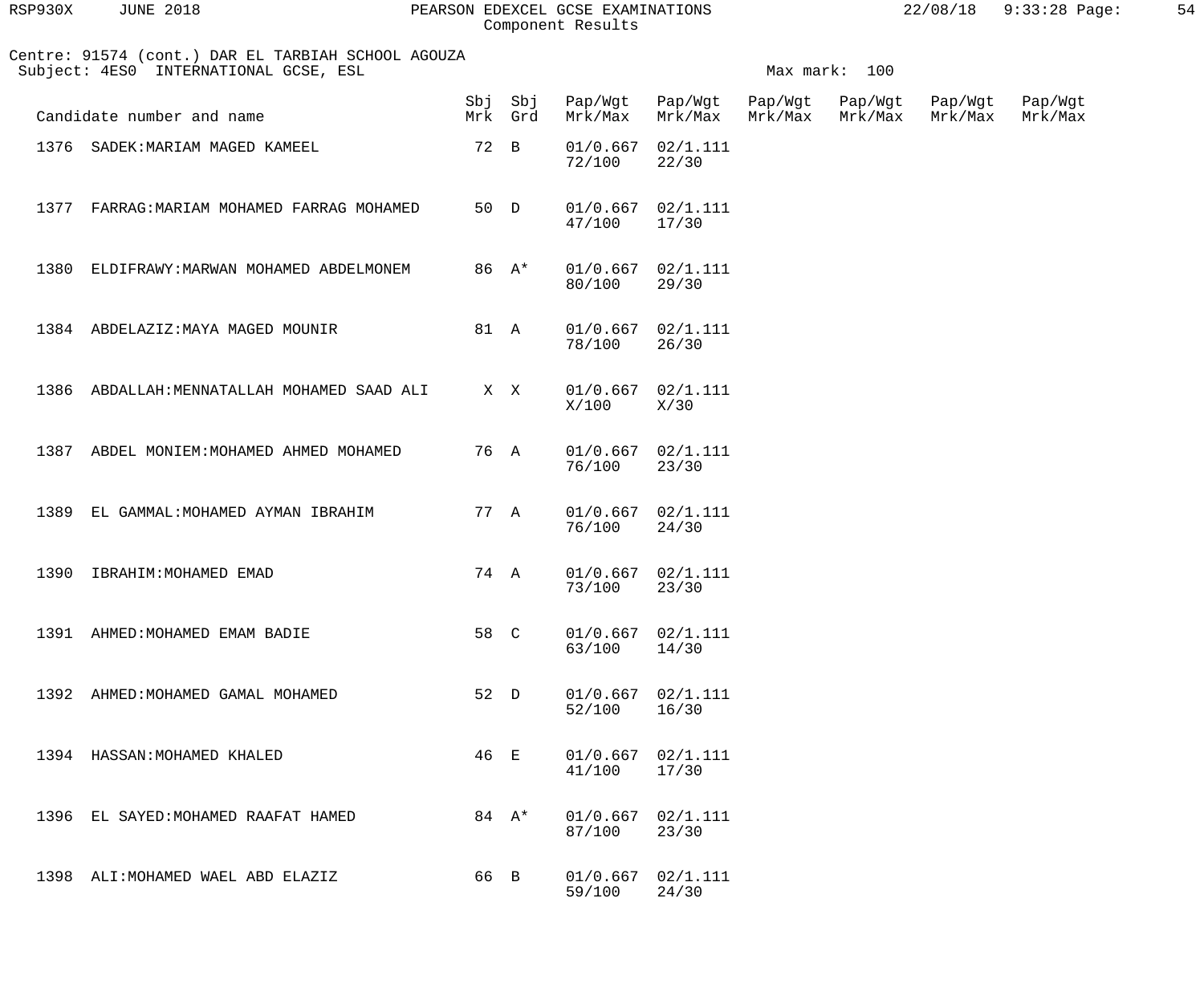| RSP930X | JUNE 2018                                                                                   | PEARSON EDEXCEL GCSE EXAMINATIONS<br>Component Results |               | $22/08/18$ 9:33:28 Page: | 55 |
|---------|---------------------------------------------------------------------------------------------|--------------------------------------------------------|---------------|--------------------------|----|
|         | Centre: 91574 (cont.) DAR EL TARBIAH SCHOOL AGOUZA<br>Subject: 4ES0 INTERNATIONAL GCSE, ESL |                                                        | Max mark: 100 |                          |    |

|      | Candidate number and name                      |      | Sbj Sbj<br>Mrk Grd | Pap/Wgt<br>Mrk/Max | Pap/Wgt<br>Mrk/Max             | Pap/Wgt<br>Mrk/Max | Pap/Wgt<br>Mrk/Max | Pap/Wgt<br>Mrk/Max | Pap/Wgt<br>Mrk/Max |
|------|------------------------------------------------|------|--------------------|--------------------|--------------------------------|--------------------|--------------------|--------------------|--------------------|
|      | 1399 HAFEZ: MOHANAD MAGDY MOHAMED RAMADAN      | 64 B |                    | 62/100             | $01/0.667$ $02/1.111$<br>20/30 |                    |                    |                    |                    |
|      | 1402 ASSAD: MOSTAFA MOHAMED                    | 49 D |                    | 58/100             | $01/0.667$ $02/1.111$<br>9/30  |                    |                    |                    |                    |
|      | 1404 MOUSTAFA: MOUSTAFA MOHAMED MAGDY          | 70 B |                    | 63/100             | $01/0.667$ $02/1.111$<br>25/30 |                    |                    |                    |                    |
| 1407 | SOBEIH: NADEEN ALAA ELDIN ADEL                 | 62 C |                    | 65/100             | $01/0.667$ $02/1.111$<br>17/30 |                    |                    |                    |                    |
| 1409 | BADR: NAYERA AHMED MOHAMED                     | 58 C |                    | 59/100             | $01/0.667$ $02/1.111$<br>17/30 |                    |                    |                    |                    |
| 1410 | ELSHERBINY: NOHA AHMED MOHAMED                 | 53 D |                    | 58/100             | $01/0.667$ $02/1.111$<br>13/30 |                    |                    |                    |                    |
|      | 1411 ELSHERBINY: NOUR AHMED MOHAMED            | 56 C |                    | 57/100             | $01/0.667$ $02/1.111$<br>16/30 |                    |                    |                    |                    |
| 1412 | ELKHOLANY: NOURHAN ALAA ELDEEN MOHAMED HA 67 B |      |                    | 64/100             | $01/0.667$ $02/1.111$<br>22/30 |                    |                    |                    |                    |
| 1414 | MOSA: OMAR ASHRAF ELSAYED ALI                  | 22 U |                    | 27/100             | $01/0.667$ $02/1.111$<br>4/30  |                    |                    |                    |                    |
| 1415 | SAYED: OMAR AYMAN                              | 82 A |                    | 82/100             | $01/0.667$ $02/1.111$<br>25/30 |                    |                    |                    |                    |
| 1419 | ABO TALEB: OMAR MOHAMED HAMED SAYED            | 51 D |                    | 01/0.667<br>50/100 | 02/1.111<br>16/30              |                    |                    |                    |                    |
| 1423 | MAHMOUD: RANA ALY SAEED                        | 72 B |                    | 01/0.667<br>75/100 | 02/1.111<br>20/30              |                    |                    |                    |                    |
| 1424 | HAMDY:RAWAN BALIGH                             | 65 B |                    | 01/0.667<br>63/100 | 02/1.111<br>21/30              |                    |                    |                    |                    |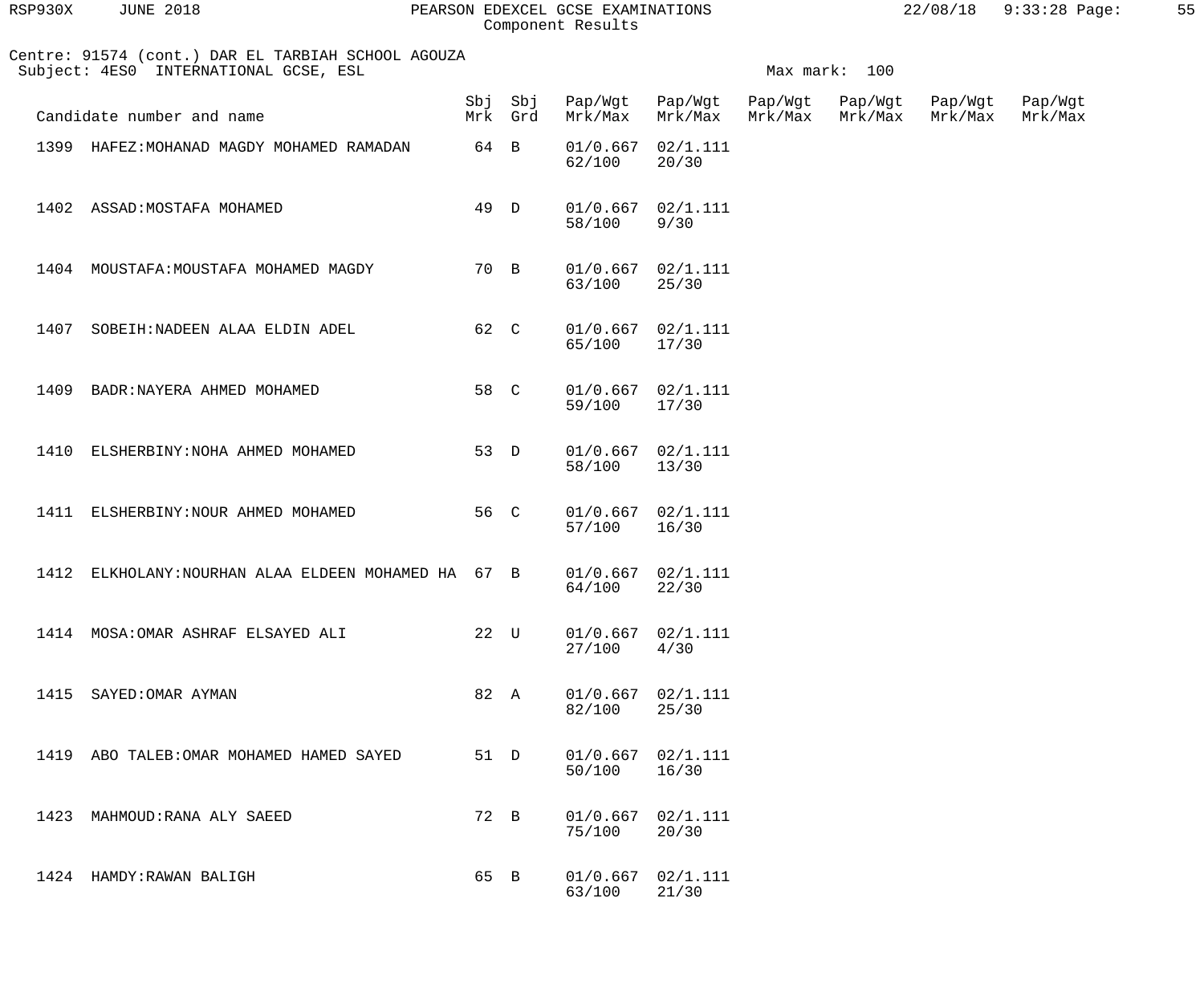| RSP930X | <b>JUNE 2018</b> | PEARSON EDEXCEL GCSE EXAMINATIONS | 22/08/18 | 9:33:28 Page | 56. |
|---------|------------------|-----------------------------------|----------|--------------|-----|
|         |                  | Component Results                 |          |              |     |

|      | Centre: 91574 (cont.) DAR EL TARBIAH SCHOOL AGOUZA<br>Subject: 4ES0 INTERNATIONAL GCSE, ESL |      |                    |         |                                |                    | Max mark: 100      |                    |                    |
|------|---------------------------------------------------------------------------------------------|------|--------------------|---------|--------------------------------|--------------------|--------------------|--------------------|--------------------|
|      | Candidate number and name                                                                   |      | Sbj Sbj<br>Mrk Grd | Mrk/Max | Pap/Wgt Pap/Wgt<br>Mrk/Max     | Pap/Wgt<br>Mrk/Max | Pap/Wgt<br>Mrk/Max | Pap/Wgt<br>Mrk/Max | Pap/Wgt<br>Mrk/Max |
|      | 1425 ABDELKHALEK: REEM MEDHAT RABIE                                                         |      | 72 B               | 72/100  | $01/0.667$ $02/1.111$<br>22/30 |                    |                    |                    |                    |
| 1426 | ELABIAD:RIMAZ KHALED MOHAMED                                                                | 65 B |                    | 63/100  | $01/0.667$ $02/1.111$<br>21/30 |                    |                    |                    |                    |
| 1427 | GAMAL:SAIF ELDIN MOHAMED ZAKI                                                               |      | 88 A*              | 85/100  | $01/0.667$ $02/1.111$<br>28/30 |                    |                    |                    |                    |
| 1429 | NABIL:SALMA TAMER MOHAMED                                                                   | 69 B |                    | 69/100  | $01/0.667$ $02/1.111$<br>21/30 |                    |                    |                    |                    |
| 1430 | AHMED: SAMA NADY MOUHAMED                                                                   |      | 53 D               | 54/100  | $01/0.667$ $02/1.111$<br>15/30 |                    |                    |                    |                    |
|      | 1433 ATTA: SARA ABDELRAHMAN                                                                 | 64 B |                    | 64/100  | $01/0.667$ $02/1.111$<br>19/30 |                    |                    |                    |                    |
|      | 1434 ORABY: SARA WAEL SALAH ELDIN                                                           | 58 C |                    | 62/100  | $01/0.667$ $02/1.111$<br>15/30 |                    |                    |                    |                    |
|      | 1439 KOTB: WALEED TAREK ABDELMENEAM                                                         |      | 77 A               | 79/100  | $01/0.667$ $02/1.111$<br>22/30 |                    |                    |                    |                    |
|      | 1441 MOHSEN: YASSIN MOHAMED                                                                 |      | 25 U               | 34/100  | $01/0.667$ $02/1.111$<br>2/30  |                    |                    |                    |                    |
|      | 1442 ABDEL NABY: YEHIA TAREK RAGAB                                                          |      | 89 A*              | 88/100  | $01/0.667$ $02/1.111$<br>27/30 |                    |                    |                    |                    |
|      | 1443 ELDESSOUKY: YOUMNA MOHAMED                                                             |      | 82 A               | 88/100  | $01/0.667$ $02/1.111$<br>21/30 |                    |                    |                    |                    |
|      | 1445 EZZ ELDIN: YOUSSEF AHMED                                                               | 69 B |                    | 70/100  | $01/0.667$ $02/1.111$<br>20/30 |                    |                    |                    |                    |
|      | 1448 ABDEL SALAM: YUSUF HELAL                                                               |      | 91 $A^*$           | 91/100  | $01/0.667$ $02/1.111$<br>27/30 |                    |                    |                    |                    |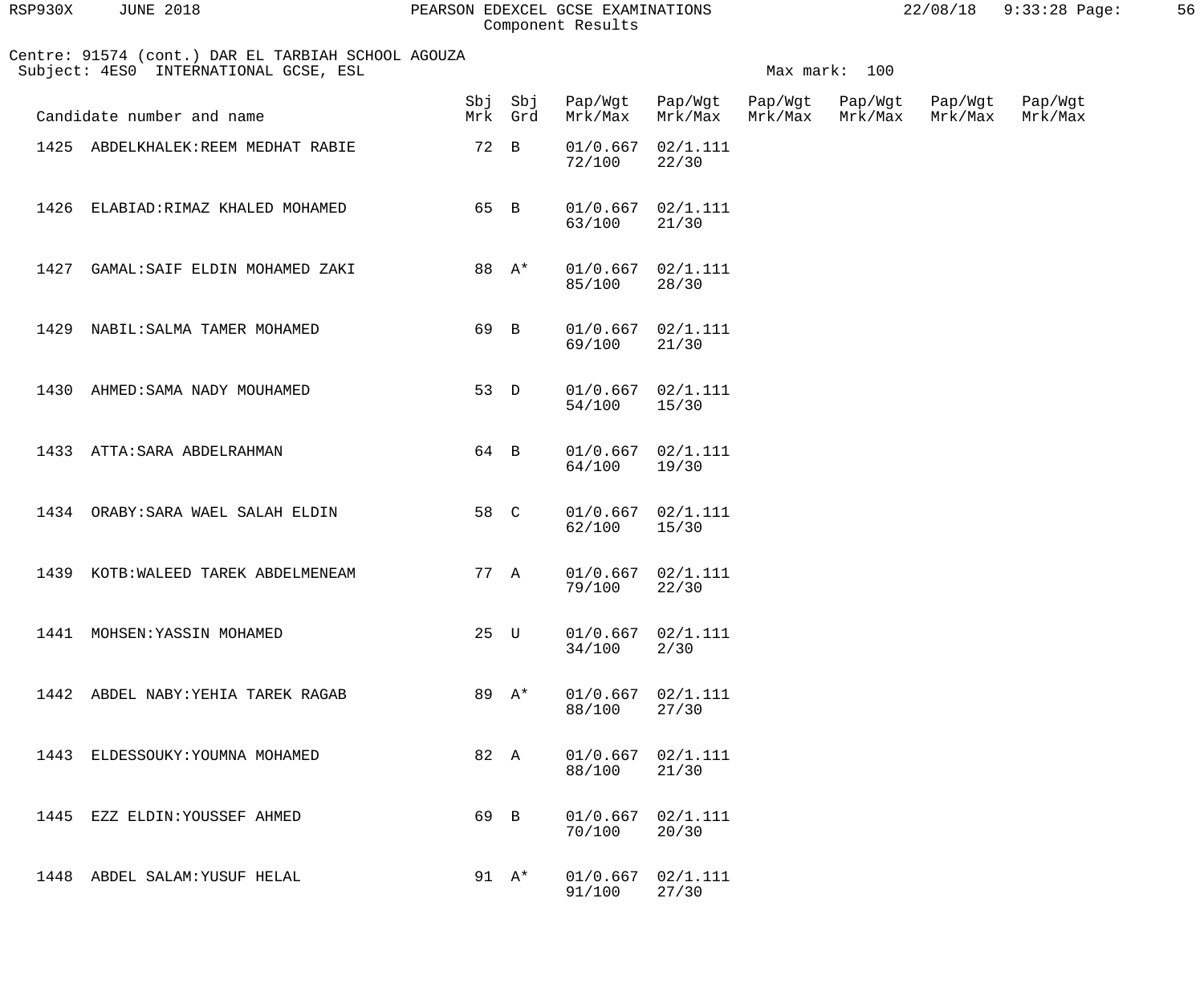| RSP930X | <b>JUNE 2018</b> | PEARSON EDEXCEL GCSE EXAMINATIONS | 22/08/18 9:33:28 Page: |  |
|---------|------------------|-----------------------------------|------------------------|--|
|         |                  | Component Results                 |                        |  |

| RSP930X | <b>JUNE 2018</b> |  |
|---------|------------------|--|
|         |                  |  |

Component Result

| Centre: 91574 (cont.) DAR EL TARBIAH SCHOOL AGOUZA<br>Subject: 4ES0 INTERNATIONAL GCSE, ESL |      |          |                    |                                            |                    | Max mark: 100      |                    |                    |
|---------------------------------------------------------------------------------------------|------|----------|--------------------|--------------------------------------------|--------------------|--------------------|--------------------|--------------------|
| Candidate number and name                                                                   |      | Mrk Grd  |                    | Sbj Sbj Pap/Wgt Pap/Wgt<br>Mrk/Max Mrk/Max | Pap/Wgt<br>Mrk/Max | Pap/Wgt<br>Mrk/Max | Pap/Wgt<br>Mrk/Max | Pap/Wgt<br>Mrk/Max |
| 1450 AHMED: ZEINAH TAREK NABIL                                                              |      | 85 $A^*$ | 86/100             | $01/0.667$ $02/1.111$<br>25/30             |                    |                    |                    |                    |
| 1451 AZZMY: ZIAD AHMED HASSAN                                                               | 54 C |          | 52/100 17/30       | $01/0.667$ $02/1.111$                      |                    |                    |                    |                    |
| 1452 REFAI: ZIAD MOHAMED SAYED                                                              | 62 C |          | 56/100             | $01/0.667$ $02/1.111$<br>22/30             |                    |                    |                    |                    |
| 1454 KHAIRALLAH: ZIAD WAEL MAMDOUH                                                          | 62 C |          | 67/100 16/30       | $01/0.667$ $02/1.111$                      |                    |                    |                    |                    |
| 1455 SAYED: ZIAD WAHID ALY                                                                  | 59 C |          | 59/100 18/30       | $01/0.667$ $02/1.111$                      |                    |                    |                    |                    |
| 1457 KOTB: ABD ELRAHMAN AHMED MOHAMMED                                                      | 60 C |          | 64/100 16/30       | $01/0.667$ $02/1.111$                      |                    |                    |                    |                    |
| 1484 EL GAZZAR: AMINA MOHAMED ABD ELMOUTY SALE 53 D                                         |      |          | 48/100 19/30       | $01/0.667$ $02/1.111$                      |                    |                    |                    |                    |
| 1487 ABDEL HADY: AYATULLAH KHALED FAROUK                                                    | 52 D |          | 54/100             | $01/0.667$ $02/1.111$<br>14/30             |                    |                    |                    |                    |
| 1490<br>ABU ALHASSAN: DARINE ADEL                                                           | 72 B |          | 01/0.667<br>68/100 | 02/1.111<br>24/30                          |                    |                    |                    |                    |
| 1493<br>AHMED: DINA MAGDY MOHAMED                                                           | 74 A |          | 01/0.667<br>73/100 | 02/1.111<br>23/30                          |                    |                    |                    |                    |
| 1495<br>ALASHIRY: EZZELDIN MAHMOUD                                                          | 71 B |          | 01/0.667<br>75/100 | 02/1.111<br>19/30                          |                    |                    |                    |                    |
| ABDELMAKSOUD: HAYA SAEED MAHMOUD MOUHAMED<br>1504                                           | 76 A |          | 01/0.667<br>75/100 | 02/1.111<br>23/30                          |                    |                    |                    |                    |
| MOHAMED: MARIAM SHEHAB ELDIN ABDELRAHMAN<br>1529                                            | 80 A |          | 01/0.667<br>78/100 | 02/1.111<br>25/30                          |                    |                    |                    |                    |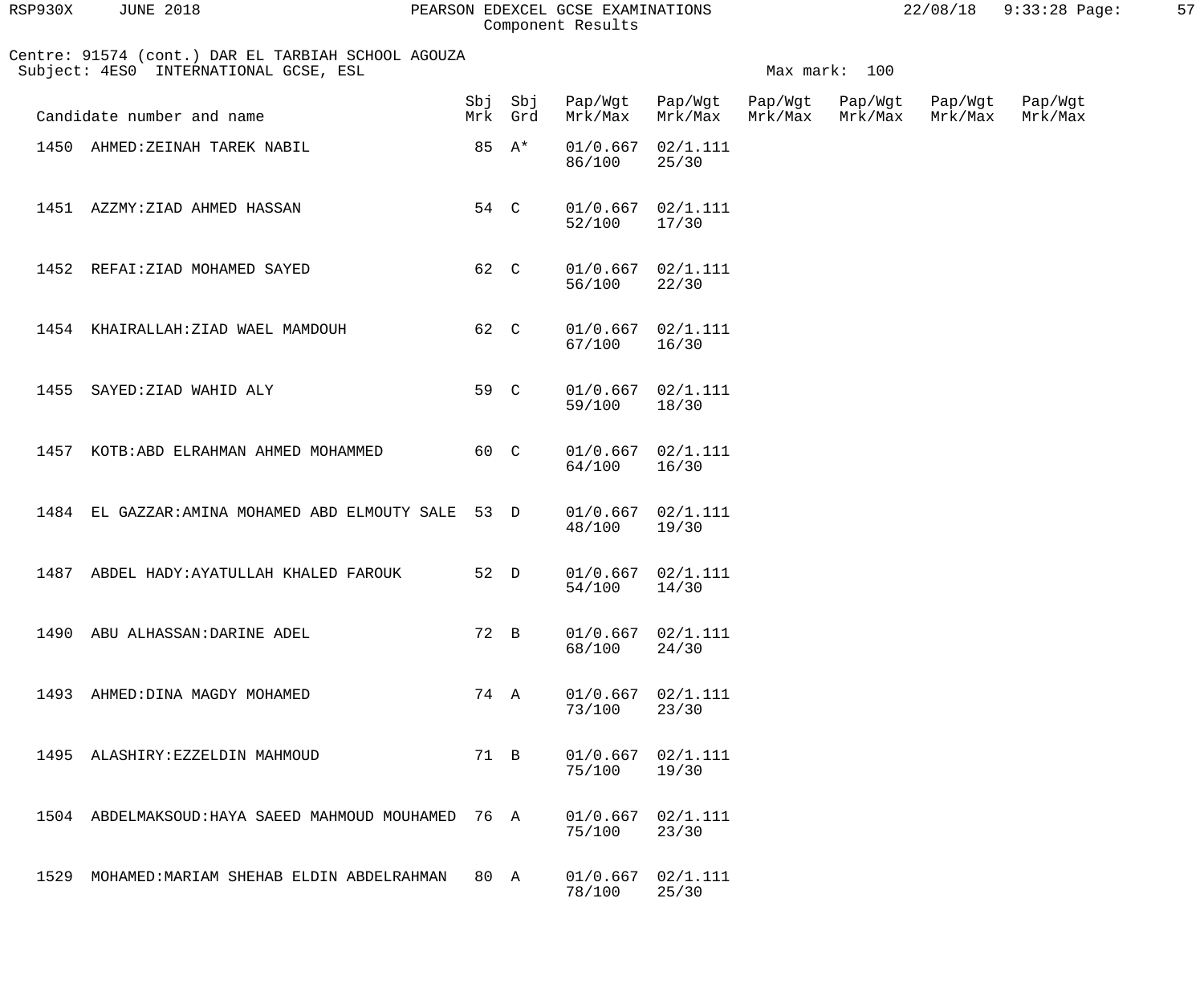| RSP930X | 2018<br>JUNE | PEARSON EDEXCEL GCSE EXAMINATIONS | 22/08/18 | 58 |
|---------|--------------|-----------------------------------|----------|----|
|         |              | Component Results                 |          |    |

| Centre: 91574 (cont.) DAR EL TARBIAH SCHOOL AGOUZA |  |  |  |  |
|----------------------------------------------------|--|--|--|--|
| Subject: 4ES0 INTERNATIONAL GCSE, ESL              |  |  |  |  |

|      | Subject: 4ES0 INTERNATIONAL GCSE, ESL    |      |         |                                    |                                 |         | Max mark: 100              |                    |                    |
|------|------------------------------------------|------|---------|------------------------------------|---------------------------------|---------|----------------------------|--------------------|--------------------|
|      | Candidate number and name                |      | Mrk Grd | Sbj Sbj Pap/Wgt Pap/Wgt<br>Mrk/Max | Mrk/Max                         | Mrk/Max | Pap/Wgt Pap/Wgt<br>Mrk/Max | Pap/Wgt<br>Mrk/Max | Pap/Wgt<br>Mrk/Max |
|      | 1538 ASAAD: MOHAMED AMR MOHAMED MOHAMED  | 71 B |         | 65/100                             | $01/0.667$ $02/1.111$<br>25/30  |         |                            |                    |                    |
|      | 1548 YOUSSEF: NAJIB TOUFIK NAJIB         | 42 E |         | 42/100 13/30                       | $01/0.667$ $02/1.111$           |         |                            |                    |                    |
|      | 1578 HASSAN: SOHAYLA ESSAM MUHAMMAD      |      | 74 A    | 79/100 19/30                       | $01/0.667$ $02/1.111$           |         |                            |                    |                    |
| 1585 | ABO MOSALAM: YASMINA ABD EL RAUF         |      | 71 B    | 67/100                             | $01/0.667$ $02/1.111$<br>24/30  |         |                            |                    |                    |
| 1591 | TAWFIK: ZEINA ASHRAF                     |      | 82 A    | 81/100                             | $01/0.667$ $02/1.111$<br>25/30  |         |                            |                    |                    |
|      | 1598 SABER: SHDW SHERIF                  | 24 U |         | 28/100                             | $01/0.667$ $02/1.111$<br>$5/30$ |         |                            |                    |                    |
|      | 1612 EL ANSARY: AHMED ANAS AHMED         | 65 B |         | 67/100 18/30                       | $01/0.667$ $02/1.111$           |         |                            |                    |                    |
|      | 1614 IBRAHIM: AHMED HESHAM               | 58 C |         | 61/100 16/30                       | $01/0.667$ $02/1.111$           |         |                            |                    |                    |
|      | 1621 ELGENDY: ALI WAEL ABDELLATIF RAGHEB |      | 80 A    | 81/100                             | $01/0.667$ $02/1.111$<br>23/30  |         |                            |                    |                    |
|      | 1630 HASSAN: BASSANT KHALED MAHMOOD      | 32 G |         | 39/100                             | $01/0.667$ $02/1.111$<br>$5/30$ |         |                            |                    |                    |
|      | 1633 SAMIR: BESHOY MAGED                 | 43 E |         | 50/100                             | $01/0.667$ $02/1.111$<br>9/30   |         |                            |                    |                    |
|      | 1658 TANTAWY: KARIM AHMED AMIR           | 61 C |         | 62/100                             | $01/0.667$ $02/1.111$<br>18/30  |         |                            |                    |                    |
|      | 1677 MAHMOUD: MENNA NASSER GALLAL        | 50 D |         | 55/100                             | $01/0.667$ $02/1.111$<br>12/30  |         |                            |                    |                    |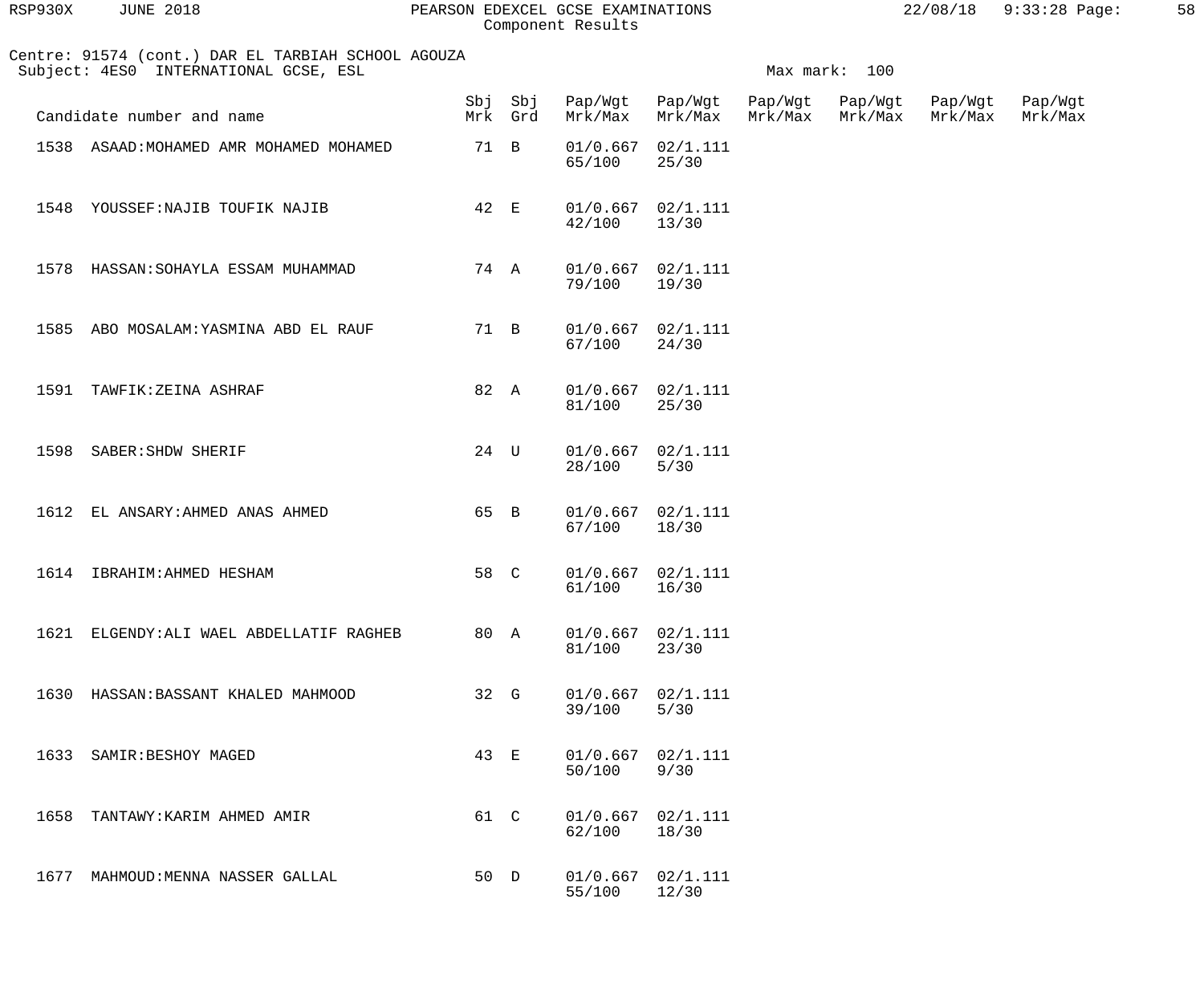| RSP930X | <b>JUNE 2018</b>                                                                            |      |                | PEARSON EDEXCEL GCSE EXAMINATIONS<br>Component Results |                    |                    |                    | 22/08/18           | $9:33:28$ Page:    | 59 |
|---------|---------------------------------------------------------------------------------------------|------|----------------|--------------------------------------------------------|--------------------|--------------------|--------------------|--------------------|--------------------|----|
|         | Centre: 91574 (cont.) DAR EL TARBIAH SCHOOL AGOUZA<br>Subject: 4ES0 INTERNATIONAL GCSE, ESL |      |                |                                                        |                    |                    | Max mark: 100      |                    |                    |    |
|         | Candidate number and name                                                                   | Mrk  | Sbj Sbj<br>Grd | Pap/Wgt<br>Mrk/Max                                     | Pap/Wgt<br>Mrk/Max | Pap/Wgt<br>Mrk/Max | Pap/Wgt<br>Mrk/Max | Pap/Wgt<br>Mrk/Max | Pap/Wgt<br>Mrk/Max |    |
| 1684    | ALI: MOHAMED ABD EL REHEM                                                                   | 53 D |                | 01/0.667<br>59/100                                     | 02/1.111<br>12/30  |                    |                    |                    |                    |    |
| 1689    | MAHMOUD: MOHAMED GAMAL                                                                      | 38 F |                | 01/0.667<br>41/100                                     | 02/1.111<br>10/30  |                    |                    |                    |                    |    |
| 1724    | EL MAHROUKI: RAMI MOHAMED ABDEL FADEIL                                                      | 68 B |                | 01/0.667<br>69/100                                     | 02/1.111<br>20/30  |                    |                    |                    |                    |    |
| 1732    | GALAL: SALMA EYAD MOHAMED                                                                   | 63 C |                | 01/0.667<br>64/100                                     | 02/1.111<br>18/30  |                    |                    |                    |                    |    |
| 1762    | ABD ELGABER: ZEYAD NABIL                                                                    | 61   | $\mathbf C$    | 01/0.667<br>55/100                                     | 02/1.111<br>22/30  |                    |                    |                    |                    |    |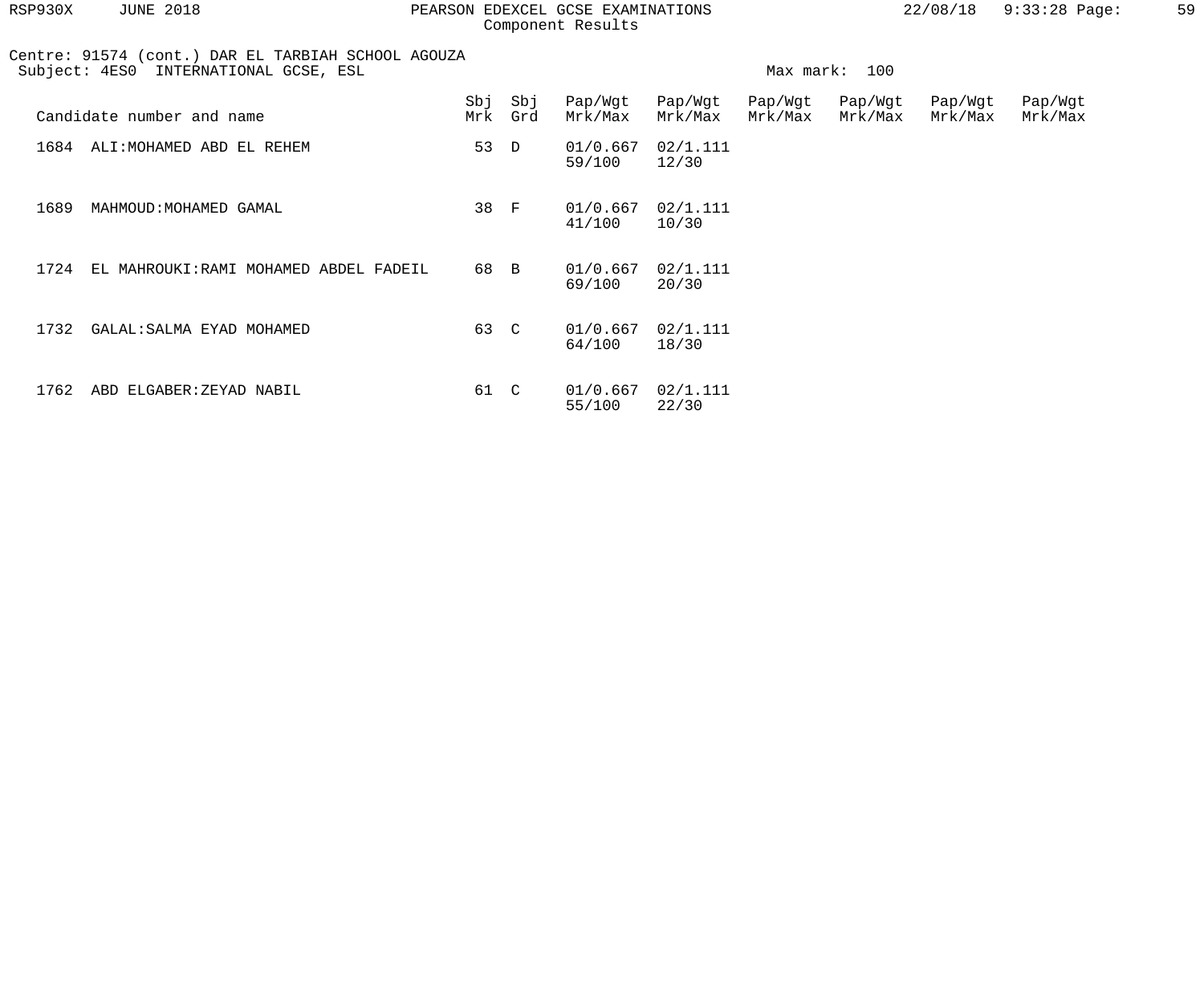## RSP930X JUNE 2018 PEARSON EDEXCEL GCSE EXAMINATIONS 22/08/18 9:33:28 Page: 60 Component Results

| Centre: 91574 (cont.) DAR EL TARBIAH SCHOOL AGOUZA<br>Subject: 4ES0 INTERNATIONAL GCSE, ESL |     |          |  |          |  |                 | Max mark: | 100 |
|---------------------------------------------------------------------------------------------|-----|----------|--|----------|--|-----------------|-----------|-----|
| Subject/Option                                                                              | ∆ ∗ |          |  |          |  | A B C D E F G U |           |     |
| Subject mark boundaries:<br>00001<br>4ES0<br>Papers: 01 02                                  | 84  | 74 64 54 |  | 47 41 35 |  |                 |           |     |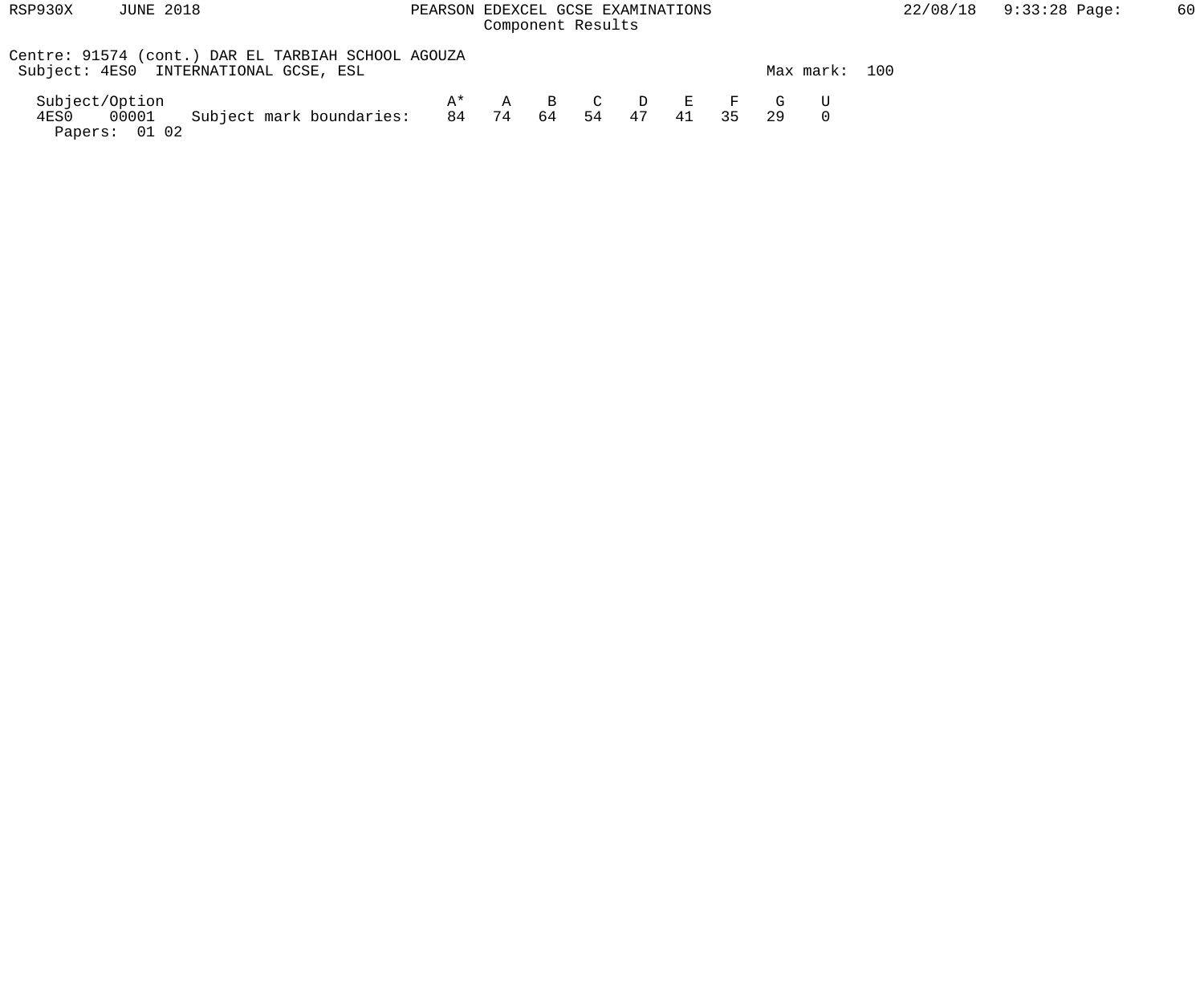| RSP930X | <b>JUNE 2018</b> |  |
|---------|------------------|--|
|         |                  |  |

## PEARSON EDEXCEL GCSE EXAMINATIONS 22/08/18 9:33:28 Page: 61 Component Results

|      | Centre: 91574 (cont.) DAR EL TARBIAH SCHOOL AGOUZA<br>Subject: 4ET0 INTERNATIONAL GCSE, ENGLISH LIT. |      |         |                         |                                |                    | Max mark: 100      |                    |                    |
|------|------------------------------------------------------------------------------------------------------|------|---------|-------------------------|--------------------------------|--------------------|--------------------|--------------------|--------------------|
|      | Candidate number and name                                                                            |      | Mrk Grd | Sbj Sbj Pap/Wgt Pap/Wgt | Mrk/Max Mrk/Max                | Pap/Wgt<br>Mrk/Max | Pap/Wgt<br>Mrk/Max | Pap/Wgt<br>Mrk/Max | Pap/Wgt<br>Mrk/Max |
|      | 1301 ABDEL HAMEED: ABDEL MEGEED KHALED                                                               | 69 B |         | 32/60                   | $01/1.000$ $03/1.333$<br>28/30 |                    |                    |                    |                    |
|      | 1302 ALSHAFI: ABDELRAHMAN HISHAM HOSNY                                                               |      | 60 C    | 23/60                   | $01/1.000$ $03/1.333$<br>28/30 |                    |                    |                    |                    |
|      | 1306 ABDELGHAFFAR: ADEL SHADY                                                                        |      | 74 A    | 38/60                   | $01/1.000$ $03/1.333$<br>27/30 |                    |                    |                    |                    |
|      | 1336 ABDEL MONEIM: AYA MAGDI                                                                         |      | 70 B    | 33/60                   | $01/1.000$ $03/1.333$<br>28/30 |                    |                    |                    |                    |
|      | 1351 EL SOUDY: HAJAR YOUSSRY MOHAMED                                                                 |      | 72 B    | 33/60                   | $01/1.000$ $03/1.333$<br>29/30 |                    |                    |                    |                    |
|      | 1352 ABDEL AZEIM: HALA MOHAMED                                                                       | 67 B |         | 30/60                   | $01/1.000$ $03/1.333$<br>28/30 |                    |                    |                    |                    |
|      | 1354 SAID: HANA AHMED                                                                                | 60 C |         | 23/60                   | $01/1.000$ $03/1.333$<br>28/30 |                    |                    |                    |                    |
|      | 1359 ABDELGHANY: ISLAM KHALED MOHAMED                                                                | 44 D |         | 15/60                   | $01/1.000$ $03/1.333$<br>22/30 |                    |                    |                    |                    |
| 1366 | ABDEL RAHMAN: LAILA KHALED IBRAHEM                                                                   |      | 75 A    | 01/1.000<br>38/60       | 03/1.333<br>28/30              |                    |                    |                    |                    |
| 1381 | ELSHAER: MARYAM DIAAELDIN ABDELHAY                                                                   | 64 B |         | 01/1.000<br>28/60       | 03/1.333<br>27/30              |                    |                    |                    |                    |
| 1400 | ELHELW: MOSTAFA AHMED MAHMOUD                                                                        | 65 B |         | 01/1.000<br>26/60       | 03/1.333<br>29/30              |                    |                    |                    |                    |
| 1408 | SHAFIK: NATALIE MAGED MOUNIR                                                                         | 56 C |         | 01/1.000<br>19/60       | 03/1.333<br>28/30              |                    |                    |                    |                    |
| 1416 | KOTB: OMAR KHALED                                                                                    | 66 B |         | 01/1.000<br>30/60       | 03/1.333<br>27/30              |                    |                    |                    |                    |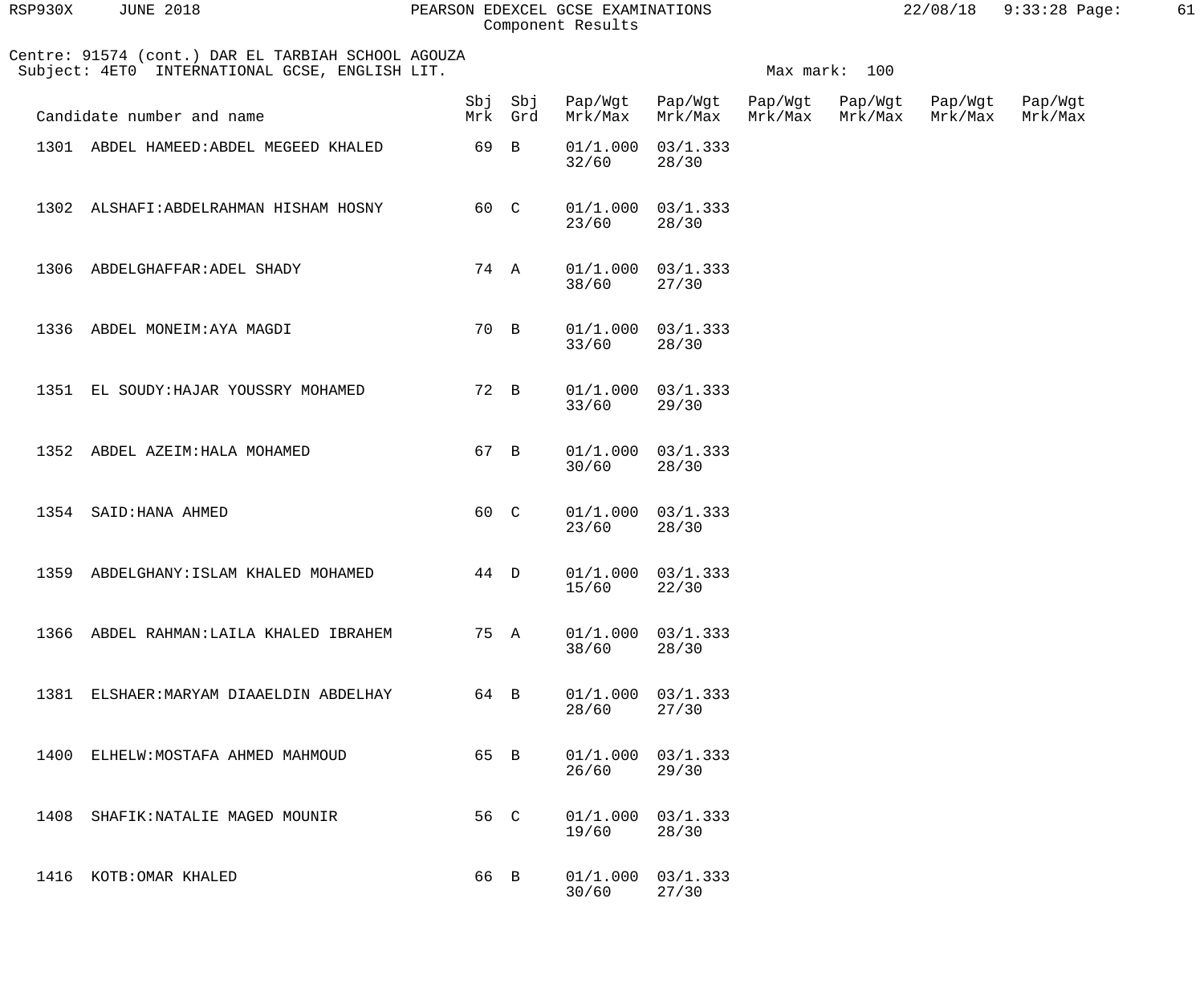| RSP930X | <b>JUNE 2018</b> |  |
|---------|------------------|--|
|         |                  |  |

## PEARSON EDEXCEL GCSE EXAMINATIONS 22/08/18 9:33:28 Page: 62 Component Results

| 22/08/18 | $9:33:28$ Page: |  |
|----------|-----------------|--|
|          |                 |  |

|      | Centre: 91574 (cont.) DAR EL TARBIAH SCHOOL AGOUZA<br>Subject: 4ET0 INTERNATIONAL GCSE, ENGLISH LIT. |      |                    |                                 |                                 | Max mark: 100 |                    |                    |
|------|------------------------------------------------------------------------------------------------------|------|--------------------|---------------------------------|---------------------------------|---------------|--------------------|--------------------|
|      | Candidate number and name                                                                            |      | Sbj Sbj<br>Mrk Grd | Pap/Wgt Pap/Wgt Pap/Wgt Pap/Wgt | Mrk/Max Mrk/Max Mrk/Max Mrk/Max |               | Pap/Wgt<br>Mrk/Max | Pap/Wgt<br>Mrk/Max |
|      | 1422 MOKHTAR: OMAR TAREK                                                                             | 67 B |                    | 30/60                           | $01/1.000$ $03/1.333$<br>28/30  |               |                    |                    |
|      | 1440 ARAFA: YARA KARIM HANY ALY                                                                      | 84 A |                    | 45/60                           | $01/1.000$ $03/1.333$<br>29/30  |               |                    |                    |
| 1444 | ZAHARNA: YOUSEF ABDEL FATAH                                                                          | 57 C |                    | 24/60                           | $01/1.000$ $03/1.333$<br>25/30  |               |                    |                    |
| 1458 | ABDALAZIZ: ABDALRAHMAN MOHAMMED OSMAN                                                                | 60 C |                    | 27/60                           | $01/1.000$ $03/1.333$<br>25/30  |               |                    |                    |
| 1463 | SULIMAN: AHMAD ALI ABDULLAH                                                                          | 64 B |                    | 32/60                           | $01/1.000$ $03/1.333$<br>24/30  |               |                    |                    |
| 1467 | ABO DEEB: AHMED AMR ABDEL HAMID                                                                      | 63 B |                    | 28/60                           | $01/1.000$ $03/1.333$<br>26/30  |               |                    |                    |
| 1475 | ABDEL WAHAB: AHMED MOHAMED                                                                           | 74 A |                    | 37/60                           | $01/1.000$ $03/1.333$<br>28/30  |               |                    |                    |
| 1476 | HASSAN: AHMED MOHAMED ASAAD                                                                          | 72 B |                    | 36/60                           | $01/1.000$ $03/1.333$<br>27/30  |               |                    |                    |
|      | 1482 ABBASS: AMAL ASHRAF ABDEL KHALEK                                                                | 75 A |                    | 01/1.000<br>44/60               |                                 |               |                    |                    |
| 1483 | AHMED:AMINA IBRAHIM ALI IBRAHIM                                                                      | 73 A |                    | 01/1.000<br>34/60               | 03/1.333<br>29/30               |               |                    |                    |
| 1485 | KHALIL:AMR KHALED MOHAMED                                                                            | 53 C |                    | 01/1.000<br>21/60               |                                 |               |                    |                    |
| 1488 | KHODER: BASEL ABDELHAMID ABDELSALAM                                                                  | 56 C |                    | 01/1.000<br>29/60               | 03/1.333<br>20/30               |               |                    |                    |
|      | 1495 ALASHIRY: EZZELDIN MAHMOUD                                                                      | 72 B |                    | 01/1.000<br>37/60               | 03/1.333<br>26/30               |               |                    |                    |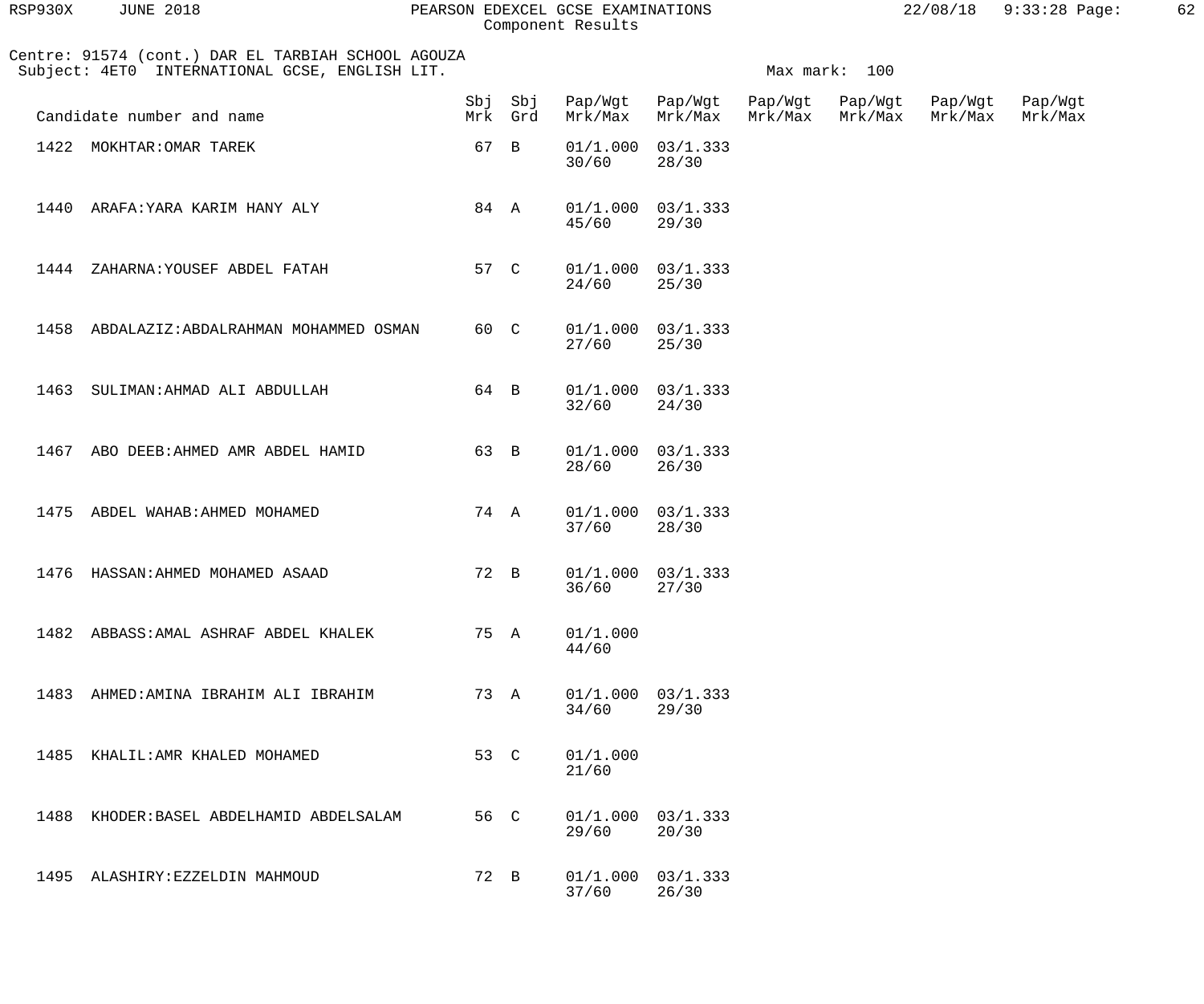| RSP930X | <b>JUNE 2018</b> |  |
|---------|------------------|--|
|         |                  |  |

## PEARSON EDEXCEL GCSE EXAMINATIONS 22/08/18 9:33:28 Page: 63 Component Results

| 22/08/18 | $9:33:28$ Page: |  |
|----------|-----------------|--|

| Centre: 91574 (cont.) DAR EL TARBIAH SCHOOL AGOUZA<br>Subject: 4ET0 INTERNATIONAL GCSE, ENGLISH LIT. |      |                |                                 |                                | Max mark: 100      |                    |                    |
|------------------------------------------------------------------------------------------------------|------|----------------|---------------------------------|--------------------------------|--------------------|--------------------|--------------------|
| Candidate number and name                                                                            |      | Mrk Grd        | Sbj Sbj Pap/Wgt Pap/Wgt Pap/Wgt | Mrk/Max Mrk/Max Mrk/Max        | Pap/Wgt<br>Mrk/Max | Pap/Wgt<br>Mrk/Max | Pap/Wgt<br>Mrk/Max |
| 1498 YOUNESS: FARAH MUHAMED AHMED                                                                    | 79 A |                | 42/60                           | $01/1.000$ $03/1.333$<br>28/30 |                    |                    |                    |
| 1501 SHOKIER: HAIDY ABDELHAMEED MOHAMED                                                              | 57 C |                | 20/60                           | $01/1.000$ $03/1.333$<br>28/30 |                    |                    |                    |
| 1503 ABDALLAH: HANIN ATEF TAHA                                                                       | 77 A |                | 38/60                           | $01/1.000$ $03/1.333$<br>29/30 |                    |                    |                    |
| 1528 SWELAM: MARIAM SALAH ABO SEREA                                                                  |      | 57 C           | 25/60                           | $01/1.000$ $03/1.333$<br>24/30 |                    |                    |                    |
| 1535 ABDEL SABRIN: MENNATALLAH MOHAMED                                                               |      | 83 A           | 44/60                           | $01/1.000$ $03/1.333$<br>29/30 |                    |                    |                    |
| 1536 ISMAIL: MENNATALLAH TAREK MOHAMED                                                               | 67 B |                | 31/60                           | $01/1.000$ $03/1.333$<br>27/30 |                    |                    |                    |
| 1545 AHMED: MOSTAFA MAHMOUD ABDEL AZIZ                                                               | 63 B |                | 24/60                           | $01/1.000$ $03/1.333$<br>29/30 |                    |                    |                    |
| 1552 AL SHARKAWY: OMAR ABDALLAH ABDEL HALIM                                                          | 66 B |                | 01/1.000<br>33/60               |                                |                    |                    |                    |
| 1553<br>ZAKI: OMAR ESLAM ABDEL HAMID                                                                 | 71 B |                | 01/1.000<br>32/60               | 03/1.333<br>29/30              |                    |                    |                    |
| 1558<br>SOLIMAN: RANEEN SAMY HASSAN                                                                  | 83 A |                | 01/1.000<br>46/60               | 03/1.333<br>28/30              |                    |                    |                    |
| 1577<br>ABDELALEEM: SOHAILA HESHAM                                                                   | 63   | $\overline{B}$ | 01/1.000<br>26/60               | 03/1.333<br>28/30              |                    |                    |                    |
| 1579<br>ABDALGHANY: SONDOS OSAMA                                                                     | 68   | $\overline{B}$ | 01/1.000<br>36/60               |                                |                    |                    |                    |
| 1580<br>IBRAHIM: TASSNIM KHALED MOHAMED HASSAN                                                       | 69 B |                | 01/1.000<br>32/60               | 03/1.333<br>28/30              |                    |                    |                    |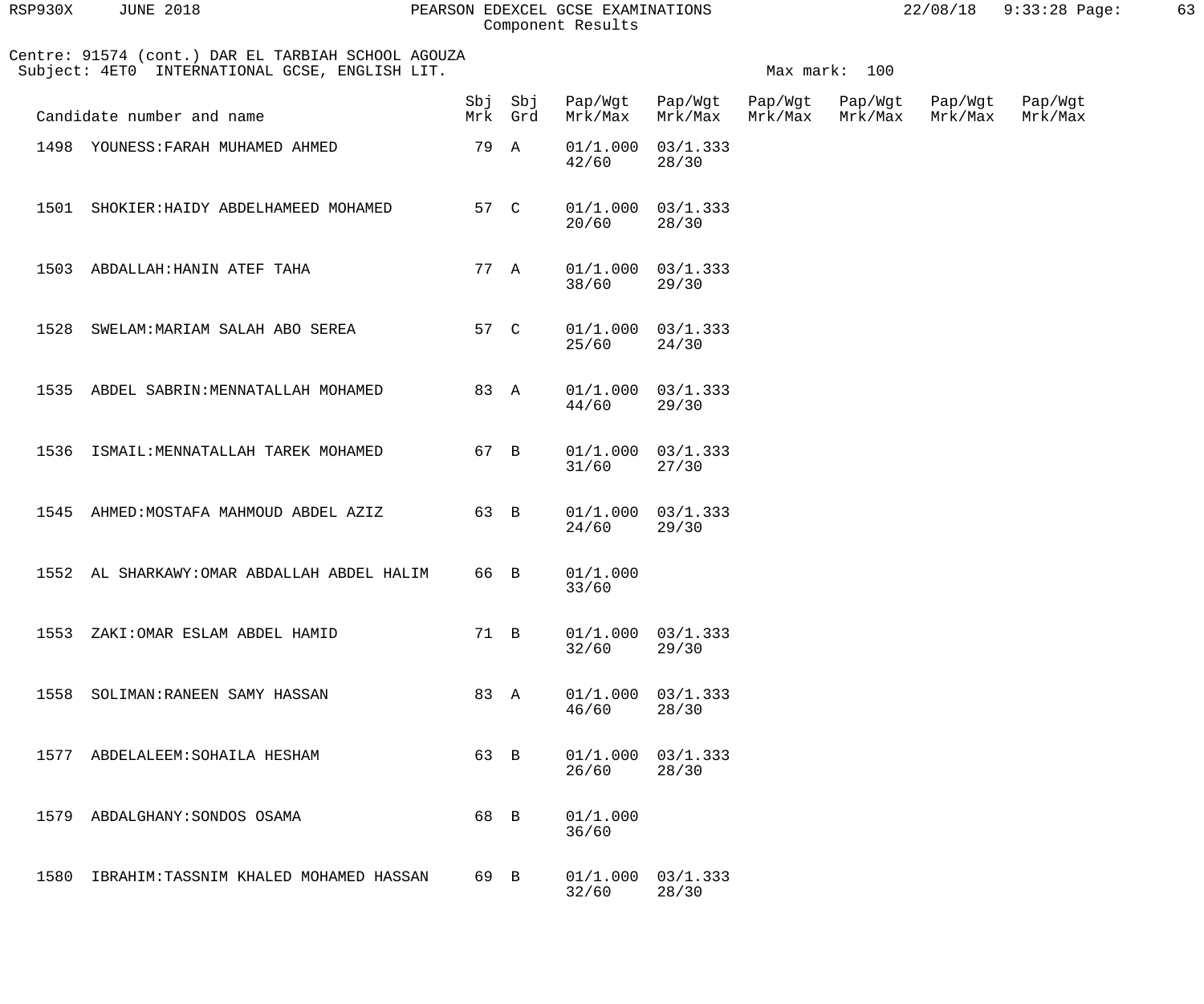| RSP930X | <b>JUNE 2018</b>                                                                                     |                    | PEARSON EDEXCEL GCSE EXAMINATIONS<br>Component Results |                                |                    |                    | 22/08/18           | 9:33:28 Page:      | 64 |
|---------|------------------------------------------------------------------------------------------------------|--------------------|--------------------------------------------------------|--------------------------------|--------------------|--------------------|--------------------|--------------------|----|
|         | Centre: 91574 (cont.) DAR EL TARBIAH SCHOOL AGOUZA<br>Subject: 4ET0 INTERNATIONAL GCSE, ENGLISH LIT. |                    |                                                        |                                |                    | Max mark: 100      |                    |                    |    |
|         | Candidate number and name                                                                            | Sbj Sbj<br>Mrk Grd | Pap/Wgt<br>Mrk/Max                                     | Pap/Wgt<br>Mrk/Max             | Pap/Wgt<br>Mrk/Max | Pap/Wgt<br>Mrk/Max | Pap/Wgt<br>Mrk/Max | Pap/Wgt<br>Mrk/Max |    |
|         | 1582 ABD EL FATAH: YAHYA AHMED SAID                                                                  | 81 A               | 42/60                                                  | $01/1.000$ $03/1.333$<br>29/30 |                    |                    |                    |                    |    |
| 1586    | ABOTABL: YASMINE ADEL EISA MOHAMED                                                                   | 28 E#              | 01/1.000<br>X/60                                       |                                |                    |                    |                    |                    |    |
| 1593    | AHMED: ABDELRAHMAN SHERIF MAHROUS                                                                    | 48 D               | 01/1.000<br>17/60                                      |                                |                    |                    |                    |                    |    |
| 1600    | ABU BAKKER: ZYAD WAEL                                                                                | 50 C               | 11/60                                                  | $01/1.000$ $03/1.333$<br>29/30 |                    |                    |                    |                    |    |
|         | 1607 AHMED: YOUSSEF HESHAM AHMED                                                                     | 60 C               | 28/60                                                  | $01/1.000$ $03/1.333$<br>24/30 |                    |                    |                    |                    |    |
| 1615    | EL TAMAWY: AHMED HOSSAM                                                                              | 73 A               | 36/60                                                  | $01/1.000$ $03/1.333$<br>28/30 |                    |                    |                    |                    |    |
| 1632    | BELAL: BELAL OSAMA MOHAMED                                                                           | 53 C               | 26/60                                                  | $01/1.000$ $03/1.333$<br>20/30 |                    |                    |                    |                    |    |
|         | 1647 IBRAHIM: HALA YAHIA                                                                             |                    | 73 A 01/1.000 03/1.333<br>40/60                        | 25/30                          |                    |                    |                    |                    |    |
|         | 1648 ABDEL DAYEM: HAMAD RABIE HAMMAD                                                                 | 62 B               | 01/1.000<br>30/60                                      |                                |                    |                    |                    |                    |    |
|         | 1664 AHMED: MARIAM AHMED ABDEL AZIZ                                                                  | 63 B               | 28/60                                                  | $01/1.000$ $03/1.333$<br>26/30 |                    |                    |                    |                    |    |
|         | 1684 ALI: MOHAMED ABD EL REHEM                                                                       | 59 C               | 24/60                                                  | $01/1.000$ $03/1.333$<br>26/30 |                    |                    |                    |                    |    |
|         | 1696 ALI: MOHAMED OSAMA                                                                              | 66 B               | 27/60                                                  | $01/1.000$ $03/1.333$<br>29/30 |                    |                    |                    |                    |    |
|         | 1702 AMER: MOUSTAFA ALI MOUSTAFA                                                                     | 58 C               | 25/60                                                  | $01/1.000$ $03/1.333$<br>25/30 |                    |                    |                    |                    |    |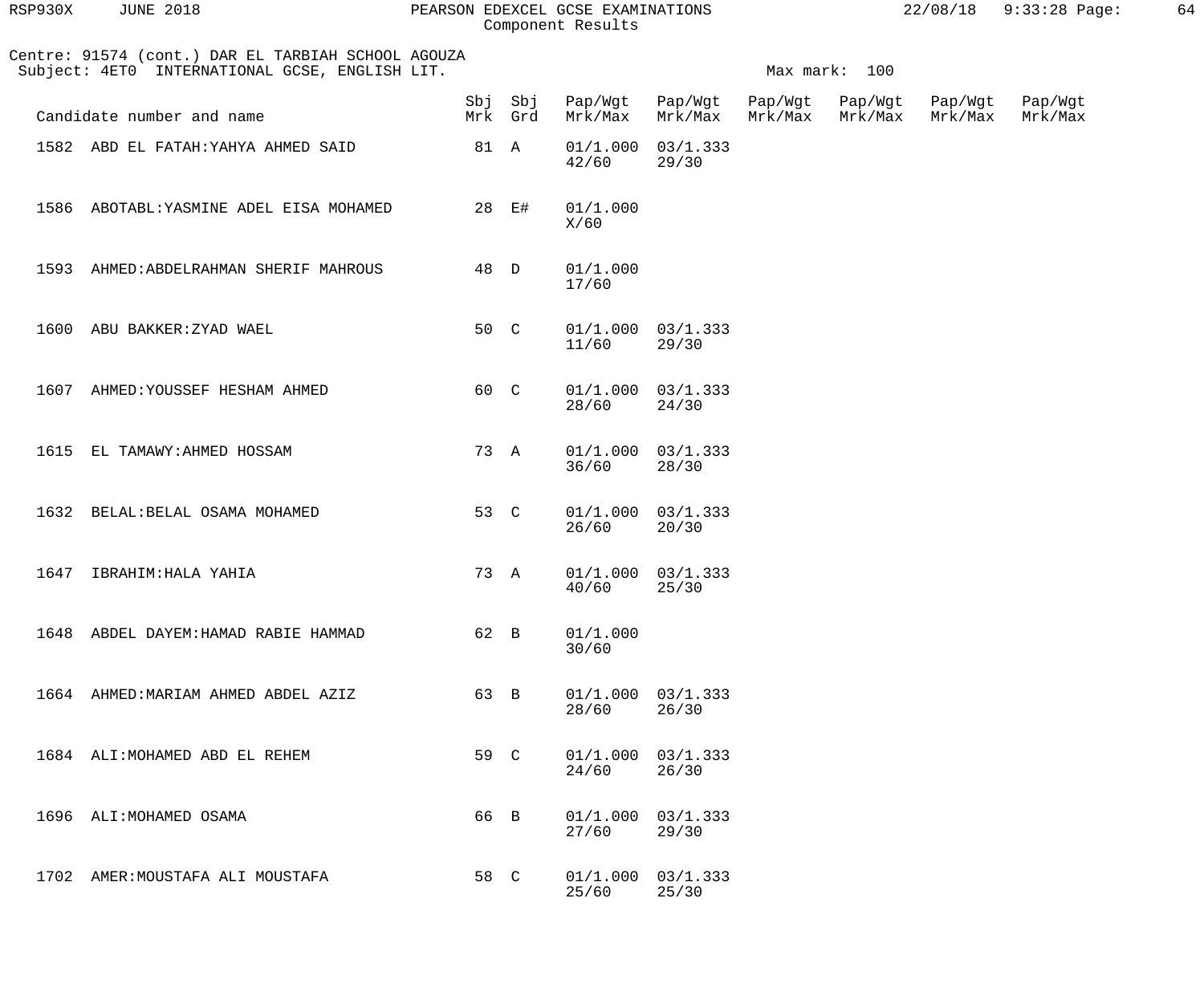| RSP930X       | <b>JUNE 2018</b>                                                                       |      |                | PEARSON EDEXCEL GCSE EXAMINATIONS<br>Component Results |                    |                    |                    | 22/08/18           | $9:33:28$ Page:    | 65 |
|---------------|----------------------------------------------------------------------------------------|------|----------------|--------------------------------------------------------|--------------------|--------------------|--------------------|--------------------|--------------------|----|
| Subject: 4ET0 | Centre: 91574 (cont.) DAR EL TARBIAH SCHOOL AGOUZA<br>INTERNATIONAL GCSE, ENGLISH LIT. |      |                |                                                        |                    | Max mark:          | 100                |                    |                    |    |
|               | Candidate number and name                                                              | Mrk  | Sbj Sbj<br>Grd | Pap/Wgt<br>Mrk/Max                                     | Pap/Wgt<br>Mrk/Max | Pap/Wgt<br>Mrk/Max | Pap/Wgt<br>Mrk/Max | Pap/Wgt<br>Mrk/Max | Pap/Wgt<br>Mrk/Max |    |
| 1730          | AHMED:ROLA AHMED ABDEL AZIZ                                                            | 65 B |                | 01/1.000<br>30/60                                      | 03/1.333<br>26/30  |                    |                    |                    |                    |    |
| 1747          | MORSY: WAADALLAH SAID MOHAMED                                                          | 53 C |                | 01/1.000<br>22/60                                      |                    |                    |                    |                    |                    |    |
| 1758          | MOHAMED: YOUSSEF OSAMA                                                                 | 58   | $\mathcal{C}$  | 01/1.000<br>31/60                                      | 03/1.333<br>20/30  |                    |                    |                    |                    |    |
| 1761          | HUSSEIN: ZEINA TAREK SALAH ELDIN                                                       | 69 B |                | 01/1.000<br>32/60                                      | 03/1.333<br>28/30  |                    |                    |                    |                    |    |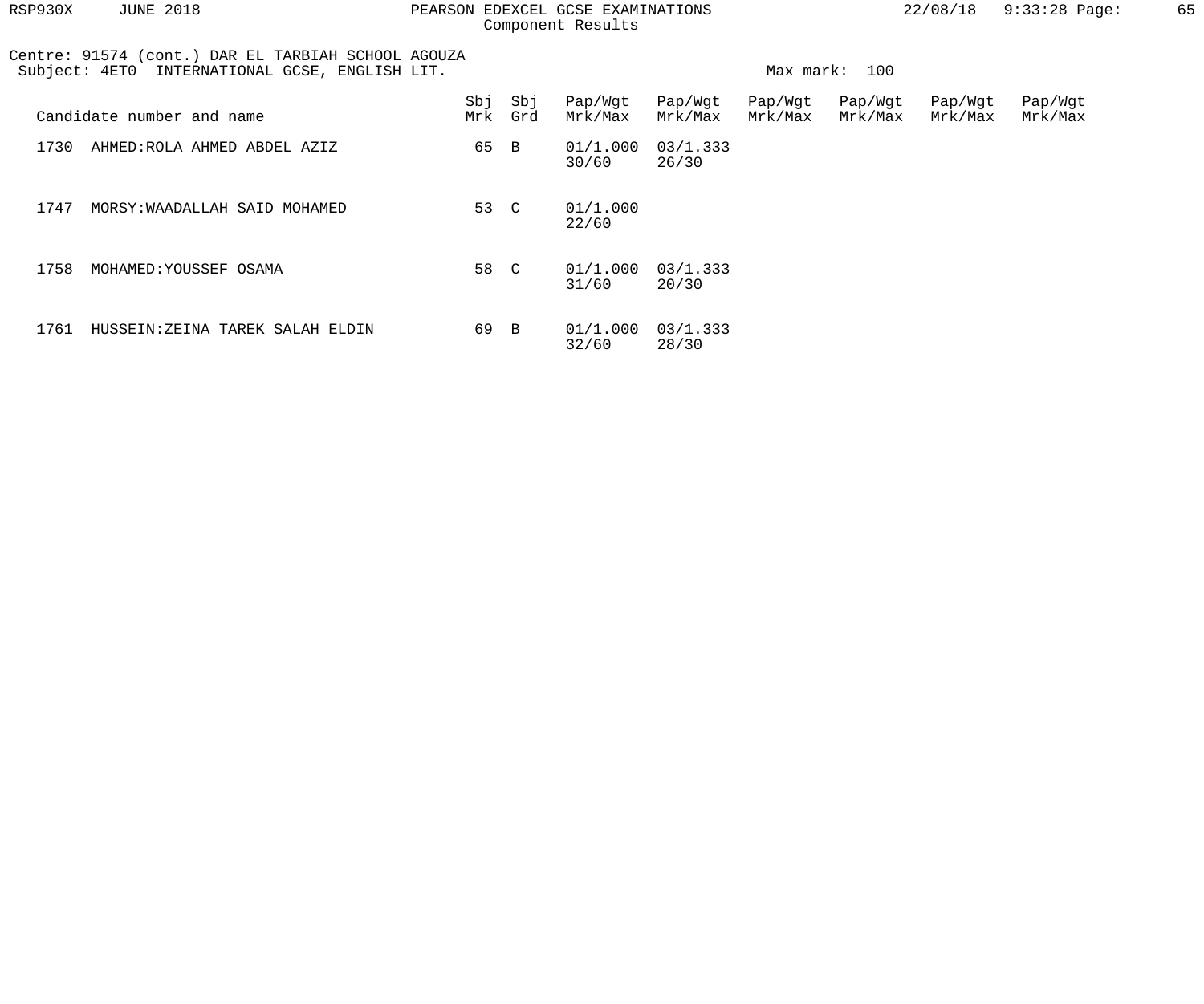| RSP930X                                           | <b>JUNE 2018</b>                                                                                     | PEARSON EDEXCEL GCSE EXAMINATIONS |            | Component Results            |                      |              |                    |                    |        |           | 22/08/18 | $9:33:28$ Page: | 66 |
|---------------------------------------------------|------------------------------------------------------------------------------------------------------|-----------------------------------|------------|------------------------------|----------------------|--------------|--------------------|--------------------|--------|-----------|----------|-----------------|----|
|                                                   | Centre: 91574 (cont.) DAR EL TARBIAH SCHOOL AGOUZA<br>Subject: 4ET0 INTERNATIONAL GCSE, ENGLISH LIT. |                                   |            |                              |                      |              |                    |                    |        | Max mark: | 100      |                 |    |
| Subject/Option<br>00002<br>4ET0<br>Papers: 01 03  | Subject mark boundaries:                                                                             | A*                                | A<br>85 73 | $\overline{B}$<br>$\cdot$ 61 | $\overline{C}$<br>50 | $\Box$<br>39 | $\mathbf{E}$<br>28 | $\mathbf{F}$<br>18 | G<br>8 |           |          |                 |    |
| Subject/Option<br>00003<br>4ET0<br>Papers: 01 03T | Subject mark boundaries:                                                                             | A*<br>85                          | A<br>73    | $\mathbf{B}$<br>61           | $\overline{C}$<br>50 | D<br>39      | 一回。<br>28          | 18                 | G<br>8 | $\Omega$  |          |                 |    |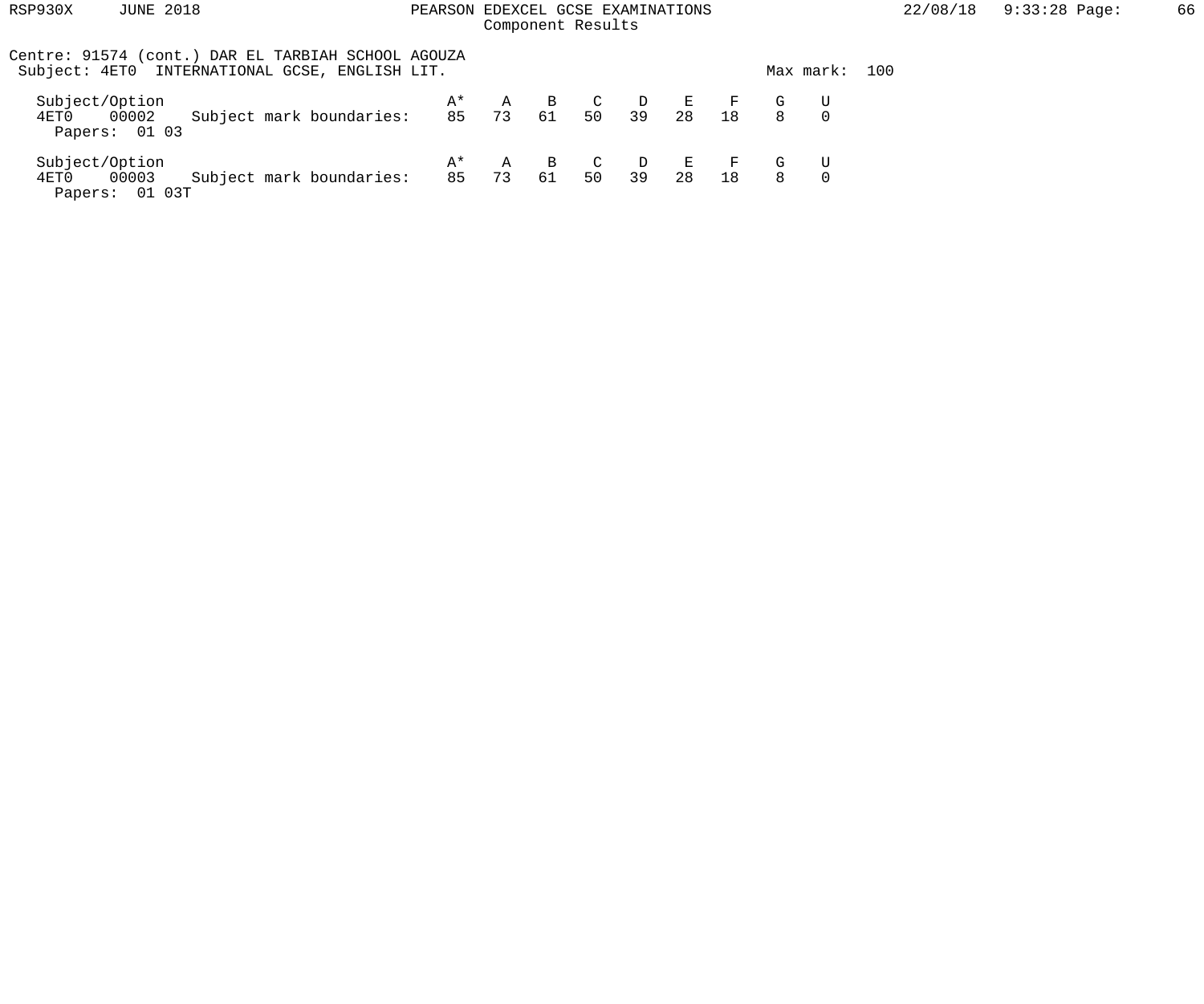| RSP930X | <b>JUNE 2018</b> |  |
|---------|------------------|--|
|         |                  |  |

#### RSP930X JUNE 2018 PEARSON EDEXCEL GCSE EXAMINATIONS 22/08/18 9:33:28 Page: 67 Component Results

|  | 22/08/18 | $9:33:28$ Page: |  |
|--|----------|-----------------|--|
|  |          |                 |  |

|      | Centre: 91574 (cont.) DAR EL TARBIAH SCHOOL AGOUZA<br>Subject: 4ET1 INTERNATIONAL GCSE, ENGLISH LIT. | Max mark: 150 |                    |         |                                |                    |                    |                    |                    |
|------|------------------------------------------------------------------------------------------------------|---------------|--------------------|---------|--------------------------------|--------------------|--------------------|--------------------|--------------------|
|      | Candidate number and name                                                                            |               | Sbj Sbj<br>Mrk Grd | Mrk/Max | Pap/Wgt Pap/Wgt<br>Mrk/Max     | Pap/Wgt<br>Mrk/Max | Pap/Wgt<br>Mrk/Max | Pap/Wgt<br>Mrk/Max | Pap/Wgt<br>Mrk/Max |
|      | 1383 MEHANY: MATHEW HANY FAEK                                                                        | 79 5          |                    | $52/90$ | $01/1.000$ $03/1.000$<br>27/60 |                    |                    |                    |                    |
| 1405 | MARZOUK:MUSTAFA WALID                                                                                | 75 5          |                    | 49/90   | $01/1.000$ $03/1.000$<br>26/60 |                    |                    |                    |                    |
|      | 1524 EL DEEB: MARIA SEIF                                                                             | 72 4          |                    | 47/90   | $01/1.000$ $03/1.000$<br>25/60 |                    |                    |                    |                    |
|      | 1613 EL TOUNI: AHMED ASHRAF AHMED                                                                    | 91 6          |                    | 62/90   | 01/1.000 03/1.000<br>29/60     |                    |                    |                    |                    |
|      | 1662 AHMED: MAHYNOUR HAITHAM                                                                         | 58 3          |                    | $34/90$ | $01/1.000$ $03/1.000$<br>24/60 |                    |                    |                    |                    |
|      | 1674 TARRAD: MAZEN EYAD AHMED                                                                        | 67 4          |                    | 36/90   | $01/1.000$ $03/1.000$<br>31/60 |                    |                    |                    |                    |
|      | 1682 AYAD: MINA MEDHAT LATIF                                                                         | 56 3          |                    | 34/90   | 01/1.000 03/1.000<br>22/60     |                    |                    |                    |                    |
|      | 1692 OMAR: MOHAMED HISHAM MOHAMED                                                                    | 57 3          |                    | 37/90   | $01/1.000$ $03/1.000$<br>20/60 |                    |                    |                    |                    |
| 1740 | MOHAMED: SEIF ELDIN ADEL                                                                             | 84 5          |                    | 41/90   | 01/1.000 03/1.000<br>43/60     |                    |                    |                    |                    |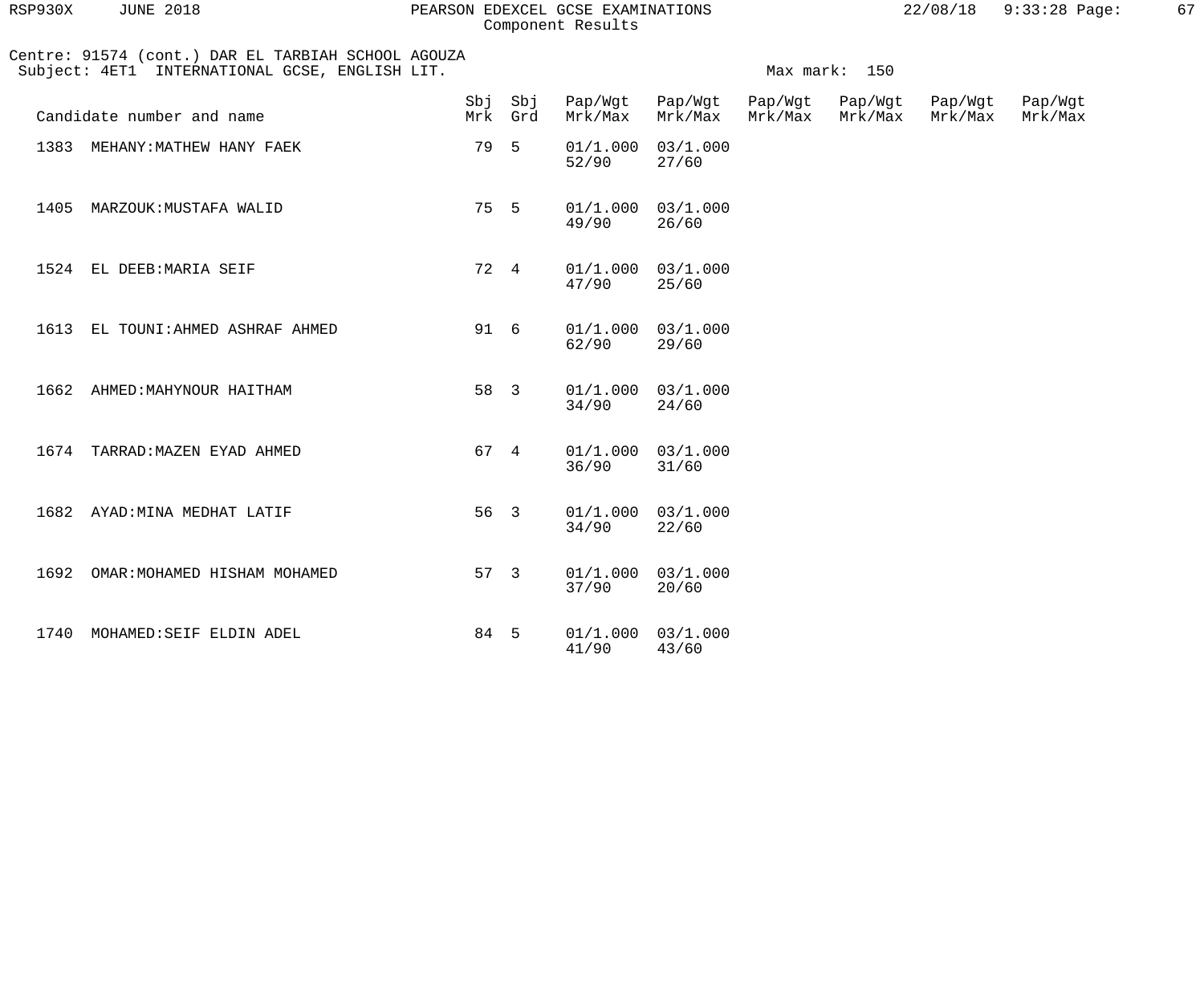Papers: 01 03

# Component Results

| Centre: 91574 (cont.) DAR EL TARBIAH SCHOOL AGOUZA<br>Subject: 4ET1 INTERNATIONAL GCSE, ENGLISH LIT. |  |  |      |    |    |                  | Max mark: 150                |  |
|------------------------------------------------------------------------------------------------------|--|--|------|----|----|------------------|------------------------------|--|
| Subject/Option<br>Subject mark boundaries: 117 106 96 85<br>00002<br>4ET1                            |  |  | - 75 | 65 | 48 | $\sim$ 31 $\sim$ | 9 8 7 6 5 4 3 2 1 U<br>$-15$ |  |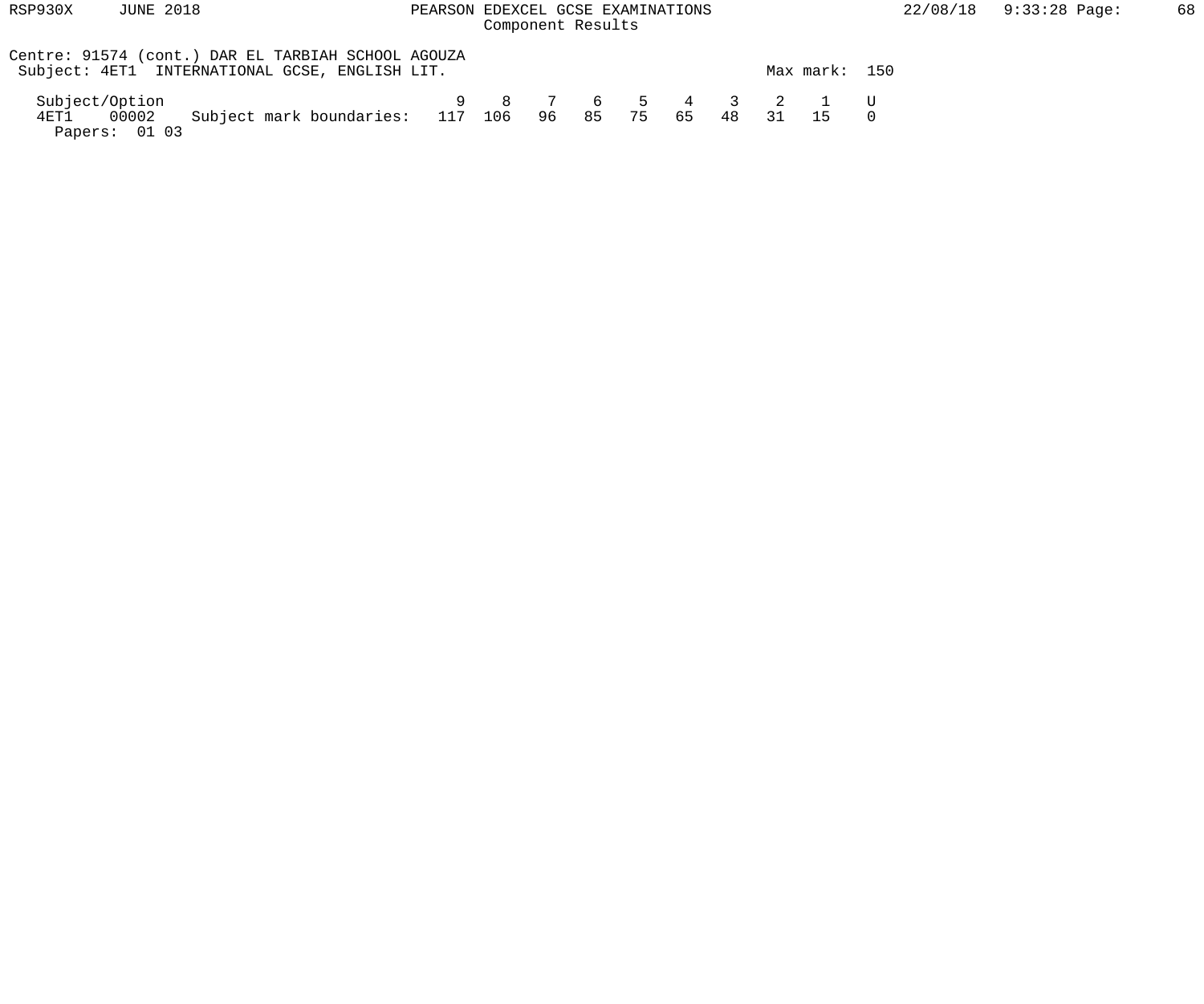| RSP930X | <b>JUNE 2018</b>                                                                                    |          |                    | PEARSON EDEXCEL GCSE EXAMINATIONS<br>Component Results |                                |         |                    | 22/08/18           | 9:33:28 Page:      | 69 |
|---------|-----------------------------------------------------------------------------------------------------|----------|--------------------|--------------------------------------------------------|--------------------------------|---------|--------------------|--------------------|--------------------|----|
|         | Centre: 91574 (cont.) DAR EL TARBIAH SCHOOL AGOUZA<br>Subject: 4HB0 INTERNATIONAL GCSE, HUMAN BIOL. |          |                    |                                                        |                                |         | Max mark: 180      |                    |                    |    |
|         | Candidate number and name                                                                           |          | Sbj Sbj<br>Mrk Grd | Pap/Wgt<br>Mrk/Max                                     | Pap/Wgt Pap/Wgt<br>Mrk/Max     | Mrk/Max | Pap/Wgt<br>Mrk/Max | Pap/Wgt<br>Mrk/Max | Pap/Wgt<br>Mrk/Max |    |
|         | 1310 AHMED: AHMED ESMAT GADELKARIM                                                                  | 131 B    |                    | 01/1.000<br>87/120                                     | 02/1.000<br>44/60              |         |                    |                    |                    |    |
|         | 1324 KHALIL: ALBARAA ADEL FAROUK ABDELGHAFFAR 159 A*                                                |          |                    | 01/1.000<br>108/120                                    | 02/1.000<br>51/60              |         |                    |                    |                    |    |
|         | 1368 ALI: MAHMOUD KHALED MOHAMED                                                                    | 138 A    |                    | 96/120                                                 | $01/1.000$ $02/1.000$<br>42/60 |         |                    |                    |                    |    |
|         | 1369 ABBASS: MAHMOUD SHERIF                                                                         | $160 A*$ |                    | 108/120                                                | $01/1.000$ $02/1.000$<br>52/60 |         |                    |                    |                    |    |
|         | 1440 ARAFA: YARA KARIM HANY ALY                                                                     | 154 A    |                    | 106/120                                                | $01/1.000$ $02/1.000$<br>48/60 |         |                    |                    |                    |    |
|         | 1444 ZAHARNA: YOUSEF ABDEL FATAH                                                                    | 114 C    |                    | 85/120                                                 | $01/1.000$ $02/1.000$<br>29/60 |         |                    |                    |                    |    |
|         | 1457 KOTB: ABD ELRAHMAN AHMED MOHAMMED                                                              | 141 A    |                    | 95/120                                                 | $01/1.000$ $02/1.000$<br>46/60 |         |                    |                    |                    |    |
| 1460    | ELSADEK: ABDEL RAHMAN MOHAMED ALI                                                                   | 152 A    |                    | 01/1.000<br>105/120                                    | 02/1.000<br>47/60              |         |                    |                    |                    |    |
| 1461    | ABDEL KADER: ADHAM ADEL                                                                             | 143 A    |                    | 01/1.000<br>100/120                                    | 02/1.000<br>43/60              |         |                    |                    |                    |    |
| 1463    | SULIMAN: AHMAD ALI ABDULLAH                                                                         | 143 A    |                    | 01/1.000<br>95/120                                     | 02/1.000<br>48/60              |         |                    |                    |                    |    |
| 1465    | ELMASRY: AHMED ABDELHAMID MOHAMED FAWZY                                                             | 150 A    |                    | 01/1.000<br>106/120                                    | 02/1.000<br>44/60              |         |                    |                    |                    |    |
| 1469    | ABDALLAH: AHMED ASHRAF KAMAL AHMED                                                                  | 107 C    |                    | 01/1.000<br>74/120                                     | 02/1.000<br>33/60              |         |                    |                    |                    |    |
| 1477    | KILANY: AHMED MOHAMED RASHAD KAMEL                                                                  | 136 B    |                    | 01/1.000<br>94/120                                     | 02/1.000<br>42/60              |         |                    |                    |                    |    |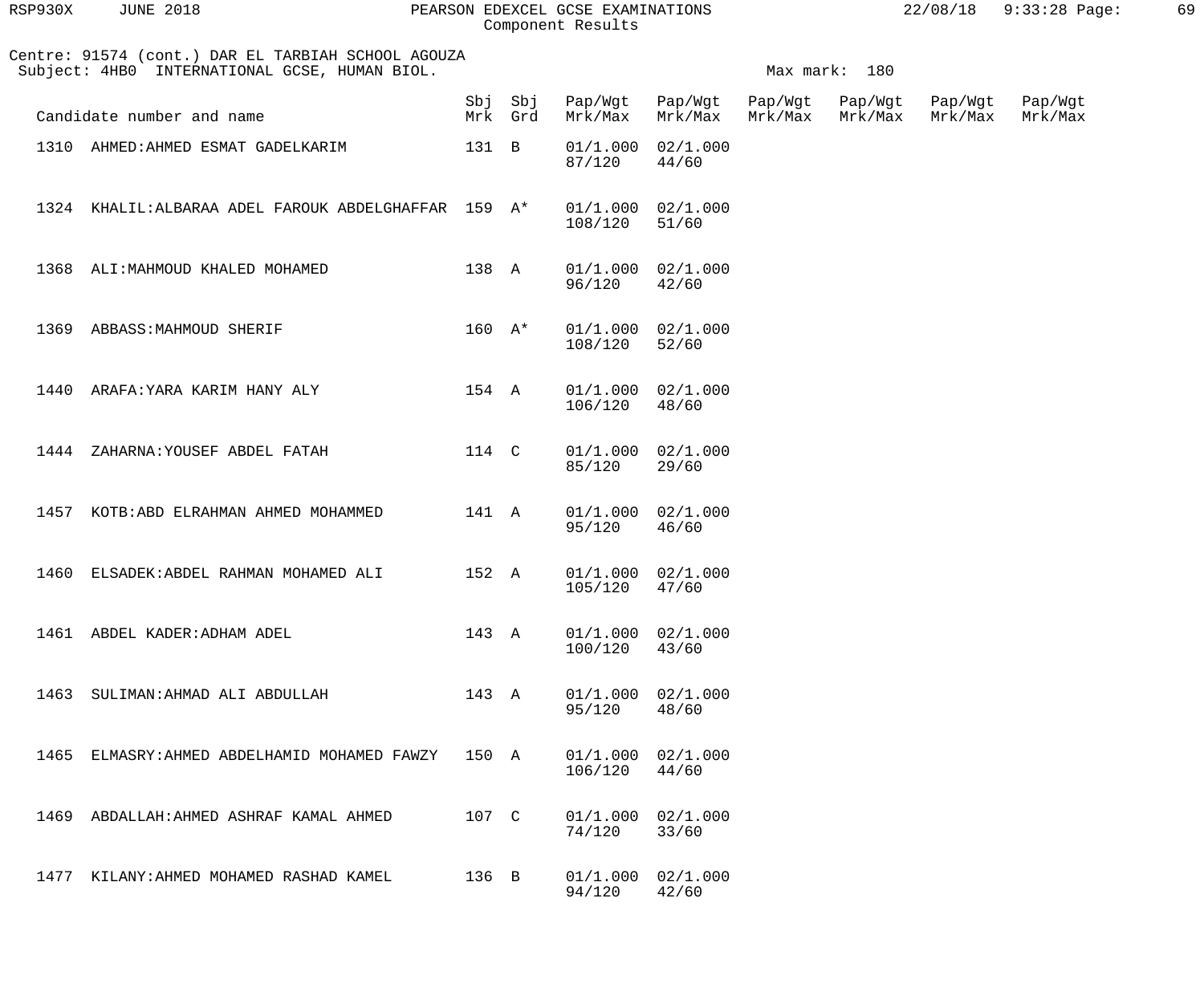| RSP930X | <b>JUNE 2018</b> | PEARSON EDEXCEL GCSE EXAMINATIONS | 22/08/18 9:33:28 Page: | 70 |
|---------|------------------|-----------------------------------|------------------------|----|
|         |                  | Component Results                 |                        |    |

| RSP930X | <b>JUNE 2018</b> |  |
|---------|------------------|--|
|         |                  |  |

|      | Centre: 91574 (cont.) DAR EL TARBIAH SCHOOL AGOUZA<br>Subject: 4HB0 INTERNATIONAL GCSE, HUMAN BIOL. |                  | Max mark: 180      |         |                                |                    |                    |                    |                    |  |
|------|-----------------------------------------------------------------------------------------------------|------------------|--------------------|---------|--------------------------------|--------------------|--------------------|--------------------|--------------------|--|
|      | Candidate number and name                                                                           |                  | Sbj Sbj<br>Mrk Grd | Mrk/Max | Pap/Wgt Pap/Wgt<br>Mrk/Max     | Pap/Wgt<br>Mrk/Max | Pap/Wgt<br>Mrk/Max | Pap/Wgt<br>Mrk/Max | Pap/Wgt<br>Mrk/Max |  |
|      | 1485 KHALIL: AMR KHALED MOHAMED                                                                     | 47 G             |                    | 36/120  | $01/1.000$ $02/1.000$<br>11/60 |                    |                    |                    |                    |  |
| 1487 | ABDEL HADY: AYATULLAH KHALED FAROUK                                                                 | 140 A            |                    | 99/120  | 01/1.000 02/1.000<br>41/60     |                    |                    |                    |                    |  |
|      | 1491 ATTIA: DAVID EDWAR                                                                             | 151 A            |                    | 102/120 | 01/1.000 02/1.000<br>49/60     |                    |                    |                    |                    |  |
| 1493 | AHMED: DINA MAGDY MOHAMED                                                                           | $162 \text{ A*}$ |                    | 107/120 | 01/1.000 02/1.000<br>55/60     |                    |                    |                    |                    |  |
|      | 1494 RAMADAN: ESRAA ASHRAF FAYEZ                                                                    | 95 D             |                    | 74/120  | 01/1.000 02/1.000<br>21/60     |                    |                    |                    |                    |  |
|      | 1505 SOLIMAN: HAZEM KHALED ABDEL SATTAR                                                             | 150 A            |                    | 104/120 | 01/1.000 02/1.000<br>46/60     |                    |                    |                    |                    |  |
| 1515 | YEHIA: KARIM SHERIF MOHAMED                                                                         | 135 B            |                    | 93/120  | 01/1.000 02/1.000<br>42/60     |                    |                    |                    |                    |  |
|      | 1521 FOAD: MALAK WAHEED AHMED                                                                       | 107 C            |                    | 72/120  | $01/1.000$ $02/1.000$<br>35/60 |                    |                    |                    |                    |  |
|      | 1526 FARGHALY: MARIAM HATEM MOHAMED                                                                 | 152 A            |                    | 104/120 | 01/1.000 02/1.000<br>48/60     |                    |                    |                    |                    |  |
|      | 1528 SWELAM: MARIAM SALAH ABO SEREA                                                                 | 137 B            |                    | 93/120  | 01/1.000 02/1.000<br>44/60     |                    |                    |                    |                    |  |
|      | 1529 MOHAMED: MARIAM SHEHAB ELDIN ABDELRAHMAN 152 A                                                 |                  |                    | 104/120 | 01/1.000 02/1.000<br>48/60     |                    |                    |                    |                    |  |
|      | 1541 BADR: MOHAMED MOSTAFA SAAD                                                                     | $159$ A*         |                    | 109/120 | 01/1.000 02/1.000<br>50/60     |                    |                    |                    |                    |  |
|      | 1542 MADBOULY: MOHAMED TAREK MOHAMED                                                                | 132 B            |                    | 86/120  | 01/1.000 02/1.000<br>46/60     |                    |                    |                    |                    |  |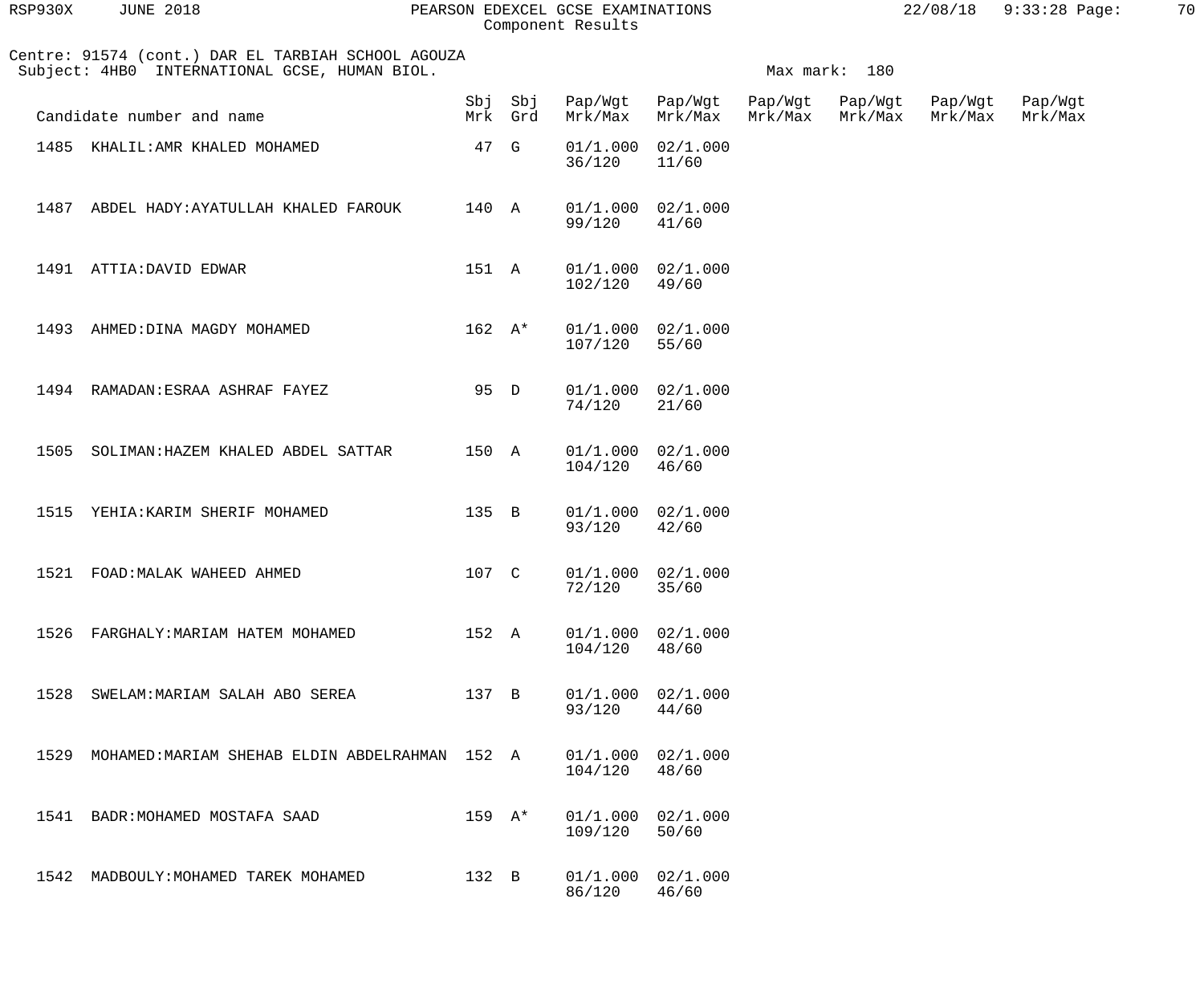| RSP930X | JUNE 2018 |  |
|---------|-----------|--|
|         |           |  |

#### RSP930X JUNE 2018 PEARSON EDEXCEL GCSE EXAMINATIONS 22/08/18 9:33:28 Page: 71 Component Results

|      | Centre: 91574 (cont.) DAR EL TARBIAH SCHOOL AGOUZA<br>Subject: 4HB0 INTERNATIONAL GCSE, HUMAN BIOL. |             |          |                                    |                                |                    | Max mark: 180      |                    |                    |  |  |  |
|------|-----------------------------------------------------------------------------------------------------|-------------|----------|------------------------------------|--------------------------------|--------------------|--------------------|--------------------|--------------------|--|--|--|
|      | Candidate number and name                                                                           |             | Mrk Grd  | Sbj Sbj Pap/Wgt Pap/Wgt<br>Mrk/Max | Mrk/Max                        | Pap/Wgt<br>Mrk/Max | Pap/Wgt<br>Mrk/Max | Pap/Wgt<br>Mrk/Max | Pap/Wgt<br>Mrk/Max |  |  |  |
|      | 1548 YOUSSEF: NAJIB TOUFIK NAJIB                                                                    | 102 D       |          | 75/120                             | 01/1.000 02/1.000<br>27/60     |                    |                    |                    |                    |  |  |  |
|      | 1549 ABD ALAZIZI: NARIMAN FAROUK GALAL                                                              | 112 C       |          | 80/120                             | 01/1.000 02/1.000<br>32/60     |                    |                    |                    |                    |  |  |  |
|      | 1563 SALAH EL DIN: SALMA KHALED MOHAMED                                                             | 132 B       |          | 90/120                             | 01/1.000 02/1.000<br>42/60     |                    |                    |                    |                    |  |  |  |
|      | 1573 MEHANNA: SARAH MOHAMED                                                                         | 136 B       |          | 93/120                             | 01/1.000 02/1.000<br>43/60     |                    |                    |                    |                    |  |  |  |
|      | 1579 ABDALGHANY: SONDOS OSAMA                                                                       | 132 B       |          | 92/120                             | 01/1.000 02/1.000<br>40/60     |                    |                    |                    |                    |  |  |  |
| 1588 | IBRAHIM:YOUSSEF HOSAM ABDEL HADI                                                                    | 145 A       |          | 99/120                             | 01/1.000 02/1.000<br>46/60     |                    |                    |                    |                    |  |  |  |
|      | 1590 SEDKY: YOUSSEF MOHAMED MOHAMED MOHAMED                                                         | 120 C       |          | 86/120                             | 01/1.000 02/1.000<br>34/60     |                    |                    |                    |                    |  |  |  |
|      | 1592 KHALIFA: ABDELRAHMAN ALI ESSAM                                                                 | 111 C       |          | 78/120                             | 01/1.000 02/1.000<br>33/60     |                    |                    |                    |                    |  |  |  |
|      | 1616 ROSHDY: AHMED MOHAMED                                                                          |             | $165$ A* | 110/120                            | 01/1.000 02/1.000<br>55/60     |                    |                    |                    |                    |  |  |  |
| 1618 | ABDELSAMAD:AHMED WALID MOHAMED                                                                      | 129 B       |          | 87/120                             | 01/1.000 02/1.000<br>42/60     |                    |                    |                    |                    |  |  |  |
| 1629 | AFIFI:BAHER MAMDOUH                                                                                 | $155 \tA*$  |          | 107/120                            | $01/1.000$ $02/1.000$<br>48/60 |                    |                    |                    |                    |  |  |  |
| 1639 | ELBENDARY: FADILA AHMED                                                                             | $169$ $A^*$ |          | 112/120                            | 01/1.000 02/1.000<br>57/60     |                    |                    |                    |                    |  |  |  |
|      | 1643 MOHAMMED: GANNAT MOSTAFA                                                                       | 146 A       |          | 96/120                             | 01/1.000 02/1.000<br>50/60     |                    |                    |                    |                    |  |  |  |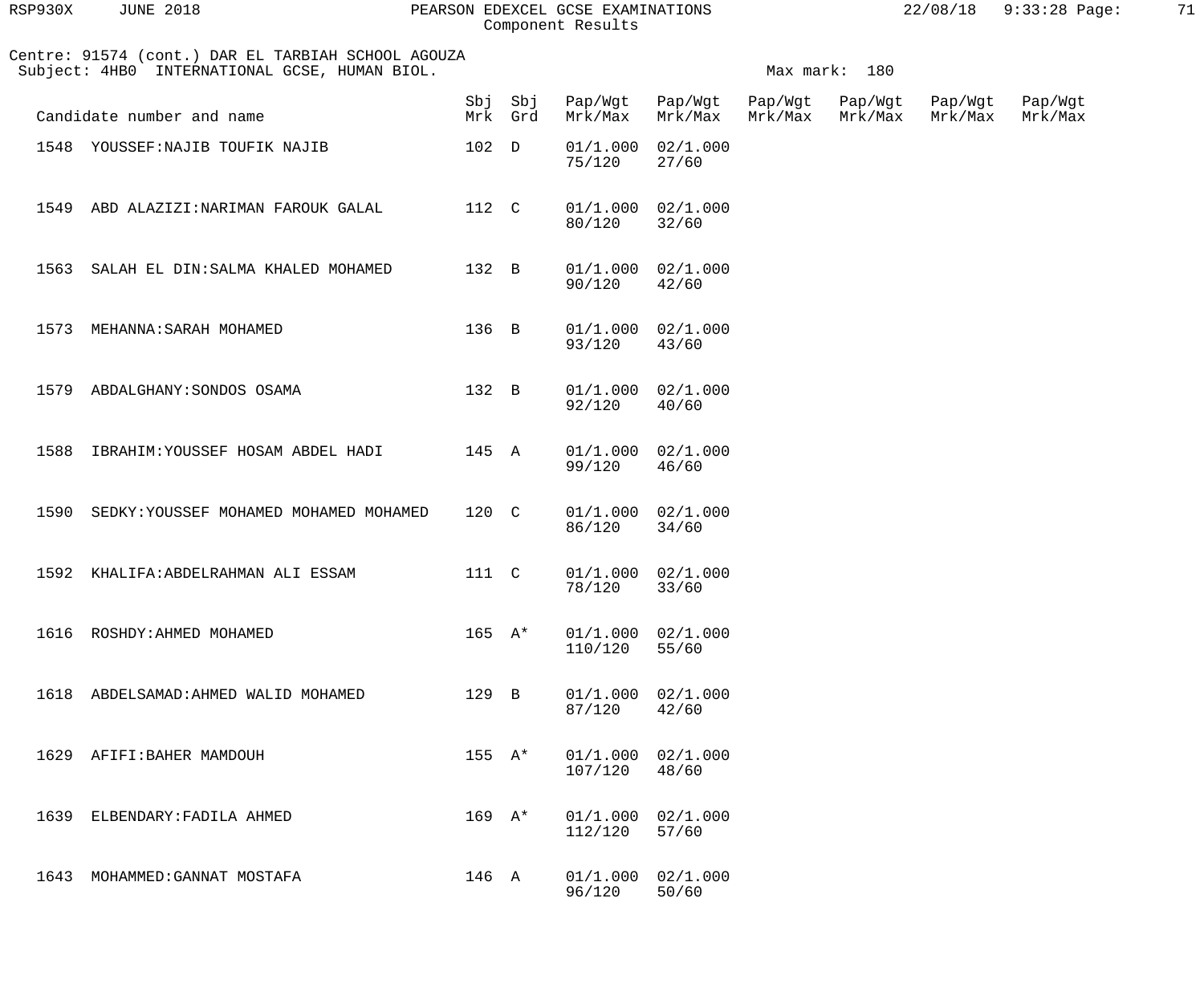| RSP930X | <b>JUNE 2018</b> |  |
|---------|------------------|--|
|         |                  |  |

#### RSP930X JUNE 2018 PEARSON EDEXCEL GCSE EXAMINATIONS 22/08/18 9:33:28 Page: 72 Component Results

| Centre: 91574 (cont.) DAR EL TARBIAH SCHOOL AGOUZA<br>Subject: 4HB0 INTERNATIONAL GCSE, HUMAN BIOL. |                                            |                  |          |                         | Max mark: 180                  |                    |                    |                    |                    |  |  |  |
|-----------------------------------------------------------------------------------------------------|--------------------------------------------|------------------|----------|-------------------------|--------------------------------|--------------------|--------------------|--------------------|--------------------|--|--|--|
|                                                                                                     | Candidate number and name                  |                  | Mrk Grd  | Sbj Sbj Pap/Wgt Pap/Wgt | Mrk/Max Mrk/Max                | Pap/Wgt<br>Mrk/Max | Pap/Wgt<br>Mrk/Max | Pap/Wgt<br>Mrk/Max | Pap/Wgt<br>Mrk/Max |  |  |  |
|                                                                                                     | 1648 ABDEL DAYEM: HAMAD RABIE HAMMAD       |                  | 131 B    | 94/120                  | $01/1.000$ $02/1.000$<br>37/60 |                    |                    |                    |                    |  |  |  |
|                                                                                                     | 1652 HASSAN: HASSAN ADEL                   |                  | 128 B    | 84/120                  | 01/1.000 02/1.000<br>44/60     |                    |                    |                    |                    |  |  |  |
|                                                                                                     | 1657 ELSHINNAWY: HUSSEIN AHMED HAMED ANWAR |                  | 151 A    | 100/120                 | $01/1.000$ $02/1.000$<br>51/60 |                    |                    |                    |                    |  |  |  |
|                                                                                                     | 1668 ABDEL KARIM: MARWA AHMED ALY          |                  | 156 A*   | 107/120                 | 01/1.000 02/1.000<br>49/60     |                    |                    |                    |                    |  |  |  |
|                                                                                                     | 1681 SARKES: MINA ATEF BENIAMEN            |                  | 156 A*   | 106/120                 | 01/1.000 02/1.000<br>50/60     |                    |                    |                    |                    |  |  |  |
|                                                                                                     | 1683 ABDEL HAMID: MOATAZ AHMED             |                  | 148 A    | 97/120                  | 01/1.000 02/1.000<br>51/60     |                    |                    |                    |                    |  |  |  |
|                                                                                                     | 1687 EL HADDAD: MOHAMED AYMAN              |                  | $157$ A* | 107/120                 | 01/1.000 02/1.000<br>50/60     |                    |                    |                    |                    |  |  |  |
|                                                                                                     | 1688 IBRAHIM: MOHAMED GAMAL GHARIB         |                  | 123 B    | 80/120                  | 01/1.000 02/1.000<br>43/60     |                    |                    |                    |                    |  |  |  |
|                                                                                                     | 1693 ALI: MOHAMED KHALED MOHAMED           | 140 A            |          | 93/120                  | 01/1.000 02/1.000<br>47/60     |                    |                    |                    |                    |  |  |  |
| 1696                                                                                                | ALI:MOHAMED OSAMA                          | $126$ B          |          | 01/1.000<br>89/120      | 02/1.000<br>37/60              |                    |                    |                    |                    |  |  |  |
| 1706                                                                                                | MANSOUR: NADA MOHAMED ABDEL FATTAH         | 142 A            |          | 01/1.000<br>95/120      | 02/1.000<br>47/60              |                    |                    |                    |                    |  |  |  |
| 1712                                                                                                | ELTANBOULY: NOUR TAHA                      | 140 A            |          | 01/1.000<br>93/120      | 02/1.000<br>47/60              |                    |                    |                    |                    |  |  |  |
| 1729                                                                                                | SALLAM: RODAINA AHMED LOTFY                | $162 \text{ A*}$ |          | 01/1.000<br>108/120     | 02/1.000<br>54/60              |                    |                    |                    |                    |  |  |  |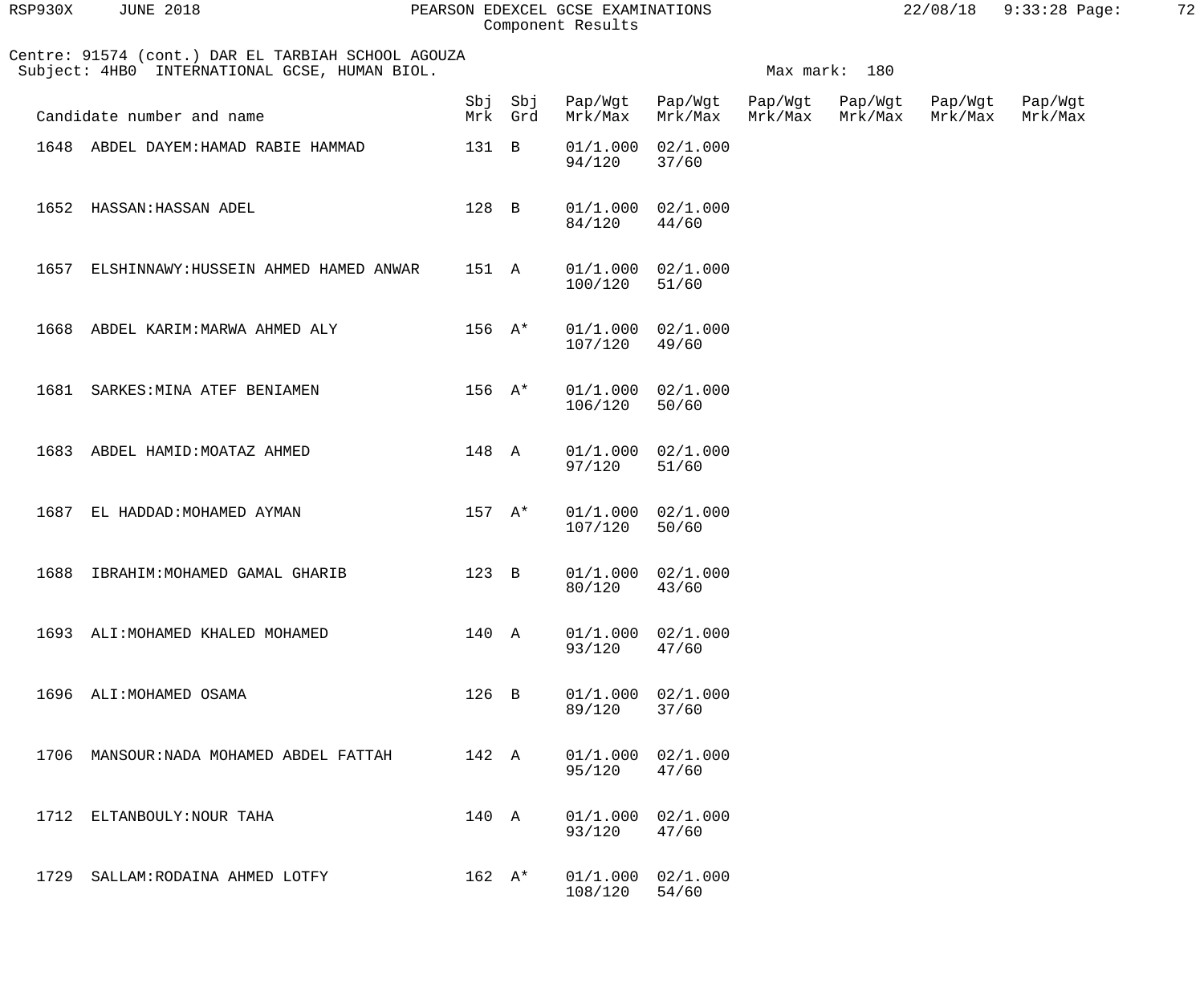| RSP930X | <b>JUNE 2018</b><br>22/08/18<br>PEARSON EDEXCEL GCSE EXAMINATIONS<br>Component Results                 |                  |                |                     |                    |                    |                    |                    |                    | 73 |
|---------|--------------------------------------------------------------------------------------------------------|------------------|----------------|---------------------|--------------------|--------------------|--------------------|--------------------|--------------------|----|
|         | Centre: 91574 (cont.) DAR EL TARBIAH SCHOOL AGOUZA<br>INTERNATIONAL GCSE, HUMAN BIOL.<br>Subject: 4HB0 | Max mark:<br>180 |                |                     |                    |                    |                    |                    |                    |    |
|         | Candidate number and name                                                                              | Mrk              | Sbj Sbj<br>Grd | Pap/Wgt<br>Mrk/Max  | Pap/Wgt<br>Mrk/Max | Pap/Wgt<br>Mrk/Max | Pap/Wgt<br>Mrk/Max | Pap/Wgt<br>Mrk/Max | Pap/Wgt<br>Mrk/Max |    |
| 1739    | IBRAHIM: SARAH ADEL                                                                                    | 114 C            |                | 01/1.000<br>77/120  | 02/1.000<br>37/60  |                    |                    |                    |                    |    |
| 1741    | TAHA: SEIF OSAMA                                                                                       | $125$ B          |                | 01/1.000<br>84/120  | 02/1.000<br>41/60  |                    |                    |                    |                    |    |
| 1748    | ABD ELMONEIM: YAHIA MOHAMED                                                                            | 153 A            |                | 01/1.000<br>107/120 | 02/1.000<br>46/60  |                    |                    |                    |                    |    |
| 1749    | ZAKI: YAHYA MOHAMED BAHAA ELDEEN MAHMOUD                                                               | 126 B            |                | 01/1.000<br>85/120  | 02/1.000<br>41/60  |                    |                    |                    |                    |    |
| 1760    | EL TAWEL: YUSSUF KHALED ANWAR                                                                          | 151 A            |                | 01/1.000<br>102/120 | 02/1.000<br>49/60  |                    |                    |                    |                    |    |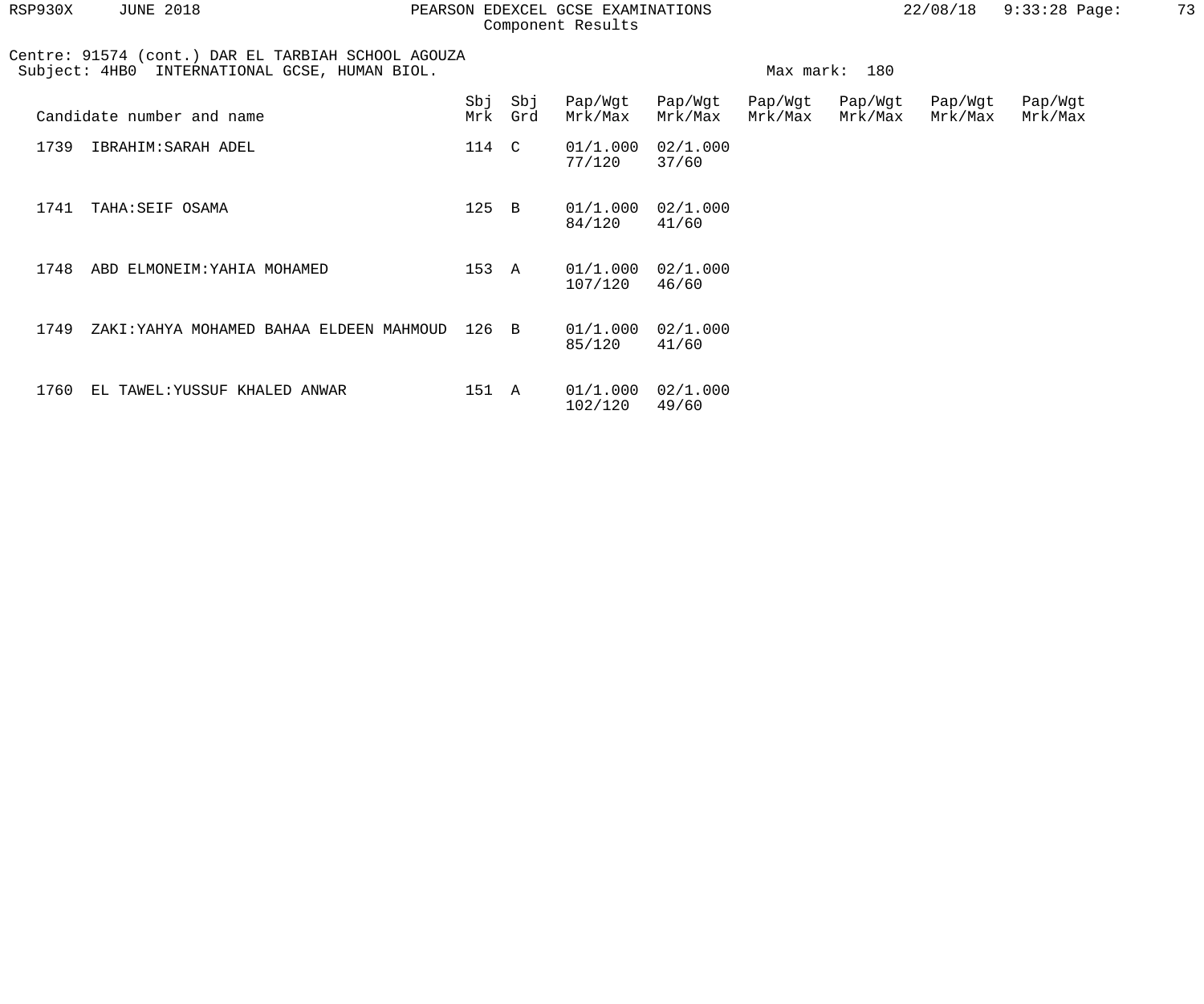| RSP930X                | <b>JUNE 2018</b>                              | PEARSON EDEXCEL GCSE EXAMINATIONS                  | Component Results                    |  |          |  |    |               | 22/08/18 |
|------------------------|-----------------------------------------------|----------------------------------------------------|--------------------------------------|--|----------|--|----|---------------|----------|
|                        | Subject: 4HB0 INTERNATIONAL GCSE, HUMAN BIOL. | Centre: 91574 (cont.) DAR EL TARBIAH SCHOOL AGOUZA |                                      |  |          |  |    | Max mark: 180 |          |
| Subject/Option<br>4HB0 |                                               | Subject mark boundaries: 155 138 121 104           | $\mathbf{A}^{\star}$ a B C D E F G U |  | 89 75 61 |  | 47 |               |          |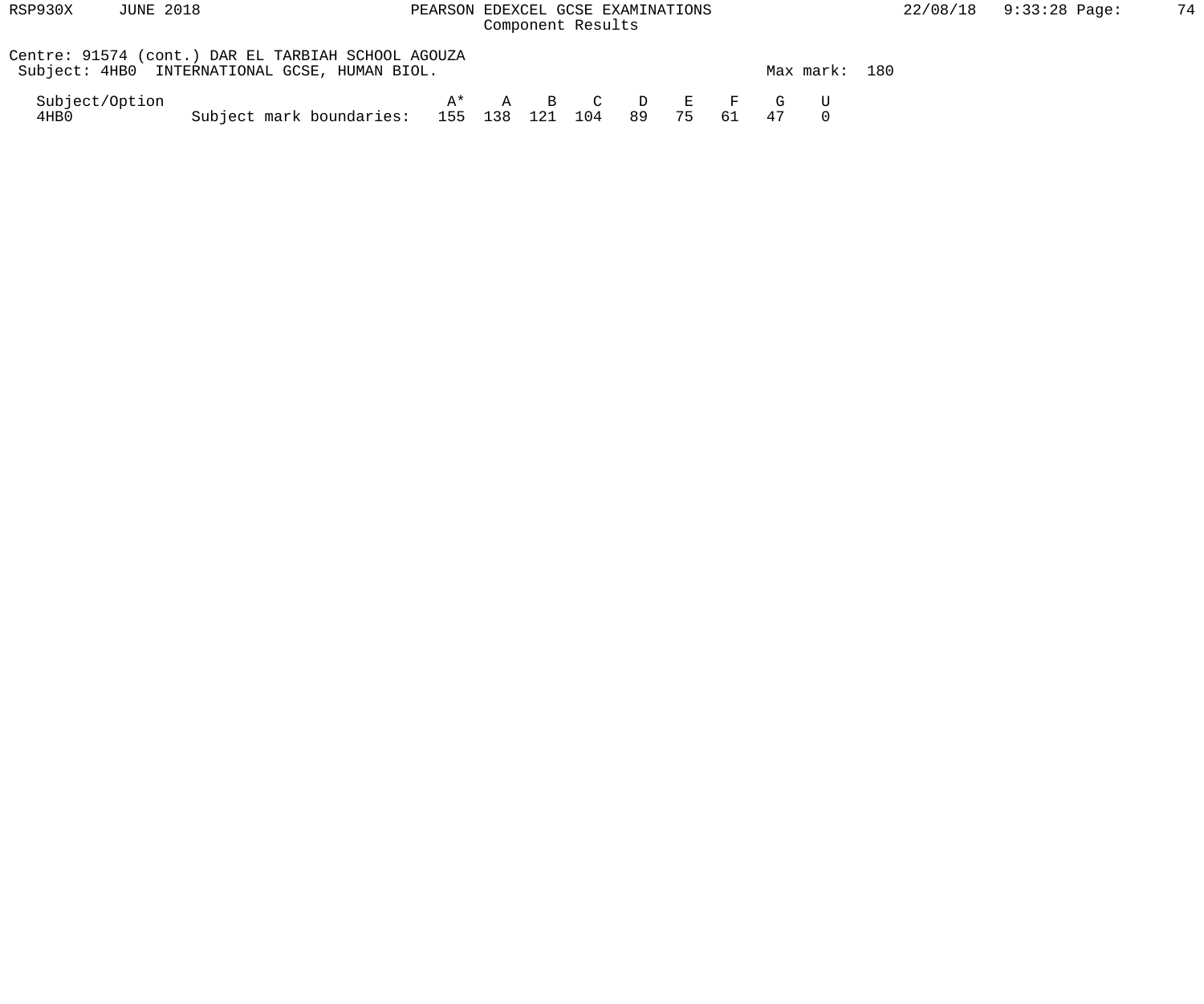| RSP930X<br><b>JUNE 2018</b>                                                                     |            |            | PEARSON EDEXCEL GCSE EXAMINATIONS<br>Component Results |                    |                    |                    | 22/08/18           | $9:33:28$ Page:    | 75 |
|-------------------------------------------------------------------------------------------------|------------|------------|--------------------------------------------------------|--------------------|--------------------|--------------------|--------------------|--------------------|----|
| Centre: 91574 (cont.) DAR EL TARBIAH SCHOOL AGOUZA<br>Subject: 4HIO INTERNATIONAL GCSE, HISTORY |            |            |                                                        |                    |                    | Max mark: 100      |                    |                    |    |
| Candidate number and name                                                                       | Sbj<br>Mrk | Sbj<br>Grd | Pap/Wgt<br>Mrk/Max                                     | Pap/Wgt<br>Mrk/Max | Pap/Wgt<br>Mrk/Max | Pap/Wgt<br>Mrk/Max | Pap/Wgt<br>Mrk/Max | Pap/Wgt<br>Mrk/Max |    |
| 1595<br>ABDELGAWAD: ALAA AHMED KHAMIS ALY                                                       | 84 A       |            | 01/1.000<br>38/50                                      | 02/1.000<br>46/50  |                    |                    |                    |                    |    |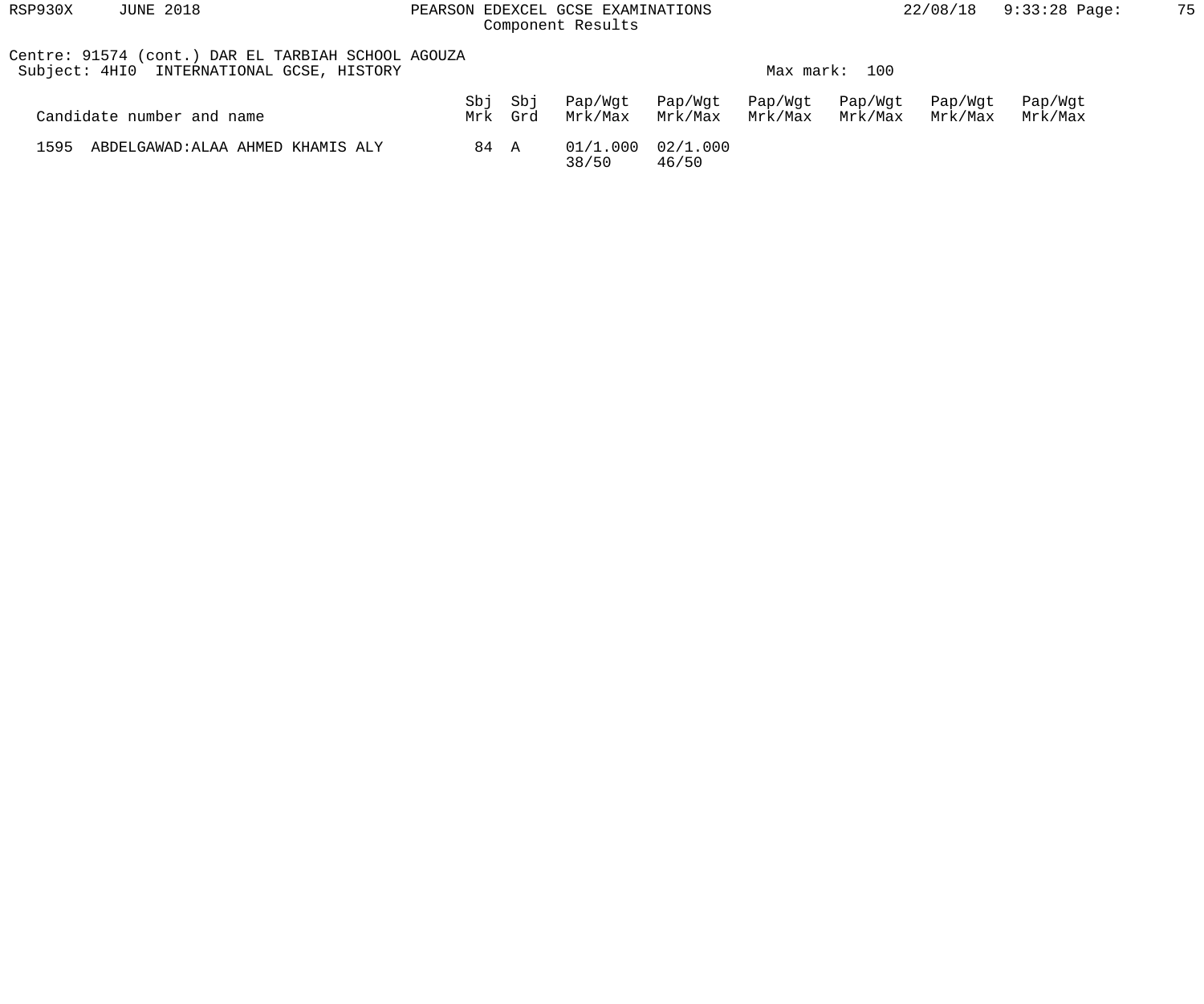| RSP930X                | <b>JUNE 2018</b>                                                                                | PEARSON EDEXCEL GCSE EXAMINATIONS             | Component Results |    |    |    |    |    |                 |               | 22/08/18 |
|------------------------|-------------------------------------------------------------------------------------------------|-----------------------------------------------|-------------------|----|----|----|----|----|-----------------|---------------|----------|
|                        | Centre: 91574 (cont.) DAR EL TARBIAH SCHOOL AGOUZA<br>Subject: 4HIO INTERNATIONAL GCSE, HISTORY |                                               |                   |    |    |    |    |    |                 | Max mark: 100 |          |
| Subject/Option<br>4HI0 |                                                                                                 | $A^{\star}$<br>Subject mark boundaries: 87 77 |                   | 66 | 56 | 46 | 36 | 26 | A B C D E F G U |               |          |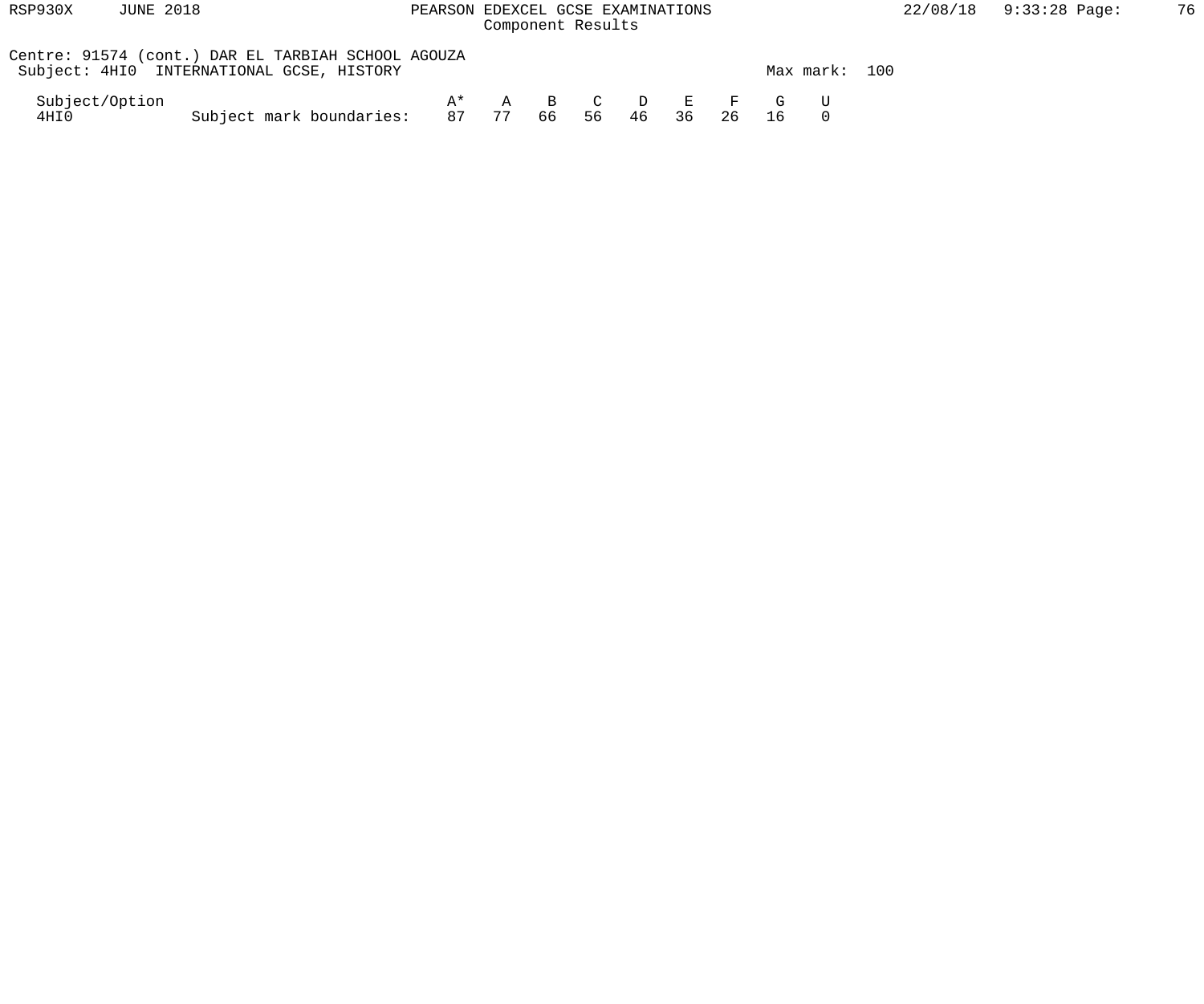| RSP930X | <b>JUNE 2018</b> |  |
|---------|------------------|--|
|         |                  |  |

# PEARSON EDEXCEL GCSE EXAMINATIONS 22/08/18 9:33:28 Page: 77 Component Results

| Centre: 91574 (cont.) DAR EL TARBIAH SCHOOL AGOUZA<br>Subject: 4MA0 INTERNATIONAL GCSE, MATHEMATICS |      |          |                             |                                 |         | Max mark: 100              |                    |                    |
|-----------------------------------------------------------------------------------------------------|------|----------|-----------------------------|---------------------------------|---------|----------------------------|--------------------|--------------------|
| Candidate number and name                                                                           |      | Mrk Grd  | Sbj Sbj Pap/Wgt Pap/Wgt     | Mrk/Max Mrk/Max                 | Mrk/Max | Pap/Wgt Pap/Wgt<br>Mrk/Max | Pap/Wgt<br>Mrk/Max | Pap/Wgt<br>Mrk/Max |
| 1301 ABDEL HAMEED: ABDEL MEGEED KHALED                                                              | 73 A |          | 81/100                      | 3H/0.500 4H/0.500<br>65/100     |         |                            |                    |                    |
| 1302 ALSHAFI: ABDELRAHMAN HISHAM HOSNY                                                              |      | 74 A     | 73/100 74/100               | $3H/0.500$ 4H/0.500             |         |                            |                    |                    |
| 1303 FAROUK: ABDELRAHMAN MOHAMED                                                                    |      | 55 B     | 66/100 44/100               | $3H/0.500$ $4H/0.500$           |         |                            |                    |                    |
| 1304 SHALABY: ABDELRAHMAN SAID IBRAHIM                                                              |      | 63 A     | 71/100                      | 3H/0.500 4H/0.500<br>54/100     |         |                            |                    |                    |
| 1305 NABIH: ABDULRAHMAN MAMDOUH ELSAYED                                                             |      | 38 C     | 45/100                      | $3H/0.500$ $4H/0.500$<br>30/100 |         |                            |                    |                    |
| 1306 ABDELGHAFFAR: ADEL SHADY                                                                       |      | 81 $A^*$ | 3H/0.500 4H/0.500<br>86/100 | 76/100                          |         |                            |                    |                    |
| 1307 MORSY: ADHAM EHAB ANWAR                                                                        |      | 64 A     | 65/100                      | 3H/0.500 4H/0.500<br>62/100     |         |                            |                    |                    |
| 1308 HUSSEIN: AHMED ATEF                                                                            |      | 80 $A^*$ | 88/100                      | 3H/0.500 4H/0.500<br>72/100     |         |                            |                    |                    |
| 1309 ELZAYAT: AHMED EMAD MAHMOUD                                                                    |      | 88 A*    | 3H/0.500<br>95/100          | 4H/0.500<br>81/100              |         |                            |                    |                    |
| 1310<br>AHMED: AHMED ESMAT GADELKARIM                                                               |      | 77 A     | 3H/0.500<br>83/100          | 4H/0.500<br>70/100              |         |                            |                    |                    |
| 1311<br>TOHAMY: AHMED GAMAL ABDELNASSER AHMED                                                       |      | 91 $A^*$ | 3H/0.500<br>94/100          | 4H/0.500<br>87/100              |         |                            |                    |                    |
| 1312<br>NADEEM: AHMED HANY MOHAMED SAEED                                                            | 58 B |          | 3H/0.500<br>69/100          | 4H/0.500<br>46/100              |         |                            |                    |                    |
| 1313<br>ELGABRY: AHMED HATEM KAMAL                                                                  |      | 82 $A^*$ | 3H/0.500<br>79/100          | 4H/0.500<br>84/100              |         |                            |                    |                    |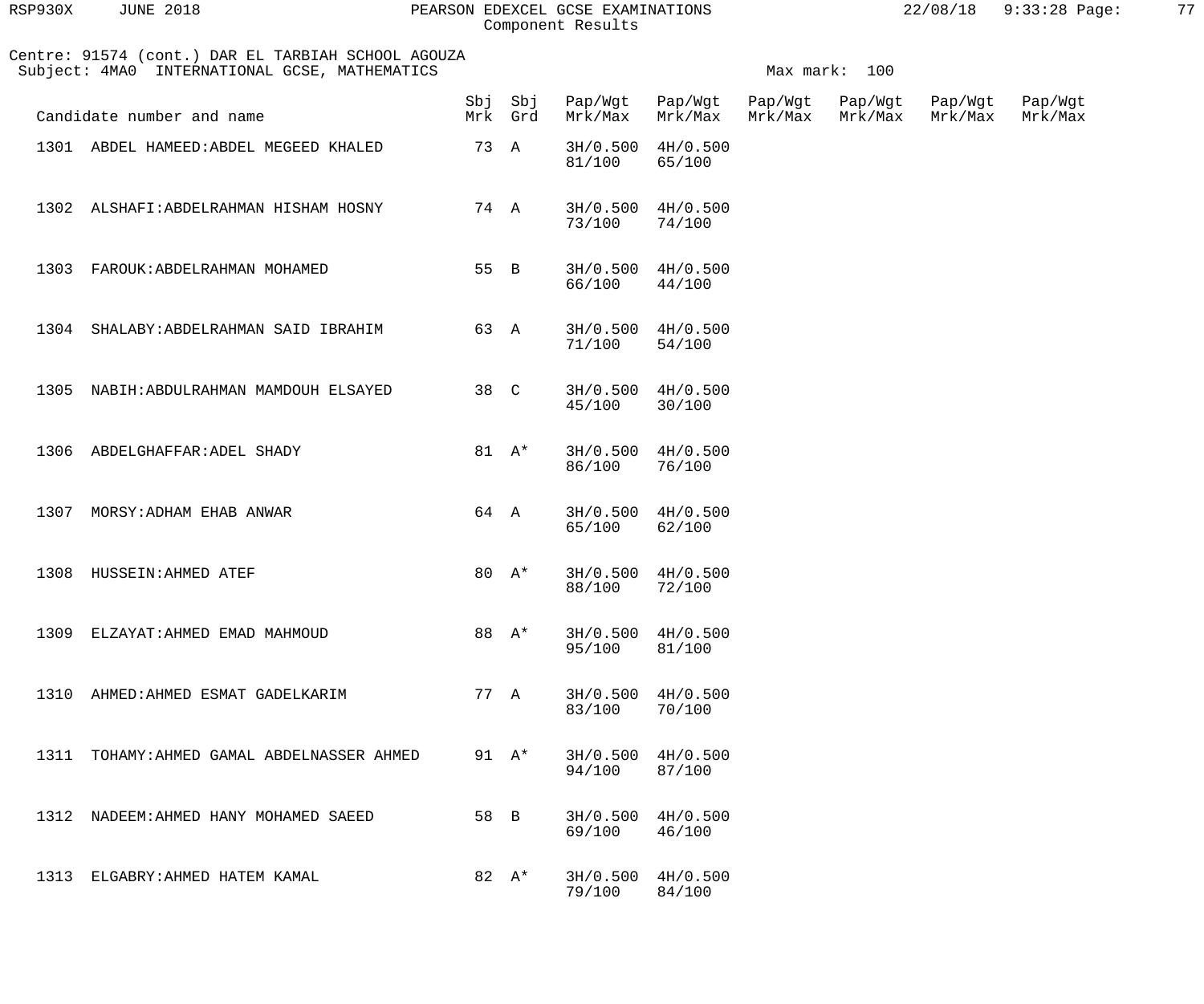| RSP930X | <b>JUNE 2018</b> |  |
|---------|------------------|--|
|         |                  |  |

### RSP930X JUNE 2018 PEARSON EDEXCEL GCSE EXAMINATIONS 22/08/18 9:33:28 Page: 78 Component Results

|      | Centre: 91574 (cont.) DAR EL TARBIAH SCHOOL AGOUZA<br>Subject: 4MA0 INTERNATIONAL GCSE, MATHEMATICS |      |                    |         |                              |                    | Max mark: 100      |                    |                    |
|------|-----------------------------------------------------------------------------------------------------|------|--------------------|---------|------------------------------|--------------------|--------------------|--------------------|--------------------|
|      | Candidate number and name                                                                           |      | Sbj Sbj<br>Mrk Grd | Mrk/Max | Pap/Wgt Pap/Wgt<br>Mrk/Max   | Pap/Wgt<br>Mrk/Max | Pap/Wgt<br>Mrk/Max | Pap/Wgt<br>Mrk/Max | Pap/Wgt<br>Mrk/Max |
|      | 1314 ABDELBAKI: AHMED MAHMOUD MOHAMED                                                               |      | 79 A*              | 86/100  | 3H/0.500 4H/0.500<br>72/100  |                    |                    |                    |                    |
| 1315 | MOHAMED: AHMED MEDHAT ABDELMAKSOUD                                                                  | 70 A |                    | 73/100  | 3H/0.500 4H/0.500<br>67/100  |                    |                    |                    |                    |
| 1316 | ELSAID: AHMED MOHAMED AHMED                                                                         | 77 A |                    | 75/100  | 3H/0.500 4H/0.500<br>78/100  |                    |                    |                    |                    |
| 1317 | KAMAL:AHMED MOHAMED                                                                                 | 75 A |                    | 77/100  | 3H/0.500 4H/0.500<br>72/100  |                    |                    |                    |                    |
| 1318 | ABO GOLAYL: AHMED MOHAMED KAMEL                                                                     | 52 B |                    | 55/100  | 3H/0.500 4H/0.500<br>49/100  |                    |                    |                    |                    |
|      | 1319 RASHED: AHMED SAMEH MOHAMED                                                                    |      | 82 A*              | 87/100  | 3H/0.500 4H/0.500<br>76/100  |                    |                    |                    |                    |
| 1320 | NASSAR: AHMED TAMER FEKRY                                                                           |      | 84 $A^*$           | 82/100  | 3H/0.500 4H/0.500<br>86/100  |                    |                    |                    |                    |
|      | 1321 ELSIOUFY: AHMED TAREK FATHY                                                                    |      | 89 A*              | 94/100  | 3H/0.500 4H/0.500<br>84/100  |                    |                    |                    |                    |
|      | 1322 ABU DEIF: AHMED TAREK AHMED                                                                    |      | 83 A*              | 86/100  | 3H/0.500 4H/0.500<br>80/100  |                    |                    |                    |                    |
|      | 1323 NOSSEIR: AHMED WAEL ALI                                                                        | 50 B |                    | 53/100  | 3H/0.500 4H/0.500<br>46/100  |                    |                    |                    |                    |
|      | 1324 KHALIL: ALBARAA ADEL FAROUK ABDELGHAFFAR                                                       |      | 98 A*              | 96/100  | 3H/0.500 4H/0.500<br>100/100 |                    |                    |                    |                    |
|      | 1325 ELTANTAWI: ALI MOHAMED MAHMOUD                                                                 | 57 B |                    | 66/100  | 3H/0.500 4H/0.500<br>48/100  |                    |                    |                    |                    |
|      | 1326 AHMED: ALI MOHAMED OSSAMA                                                                      | 73 A |                    | 73/100  | 3H/0.500 4H/0.500<br>72/100  |                    |                    |                    |                    |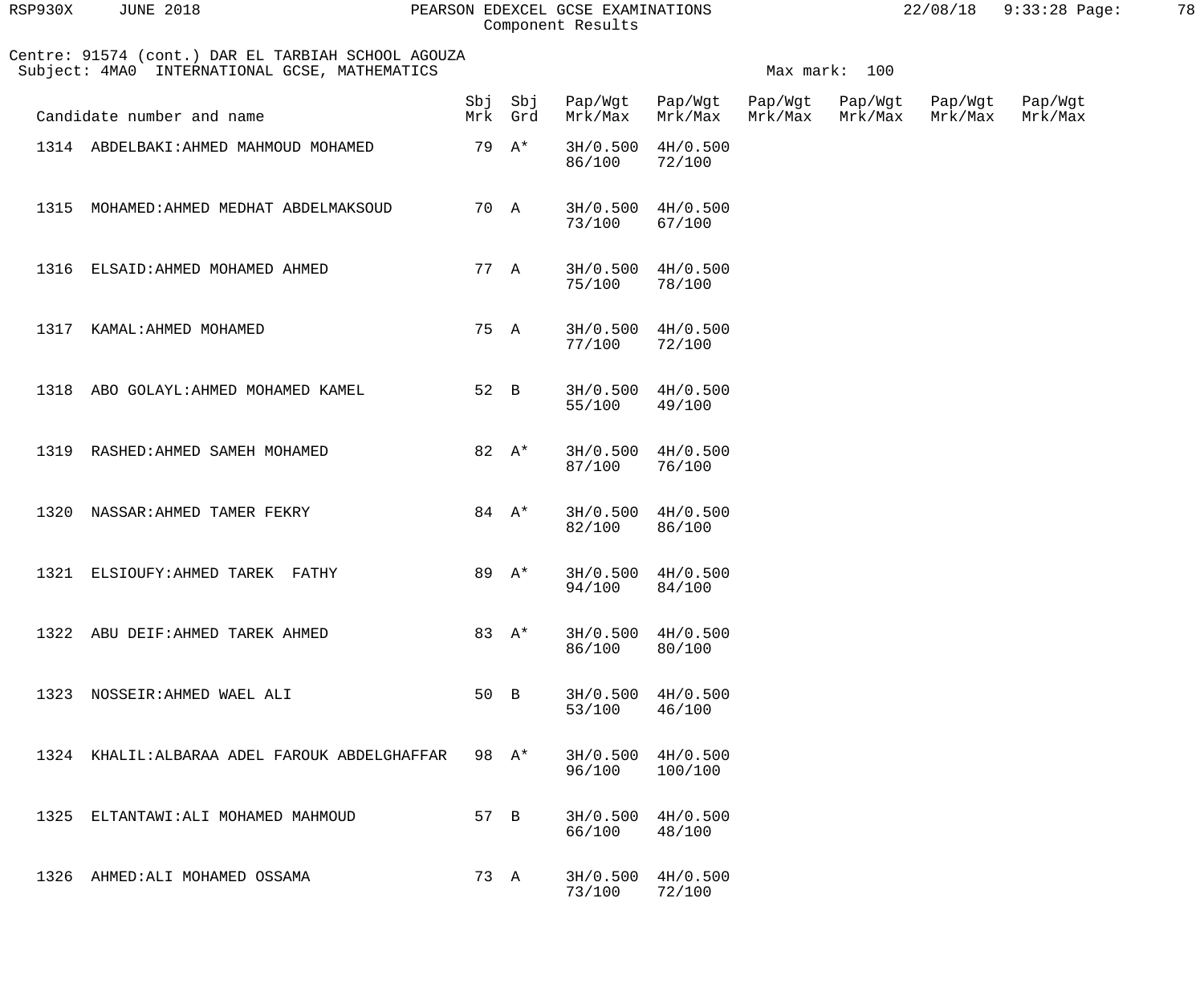| RSP930X | <b>JUNE 2018</b> |  |
|---------|------------------|--|
|         |                  |  |

### RSP930X JUNE 2018 PEARSON EDEXCEL GCSE EXAMINATIONS 22/08/18 9:33:28 Page: 79 Component Results

|      | Centre: 91574 (cont.) DAR EL TARBIAH SCHOOL AGOUZA<br>Subject: 4MA0 INTERNATIONAL GCSE, MATHEMATICS |      |                    |         |                             |                    | Max mark: 100      |                    |                    |
|------|-----------------------------------------------------------------------------------------------------|------|--------------------|---------|-----------------------------|--------------------|--------------------|--------------------|--------------------|
|      | Candidate number and name                                                                           |      | Sbj Sbj<br>Mrk Grd | Mrk/Max | Pap/Wgt Pap/Wgt<br>Mrk/Max  | Pap/Wgt<br>Mrk/Max | Pap/Wgt<br>Mrk/Max | Pap/Wgt<br>Mrk/Max | Pap/Wgt<br>Mrk/Max |
|      | 1327 MAHMOUD: ALY AHMED MAHMOUD                                                                     |      | 85 A*              | 93/100  | 3H/0.500 4H/0.500<br>76/100 |                    |                    |                    |                    |
| 1328 | FATA:AMAL AHMED MOHAMED KAMAL                                                                       |      | 74 A               | 79/100  | 3H/0.500 4H/0.500<br>69/100 |                    |                    |                    |                    |
| 1329 | ELHANAFY: AMINA MOATAZ M. IBRAHIM                                                                   |      | 72 A               | 78/100  | 3H/0.500 4H/0.500<br>65/100 |                    |                    |                    |                    |
| 1330 | ABDEL MONIEM: AMMAAR WALID                                                                          |      | 84 $A^*$           | 91/100  | 3H/0.500 4H/0.500<br>76/100 |                    |                    |                    |                    |
|      | 1331 DORGHAM: AMR MOHSEN                                                                            |      | 85 $A^*$           | 88/100  | 3H/0.500 4H/0.500<br>81/100 |                    |                    |                    |                    |
|      | 1332 MOHAMED: ANAN HATEM SHARAFELDIN                                                                |      | 82 $A^*$           | 90/100  | 3H/0.500 4H/0.500<br>73/100 |                    |                    |                    |                    |
|      | 1333 MOHAMED: ANAS FOUAD EZZELDIN                                                                   |      | 96 $A^*$           | 99/100  | 3H/0.500 4H/0.500<br>93/100 |                    |                    |                    |                    |
|      | 1334 MUHAMED: ARWA DESOKY ALY                                                                       | 56 B |                    | 60/100  | 3H/0.500 4H/0.500<br>51/100 |                    |                    |                    |                    |
|      | 1335 AHAB: AYA AHMED MOHAMED                                                                        |      | 95 $A^*$           | 93/100  | 3H/0.500 4H/0.500<br>97/100 |                    |                    |                    |                    |
|      | 1336 ABDEL MONEIM: AYA MAGDI                                                                        |      | 83 A*              | 86/100  | 3H/0.500 4H/0.500<br>79/100 |                    |                    |                    |                    |
|      | 1337 ABBAS: BELAL MOHAMED                                                                           |      | 67 A               | 72/100  | 3H/0.500 4H/0.500<br>61/100 |                    |                    |                    |                    |
|      | 1338 GHAMRY: EYAD WALID KAMAL                                                                       |      | 79 A*              | 83/100  | 3H/0.500 4H/0.500<br>74/100 |                    |                    |                    |                    |
|      | 1339 ABDELAZIZ: EYAD YEHYA TAHER                                                                    | 57 B |                    | 60/100  | 3H/0.500 4H/0.500<br>54/100 |                    |                    |                    |                    |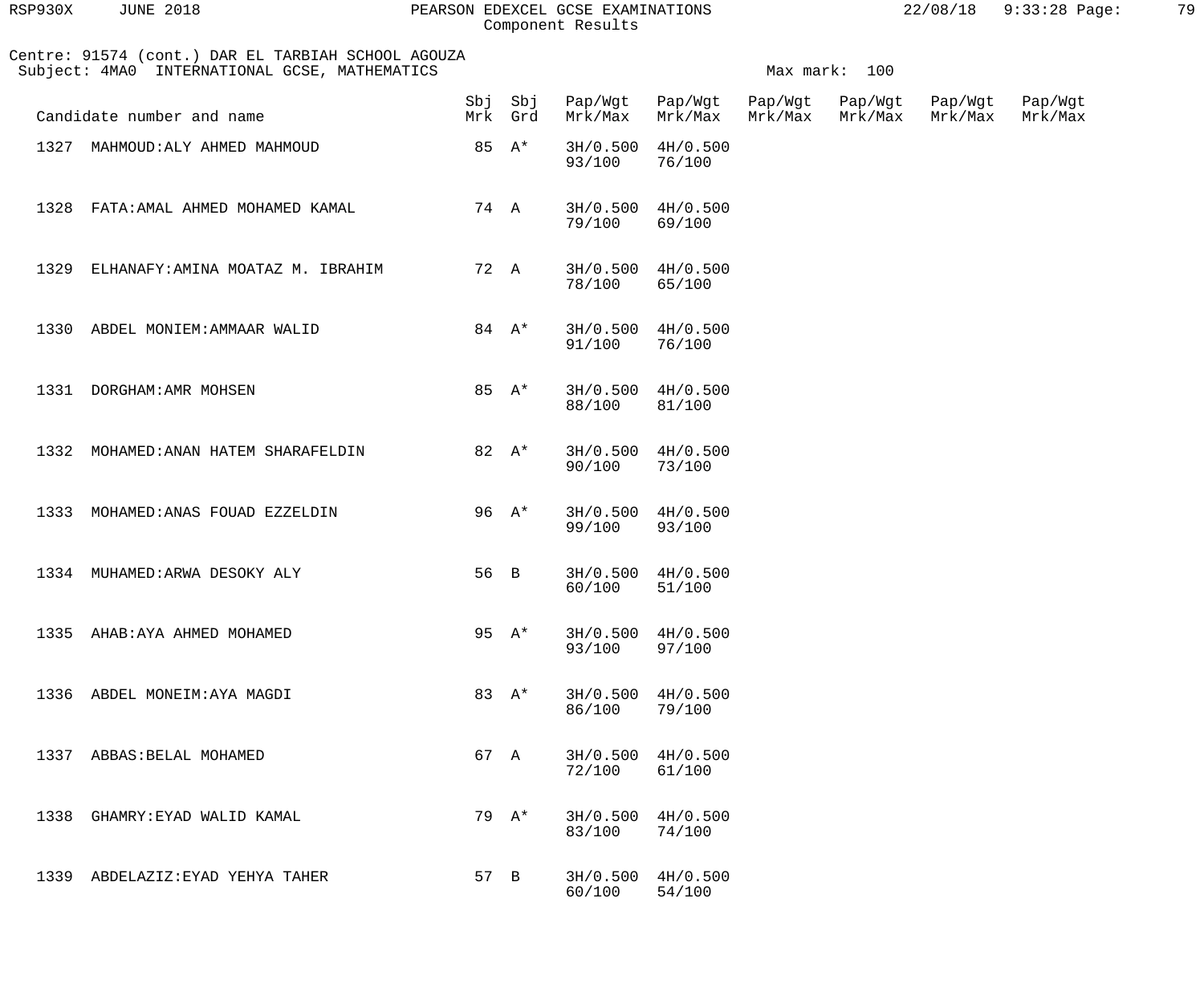| RSP930X | JUNE 2018 |  |
|---------|-----------|--|
|         |           |  |

# PEARSON EDEXCEL GCSE EXAMINATIONS 22/08/18 9:33:28 Page: 80 Component Results

|      | Centre: 91574 (cont.) DAR EL TARBIAH SCHOOL AGOUZA<br>Subject: 4MA0 INTERNATIONAL GCSE, MATHEMATICS | Max mark: 100 |          |                         |                                 |         |                            |                    |                    |  |
|------|-----------------------------------------------------------------------------------------------------|---------------|----------|-------------------------|---------------------------------|---------|----------------------------|--------------------|--------------------|--|
|      | Candidate number and name                                                                           |               | Mrk Grd  | Sbj Sbj Pap/Wgt Pap/Wgt | Mrk/Max Mrk/Max                 | Mrk/Max | Pap/Wgt Pap/Wgt<br>Mrk/Max | Pap/Wgt<br>Mrk/Max | Pap/Wgt<br>Mrk/Max |  |
|      | 1340 ALI: FARAH MOATASEM HASSAN                                                                     | 92 $A^*$      |          | 93/100                  | 3H/0.500 4H/0.500<br>91/100     |         |                            |                    |                    |  |
|      | 1341 ELESNAWY: FARAH MOHAMED KAMAL                                                                  | 42 B          |          | 46/100 38/100           | $3H/0.500$ 4H/0.500             |         |                            |                    |                    |  |
|      | 1342 IBRAHIM: FARAH WAEL FAWZY                                                                      |               | 79 A*    | 85/100 72/100           | $3H/0.500$ 4H/0.500             |         |                            |                    |                    |  |
|      | 1343 DARWISH: FARIDA MOHAMED AHMED                                                                  |               | 78 A*    | 87/100                  | $3H/0.500$ $4H/0.500$<br>68/100 |         |                            |                    |                    |  |
|      | 1344 ELKHAYAT: FARIDA MOHAMED ISMAIL                                                                |               | 38 C     | 33/100 43/100           | $3H/0.500$ 4H/0.500             |         |                            |                    |                    |  |
|      | 1345 HASSAN: GEHAD MOHAMED YEHIA                                                                    |               | 92 $A^*$ | 93/100 90/100           | 3H/0.500 4H/0.500               |         |                            |                    |                    |  |
|      | 1346 ABDEL WAHAB: GHADA ABDEL WAHAB MOHAMED                                                         |               | 35 C     | 40/100                  | 3H/0.500 4H/0.500<br>29/100     |         |                            |                    |                    |  |
|      | 1347 ELSAWY: HABIBA AHMED SAMIR AHMED                                                               |               | 82 A*    | 83/100                  | 3H/0.500 4H/0.500<br>81/100     |         |                            |                    |                    |  |
|      | 1348 ABDELAZIZ: HABIBA HOSSAMULDEEN FATHY                                                           |               | 97 $A^*$ | 97/100                  | $3H/0.500$ $4H/0.500$<br>97/100 |         |                            |                    |                    |  |
| 1349 | MOHAMED: HABIBA TAREK KAMAL                                                                         | 68 A          |          | 72/100                  | 3H/0.500 4H/0.500<br>64/100     |         |                            |                    |                    |  |
|      | 1350 ALI: HAGAR MOHAMED ANWAR                                                                       | 54 B          |          | 59/100                  | 3H/0.500 4H/0.500<br>48/100     |         |                            |                    |                    |  |
| 1351 | EL SOUDY: HAJAR YOUSSRY MOHAMED                                                                     |               | 41 C#    | 3H/0.500<br>82/100      | 4H/0.500<br>X/100               |         |                            |                    |                    |  |
|      | 1352 ABDEL AZEIM: HALA MOHAMED                                                                      | 63 A          |          | 3H/0.500<br>76/100      | 4H/0.500<br>49/100              |         |                            |                    |                    |  |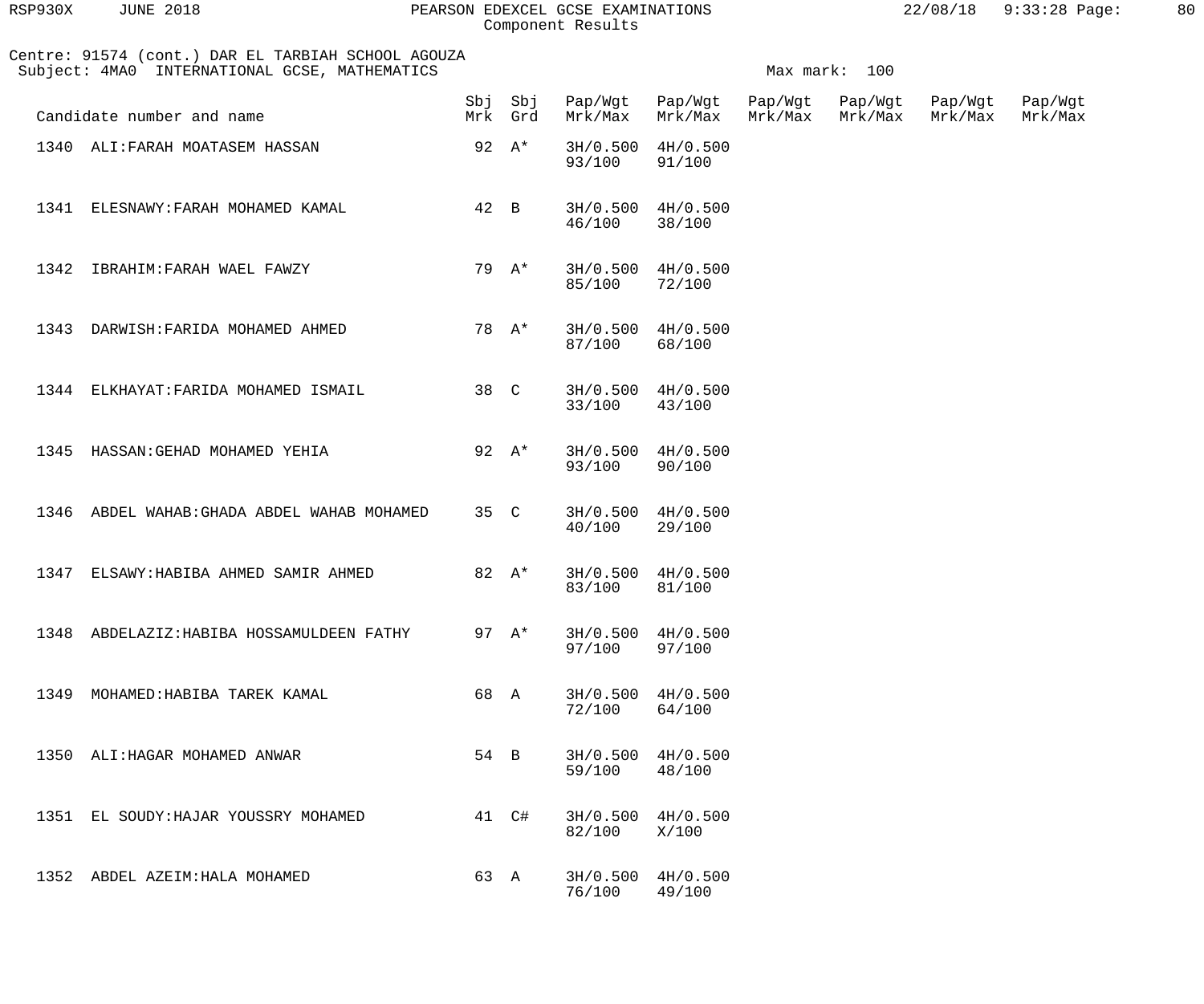| RSP930X | <b>JUNE 2018</b> |  |
|---------|------------------|--|
|         |                  |  |

### RSP930X JUNE 2018 PEARSON EDEXCEL GCSE EXAMINATIONS 22/08/18 9:33:28 Page: 81 Component Results

|      | Centre: 91574 (cont.) DAR EL TARBIAH SCHOOL AGOUZA<br>Subject: 4MA0 INTERNATIONAL GCSE, MATHEMATICS |      |                    |         |                             |                    | Max mark: 100      |                    |                    |
|------|-----------------------------------------------------------------------------------------------------|------|--------------------|---------|-----------------------------|--------------------|--------------------|--------------------|--------------------|
|      | Candidate number and name                                                                           |      | Sbj Sbj<br>Mrk Grd | Mrk/Max | Pap/Wgt Pap/Wgt<br>Mrk/Max  | Pap/Wgt<br>Mrk/Max | Pap/Wgt<br>Mrk/Max | Pap/Wgt<br>Mrk/Max | Pap/Wgt<br>Mrk/Max |
|      | 1353 ANOUS: HANA AHMED MOHAMED KAMEL                                                                |      | 88 A*              | 91/100  | 3H/0.500 4H/0.500<br>84/100 |                    |                    |                    |                    |
|      | 1354 SAID: HANA AHMED                                                                               | 66 A |                    | 69/100  | 3H/0.500 4H/0.500<br>63/100 |                    |                    |                    |                    |
| 1355 | ELHOSSEINY: HANA HESHAM REFAAT                                                                      |      | 95 $A^*$           | 95/100  | 3H/0.500 4H/0.500<br>95/100 |                    |                    |                    |                    |
| 1356 | ABDELKAREEM: HANA MAGDY ALY                                                                         |      | 91 $A^*$           | 100/100 | 3H/0.500 4H/0.500<br>82/100 |                    |                    |                    |                    |
| 1357 | MAHMOUD: HASSAN EMAD ABDELMONIEM                                                                    |      | 92 $A^*$           | 93/100  | 3H/0.500 4H/0.500<br>91/100 |                    |                    |                    |                    |
| 1358 | ELBASIOUNY: HOSSAM MAHMOUD MOHAMED SABER                                                            | 63 A |                    | 69/100  | 3H/0.500 4H/0.500<br>57/100 |                    |                    |                    |                    |
| 1359 | ABDELGHANY: ISLAM KHALED MOHAMED                                                                    | 31 C |                    | 37/100  | 3H/0.500 4H/0.500<br>25/100 |                    |                    |                    |                    |
| 1360 | MAHMOUD: ISLAM NOUR EL DEEN SALEM                                                                   |      | 94 $A^*$           | 95/100  | 3H/0.500 4H/0.500<br>93/100 |                    |                    |                    |                    |
|      | 1361 SAMIR: JOUMANA AHMED MOHAMED                                                                   | 70 A |                    | 83/100  | 3H/0.500 4H/0.500<br>56/100 |                    |                    |                    |                    |
|      | 1362 ABDOUN: KAREEM AHMED HASSEN                                                                    | 48 B |                    | 51/100  | 3H/0.500 4H/0.500<br>44/100 |                    |                    |                    |                    |
|      | 1363 ABDEL HASSIB: KARIM ADEL MOHAMED TABARAK                                                       | 41 C |                    | 45/100  | 3H/0.500 4H/0.500<br>37/100 |                    |                    |                    |                    |
|      | 1364 SALEH: KARIM AHMED                                                                             | 65 A |                    | 76/100  | 3H/0.500 4H/0.500<br>53/100 |                    |                    |                    |                    |
|      | 1365 TAWFIK: KHOLOUD KHALED ABD EL HALIM MOHAM 44 B                                                 |      |                    | 54/100  | 3H/0.500 4H/0.500<br>33/100 |                    |                    |                    |                    |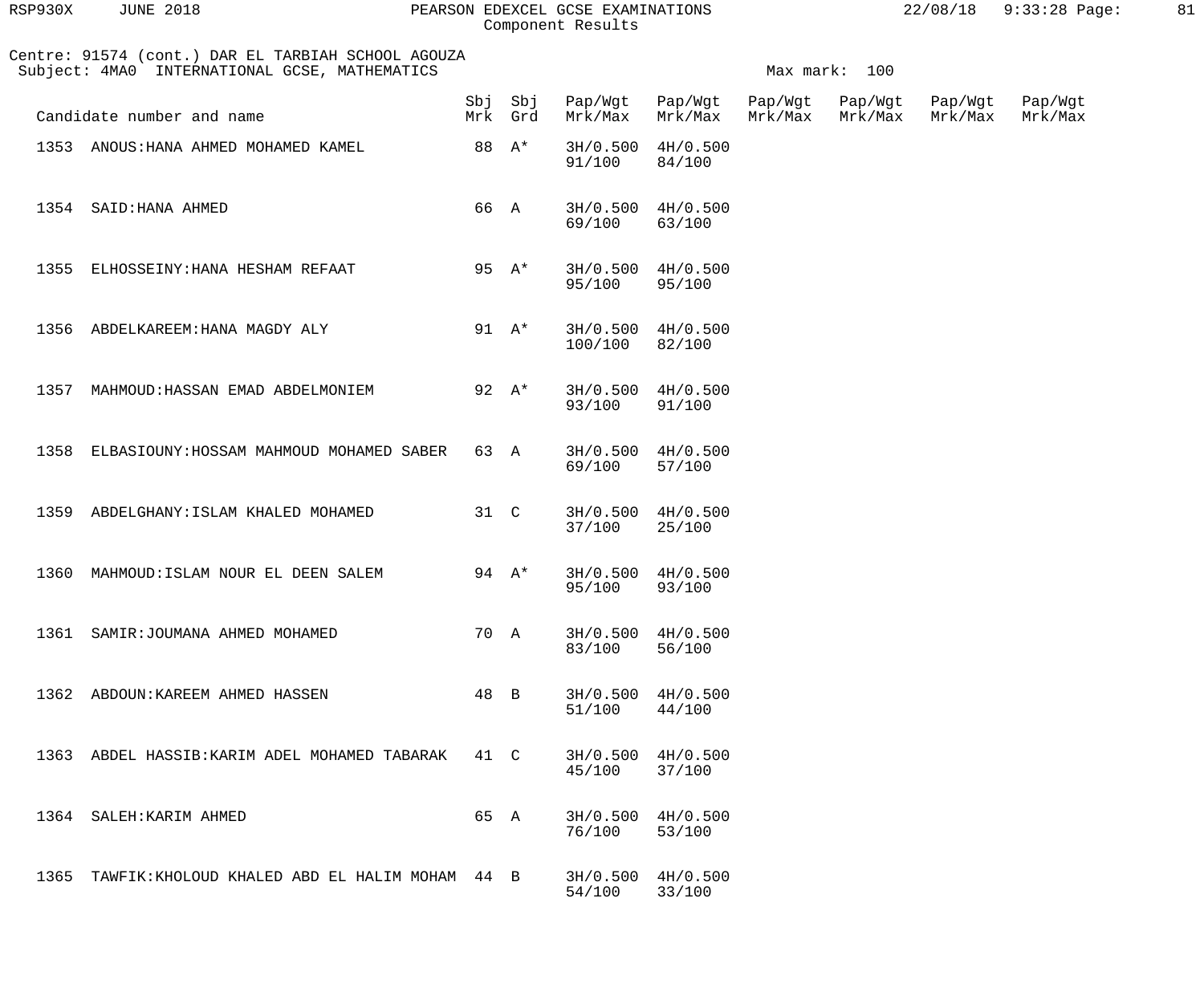| RSP930X | <b>JUNE 2018</b> |  |
|---------|------------------|--|
|         |                  |  |

# PEARSON EDEXCEL GCSE EXAMINATIONS 22/08/18 9:33:28 Page: 82 Component Results

|      | Centre: 91574 (cont.) DAR EL TARBIAH SCHOOL AGOUZA<br>Subject: 4MA0 INTERNATIONAL GCSE, MATHEMATICS |          |                    |         | Max mark: 100               |                    |                    |                    |                    |  |  |
|------|-----------------------------------------------------------------------------------------------------|----------|--------------------|---------|-----------------------------|--------------------|--------------------|--------------------|--------------------|--|--|
|      | Candidate number and name                                                                           |          | Sbj Sbj<br>Mrk Grd | Mrk/Max | Pap/Wgt Pap/Wgt<br>Mrk/Max  | Pap/Wgt<br>Mrk/Max | Pap/Wgt<br>Mrk/Max | Pap/Wgt<br>Mrk/Max | Pap/Wgt<br>Mrk/Max |  |  |
|      | 1366 ABDEL RAHMAN: LAILA KHALED IBRAHEM                                                             |          | 78 A*              | 84/100  | 3H/0.500 4H/0.500<br>72/100 |                    |                    |                    |                    |  |  |
| 1367 | KHALIFA: LOJAINE IHAB ABDELMAGEED                                                                   |          | 89 A*              | 90/100  | 3H/0.500 4H/0.500<br>88/100 |                    |                    |                    |                    |  |  |
|      | 1368 ALI: MAHMOUD KHALED MOHAMED                                                                    | 70 A     |                    | 75/100  | 3H/0.500 4H/0.500<br>64/100 |                    |                    |                    |                    |  |  |
| 1369 | ABBASS: MAHMOUD SHERIF                                                                              |          | 98 A*              | 100/100 | 3H/0.500 4H/0.500<br>95/100 |                    |                    |                    |                    |  |  |
| 1370 | ABDALLAH: MAI MOHAMED                                                                               |          | 92 $A^*$           | 100/100 | 3H/0.500 4H/0.500<br>84/100 |                    |                    |                    |                    |  |  |
|      | 1371 SABER: MAI NAGI MOHAMED                                                                        | $100 A*$ |                    | 100/100 | 3H/0.500 4H/0.500<br>99/100 |                    |                    |                    |                    |  |  |
| 1372 | MEHANNA: MALAK ABDULLAH MOHAMED                                                                     | 70 A     |                    | 72/100  | 3H/0.500 4H/0.500<br>68/100 |                    |                    |                    |                    |  |  |
|      | 1373 ABDELAZIZ: MALAK MOHAMED OTHMAN                                                                | 77 A     |                    | 83/100  | 3H/0.500 4H/0.500<br>71/100 |                    |                    |                    |                    |  |  |
|      | 1374 FAHMY: MALEK ESSAM MAHMOUD                                                                     |          | 78 A*              | 76/100  | 3H/0.500 4H/0.500<br>79/100 |                    |                    |                    |                    |  |  |
|      | 1375 ABOU DOMA: MALEK MOHAMED OSAMA                                                                 |          | X X                | X/100   | 3H/0.500 4H/0.500<br>X/100  |                    |                    |                    |                    |  |  |
|      | 1376 SADEK: MARIAM MAGED KAMEEL                                                                     |          | 89 $A^*$           | 90/100  | 3H/0.500 4H/0.500<br>88/100 |                    |                    |                    |                    |  |  |
|      | 1377 FARRAG: MARIAM MOHAMED FARRAG MOHAMED                                                          | 77 A     |                    | 75/100  | 3H/0.500 4H/0.500<br>78/100 |                    |                    |                    |                    |  |  |
|      | 1378 ADEEB: MARK MEDHAT                                                                             | 77 A     |                    | 77/100  | 3H/0.500 4H/0.500<br>77/100 |                    |                    |                    |                    |  |  |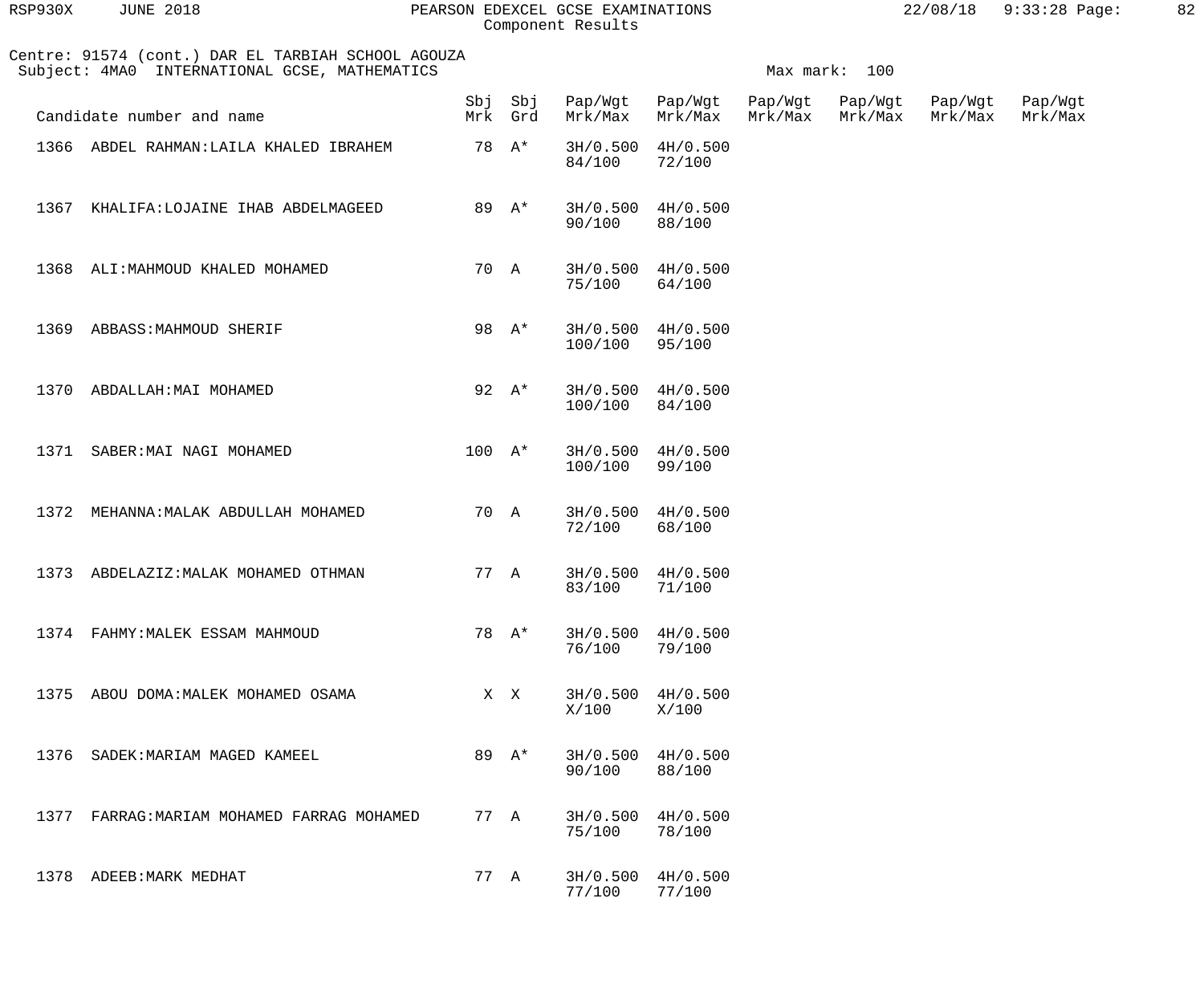| RSP930X | <b>JUNE 2018</b> |  |
|---------|------------------|--|
|         |                  |  |

### RSP930X JUNE 2018 PEARSON EDEXCEL GCSE EXAMINATIONS 22/08/18 9:33:28 Page: 83 Component Results

|      | Centre: 91574 (cont.) DAR EL TARBIAH SCHOOL AGOUZA<br>Subject: 4MA0 INTERNATIONAL GCSE, MATHEMATICS |      |          |                                    | Max mark: 100               |                    |                    |                    |                    |  |  |
|------|-----------------------------------------------------------------------------------------------------|------|----------|------------------------------------|-----------------------------|--------------------|--------------------|--------------------|--------------------|--|--|
|      | Candidate number and name                                                                           |      | Mrk Grd  | Sbj Sbj Pap/Wgt Pap/Wgt<br>Mrk/Max | Mrk/Max                     | Pap/Wgt<br>Mrk/Max | Pap/Wgt<br>Mrk/Max | Pap/Wgt<br>Mrk/Max | Pap/Wgt<br>Mrk/Max |  |  |
|      | 1379 FATHALLA: MARWA ASHRAF ABDELFATTAH                                                             |      | 79 A*    | 89/100                             | 3H/0.500 4H/0.500<br>68/100 |                    |                    |                    |                    |  |  |
| 1380 | ELDIFRAWY: MARWAN MOHAMED ABDELMONEM                                                                |      | 86 A*    | 88/100                             | 3H/0.500 4H/0.500<br>83/100 |                    |                    |                    |                    |  |  |
|      | 1381 ELSHAER: MARYAM DIAAELDIN ABDELHAY                                                             | 40 C |          | 48/100                             | 3H/0.500 4H/0.500<br>31/100 |                    |                    |                    |                    |  |  |
|      | 1382 BADAWI: MARYEM MOHAMED A.                                                                      |      | 93 $A^*$ | 95/100                             | 3H/0.500 4H/0.500<br>90/100 |                    |                    |                    |                    |  |  |
| 1383 | MEHANY: MATHEW HANY FAEK                                                                            |      | 89 A*    | 89/100                             | 3H/0.500 4H/0.500<br>88/100 |                    |                    |                    |                    |  |  |
|      | 1384 ABDELAZIZ: MAYA MAGED MOUNIR                                                                   |      | 84 $A^*$ | 92/100                             | 3H/0.500 4H/0.500<br>76/100 |                    |                    |                    |                    |  |  |
| 1385 | HAMMOUDA: MENNA TULLAH HESHAM MOHAMED FAT 97 A*                                                     |      |          | 98/100                             | 3H/0.500 4H/0.500<br>96/100 |                    |                    |                    |                    |  |  |
|      | 1386 ABDALLAH: MENNATALLAH MOHAMED SAAD ALI                                                         | 70 A |          | 77/100                             | 3H/0.500 4H/0.500<br>63/100 |                    |                    |                    |                    |  |  |
|      | 1387 ABDEL MONIEM: MOHAMED AHMED MOHAMED                                                            |      | 98 A*    | 96/100                             | 3H/0.500 4H/0.500<br>99/100 |                    |                    |                    |                    |  |  |
|      | 1388 ELSAYED: MOHAMED AHMED SAMEH                                                                   |      | 81 $A^*$ | 85/100                             | 3H/0.500 4H/0.500<br>76/100 |                    |                    |                    |                    |  |  |
|      | 1389 EL GAMMAL: MOHAMED AYMAN IBRAHIM                                                               |      | 96 A*    | 100/100                            | 3H/0.500 4H/0.500<br>91/100 |                    |                    |                    |                    |  |  |
| 1390 | IBRAHIM: MOHAMED EMAD                                                                               |      | 96 A*    | 95/100                             | 3H/0.500 4H/0.500<br>96/100 |                    |                    |                    |                    |  |  |
|      | 1391 AHMED: MOHAMED EMAM BADIE                                                                      |      | 83 A*    | 85/100                             | 3H/0.500 4H/0.500<br>80/100 |                    |                    |                    |                    |  |  |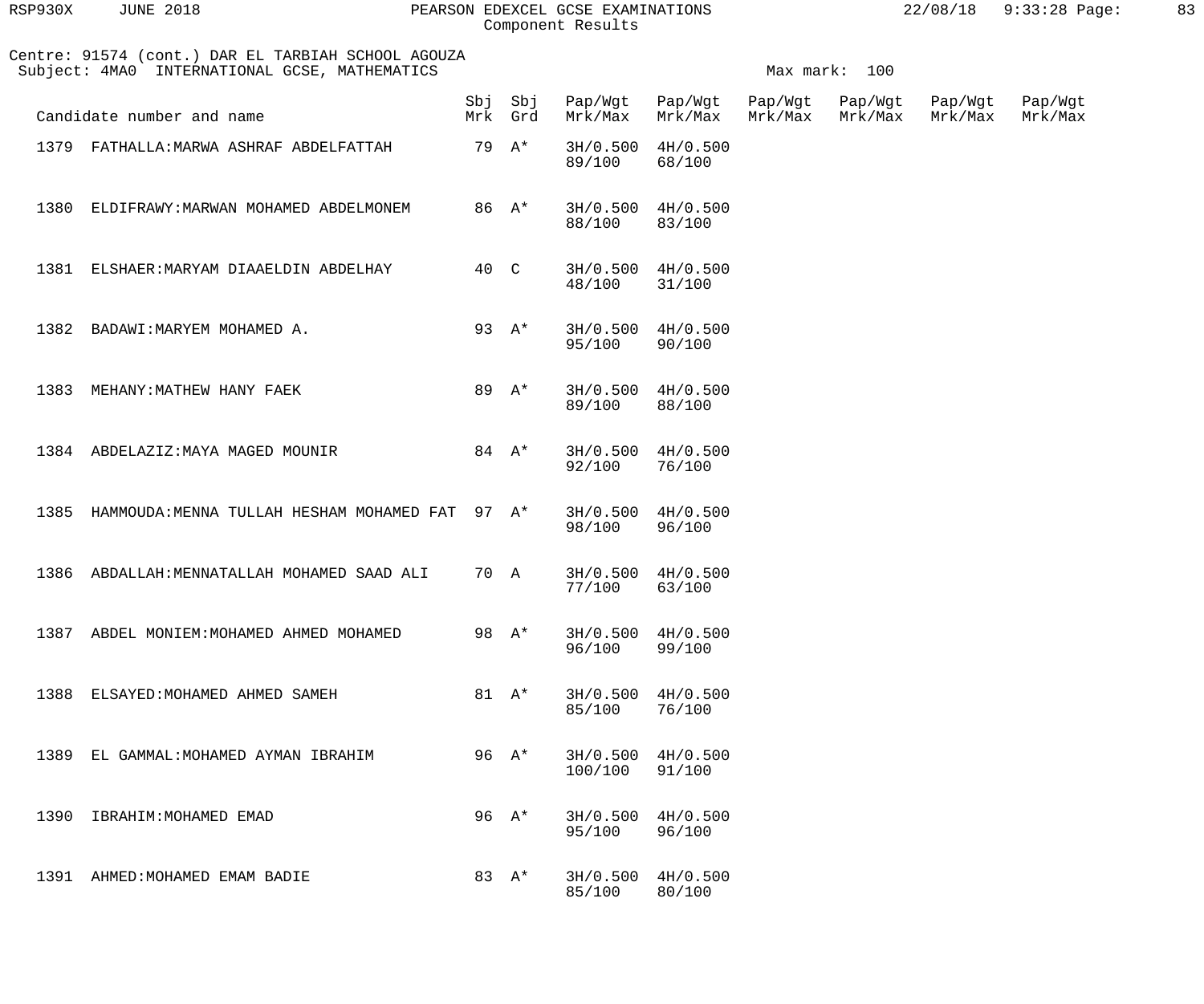| RSP930X | <b>JUNE 2018</b> |  |
|---------|------------------|--|
|         |                  |  |

# PEARSON EDEXCEL GCSE EXAMINATIONS 22/08/18 9:33:28 Page: 84 Component Results

| 22/08/18 | $9:33:28$ Page: |  |
|----------|-----------------|--|
|          |                 |  |

| Centre: 91574 (cont.) DAR EL TARBIAH SCHOOL AGOUZA<br>Subject: 4MA0 INTERNATIONAL GCSE, MATHEMATICS |      | Max mark: 100 |                         |                                 |                    |                    |                    |                    |
|-----------------------------------------------------------------------------------------------------|------|---------------|-------------------------|---------------------------------|--------------------|--------------------|--------------------|--------------------|
| Candidate number and name                                                                           |      | Mrk Grd       | Sbj Sbj Pap/Wgt Pap/Wgt | Mrk/Max Mrk/Max                 | Pap/Wgt<br>Mrk/Max | Pap/Wgt<br>Mrk/Max | Pap/Wgt<br>Mrk/Max | Pap/Wgt<br>Mrk/Max |
| 1392 AHMED: MOHAMED GAMAL MOHAMED                                                                   |      | 63 A          | 67/100                  | 3H/0.500 4H/0.500<br>58/100     |                    |                    |                    |                    |
| 1393 SAQR: MOHAMED HOSSAM ALY                                                                       |      | 76 A          | 84/100                  | 3H/0.500 4H/0.500<br>68/100     |                    |                    |                    |                    |
| 1394 HASSAN: MOHAMED KHALED                                                                         |      | 54 B          | 61/100 47/100           | $3H/0.500$ 4H/0.500             |                    |                    |                    |                    |
| 1395 MOTAWIE: MOHAMED MOSTAFA                                                                       |      | 61 A          | 72/100                  | 3H/0.500 4H/0.500<br>50/100     |                    |                    |                    |                    |
| 1396 EL SAYED: MOHAMED RAAFAT HAMED                                                                 |      | 95 $A^*$      | 95/100                  | 3H/0.500 4H/0.500<br>94/100     |                    |                    |                    |                    |
| ZAKY:MOHAMED SAMEH MOHAMED HAMED<br>1397                                                            |      | 78 A*         | 78/100                  | 3H/0.500 4H/0.500<br>77/100     |                    |                    |                    |                    |
| 1398 ALI: MOHAMED WAEL ABD ELAZIZ                                                                   |      | 90 $A^*$      | 90/100                  | 3H/0.500 4H/0.500<br>90/100     |                    |                    |                    |                    |
| 1399 HAFEZ: MOHANAD MAGDY MOHAMED RAMADAN                                                           |      | 79 A*         | 87/100                  | 3H/0.500 4H/0.500<br>71/100     |                    |                    |                    |                    |
| 1400<br>ELHELW: MOSTAFA AHMED MAHMOUD                                                               |      | 70 A          | 71/100                  | $3H/0.500$ $4H/0.500$<br>68/100 |                    |                    |                    |                    |
| 1401<br>ABDELWAHAB: MOSTAFA ISLAM                                                                   |      | 93 $A^*$      | 3H/0.500<br>97/100      | 4H/0.500<br>88/100              |                    |                    |                    |                    |
| 1402<br>ASSAD:MOSTAFA MOHAMED                                                                       | 66 A |               | 3H/0.500<br>67/100      | 4H/0.500<br>65/100              |                    |                    |                    |                    |
| 1403<br>ABDELRAHMAN: MOUSTAFA FAYEZ KASSEM                                                          | 69 A |               | 3H/0.500<br>71/100      | 4H/0.500<br>66/100              |                    |                    |                    |                    |
| 1404<br>MOUSTAFA: MOUSTAFA MOHAMED MAGDY                                                            |      | 83 A*         | 3H/0.500<br>81/100      | 4H/0.500<br>84/100              |                    |                    |                    |                    |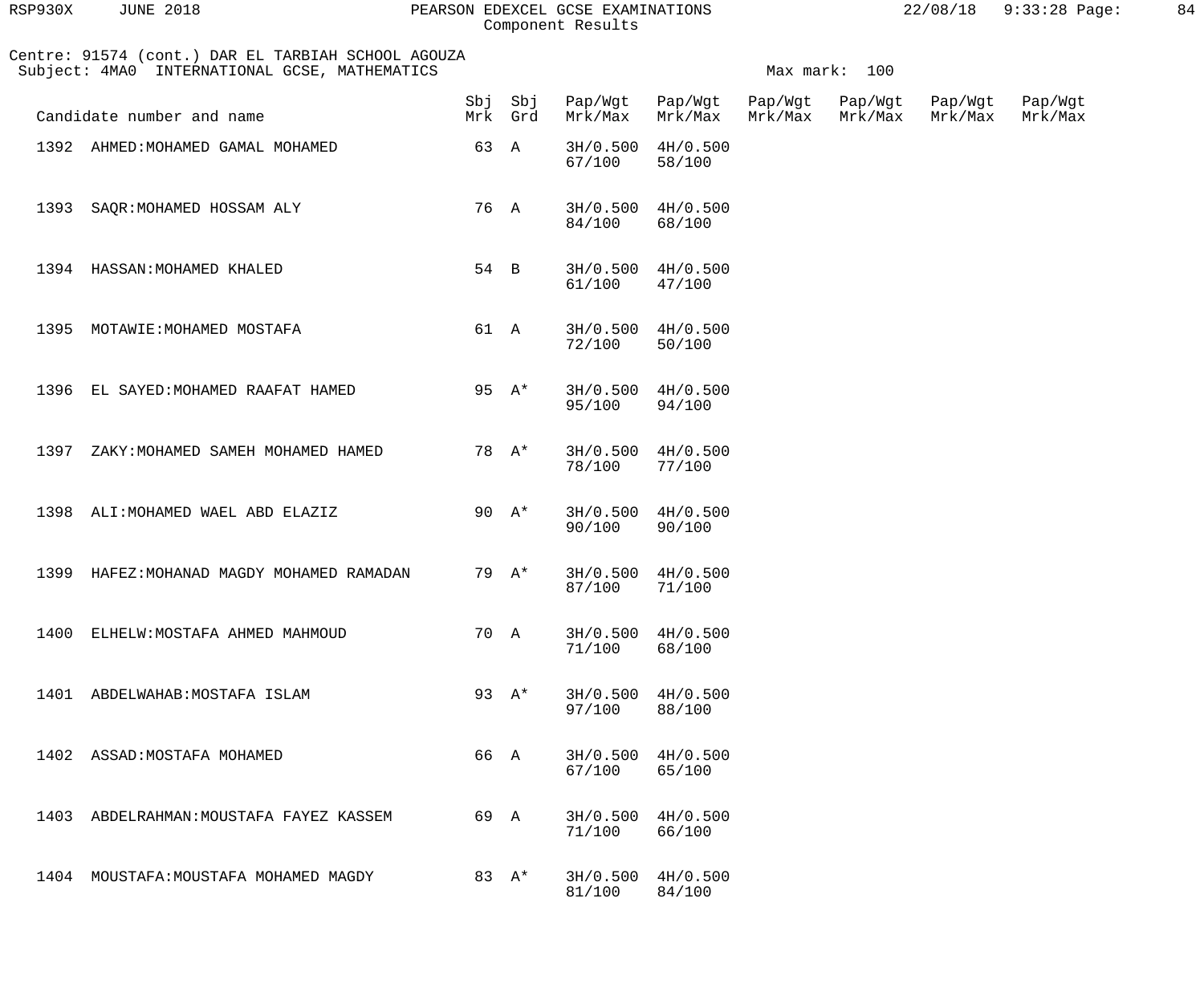| RSP930X | <b>JUNE 2018</b> |  |
|---------|------------------|--|
|         |                  |  |

### RSP930X JUNE 2018 PEARSON EDEXCEL GCSE EXAMINATIONS 22/08/18 9:33:28 Page: 85 Component Results

| Centre: 91574 (cont.) DAR EL TARBIAH SCHOOL AGOUZA<br>Subject: 4MA0 INTERNATIONAL GCSE, MATHEMATICS |                                                      |      |         | Max mark: 100           |                             |         |                            |                    |                    |  |  |
|-----------------------------------------------------------------------------------------------------|------------------------------------------------------|------|---------|-------------------------|-----------------------------|---------|----------------------------|--------------------|--------------------|--|--|
|                                                                                                     | Candidate number and name                            |      | Mrk Grd | Sbj Sbj Pap/Wgt Pap/Wgt | Mrk/Max Mrk/Max             | Mrk/Max | Pap/Wgt Pap/Wgt<br>Mrk/Max | Pap/Wgt<br>Mrk/Max | Pap/Wgt<br>Mrk/Max |  |  |
|                                                                                                     | 1405 MARZOUK: MUSTAFA WALID                          |      | 66 A    | 70/100                  | 3H/0.500 4H/0.500<br>62/100 |         |                            |                    |                    |  |  |
| 1406                                                                                                | MOHAMED: NADA AHMED A.AZIZ                           |      | 79 A*   | 81/100                  | 3H/0.500 4H/0.500<br>76/100 |         |                            |                    |                    |  |  |
| 1407                                                                                                | SOBEIH: NADEEN ALAA ELDIN ADEL                       | 69 A |         | 72/100                  | 3H/0.500 4H/0.500<br>66/100 |         |                            |                    |                    |  |  |
|                                                                                                     | 1408 SHAFIK: NATALIE MAGED MOUNIR                    | 38 C |         | 40/100                  | 3H/0.500 4H/0.500<br>35/100 |         |                            |                    |                    |  |  |
|                                                                                                     | 1409 BADR: NAYERA AHMED MOHAMED                      | 67 A |         | 75/100                  | 3H/0.500 4H/0.500<br>58/100 |         |                            |                    |                    |  |  |
| 1410                                                                                                | ELSHERBINY: NOHA AHMED MOHAMED                       | 59 B |         | 65/100                  | 3H/0.500 4H/0.500<br>52/100 |         |                            |                    |                    |  |  |
|                                                                                                     | 1411 ELSHERBINY: NOUR AHMED MOHAMED                  | 65 A |         | 74/100                  | 3H/0.500 4H/0.500<br>56/100 |         |                            |                    |                    |  |  |
|                                                                                                     | 1412 ELKHOLANY: NOURHAN ALAA ELDEEN MOHAMED HA 79 A* |      |         | 83/100                  | 3H/0.500 4H/0.500<br>74/100 |         |                            |                    |                    |  |  |
|                                                                                                     | 1413 BALBOUL: OMAR AHMED BADR                        | 71 A |         | 72/100                  | 3H/0.500 4H/0.500<br>69/100 |         |                            |                    |                    |  |  |
|                                                                                                     | 1414 MOSA: OMAR ASHRAF ELSAYED ALI                   | 19 D |         | 24/100                  | 3H/0.500 4H/0.500<br>13/100 |         |                            |                    |                    |  |  |
|                                                                                                     | 1415 SAYED: OMAR AYMAN                               | 76 A |         | 73/100                  | 3H/0.500 4H/0.500<br>78/100 |         |                            |                    |                    |  |  |
|                                                                                                     | 1416 KOTB: OMAR KHALED                               | 70 A |         | 75/100                  | 3H/0.500 4H/0.500<br>65/100 |         |                            |                    |                    |  |  |
|                                                                                                     | 1417 A. FATTAH: OMAR MOHAMED                         |      | 89 A*   | 91/100                  | 3H/0.500 4H/0.500<br>86/100 |         |                            |                    |                    |  |  |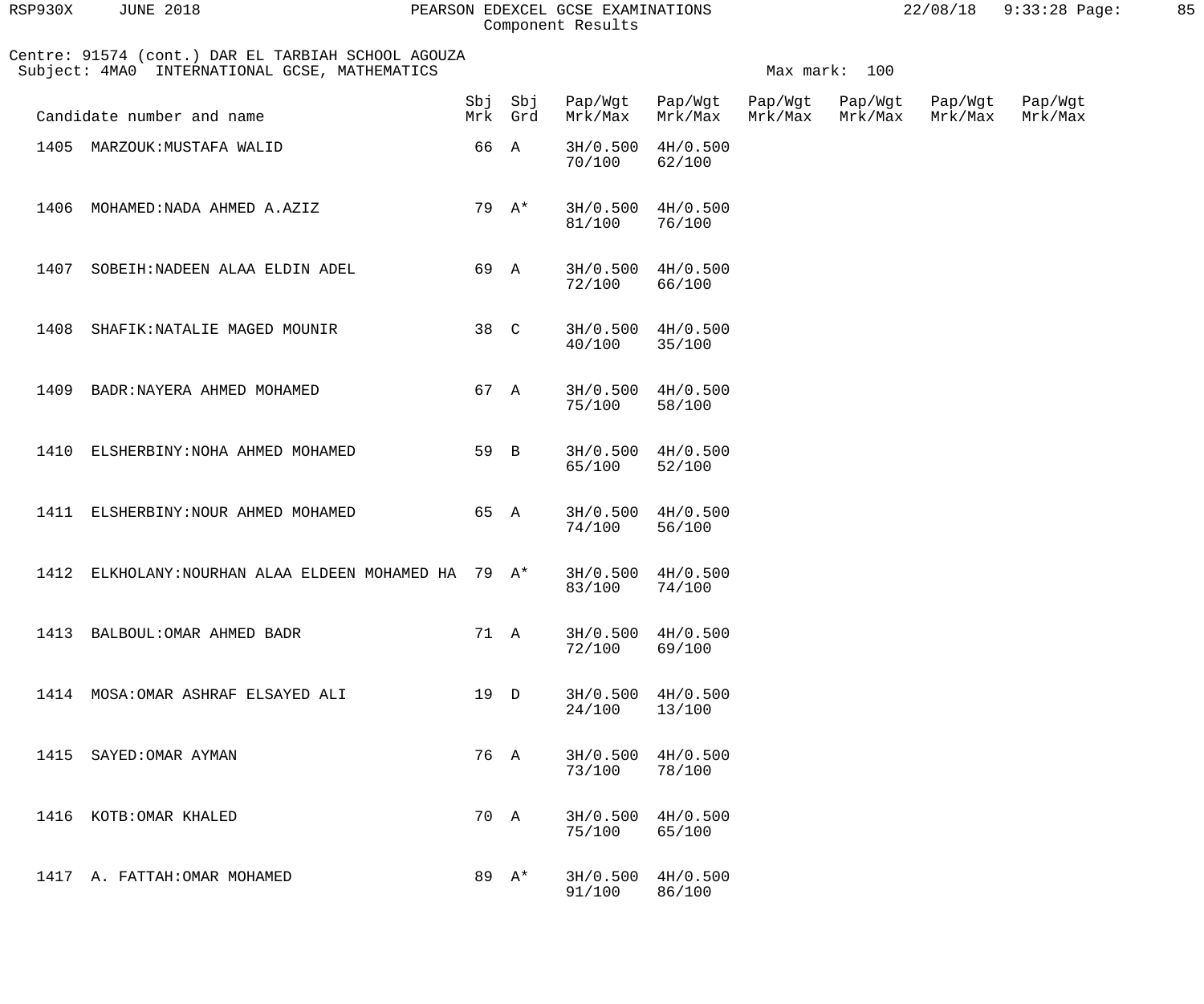| RSP930X | <b>JUNE 2018</b> |  |
|---------|------------------|--|
|         |                  |  |

### RSP930X JUNE 2018 PEARSON EDEXCEL GCSE EXAMINATIONS 22/08/18 9:33:28 Page: 86 Component Results

|      | Centre: 91574 (cont.) DAR EL TARBIAH SCHOOL AGOUZA<br>Subject: 4MA0 INTERNATIONAL GCSE, MATHEMATICS |      |                    |         |                             |                    | Max mark: 100      |                    |                    |
|------|-----------------------------------------------------------------------------------------------------|------|--------------------|---------|-----------------------------|--------------------|--------------------|--------------------|--------------------|
|      | Candidate number and name                                                                           |      | Sbj Sbj<br>Mrk Grd | Mrk/Max | Pap/Wgt Pap/Wgt<br>Mrk/Max  | Pap/Wgt<br>Mrk/Max | Pap/Wgt<br>Mrk/Max | Pap/Wgt<br>Mrk/Max | Pap/Wgt<br>Mrk/Max |
|      | 1418 ELSADEK: OMAR MOHAMED ALI                                                                      |      | 86 A*              | 93/100  | 3H/0.500 4H/0.500<br>79/100 |                    |                    |                    |                    |
| 1419 | ABO TALEB: OMAR MOHAMED HAMED SAYED                                                                 | 75 A |                    | 70/100  | 3H/0.500 4H/0.500<br>79/100 |                    |                    |                    |                    |
| 1420 | HAMMAD: OMAR OSAMA MAHMOUD HANAFY                                                                   | 44 B |                    | 43/100  | 3H/0.500 4H/0.500<br>45/100 |                    |                    |                    |                    |
|      | 1421 NOUR: OMAR SAYED MAHMOUD                                                                       |      | 92 $A^*$           | 97/100  | 3H/0.500 4H/0.500<br>87/100 |                    |                    |                    |                    |
| 1422 | MOKHTAR: OMAR TAREK                                                                                 |      | 81 $A^*$           | 82/100  | 3H/0.500 4H/0.500<br>79/100 |                    |                    |                    |                    |
| 1423 | MAHMOUD: RANA ALY SAEED                                                                             |      | 80 $A^*$           | 83/100  | 3H/0.500 4H/0.500<br>77/100 |                    |                    |                    |                    |
|      | 1424 HAMDY: RAWAN BALIGH                                                                            |      | 80 $A^*$           | 86/100  | 3H/0.500 4H/0.500<br>73/100 |                    |                    |                    |                    |
| 1425 | ABDELKHALEK:REEM MEDHAT RABIE                                                                       |      | 75 A               | 82/100  | 3H/0.500 4H/0.500<br>67/100 |                    |                    |                    |                    |
|      | 1426 ELABIAD: RIMAZ KHALED MOHAMED                                                                  |      | 69 A               | 71/100  | 3H/0.500 4H/0.500<br>66/100 |                    |                    |                    |                    |
|      | 1427 GAMAL: SAIF ELDIN MOHAMED ZAKI                                                                 |      | 82 $A^*$           | 80/100  | 3H/0.500 4H/0.500<br>84/100 |                    |                    |                    |                    |
|      | 1428 MAHDY: SALMA AHMED                                                                             |      | 47 B               | 45/100  | 3H/0.500 4H/0.500<br>48/100 |                    |                    |                    |                    |
|      | 1429 NABIL: SALMA TAMER MOHAMED                                                                     |      | 75 A               | 87/100  | 3H/0.500 4H/0.500<br>63/100 |                    |                    |                    |                    |
|      | 1430 AHMED: SAMA NADY MOUHAMED                                                                      |      | 79 A*              | 90/100  | 3H/0.500 4H/0.500<br>68/100 |                    |                    |                    |                    |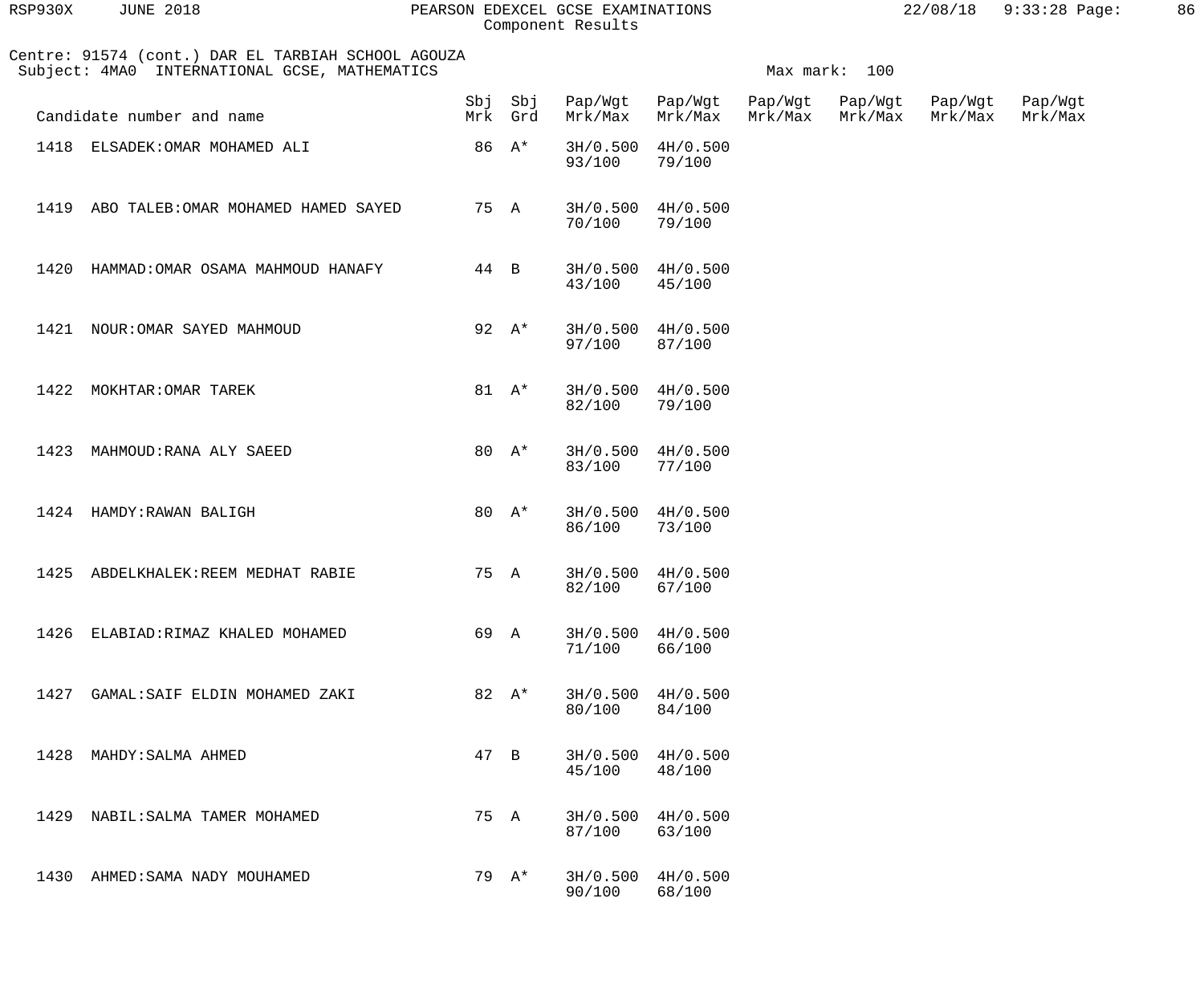| RSP930X | <b>JUNE 2018</b> |  |
|---------|------------------|--|
|         |                  |  |

#### RSP930X JUNE 2018 PEARSON EDEXCEL GCSE EXAMINATIONS 22/08/18 9:33:28 Page: 87 Component Results

|      | Centre: 91574 (cont.) DAR EL TARBIAH SCHOOL AGOUZA<br>Subject: 4MA0 INTERNATIONAL GCSE, MATHEMATICS |      |                    |         |                             |                    |                    |                    |                    |
|------|-----------------------------------------------------------------------------------------------------|------|--------------------|---------|-----------------------------|--------------------|--------------------|--------------------|--------------------|
|      | Candidate number and name                                                                           |      | Sbj Sbj<br>Mrk Grd | Mrk/Max | Pap/Wgt Pap/Wgt<br>Mrk/Max  | Pap/Wgt<br>Mrk/Max | Pap/Wgt<br>Mrk/Max | Pap/Wgt<br>Mrk/Max | Pap/Wgt<br>Mrk/Max |
|      | 1431 ASSAAD: SANDY OSAMA                                                                            |      | 61 A               | 64/100  | 3H/0.500 4H/0.500<br>57/100 |                    |                    |                    |                    |
|      | 1432 MOSTAFA: SANDY WALEED                                                                          |      | 77 A               | 77/100  | 3H/0.500 4H/0.500<br>77/100 |                    |                    |                    |                    |
|      | 1433 ATTA: SARA ABDELRAHMAN                                                                         |      | 68 A               | 74/100  | 3H/0.500 4H/0.500<br>62/100 |                    |                    |                    |                    |
|      | 1434 ORABY: SARA WAEL SALAH ELDIN                                                                   |      | 65 A               | 71/100  | 3H/0.500 4H/0.500<br>59/100 |                    |                    |                    |                    |
|      | 1435 AHMED: SEIFELDIN KHALED ZAKARIA                                                                |      | 90 $A^*$           | 92/100  | 3H/0.500 4H/0.500<br>87/100 |                    |                    |                    |                    |
|      | 1436 ALASHIRY: SEIFELDIN MAHMOUD                                                                    | 37 C |                    | 39/100  | 3H/0.500 4H/0.500<br>34/100 |                    |                    |                    |                    |
| 1437 | ABDELRAHMAN: SHAHD FAYEZ KASSEM                                                                     |      | 66 A               | 76/100  | 3H/0.500 4H/0.500<br>56/100 |                    |                    |                    |                    |
|      | 1438 HASSAN: SOHAILA KHALED MOHYEDDIN                                                               | 63 A |                    | 60/100  | 3H/0.500 4H/0.500<br>66/100 |                    |                    |                    |                    |
|      | 1439 KOTB: WALEED TAREK ABDELMENEAM                                                                 |      | 61 A               | 63/100  | 3H/0.500 4H/0.500<br>58/100 |                    |                    |                    |                    |
|      | 1440 ARAFA: YARA KARIM HANY ALY                                                                     |      | 87 $A^*$           | 91/100  | 3H/0.500 4H/0.500<br>82/100 |                    |                    |                    |                    |
|      | 1441 MOHSEN: YASSIN MOHAMED                                                                         |      | 26 C               | 30/100  | 3H/0.500 4H/0.500<br>21/100 |                    |                    |                    |                    |
|      | 1442 ABDEL NABY: YEHIA TAREK RAGAB                                                                  |      | 99 A*              | 100/100 | 3H/0.500 4H/0.500<br>97/100 |                    |                    |                    |                    |
|      | 1443 ELDESSOUKY: YOUMNA MOHAMED                                                                     |      | 90 $A^*$           | 90/100  | 3H/0.500 4H/0.500<br>90/100 |                    |                    |                    |                    |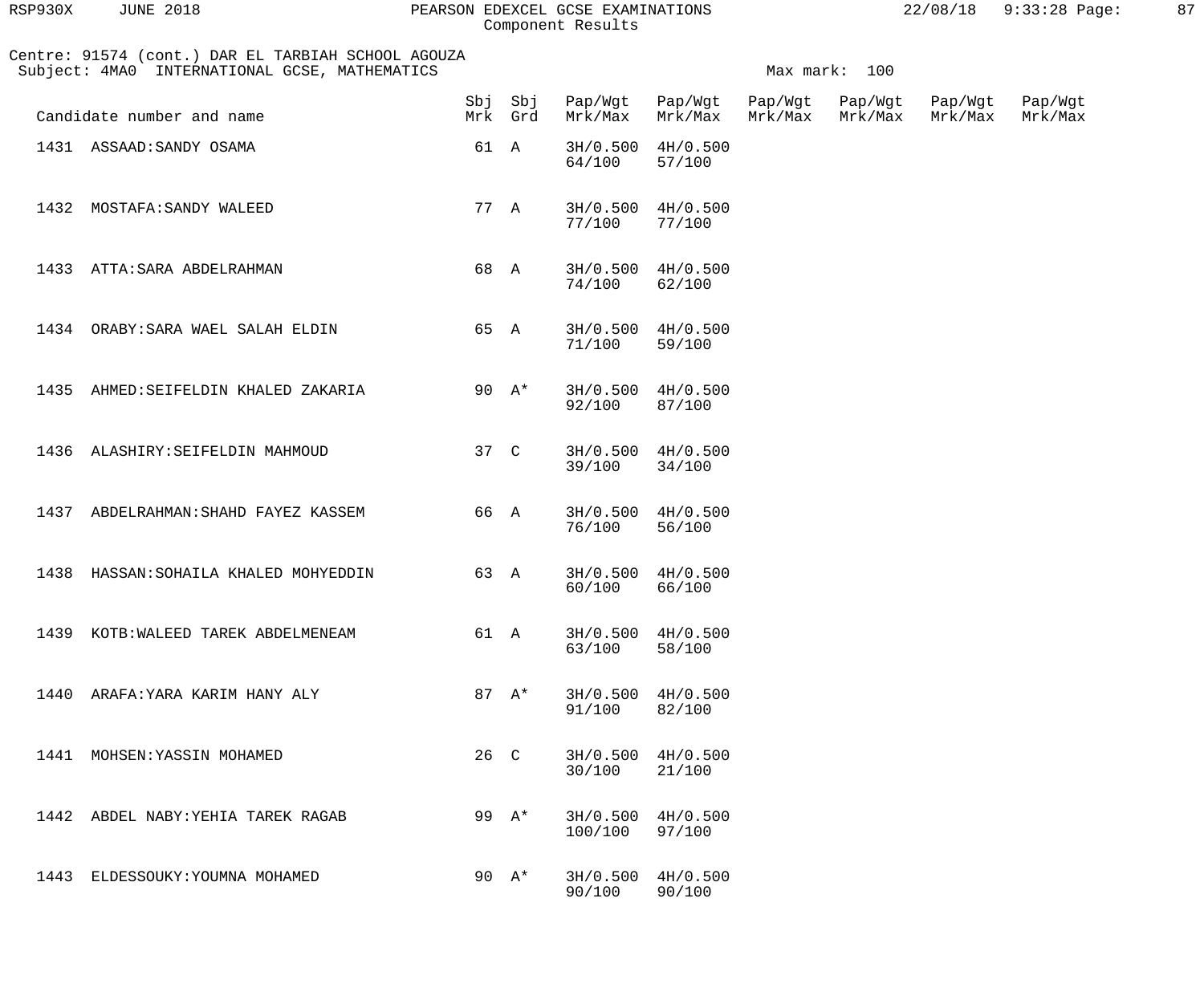| RSP930X | <b>JUNE 2018</b><br>PEARSON                                                                         |      |                | EDEXCEL GCSE EXAMINATIONS<br>Component Results |                    |                    |                    | 22/08/18           | $9:33:28$ P        |
|---------|-----------------------------------------------------------------------------------------------------|------|----------------|------------------------------------------------|--------------------|--------------------|--------------------|--------------------|--------------------|
|         | Centre: 91574 (cont.) DAR EL TARBIAH SCHOOL AGOUZA<br>Subject: 4MA0 INTERNATIONAL GCSE, MATHEMATICS |      |                |                                                |                    | Max mark:          | 100                |                    |                    |
|         | Candidate number and name                                                                           | Mrk  | Sbj Sbj<br>Grd | Pap/Wgt<br>Mrk/Max                             | Pap/Wgt<br>Mrk/Max | Pap/Wgt<br>Mrk/Max | Pap/Wgt<br>Mrk/Max | Pap/Wgt<br>Mrk/Max | Pap/Wgt<br>Mrk/Max |
| 1444    | ZAHARNA: YOUSEF ABDEL FATAH                                                                         | 30 C |                | 3H/0.500<br>31/100                             | 4H/0.500<br>29/100 |                    |                    |                    |                    |
| 1445    | EZZ ELDIN: YOUSSEF AHMED                                                                            | 80   | A*             | 3H/0.500<br>84/100                             | 4H/0.500<br>75/100 |                    |                    |                    |                    |
| 1446    | ABDO: YOUSSEF EMAD SABER                                                                            | 71   | A              | 3H/0.500<br>69/100                             | 4H/0.500<br>73/100 |                    |                    |                    |                    |

 1447 KAMEL:YOUSSEF MAGDI SALAH ELDIN 91 A\* 3H/0.500 4H/0.500 91/100 91/100 1448 ABDEL SALAM:YUSUF HELAL 91 A\* 3H/0.500 4H/0.500<br>95/100 95/100 95/100 86/100

1449 BADAWEY:ZEINA AMR MOHAMED 84 A\* 3H/0.500 4H/0.500<br>90/100 78/100 98000 SPEC 90/100 78/100 CON 1450 AHMED:ZEINAH TAREK NABIL 85 A\* 3H/0.500 4H/0.500<br>90/100 80/100

90/100 80/100

1451 AZZMY:ZIAD AHMED HASSAN 80 A\* 3H/0.500 4H/0.500<br>86/100 73/100 86/100 73/100

1452 REFAI:ZIAD MOHAMED SAYED 52 B 3H/0.500 4H/0.500<br>56/100 48/100 56/100 48/100 1453 ABDELFATTAH:ZIAD TAMER MOHAMED 89 A\* 3H/0.500 4H/0.500 89/100 88/100 1454 KHAIRALLAH:ZIAD WAEL MAMDOUH 80 A\* 3H/0.500 4H/0.500<br>80/100 79/100 80/100 1455 SAYED:ZIAD WAHID ALY 60 A\* 3H/0.500 4H/0.500 31/100 31/100 81/100 78/100

1479 MOHAMED:AHMED NASHAAT SALAMA 57 B 3H/0.500 4H/0.500<br>51/100 51/100 63/100 51/100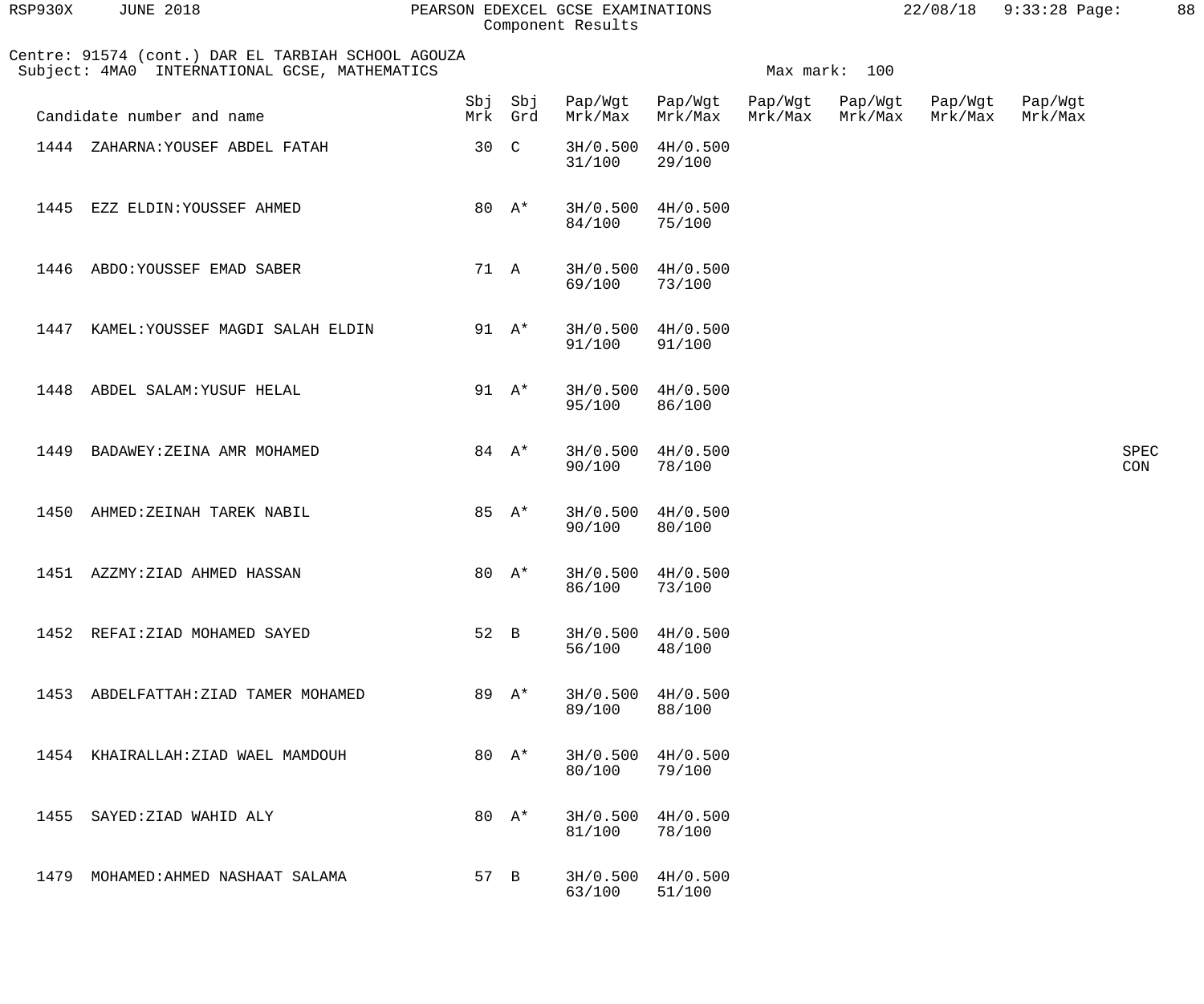| RSP930X | <b>JUNE 2018</b> |  |
|---------|------------------|--|
|         |                  |  |

#### RSP930X JUNE 2018 PEARSON EDEXCEL GCSE EXAMINATIONS 22/08/18 9:33:28 Page: 89 Component Results

|      | Centre: 91574 (cont.) DAR EL TARBIAH SCHOOL AGOUZA<br>Subject: 4MA0 INTERNATIONAL GCSE, MATHEMATICS |      | Max mark: 100 |                         |                             |         |                            |                    |                    |
|------|-----------------------------------------------------------------------------------------------------|------|---------------|-------------------------|-----------------------------|---------|----------------------------|--------------------|--------------------|
|      | Candidate number and name                                                                           |      | Mrk Grd       | Sbj Sbj Pap/Wgt Pap/Wgt | Mrk/Max Mrk/Max             | Mrk/Max | Pap/Wgt Pap/Wgt<br>Mrk/Max | Pap/Wgt<br>Mrk/Max | Pap/Wgt<br>Mrk/Max |
|      | 1483 AHMED: AMINA IBRAHIM ALI IBRAHIM                                                               | 48 B |               | 52/100                  | 3H/0.500 4H/0.500<br>44/100 |         |                            |                    |                    |
|      | 1489 ABBAS: DALIA MOHAMED SHOKRY                                                                    | 52 B |               | 59/100                  | 3H/0.500 4H/0.500<br>45/100 |         |                            |                    |                    |
| 1498 | YOUNESS: FARAH MUHAMED AHMED                                                                        | 47 B |               | 53/100                  | 3H/0.500 4H/0.500<br>40/100 |         |                            |                    |                    |
| 1517 | SELIM:LAMIS SAID MOHAMED MORSI                                                                      | 25 C |               | 23/100                  | 3H/0.500 4H/0.500<br>26/100 |         |                            |                    |                    |
| 1521 | FOAD: MALAK WAHEED AHMED                                                                            |      | 47 B          | 47/100                  | 3H/0.500 4H/0.500<br>46/100 |         |                            |                    |                    |
|      | 1558 SOLIMAN: RANEEN SAMY HASSAN                                                                    |      | 65 A          | 67/100                  | 3H/0.500 4H/0.500<br>63/100 |         |                            |                    |                    |
|      | 1566 ELSAYED: SALMA SHERIF                                                                          |      | 68 A          | 73/100                  | 3H/0.500 4H/0.500<br>62/100 |         |                            |                    |                    |
| 1580 | IBRAHIM:TASSNIM KHALED MOHAMED HASSAN                                                               | 69 A |               | 71/100                  | 3H/0.500 4H/0.500<br>67/100 |         |                            |                    |                    |
|      | 1595 ABDELGAWAD: ALAA AHMED KHAMIS ALY                                                              |      | 73 A          | 76/100                  | 3H/0.500 4H/0.500<br>69/100 |         |                            |                    |                    |
|      | 1598 SABER: SHDW SHERIF                                                                             | 11 E |               | 9/100                   | 3H/0.500 4H/0.500<br>12/100 |         |                            |                    |                    |
| 1608 | ZALAT:ABDEL RAHMAN ADEL HASSAN                                                                      | 48 B |               | 52/100                  | 3H/0.500 4H/0.500<br>44/100 |         |                            |                    |                    |
|      | 1609 MAHMOUD: ABDEL RAHMAN MAGDY MOSTAFA                                                            |      | 63 A          | 72/100                  | 3H/0.500 4H/0.500<br>53/100 |         |                            |                    |                    |
|      | 1632 BELAL: BELAL OSAMA MOHAMED                                                                     | 27 C |               | 31/100                  | 3H/0.500 4H/0.500<br>23/100 |         |                            |                    |                    |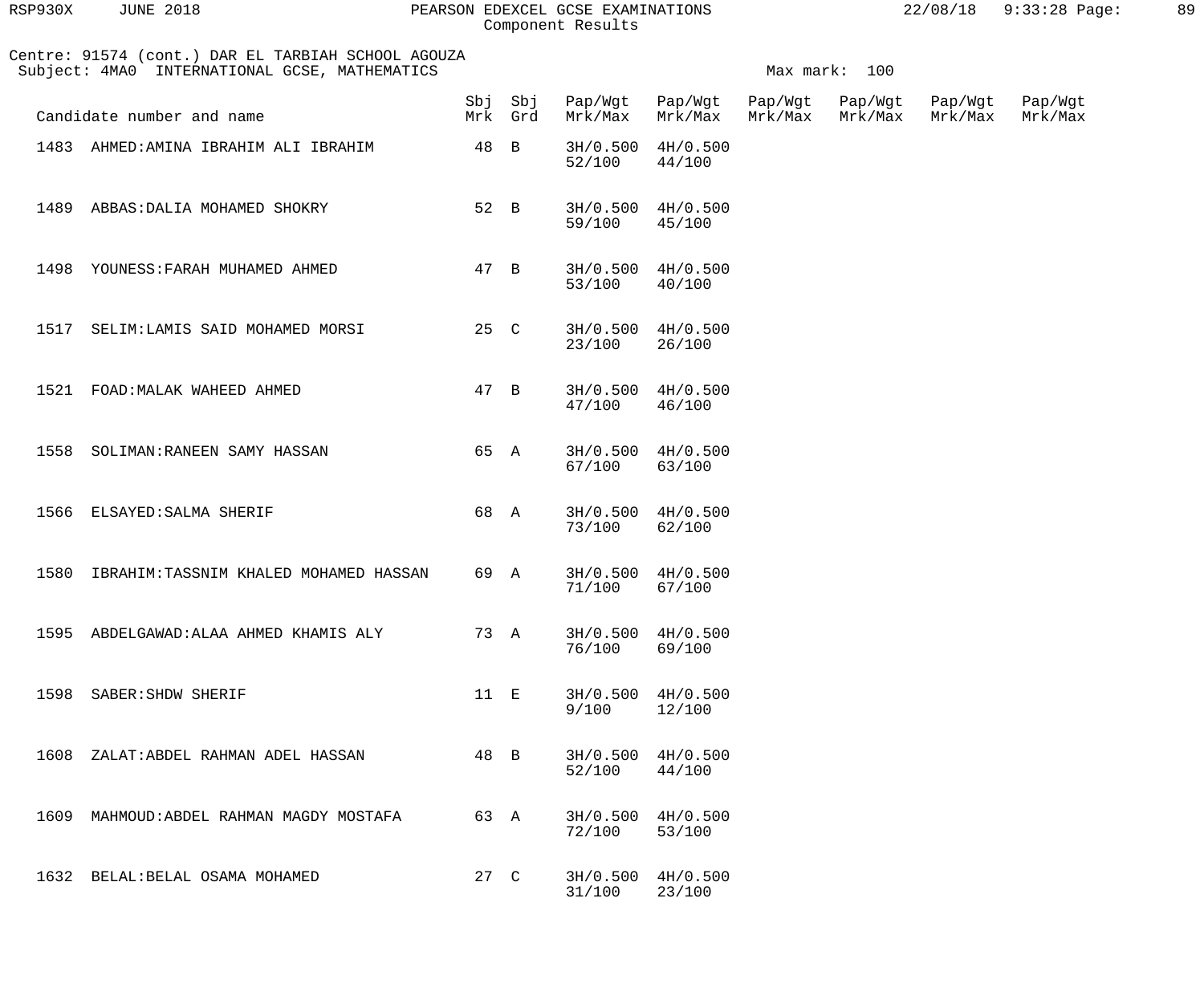| RSP930X | <b>JUNE 2018</b> |  |
|---------|------------------|--|
|         |                  |  |

# PEARSON EDEXCEL GCSE EXAMINATIONS 22/08/18 9:33:28 Page: 90 Component Results

| 22/08/18 | $9:33:28$ Page: |  |
|----------|-----------------|--|
|          |                 |  |

|      | Centre: 91574 (cont.) DAR EL TARBIAH SCHOOL AGOUZA<br>Subject: 4MA0 INTERNATIONAL GCSE, MATHEMATICS |      |         |                         | Max mark: 100                   |         |                            |                    |                    |  |  |
|------|-----------------------------------------------------------------------------------------------------|------|---------|-------------------------|---------------------------------|---------|----------------------------|--------------------|--------------------|--|--|
|      | Candidate number and name                                                                           |      | Mrk Grd | Sbj Sbj Pap/Wgt Pap/Wgt | Mrk/Max Mrk/Max                 | Mrk/Max | Pap/Wgt Pap/Wgt<br>Mrk/Max | Pap/Wgt<br>Mrk/Max | Pap/Wgt<br>Mrk/Max |  |  |
|      | 1650 ABDEL AZEIM: HANA MOHAMED                                                                      |      | 67 A    | 70/100                  | 3H/0.500 4H/0.500<br>64/100     |         |                            |                    |                    |  |  |
|      | $82 \quad A^*$<br>1656 ZAKY: HOSSAM SAMEH MOHAMED HAMED                                             |      |         | 85/100 79/100           | $3H/0.500$ $4H/0.500$           |         |                            |                    |                    |  |  |
|      | 1662 AHMED: MAHYNOUR HAITHAM                                                                        |      | 19 D    | 14/100                  | $3H/0.500$ $4H/0.500$<br>24/100 |         |                            |                    |                    |  |  |
|      | 1688 IBRAHIM: MOHAMED GAMAL GHARIB                                                                  |      | 85 A*   | 89/100                  | $3H/0.500$ $4H/0.500$<br>80/100 |         |                            |                    |                    |  |  |
|      | 1702 AMER: MOUSTAFA ALI MOUSTAFA                                                                    |      | 59 B    | 62/100                  | $3H/0.500$ $4H/0.500$<br>55/100 |         |                            |                    |                    |  |  |
|      | 1709 EL ETR: NOOR TAHER REFAAT                                                                      |      | 86 A*   | 85/100                  | 3H/0.500 4H/0.500<br>86/100     |         |                            |                    |                    |  |  |
|      | 1710 FAYEZ: NOUR EL DEEN KHALED MOHAMED                                                             |      | 38 C    | 45/100                  | 3H/0.500 4H/0.500<br>31/100     |         |                            |                    |                    |  |  |
|      | 1741 TAHA: SEIF OSAMA                                                                               |      | 56 B    | 53/100                  | $3H/0.500$ 4H/0.500<br>58/100   |         |                            |                    |                    |  |  |
| 1747 | MORSY: WAADALLAH SAID MOHAMED                                                                       | 49 B |         | 3H/0.500<br>53/100      | 4H/0.500<br>44/100              |         |                            |                    |                    |  |  |
| 1761 | HUSSEIN: ZEINA TAREK SALAH ELDIN                                                                    | 49 B |         | 3H/0.500<br>49/100      | 4H/0.500<br>49/100              |         |                            |                    |                    |  |  |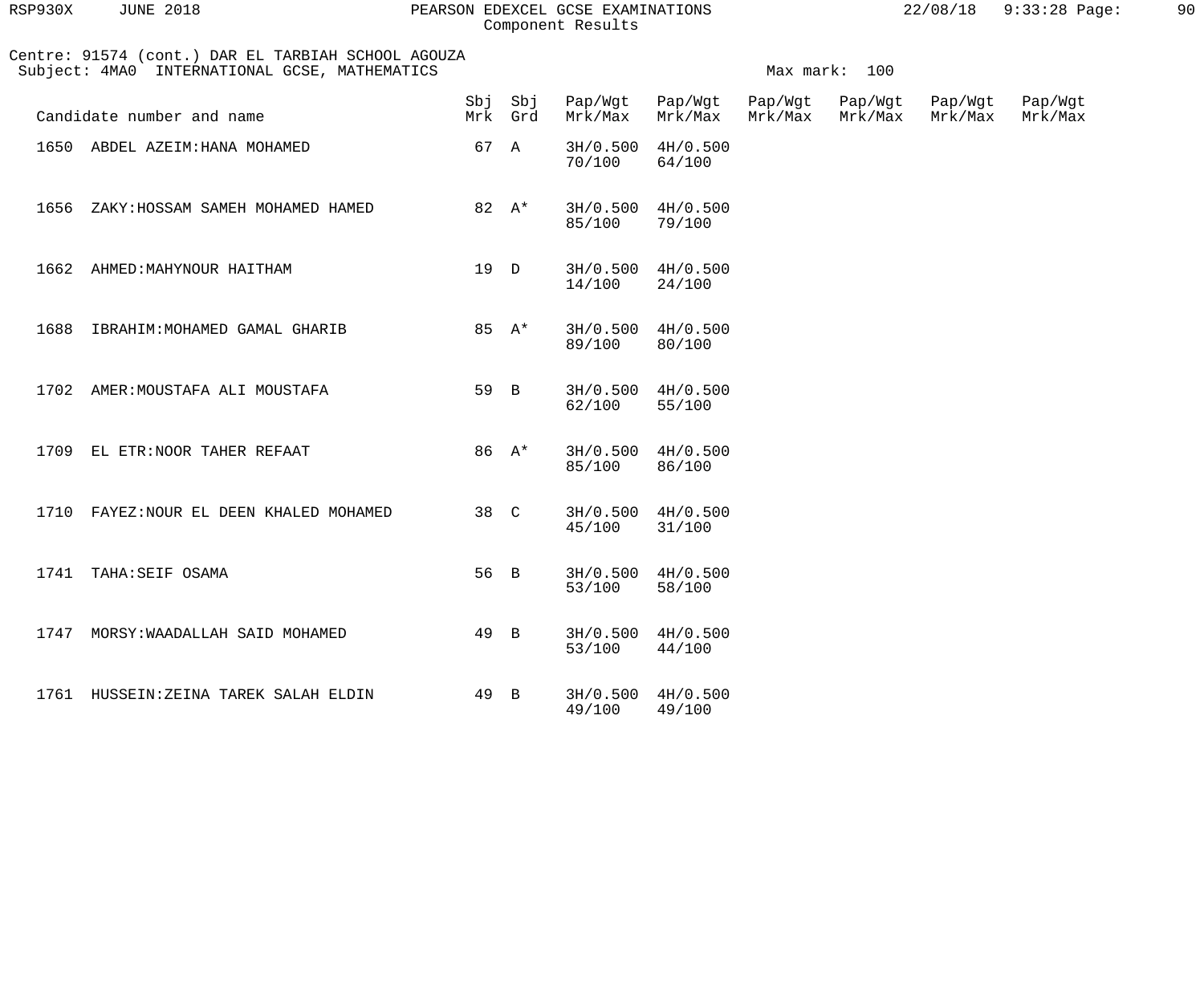| RSP930X | <b>JUNE 2018</b> |  |
|---------|------------------|--|
|         |                  |  |

# PEARSON EDEXCEL GCSE EXAMINATIONS  $22/08/18$  9:33:28 Page: 91 Component Results

| Centre: 91574 (cont.) DAR EL TARBIAH SCHOOL AGOUZA<br>Subject: 4MA0 INTERNATIONAL GCSE, MATHEMATICS |    |  |             |     | Max mark: 100 |  |
|-----------------------------------------------------------------------------------------------------|----|--|-------------|-----|---------------|--|
| Subject/Option<br>4MA0 00002 Subject mark boundaries: 78 60 42 24 12<br>Papers: 3H 4H               | A* |  | A B C D E U | 6 0 |               |  |

\*\*\* End of centre at: 9:33:28 \*\*\*